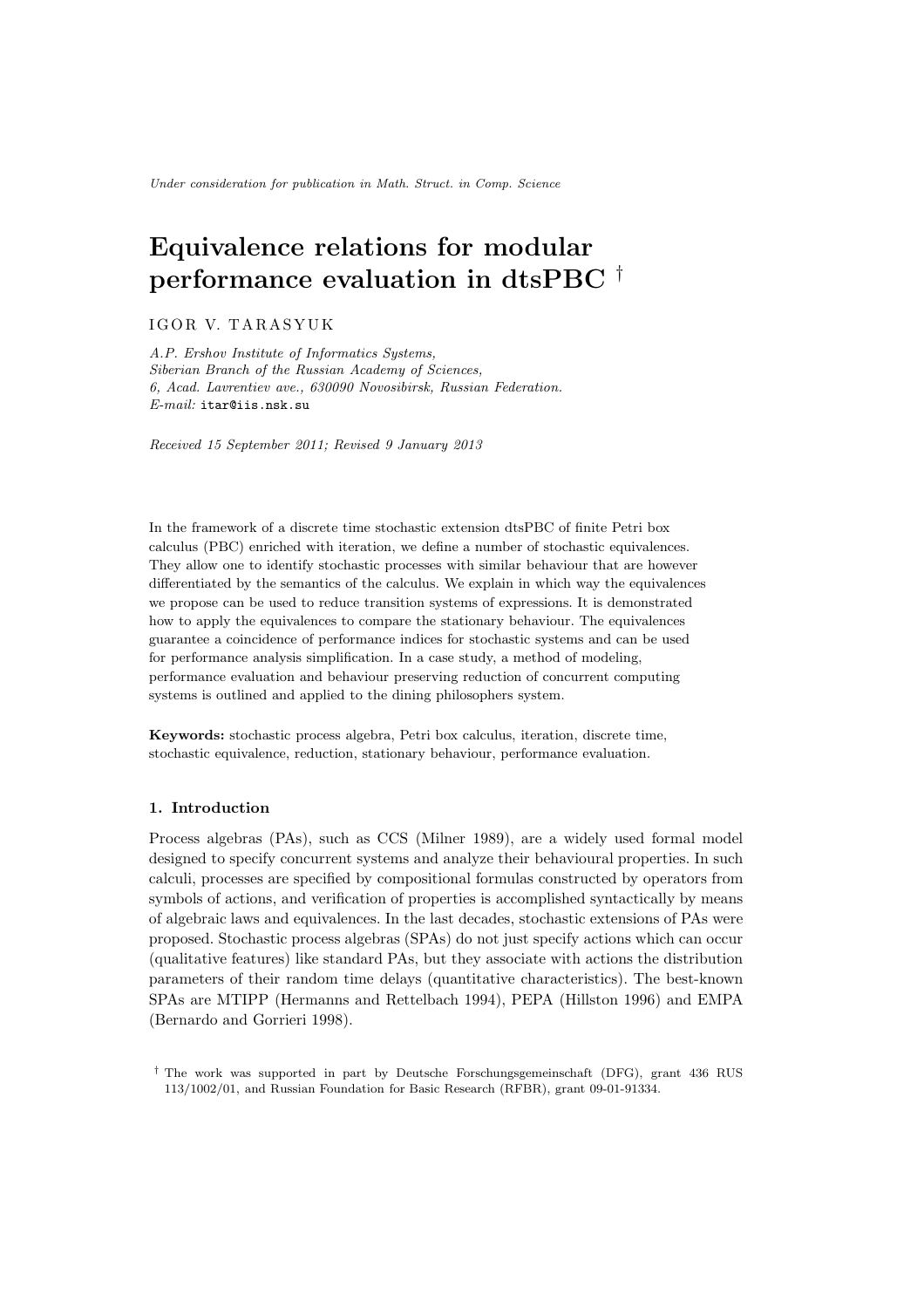## 1.1. Petri box calculus

PAs specify concurrent systems in a compositional way via an expressive formal syntax. On the other hand, Petri nets (PNs) provide a graphical representation of such systems and capture explicit asynchrony in their behaviour. To combine advantages of both models, a semantics of algebraic formulas in terms of PNs is defined. Petri box calculus (PBC) (Best et al. 1992; Best and Koutny 1995) is a flexible and expressive process algebra intended to provide support for compositional translation from high level concurrent programming languages into PNs. Formulas of PBC are combined not from single actions, like in CCS, but from multisets of elementary actions and their conjugates, called multiactions (basic formulas). In contrast to CCS, synchronization is separated from parallelism (concurrent constructs). Synchronization is defined as a unary multi-way stepwise operation based on communication of actions and their conjugates, thus, it extends the CCS approach with conjugate matching labels. Synchronization in PBC is asynchronous, unlike that in Synchronous CCS (SCCS) (Milner 1989). The other operations are sequence and choice (sequential constructs). The calculus includes also restriction and relabeling (abstraction constructs). To specify infinite processes, the refinement, recursion and iteration operations were added (hierarchical constructs). Thus, unlike CCS, PBC has an additional iteration construction to specify infinite behaviour when the semantic interpretation in finite PNs is possible. PBC has a step operational semantics in terms of labeled transition systems based on rules in the Structured Operational Semantics (SOS) style. A denotational semantics of PBC was proposed via a subclass of PNs equipped with an interface and considered up to isomorphism, called Petri boxes. Recently, the extensions of PBC with deterministic, a nondeterministic or stochastic time were presented.

# 1.2. Time extensions of Petri box calculus

To specify systems with time constraints, such as real time systems, deterministic (fixed) or nondeterministic (interval) time delays are used. A time extension of PBC with a nondeterministic time model, called time Petri box calculus (tPBC), was proposed in (Koutny 2000). In tPBC, timing information is added by associating time intervals (the earliest and the latest firing time) with instantaneous actions. Its denotational semantics was defined in terms of a subclass of labeled time Petri nets (LtPNs), based on tPNs (Merlin and Farber 1976), and called time Petri boxes (ct-boxes). tPBC has a step time operational semantics in terms of labeled transition systems. Another time enrichment of PBC, called timed Petri box calculus (TPBC), was defined in (Marroquín and de-Frutos 2001), it accommodates a deterministic model of time. In contrast to tPBC, multiactions of TPBC are not instantaneous, but have time durations. Additionally, in TPBC there exist no "illegal" multiaction occurrences, unlike tPBC. The complexity of "illegal" occurrences mechanism was one of the main intentions to construct TPBC though this calculus appeared to be more complicated than tPBC. The denotational semantics of TPBC was defined in terms of a subclass of labeled timed Petri nets (LTPNs), based on TPNs (Ramchandani 1973), and called timed Petri boxes (T-boxes). TPBC has a step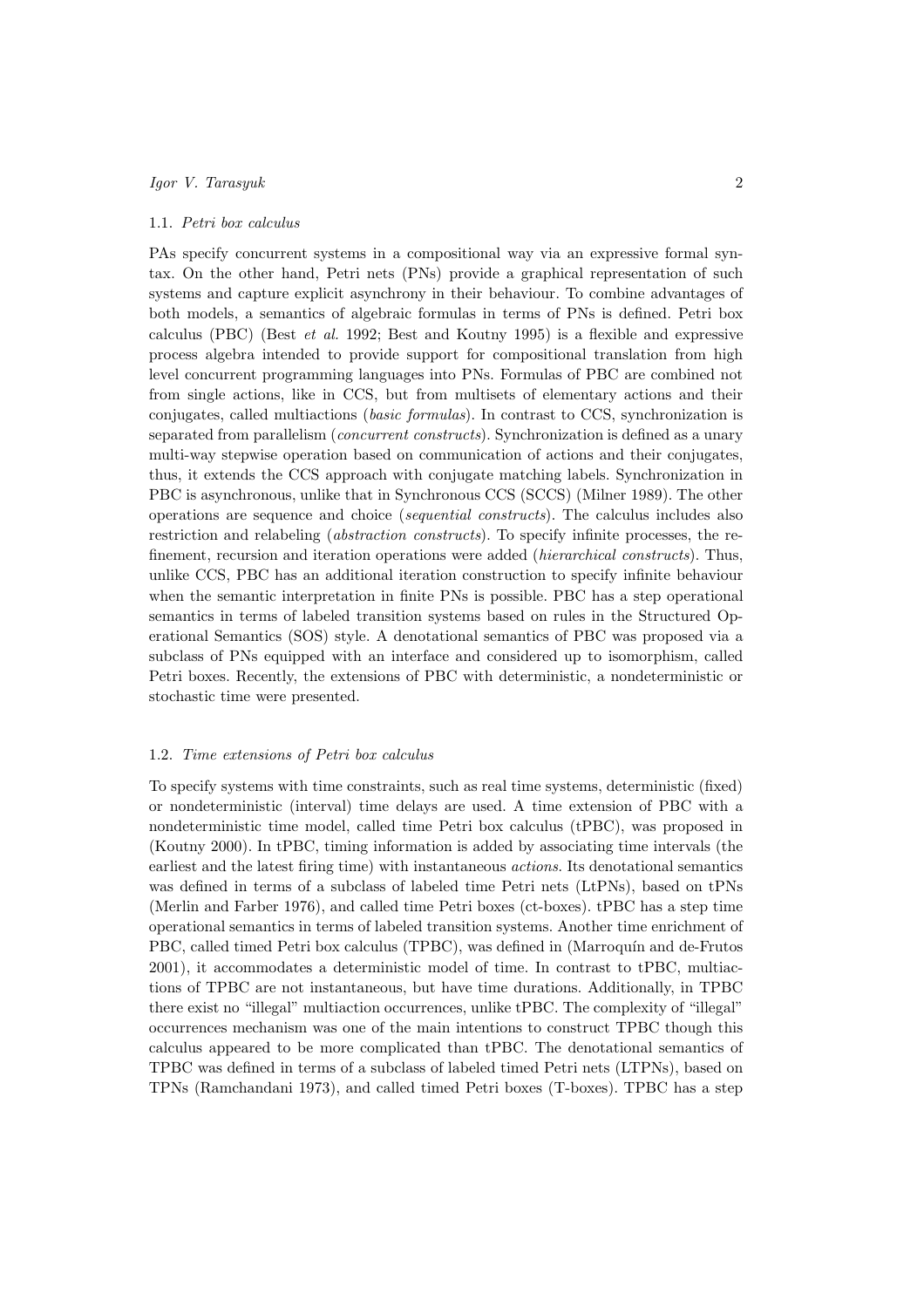timed operational semantics in terms of labeled transition systems. Note that tPBC and TPBC differ in ways they capture time information, and they are not in competition but complement each other. The third time extension of PBC, called arc time Petri box calculus (atPBC), was constructed in (Niaouris 2005), and it implements a nondeterministic time. In atPBC, multiactions are associated with time delay intervals. Its denotational semantics was defined on a subclass of labeled arc time Petri nets (atPNs), where time restrictions are associated with the arcs, called arc time Petri boxes (at-boxes). atPBC possesses a step operational semantics in terms of labeled transition systems.

The set of states for the systems with deterministic or nondeterministic delays differs drastically from that for the untime systems, hence, the analysis results for untime systems may be not valid for the time ones. To solve this problem, stochastic delays are considered, which are the random values with a (discrete or continuous) probability distribution. A continuous time stochastic extension of a finite part of PBC called stochastic Petri box calculus (sPBC) was proposed in (Macià *et al.* 2001). sPBC in its former version had neither refinement nor recursion nor iteration operations and thus specified finite processes only. An interleaving operational semantics of the calculus was constructed via labeled probabilistic transition systems. A denotational semantics of sPBC was defined in terms of a subclass of labeled continuous time stochastic PNs (LCTSPNs), based on CTSPNs (Marsan 1990), and called stochastic Petri boxes (s-boxes). In (Macia  $et$ al. 2004), the iteration operation was added to sPBC to specify infinite processes and the producer/consumer system was specified. In sPBC with iteration, performance of the processes is evaluated by analyzing their underlying continuous time Markov chains (CTMCs). In (Macia *et al.* 2008), the resulting calculus was enriched with immediate multiactions, and a manufacturing system, as well as the AUY-protocol, were modeled. A denotational semantics of such an sPBC extension (we call it generalized sPBC or gsPBC) was defined via a subclass of labeled generalized SPNs (LGSPNs), based on GSPNs (Marsan 1990), and called generalized stochastic Petri boxes (gs-boxes). The performance analysis in gsPBC is based on the underlying semi-Markov chains (SMCs). The example systems considered within sPBC and its extensions had an interleaving semantics. The performance indices were calculated only for the systems from (Macia  $et$ al. 2008).

PBC has a step operational semantics, whereas sPBC has only an interleaving one, hence, a stochastic extension of PBC with a step semantics is needed to keep the concurrency degree of behavioural analysis at the same level as in PBC. A discrete time stochastic extension dtsPBC of finite PBC was presented in (Tarasyuk 2005; Tarasyuk 2007). A step operational semantics of the algebra was constructed with the use of labeled probabilistic transition systems. dtsPBC has a denotational semantics in terms of a subclass of labeled discrete time stochastic PNs (LDTSPNs), based on DTSPNs (Molloy 1985), and called discrete time stochastic Petri boxes (dts-boxes). A number of stochastic equivalences were proposed to identify stochastic processes with similar behaviour which are differentiated by the semantic equivalence. The interrelations of the introduced equivalences were studied. In (Tarasyuk 2006; Tarasyuk 2008), the syntax of dtsPBC was supplemented by the iteration operator. The performance evaluation in dtsPBC with iteration is accomplished via the underlying discrete time Markov chains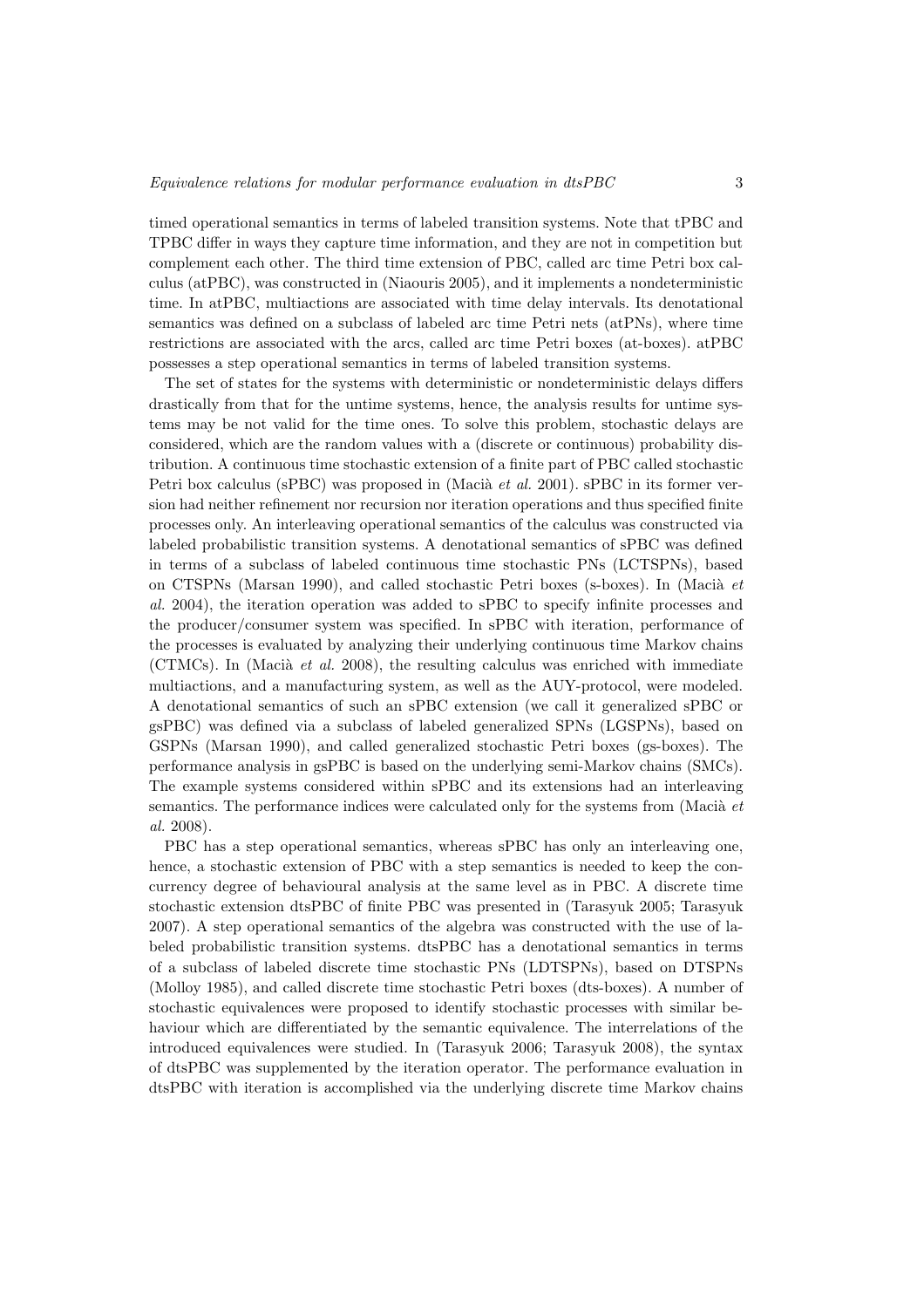(DTMCs) of the algebraic processes. In (Tarasyuk et al. 2010), we presented the extension dtsiPBC of the latter calculus with immediate multiactions. The performance analysis in dtsiPBC is based on the underlying semi-Markov chains (SMCs) and (reduced) DTMCs.

Since dtsPBC has a discrete time semantics and geometrically distributed sojourn time in the process states, unlike sPBC with continuous time semantics and exponentially distributed delays, the calculi apply two different approaches to the stochastic extension of PBC, in spite of some similarity of their syntax and semantics inherited from PBC. The main advantage of dtsPBC is that concurrency is treated naturally, like in PBC, whereas in sPBC parallelism is simulated by interleaving, obliging one to collect the information on causal independence of activities before constructing the semantics.

If to compare dtsPBC with classical SPAs MTIPP, PEPA, EMPA, the first main difference between them comes from PBC, since dtsPBC is based on this calculus: all algebraic operations and a notion of multiaction are inherited from PBC. The second main difference is discrete probabilities of activities induced by the discrete time approach, whereas action rates are used in the standard SPAs with continuous time. As a consequence, dtsPBC has a non-interleaving step operational semantics. This is in contrast to the classical SPAs, where concurrency is modeled by interleaving because of the continuous probability distributions of action delays and the race condition applied when several actions can be executed in a state. The salient point of dtsPBC is a combination of discrete stochastic time and step semantics in an SPA.

# 1.3. Equivalence relations

A notion of equivalence is important in theory of computing systems. Equivalences are applied both to compare behaviour of systems and reduce their structure. There is a wide diversity of behavioural equivalences, and their interrelations were well explored in the literature. The most well-known and widely used one is bisimulation. Typically, the mentioned equivalences take into account only functional (qualitative) but not performance (quantitative) aspects. Additionally, the equivalences are usually interleaving ones, i.e. they interpret concurrency as sequential nondeterminism. To respect quantitative features of behaviour, probabilistic equivalences have additional requirement on execution probabilities. Two equivalent processes must be able to execute the same sequences of actions, and for every such sequence, its execution probabilities within both processes should coincide. In case of bisimulation equivalence, the states from which similar future behaviours start are grouped into equivalence classes that form elements of the aggregated state space. From every two bisimilar states, the same actions can be executed, and the subsequent states resulting from execution of an action belong to the same equivalence class. In addition, for both states, the cumulative probabilities to move to the same equivalence class by executing the same action coincide. A different kind of quantitative relations are Markovian equivalences, which take rate (the parameter of exponential distribution that governs time delays) instead of probability.

Interleaving probabilistic strong bisimulation equivalence was proposed in (Larsen and Skou 1991) on labeled probabilistic transition systems. Interleaving Markovian strong bisimulation equivalence was constructed in (Hermanns and Rettelbach 1994) for MTIPP,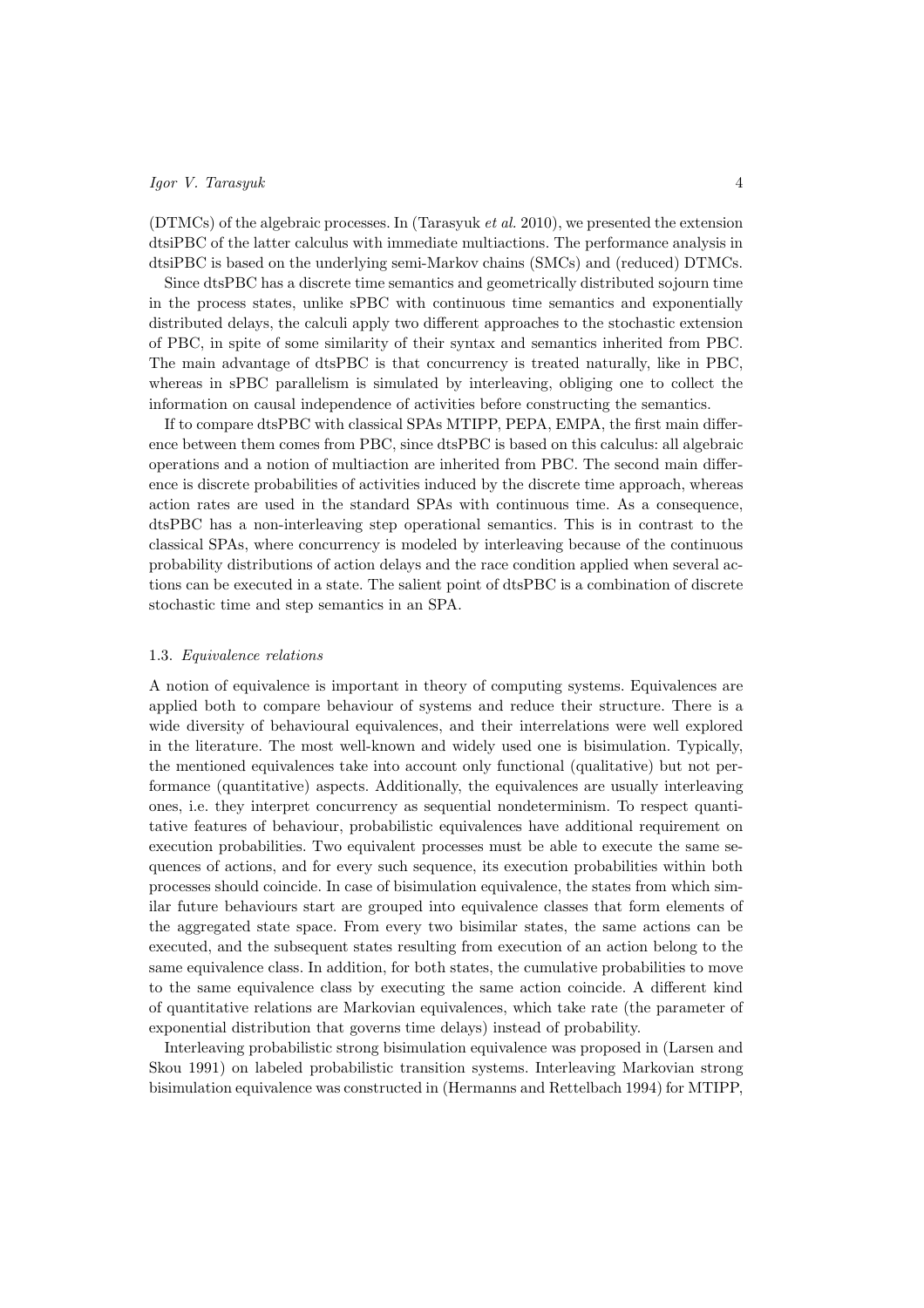in (Hillston 1996) for PEPA and in (Bernardo and Gorrieri 1998) for EMPA. Interleaving probabilistic equivalences were defined for probabilistic processes in (Jou and Smolka 1990; van Glabbeek et al. 1995). Interleaving Markovian weak bisimulation equivalence was introduced in (Buchholz 1995) on labeled CTSPNs and in (Buchholz 1998) on generalized SPNs (GSPNs). In (Bernardo 2007), a comparison of a variety of interleaving Markovian trace, test and bisimulation equivalences was carried out on sequential and concurrent Markovian process calculi. At the same time, no appropriate equivalence notion was defined for concurrent SPAs so far.

# 1.4. Contributions of the paper

In this paper, a problem of performance preservation by the equivalence notions is discussed within dtsPBC enriched with iteration. First, we present the syntax of the calculus. Second, we describe its operational semantics in terms of labeled transition systems and its denotational semantics based on a subclass of LDTSPNs. Further, we propose a number of stochastic equivalences. We describe how the stochastic equivalences can be used to reduce transition systems of expressions and the related formalisms while preserving their qualitative and quantitative behaviour. We investigate which equivalences guarantee identity of the stationary behaviour. The mentioned property implies a coincidence of performance indices based on steady-state probabilities of modeled stochastic systems. The equivalences possessing the property can be used to reduce the state space of a system and thus simplify its performance evaluation, that is usually complex due to the state space explosion problem. At the end, we present a case study of the dining philosophers system explaining how to model concurrent computing systems within the calculus and analyze their performance as well as in which way to reduce the systems preserving their performance indices and making simpler the performance evaluation. Thus, the main contributions of the paper are the following.

- New powerful and expressive discrete time SPA dtsPBC.
- Step operational semantics of dtsPBC via labeled probabilistic transition systems.
- Petri net denotational semantics of dtsPBC via discrete time stochastic Petri nets.
- Performance analysis based on underlying discrete time Markov chains.
- Stochastic equivalence used for reduction that simplifies the performance evaluation.
- Extended case study illustrating how to apply the theoretical results in practice.

# 1.5. Structure of the paper

The paper is organized as follows. The syntax of dtsPBC is presented in Section 2. Section 3 describes the operational semantics of the calculus and Section 4 presents its denotational semantics. Stochastic algebraic equivalences are defined and investigated in Section 5. In Section 6 we explain how to reduce transition systems and the related formalisms modulo the equivalences. Section 7 is devoted to the application of the relations to the stationary behaviour comparison and determining the performance preserving equivalences. Section 8 describes specification, performance evaluation and reduction of the dining philosophers system within the calculus. The difference between dtsPBC and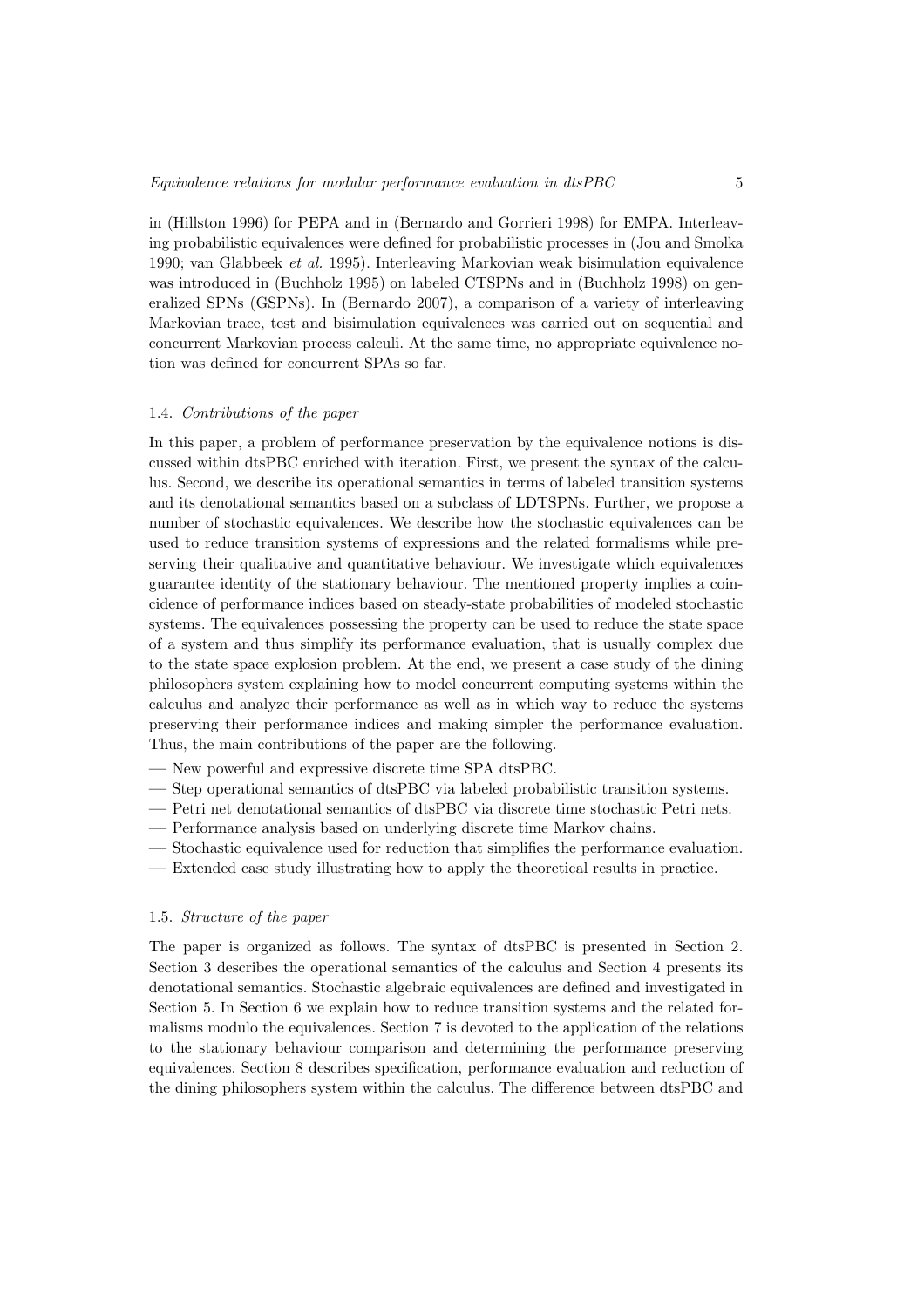other well-known or similar SPAs is considered in Section 9. The advantages of dtsPBC are explained in Section 10. The concluding Section 11 summarizes the results obtained and outlines research perspectives in this area.

# 2. Syntax

In this section, we propose the syntax of the discrete time stochastic extension of finite PBC enriched with iteration, discrete time stochastic PBC (dtsPBC).

**Definition 2.1.** Let X be a set. A finite multiset (bag) M over X is a mapping M :  $X \to \mathbb{N}$  such that  $|\{x \in X \mid M(x) > 0\}| < \infty$ , i.e. it can contain a finite number of elements only.

We denote the set of all finite multisets over a set X by  $N_f^X$ . The cardinality of a multiset M is defined as  $|M| = \sum_{x \in X} M(x)$ . We write  $x \in M$  if  $M(x) > 0$  and  $M \subseteq M'$ if for all  $x \in X$  we have  $M(x) \leq M'(x)$ . We define  $(M + M')(x) = M(x) + M'(x)$  and  $(M - M')(x) = \max\{0, M(x) - M'(x)\}.$  When for all  $x \in X$  we have  $M(x) \leq 1$  then M can be interpreted as a proper set and denoted by  $M \subseteq X$ .

Let  $Act = \{a, b, ...\}$  be the set of *elementary actions*. Then  $\widehat{Act} = \{\hat{a}, \hat{b}, ...\}$  is the set of *conjugated actions (conjugates)* such that  $\hat{a} \neq a$  and  $\hat{a} = a$ . Let  $\mathcal{A} = Act \cup \widehat{Act}$ be the set of all actions, and  $\mathcal{L} = \mathbb{N}_{f}^{\mathcal{A}}$  be the set of all multiactions. Note that  $\emptyset \in \mathcal{L}$ , this corresponds to an internal move, i.e. the execution of a multiaction that contains no visible action names. The *alphabet* of  $\alpha \in \mathcal{L}$  is defined as  $\mathcal{A}(\alpha) = \{x \in \mathcal{A} \mid \alpha(x) > 0\}.$ 

An activity (stochastic multiaction) is a pair  $(\alpha, \rho)$ , where  $\alpha \in \mathcal{L}$  and  $\rho \in (0, 1)$  is the probability of the multiaction  $\alpha$ . This probability is interpreted as that of independent execution of the stochastic multiaction at the next discrete time moment. Such probabilities are used to calculate those to execute (possibly empty) multisets of stochastic multiactions after one time unit delay. The probabilities of stochastic multiactions are required not to be equal to 1 to avoid extra model complexity due to assigning with them weights needed to make a choice when several stochastic multiactions with probability 1 can be executed from a state. In this case, some problems appear with conflicts resolving. See (Molloy 1985) for the discussion on SPNs. This decision also allows us to avoid technical difficulties related to conditioning events with probability 0. Another reason is that not allowing probability 1 for multiactions excludes a potential source of periodicity (hence, non-ergodicity) in the underlying DTMCs of the algebraic expressions. On the other hand, there is no sense to allow zero probabilities of multiactions, since they would never be performed in this case. Let  $\mathcal{SL}$  be the set of all activities. Let us note that the same multiaction  $\alpha \in \mathcal{L}$  may have different probabilities in the same specification. The alphabet of  $(\alpha, \rho) \in \mathcal{SL}$  is defined as  $\mathcal{A}(\alpha, \rho) = \mathcal{A}(\alpha)$ . The alphabet of  $\Gamma \in \mathbb{N}_{f}^{\mathcal{SL}}$ is defined as  $\mathcal{A}(\Gamma) = \bigcup_{(\alpha,\rho)\in\Gamma} \mathcal{A}(\alpha)$ . For  $(\alpha,\rho) \in \mathcal{SL}$ , we define its multiaction part as  $\mathcal{L}(\alpha,\rho) = \alpha$  and its probability part as  $\Omega(\alpha,\rho) = \rho$ . The multiaction part of  $\Gamma \in \mathbb{N}_{f}^{\mathcal{SL}}$  is defined as  $\mathcal{L}(\Gamma) = \sum_{(\alpha,\rho)\in\Gamma} \alpha$ . Remember that sums and products are considered with the multiplicity when applied to multisets.

Activities are combined into formulas by the following operations: sequential execution ;, choice  $\parallel$ , parallelism  $\parallel$ , relabeling [f] of actions, restriction rs over a single action, syn-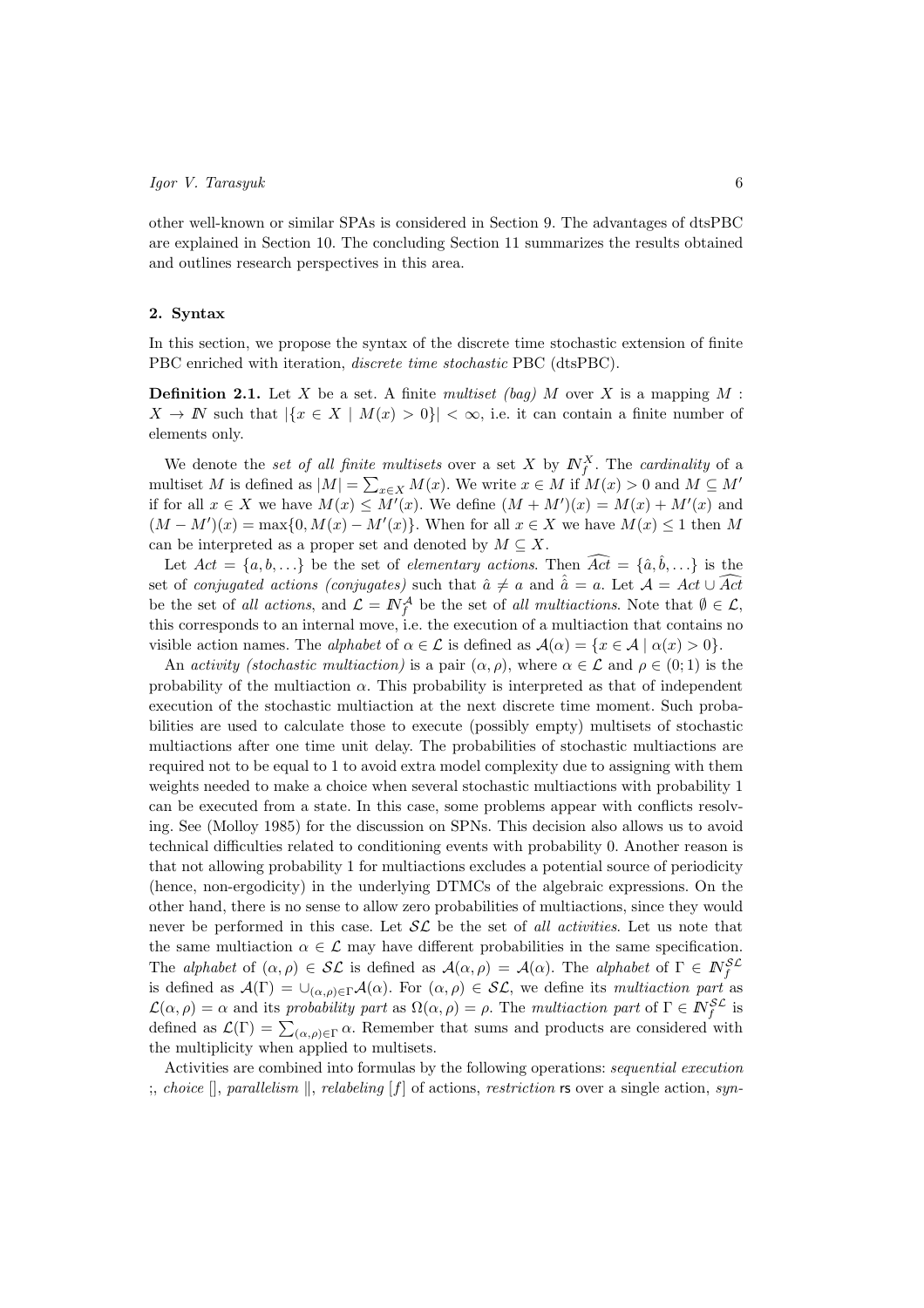*chronization* sy on an action and its conjugate, and *iteration*  $[**]$  with three arguments: initialization, body and termination.

Sequential execution and choice have a standard interpretation, like in other process algebras, but parallelism does not include synchronization, unlike the corresponding operation in CCS.

Relabeling functions  $f : \mathcal{A} \to \mathcal{A}$  are bijections preserving conjugates, i.e. for all  $x \in \mathcal{A}$ we have  $f(\hat{x}) = f(x)$ . Relabeling is extended to multiactions in a usual way: for  $\alpha \in \mathcal{L}$  we define  $f(\alpha) = \sum_{x \in \alpha} f(x)$ . Relabeling is extended to the multisets of activities as follows: for  $\Gamma \in \mathbb{N}_{f}^{\mathcal{SL}}$  we define  $f(\Gamma) = \sum_{(\alpha,\rho) \in \Gamma} (f(\alpha), \rho)$ .

Restriction over an elementary action  $a \in Act$  means that, for a given expression, any process behaviour containing  $a$  or its conjugate  $\hat{a}$  is not allowed.

Let  $\alpha, \beta \in \mathcal{L}$  be two multiactions such that for some elementary action  $a \in Act$  we have  $a \in \alpha$  and  $\hat{a} \in \beta$ , or  $\hat{a} \in \alpha$  and  $a \in \beta$ . Then synchronization of  $\alpha$  and  $\beta$  by  $a$  is defined as  $\alpha \oplus_{a} \beta = \gamma$ , where  $\gamma(x) = \begin{cases} \alpha(x) + \beta(x) - 1, & \text{if } x = a \text{ or } x = \hat{a}; \\ \alpha(x) + \beta(x) & \text{otherwise} \end{cases}$  $\alpha(x) + \beta(x)$ ,  $\alpha(x) + \beta(x)$ , otherwise. In other words, we require that  $\alpha \oplus_a \beta = \alpha + \beta - \{a, \hat{a}\}\$ , i.e. we remove one exemplar of a and one exemplar of  $\hat{a}$  from the multiset sum  $\alpha + \beta$ , since the synchronization of a and  $\hat{a}$  produces  $\emptyset$ .

In the iteration, the initialization subprocess is executed first, then the body is performed zero or more times and, finally, the termination is executed.

Static expressions specify the structure of processes. The expressions correspond to unmarked LDTSPNs (note that LDTSPNs are marked by definition). Remember that a marking is the allocation of tokens in the places of a PN and markings are used to describe dynamic behaviour of PNs in terms of transition firings.

**Definition 2.2.** Let  $(\alpha, \rho) \in \mathcal{SL}$ ,  $a \in Act$ . A *static expression* of dtsPBC is

$$
E ::= (\alpha, \rho) | E; E | E | E | E | E | E | E | f | | E \text{ is a } | E \text{ s y a } | [E * E * E].
$$

StatExpr denotes the set of all static expressions of dtsPBC.

To make the grammar above unambiguous, one can add parentheses in the productions with binary operations:  $(E; E)$ ,  $(E||E)$ ,  $(E||E)$  or to associate priorities with operations. However, we prefer the PBC approach, i.e. we add parentheses to resolve ambiguities and we assume no priorities.

To avoid technical difficulties with the iteration operator, we should not allow any concurrency at the highest level of the second argument of iteration. This is not a severe restriction though, since we can always prefix parallel expressions by an activity with the empty multiaction. Later on, in Example 4.3, we shall demonstrate that relaxing the restriction can result in nets which are not safe. Alternatively, we can use a different, safe, version of the iteration operator, but its net translation has six arguments. See also (Best et al. 2001) for discussion on this subject. Remember that a PN is *n*-bounded ( $n \in \mathbb{N}$ ) if for all its reachable (from the initial marking by the sequences of transition firings) markings there are at most n tokens in every place, and a PN is safe if it is 1-bounded.

**Definition 2.3.** Let  $(\alpha, \rho) \in \mathcal{SL}$ ,  $a \in Act$ . A regular static expression of dtsPBC is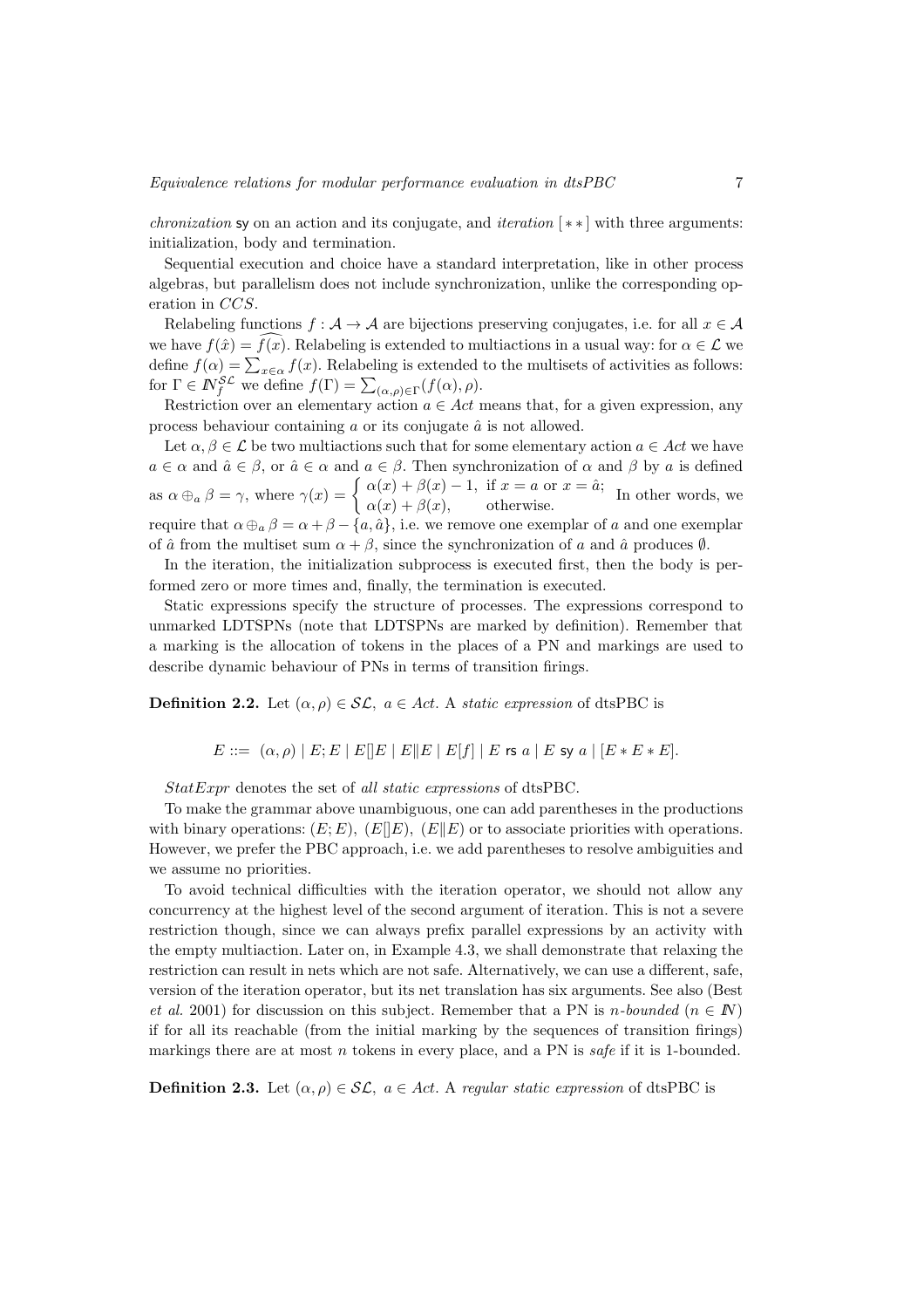$$
E ::= (\alpha, \rho) | E; E | E[|E| | E|E|] | E[f] | E \text{ is a } | E \text{ sy a } | [E * D * E],
$$
  
where  $D ::= (\alpha, \rho) | D; E | D[|D| | D[f] | D \text{ is a } | D \text{ sy a } | [D * D * E].$ 

RegStatExpr denotes the set of all regular static expressions of dtsPBC.

Dynamic expressions specify the states of processes. The expressions correspond to LDTSPNs (marked by default). Dynamic expressions are obtained from static ones which are annotated with upper or lower bars and specify active components of the system at the current time instant. The dynamic expression with upper bar (the overlined one)  $\overline{E}$  denotes the *initial*, and that with lower bar (the underlined one) E denotes the final state of the process specified by a static expression  $E$ . The underlying static expression of a dynamic one is obtained by removing all upper and lower bars from it.

**Definition 2.4.** Let  $E \in StatExpr$ ,  $a \in Act$ . A dynamic expression of dtsPBC is

$$
G ::= \overline{E} | \underline{E} | G; E | E; G | G[]E | E[]G | G[]G | G[f] | G \text{ rs } a | G \text{ sy } a |
$$
  

$$
[G * E * E] | [E * G * E] | [E * E * G].
$$

DynExpr denotes the set of all dynamic expressions of dtsPBC.

If the underlying static expression of a dynamic one is not regular, then the corresponding LDTSPN can be non-safe, as Example 4.3 will show (but the LDTSPN is 2-bounded in the worst case (Best et al. 2001)).

Definition 2.5. A dynamic expression is *regular* if its underlying static expression is regular.

 $RegDynExpr$  denotes the set of all regular dynamic expressions of dtsPBC.

# 3. Operational semantics

In this section, we define the step operational semantics via labeled transition systems. An illustrating example will be given at the end of the section.

#### 3.1. Inaction rules

The inaction rules for dynamic expressions describe their structural transformations not changing the states of the specified processes. The goal of these syntactic transformations is to obtain the well-structured terminal expressions called operative ones to which no inaction rules can be further applied. As we shall see, the application of an inaction rule to a dynamic expression does not lead to any discrete time step in the corresponding LDTSPN, hence, no transitions fire and its current marking remains unchanged.

Thus, an application of every inaction rule does not require any time delay, i.e. the dynamic expression transformation described by the rule is accomplished instantly.

In Table 1, we define inaction rules for regular dynamic expressions in the form of overlined and underlined static ones. In this table,  $E, F, K \in RegStatExpr$  and  $a \in Act$ .

In Table 2, we propose inaction rules for regular dynamic expressions in the arbitrary form. In this table,  $E, F \in RegStatexpr$ ,  $G, H, \widetilde{G}, \widetilde{H} \in RegDynExpr$  and  $a \in Act$ .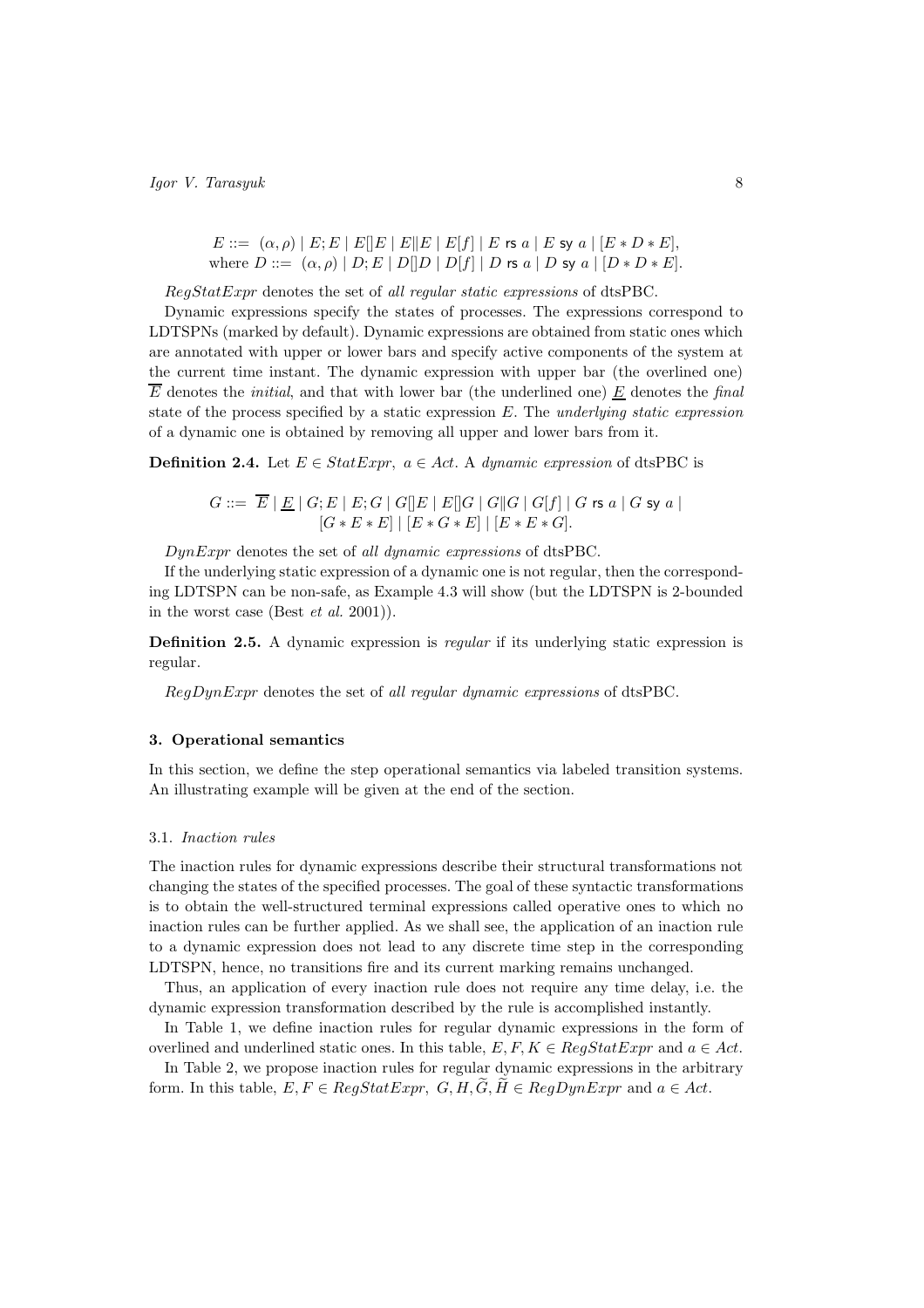| $\overline{E;F} \Rightarrow \overline{E};F$                                                | $E; F \Rightarrow E; \overline{F}$                                                                                                                        | $E; E \Rightarrow E; F$                  |
|--------------------------------------------------------------------------------------------|-----------------------------------------------------------------------------------------------------------------------------------------------------------|------------------------------------------|
| $E  F \Rightarrow E  F$                                                                    | $E  F \Rightarrow E  F$                                                                                                                                   | $E[ F \Rightarrow E[]F$                  |
| $E[\underline{F} \Rightarrow E[\overline{F}]$                                              | $E  F \Rightarrow E  \overline{F}$                                                                                                                        | $E  E \Rightarrow E  F$                  |
| $\overline{E[f]} \Rightarrow \overline{E}[f]$                                              | $\underline{E}[f] \Rightarrow E[f]$                                                                                                                       | E rs $a \Rightarrow \overline{E}$ rs $a$ |
| $E$ rs $a \Rightarrow E$ rs $a$                                                            | E sy $a \Rightarrow \overline{E}$ sy $a$                                                                                                                  | E sy $a \Rightarrow E$ sy $a$            |
|                                                                                            | $\overline{[E*F*K]} \Rightarrow [\overline{E}*F*K] \quad [\underline{E}*F*K] \Rightarrow [E*\overline{F}*K] \quad [E*E*K] \Rightarrow [E*\overline{F}*K]$ |                                          |
| $[E * F * K] \Rightarrow [E * F * \overline{K}] \quad [E * F * K] \Rightarrow [E * F * K]$ |                                                                                                                                                           |                                          |

Table 1. Inaction rules for overlined and underlined regular static expressions

Table 2. Inaction rules for arbitrary regular dynamic expressions

| $G \Rightarrow \tilde{G}, \{o \in \{ ; , [] \}$        | $G \Rightarrow G, \ o \in \{ ; , [] \}$ | $G \Rightarrow G$                   | $H \Rightarrow H$                     | $G \Rightarrow G$                   |
|--------------------------------------------------------|-----------------------------------------|-------------------------------------|---------------------------------------|-------------------------------------|
| $G \circ E \Rightarrow G \circ E$                      | $E \circ G \Rightarrow E \circ G$       | $G  H \Rightarrow \widetilde{G}  H$ | $G  H \Rightarrow G  \widetilde{H}$   | $G[f] \Rightarrow \widetilde{G}[f]$ |
| $G \Rightarrow \widetilde{G}$ , $\circ \in \{rs, sy\}$ | $G \Rightarrow G$                       | $G \Rightarrow G$                   | $G \Rightarrow G$                     |                                     |
| $Goa \Rightarrow Goa$                                  | $[G*E*F] \Rightarrow [G*E*F]$           | $[E*G*F] \Rightarrow [E*G*F]$       | $[E * F * G] \Rightarrow [E * F * G]$ |                                     |

**Definition 3.1.** A regular dynamic expression  $G$  is *operative* if no inaction rule can be applied to it.

 $OpRegDynExpr$  denotes the set of all operative regular dynamic expressions of dtsPBC. Any regular dynamic expression can be transformed into a (possibly not unique) operative one by the inaction rules. In the following, we shall consider regular expressions only and omit the word "regular".

**Definition 3.2.** Let  $\approx$  =  $(\Rightarrow \cup \Leftarrow)^*$  be a structural equivalence of dynamic expressions in dtsPBC. Thus, two dynamic expressions  $G$  and  $G'$  are structurally equivalent, denoted by  $G \approx G'$ , if they can be reached from each other by applying the inaction rules in a forward or backward direction.

# 3.2. Action and empty loop rules

The action rules are applied when some activities are executed. We also have the empty loop rule which is used to capture a delay of one time unit in the same state when the empty multiset of activities is executed. The action and empty loop rules will be used later to determine all multisets of activities which can be executed from the structural equivalence class of every dynamic expression (i.e. from the state of the corresponding process). This information together with that about probabilities of the activities to be executed from the process state will be used to calculate the probabilities of such executions.

The action rules describe dynamic expression transformations due to execution of nonempty multisets of activities. The rules represent possible state changes of the specified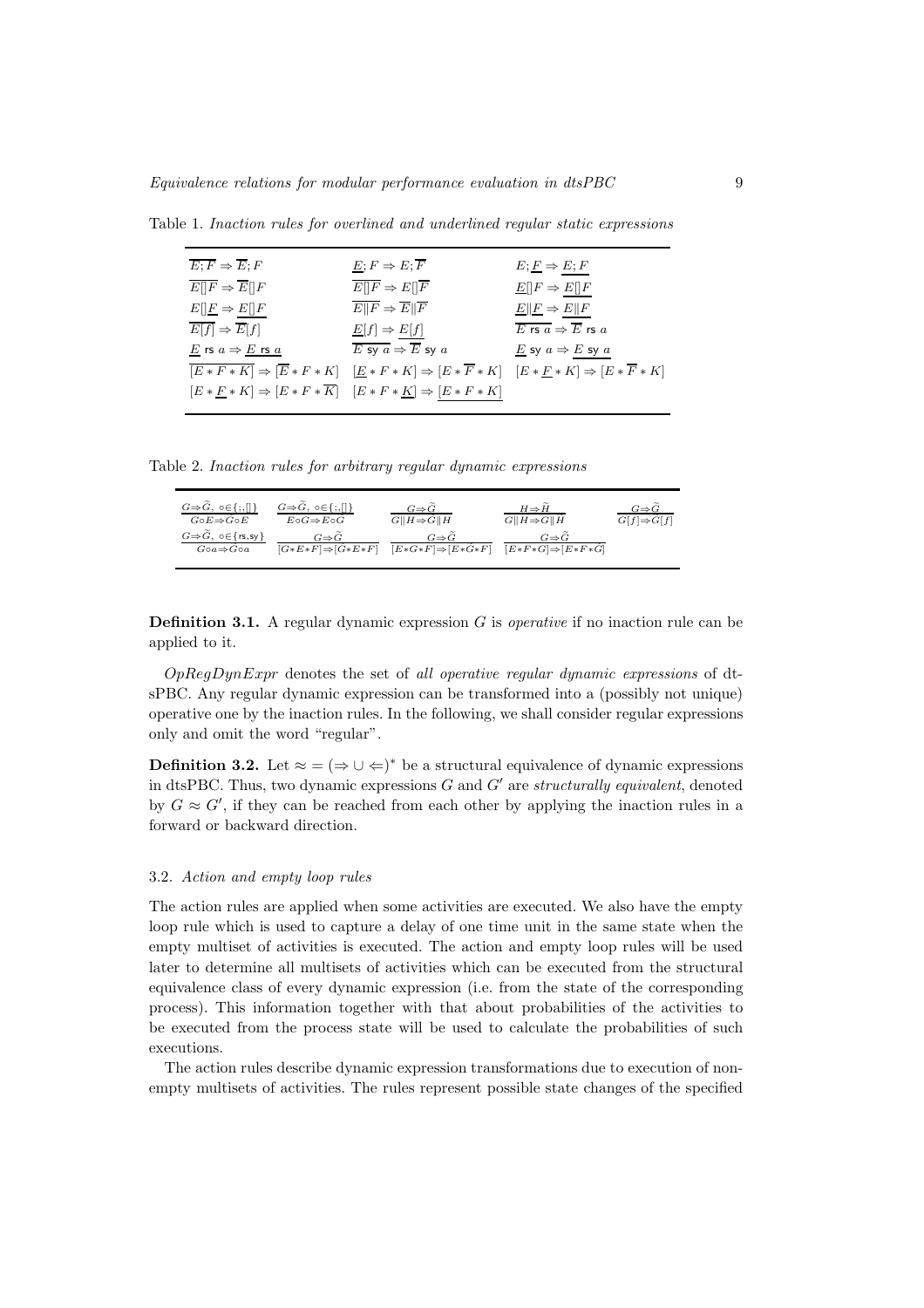processes when some non-empty multisets of activities are executed. As we shall see, the application of an action rule to a dynamic expression leads to a discrete time step in the corresponding LDTSPN at which some transitions fire and the current marking is changed, unless there is a self-loop produced by the iterative execution of a non-empty multiset (which should be one-element, i.e. the single activity, since we do not allow concurrency at the highest level of the second argument of iteration).

The empty loop rule  $G \stackrel{\emptyset}{\rightarrow} G$  describes dynamic expression transformations due to execution of the empty multiset of activities at a discrete time step. The rule reflects a non-zero probability to stay in the current state at the next time moment, which is an essential feature of discrete time stochastic processes. As we shall see, the application of the empty loop rule to a dynamic expression leads to a discrete time step in the corresponding LDTSPN at which no transitions fire and the current marking is not changed. This is a new rule that has no prototype among inaction rules of PBC, since it represents a time delay. The PBC rule  $G \stackrel{\emptyset}{\to} G$  from (Best *et al.* 2001) in our setting would correspond to the rule  $G \Rightarrow G$  describing the stay in the current state when no time elapses. Since we do not need the latter rule to transform dynamic expressions into operative ones and it can even destroy the definition of operative expressions, we do not introduce it in dtsPBC.

Thus, an application of every action rule or the empty loop rule requires one discrete time unit delay, i.e. the execution of a (possibly empty) multiset of activities resulting to the dynamic expression transformation described by the rule is accomplished instantly after one unit of time elapses.

In Table 3, we define the action and empty loop rules. In this table,  $(\alpha, \rho), (\beta, \chi) \in \mathcal{SL}$ ,  $E, F \in RegStatexpr, G, H \in OpRegDynError, \widetilde{G}, \widetilde{H} \in RegDynExpr$  and  $a \in Act$ . Moreover,  $\Gamma, \Delta \in \mathbb{N}_{f}^{\mathcal{SL}} \setminus \{\emptyset\}$  and  $\Gamma' \in \mathbb{N}_{f}^{\mathcal{SL}}$ .

| El $G \stackrel{\emptyset}{\rightarrow} G$ | $\mathbf{B}\xrightarrow[(\alpha,\rho)\xrightarrow{\{(\alpha,\rho)\}}(\alpha,\rho)\mathbf{S}\mathbf{C}\mathbf{1}\xrightarrow[G\circ E\rightarrow\widetilde{G}\circ E\rightarrow[\zeta\circ E]$                                                                                                                                                                                                                                                                |                                                                                                                                                                            | $SC2 \frac{G \stackrel{\Gamma}{\rightarrow} \widetilde{G}, o \in \{; , [\}]}{E \circ G \stackrel{\Gamma}{\rightarrow} E \circ \widetilde{G}}$ |
|--------------------------------------------|--------------------------------------------------------------------------------------------------------------------------------------------------------------------------------------------------------------------------------------------------------------------------------------------------------------------------------------------------------------------------------------------------------------------------------------------------------------|----------------------------------------------------------------------------------------------------------------------------------------------------------------------------|-----------------------------------------------------------------------------------------------------------------------------------------------|
|                                            | <b>P1</b> $\frac{G\frac{\Gamma}{\rightarrow}\widetilde{G}}{G\ H\frac{\Gamma}{\rightarrow}\widetilde{G}\ H}$ <b>P2</b> $\frac{H\frac{\Gamma}{\rightarrow}\widetilde{H}}{G\ H\frac{\Gamma}{\rightarrow}G\ \widetilde{H}}$                                                                                                                                                                                                                                      | <b>P3</b> $\frac{G-\widetilde{G}}{G\ H\frac{\Gamma+\Delta}{\widetilde{G}}\widetilde{G}\ H}$ <b>L</b> $\frac{G-\widetilde{G}}{G\{f\}\frac{f(\Gamma)}{G}\widetilde{G}\{f\}}$ |                                                                                                                                               |
|                                            | $\text{Rs } \frac{G\overset{\Gamma}{\to}\widetilde{G},\;a,\hat{a}\not\in\mathcal{A}(\Gamma)}{G\;\text{rs } a\overset{\Gamma}{\to}\widetilde{G}\;\text{rs } a} \;\; \text{I1 } \;\frac{G\overset{\Gamma}{\to}\widetilde{G}}{[G*E*F]\overset{\Gamma}{\to}[\widetilde{G}*E*F]} \;\; \text{I2 } \;\frac{G\overset{\Gamma}{\to}\widetilde{G}}{[E*G*F]\overset{\Gamma}{\to}[E*\widetilde{G}*F]} \;\; \text{I3 } \;\frac{G\overset{\Gamma}{\to}\widetilde{G}}{[E*F$ |                                                                                                                                                                            |                                                                                                                                               |
|                                            | $Syl \frac{G^{\Gamma} \tilde{G}}{G \text{ sy } a^{\Gamma} \tilde{G} \text{ sy } a} \quad Syl \frac{G \text{ sy } a^{\Gamma'+\{(\alpha,\rho)\}+\{(\beta,\chi)\}}}{G \text{ sy } a^{\Gamma'+\{(\alpha\beta,\rho)\}} \tilde{G} \text{ sy } a, a \in \alpha, \hat{a} \in \beta}$                                                                                                                                                                                 |                                                                                                                                                                            |                                                                                                                                               |

Table 3. Action and empty loop rules

Almost all the rules in Table 3 (excepting El, P3 and Sy2) resemble those of sPBC (Macià *et al.* 2001), but the former correspond to execution of multisets of activities, not of single activities, as in the latter.

Rule El corresponds to one discrete time unit delay while executing no activities and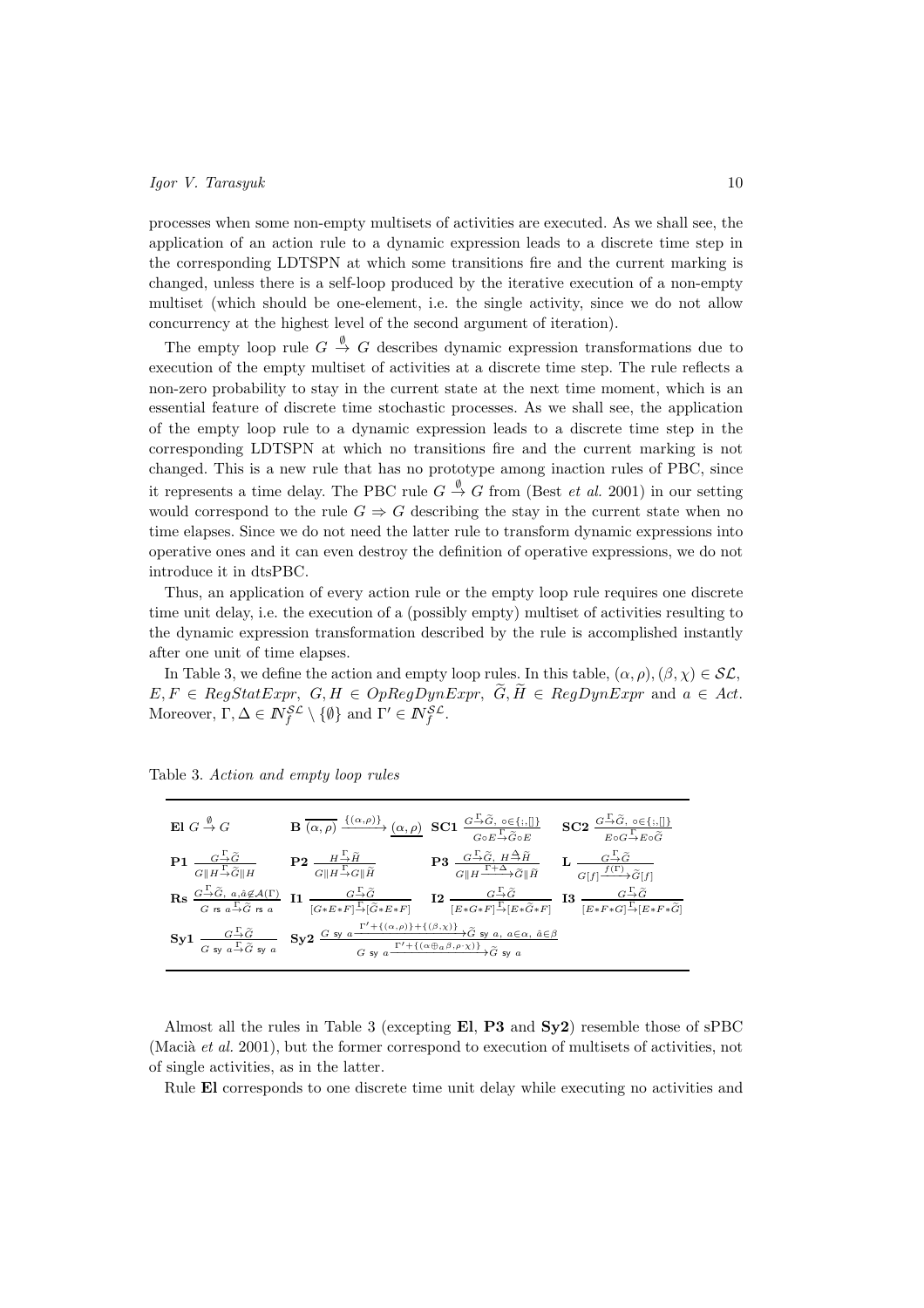therefore it has no analogues among the rules of sPBC that adopts the continuous time model.

Rule P3 has no similar rules in sPBC, since interleaving semantics of the algebra allows no simultaneous execution of activities. On the other hand, P3 has in PBC the analogous rule PAR that is used to construct step semantics of the calculus, but the former rule corresponds to execution of multisets of activities, unlike that of multisets of multiactions in the latter rule.

Rule Sy2 differs from the corresponding synchronization rule in sPBC, since the probability of synchronization in the former rule and the rate of synchronization in the latter rule are calculated in a distinct way.

Rule Sy2 establishes that the synchronization of two stochastic multiactions is made by taking the product of their probabilities, since we are considering that both must occur for the synchronization to happen, so this corresponds, in some sense, to the probability of the independent event intersection, but the real situation is more complex, since these stochastic multiactions can also be executed in parallel. Nevertheless, when scoping (the combined operation consisting of synchronization followed by restriction over the same action (Best *et al.* 2001)) is applied over a parallel execution, we get as final result just the simple product of the probabilities, since no normalization is needed there. Multiplication is an associative and commutative binary operation that is distributive over addition, i.e. it fulfills all practical conditions imposed on the synchronization operator in (Hillston 1994). Further, if both arguments of multiplication are from  $(0, 1)$ then the result belongs to the same interval, hence, multiplication naturally maintains probabilistic compositionality in our model. Our approach is similar to the multiplication of rates of the synchronized actions in MTIPP (Hermanns and Rettelbach 1994) in the case when the rates are less than 1. Moreover, for the probabilities  $\rho$  and  $\chi$  of two stochastic multiactions to be synchronized we have  $\rho \cdot \chi < \min\{\rho, \chi\}$ , i.e. multiplication meets the performance requirement stating that the probability of the resulting synchronized stochastic multiaction should be less than the probabilities of the two ones to be synchronized. While performance evaluation, it is usually supposed that the execution of two components together require more system resources and time than the execution of each single one. This resembles the bounded capacity assumption from (Hillston 1994). Thus, multiplication is easy to handle with and it satisfies the algebraic, probabilistic, time and performance requirements. Therefore, we have chosen the product of the probabilities for the synchronization. See also (Brinksma et al. 1995; Brinksma and Hermanns 2001) for a discussion about binary operations producing the rates of synchronization in the continuous time setting.

As we shall see, for every LDTSPN obtained by synchronization of two LDTSPNs, this approach allows us to calculate the transition firing probabilities using the standard transition probability function for that net class. If concurrency aspects are not relevant then interleaving semantics is used which abstracts from steps with more than one element. After the abstraction, the probabilities of the remaining one-element steps are normalized to keep the sums of outgoing probabilities equal to one. For two synchronized LDTSPNs, our approach allows us to extract the interleaving probabilities from the step ones in the same way as for two non-synchronized parallel LDTSPNs.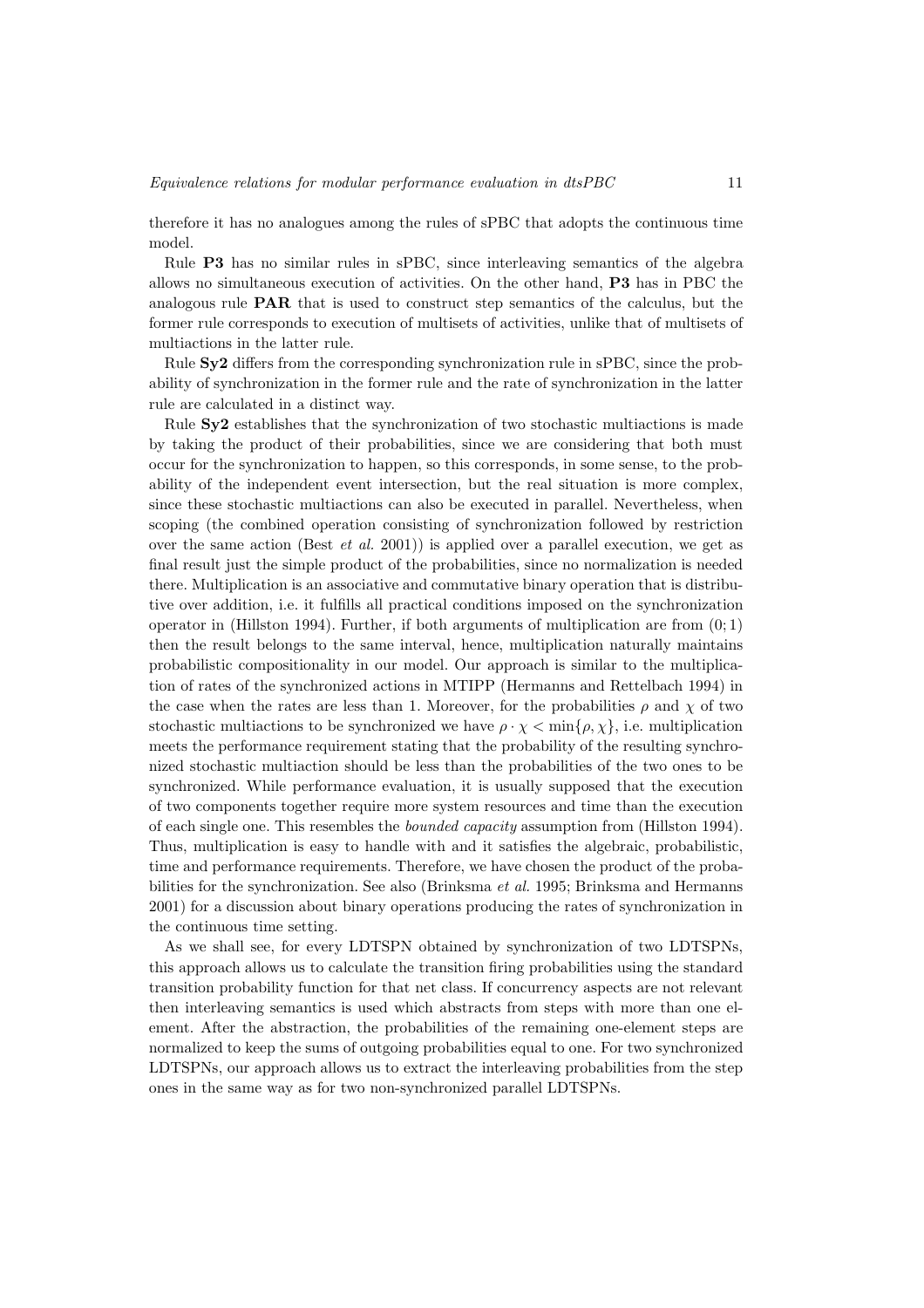

Fig. 1. The binary trees encoded with the numberings 1,  $(1)(2)$  and  $(1)((2)(3))$ 

We do not allow self-synchronization, i.e. synchronization of an activity with itself, to avoid an unexpected behaviour and many technical difficulties (Best et al. 2001).

#### 3.3. Transition systems

Now we construct labeled probabilistic transition systems associated with dynamic expressions and used to define the operational semantics of dtsPBC.

The expressions of dtsPBC can contain identical activities. To avoid technical difficulties, we must enumerate coinciding activities, for instance, from left to right in the syntax of expressions. The new activities resulted from synchronization will be annotated with concatenation of numberings of the activities they come from, hence, the numbering should have a tree structure to reflect the effect of multiple synchronizations. We define the numbering which encodes a binary tree with the leaves labeled by natural numbers.

**Definition 3.3.** The numbering of expressions is defined as  $\iota ::= n \mid (\iota)(\iota)$ , where  $n \in \mathbb{N}$ .

Num denotes the set of all numberings of expressions.

**Example 3.1.** The numbering 1 encodes the binary tree depicted in Figure 1(a) with the root labeled by 1. The numbering  $(1)(2)$  corresponds to the binary tree depicted in Figure 1(b) without internal nodes and with two leaves labeled by 1 and 2. The numbering  $(1)((2)(3))$  represents the binary tree depicted in Figure 1(c) with one internal node, which is the root for the subtree  $(2)(3)$ , and three leaves labeled by 1, 2 and 3.

The new activities resulting from applications of the second rule for synchronization Sy2 in different orders should be considered up to permutation of their numbering. In this way, we shall recognize different instances of the same activity. If we compare the contents of different numberings, i.e. the sets of natural numbers in them, we shall be able to identify the mentioned instances. The *content* of a numbering  $\iota \in Num$  is defined as  $Cont(\iota) = \begin{cases} {\{\iota\}}, & \text{if } \iota \in \mathbb{N}; \\ C, & \iota(\iota) \in \mathbb{N}, \end{cases}$ 

 $Cont(\iota_1) \cup Cont(\iota_2)$ , if  $\iota = (\iota_1)(\iota_2)$ . After we apply the enumeration, the multisets of activities from the expressions become the proper sets. In the following, we suppose that the identical activities are enumerated

when needed to avoid ambiguity. This enumeration is considered to be implicit.

**Definition 3.4.** Let G be a dynamic expression. Then  $[G]_{\approx} = \{H \mid G \approx H\}$  is the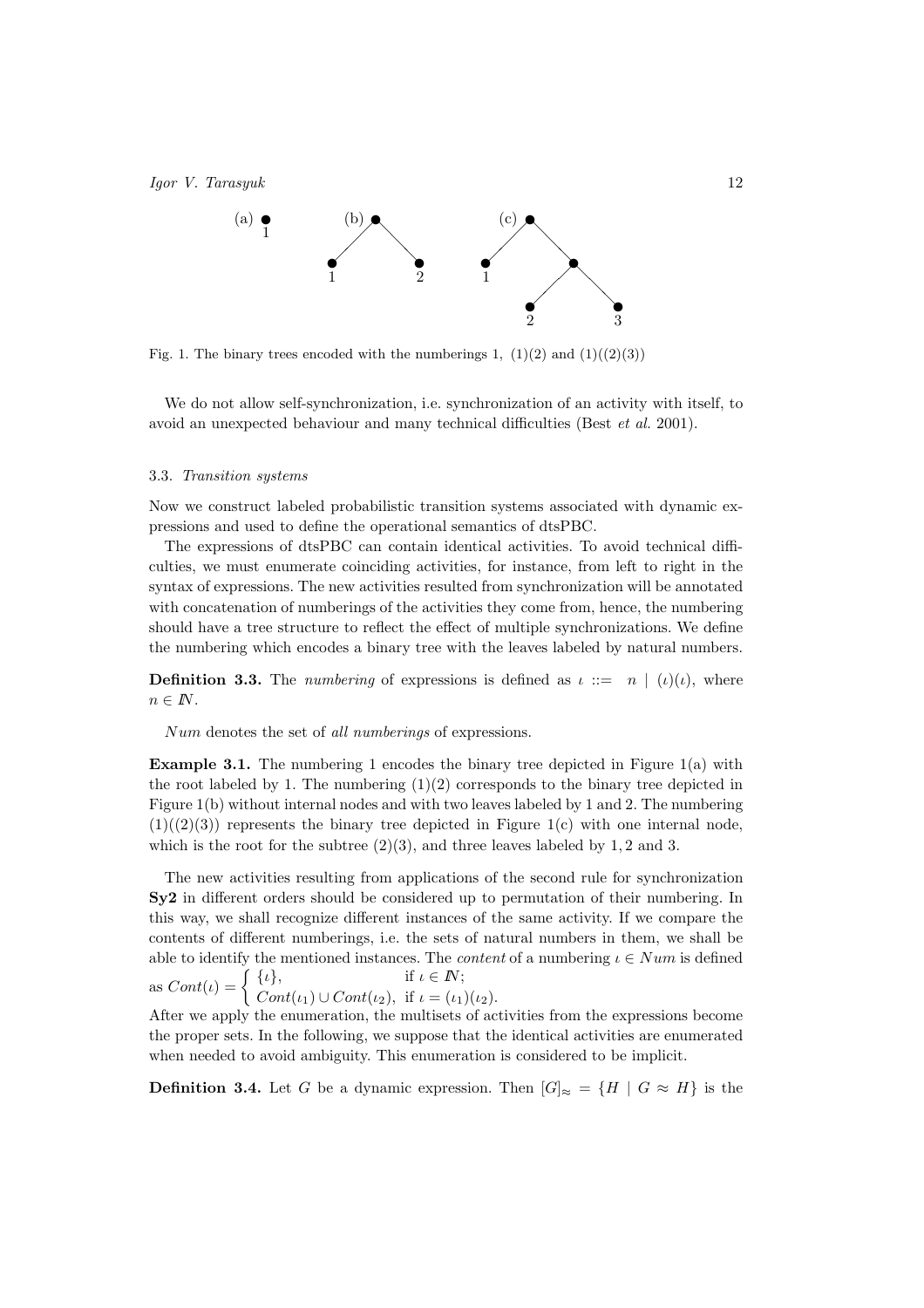equivalence class of  $G$  w.r.t. the structural equivalence. The *derivation set* of a dynamic expression G, denoted by  $DR(G)$ , is the minimal set such that

$$
-[G]_{\approx} \in DR(G);
$$
  
— if  $[H]_{\approx} \in DR(G)$  and there exists  $\Gamma$  such that  $H \xrightarrow{\Gamma} \widetilde{H}$  then  $[\widetilde{H}]_{\approx} \in DR(G).$ 

Let G be a dynamic expression and  $s, \tilde{s} \in DR(G)$ .

The set of all multisets of activities executable in s is  $Exec(s) = \{\Gamma \mid \exists H \in s \exists H\}$  $H \stackrel{\Gamma}{\to} \widetilde{H}$ . Note that if  $\Gamma \in \mathit{Exec}(s)$  then by rules **P3**, **Sy2** and definition of  $Exec(s)$  for all  $\Delta \subseteq \Gamma$  we have  $\Delta \in E \text{vec}(s)$ .

Let  $\Gamma \in \text{Exec}(s) \setminus \{\emptyset\}$ . The probability that the multiset of activities  $\Gamma$  is ready for execution in s is

$$
PF(\Gamma,s) = \prod_{(\alpha,\rho)\in\Gamma} \rho \cdot \prod_{\{\{(\beta,\chi)\}\in\text{Exec}(s)|( \beta,\chi)\not\in\Gamma\}} (1-\chi).
$$

In the case  $\Gamma = \emptyset$  we define

$$
PF(\emptyset, s) = \begin{cases} \prod_{\{(\beta, \chi)\} \in \text{Exec}(s)} (1 - \chi), & \text{if } \text{Exec}(s) \neq \{\emptyset\}; \\ 1, & \text{otherwise.} \end{cases}
$$

Thus, if  $Exec(s) \neq {\emptyset}$  then  $PF(\Gamma, s)$  can be interpreted as a *joint* probability of independent events. Each such an event consists in the positive or negative decision to be executed of a particular activity. Every executable activity decides probabilistically (using its probabilistic part) and independently (from others), if it wants to be executed in s. If Γ is a multiset of all executable activities which have decided to be executed in s and  $\Gamma \in \text{Exec}(s)$  then  $\Gamma$  is ready for execution in s. The multiplication in the definition is used because it reflects the probability of the independent event intersection. Alternatively, when  $\Gamma \neq \emptyset$ ,  $PF(\Gamma, s)$  can be interpreted as the probability to execute exclusively the multiset of activities  $\Gamma$  in s, i.e. the probability of *intersection* of two events calculated using the conditional probability formula in the form  $P(X \cap Y) = P(X|Y)P(Y)$ . The event X consists in the execution of  $\Gamma$  in s. The event Y consists in the nonexecution in s of all the executable activities not belonging to Γ. Since the mentioned non-executions are obviously independent events, the probability of Y is a product of the probabilities of the non-executions:  $P(Y) = \prod_{\{\{(\beta,\chi)\}\in Excel(s)|(\beta,\chi)\notin \Gamma\}} (1-\chi)$ . The conditioning of X by Y makes the executions of the activities from  $\Gamma$  independent, since all of them can be executed in parallel in s by definition of  $Exec(s)$ . Hence, the probability to execute  $\Gamma$  *under condition* that no executable activities not belonging to  $\Gamma$ are executed in s is a product of probabilities of these activities:  $P(X|Y) = \prod_{(\alpha,\rho) \in \Gamma} \rho$ . Thus, the probability that  $\Gamma$  is executed and no executable activities not belonging to  $\Gamma$ are executed in s is the probability of  $X$  conditioned by Y multiplied by the probability of Y:  $P(X \cap Y) = P(X|Y)P(Y) = \prod_{(\alpha,\rho) \in \Gamma} \rho \cdot \prod_{\{\{\beta,\chi\}\}\in Excel(s)\}\{\beta,\chi\}\notin\Gamma\}}(1-\chi)$ . When  $\Gamma = \emptyset$ ,  $PF(\Gamma, s)$  can be interpreted as the probability not to execute in s any executable activities, thus,  $PF(\emptyset, s) = \prod_{\{(\beta,\chi)\}\in Excel(s)} (1-\chi)$ . When only the empty multiset of activities can be executed in s, i.e.  $Exec(s) = \{\emptyset\}$ , we have  $PF(\emptyset, s) = 1$ , since we stay in s in this case.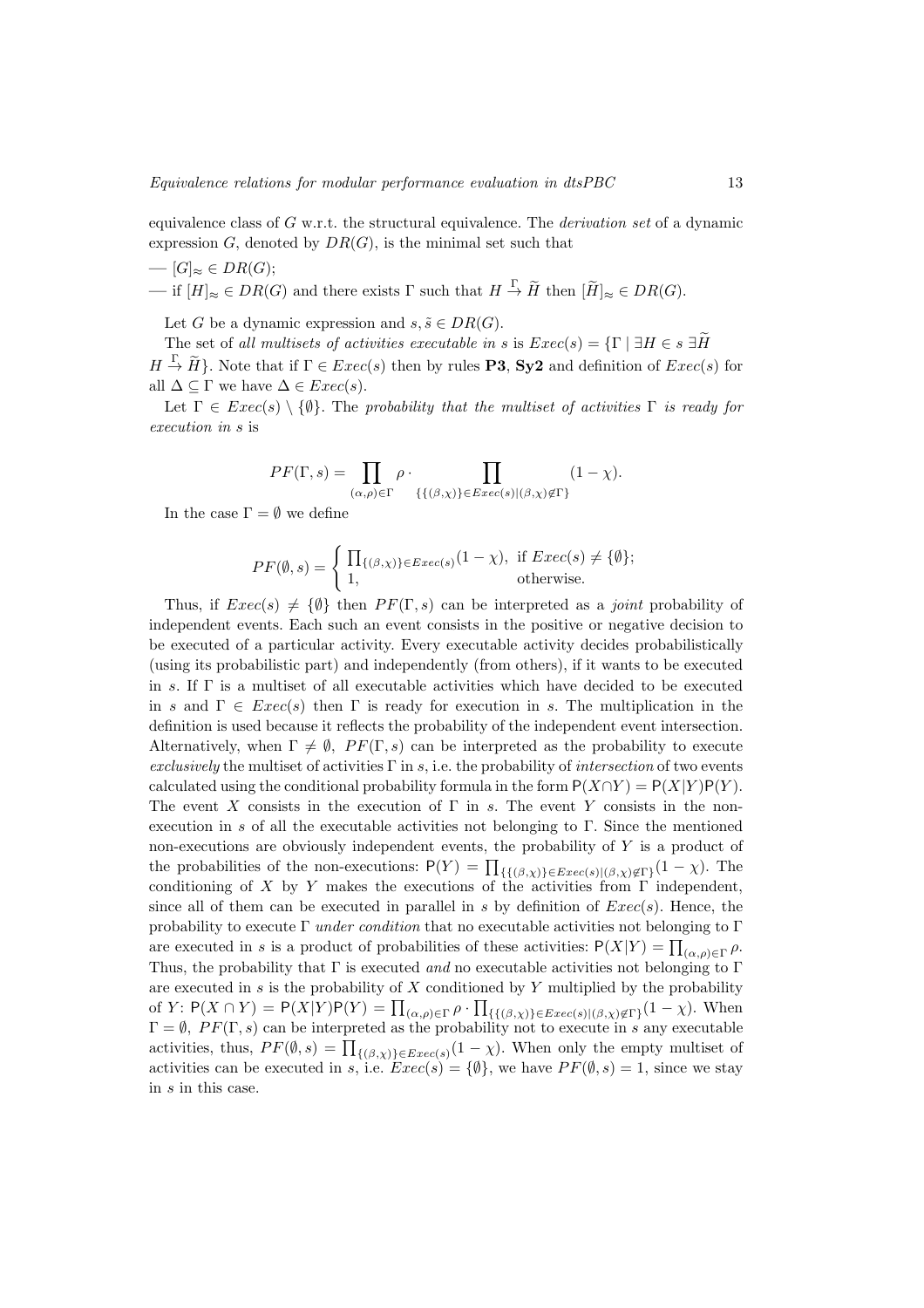Let  $\Gamma \in \text{Exec}(s)$ . Besides  $\Gamma$ , some other multisets of activities may be ready for execution in s, hence, a kind of conditioning or normalization is needed to calculate the execution probability. The *probability to execute the multiset of activities*  $\Gamma$  *in s* is

$$
PT(\Gamma, s) = \frac{PF(\Gamma, s)}{\sum_{\Delta \in E}{\text{vec}(s)} PF(\Delta, s)}.
$$

Thus,  $PT(\Gamma, s)$  can be interpreted as the *conditional* probability to execute  $\Gamma$  in s calculated using the conditional probability formula in the form  $P(Z|W) = \frac{P(Z \cap W)}{P(W)}$ . The event Z consists in the exclusive execution of  $\Gamma$  in s, hence,  $P(Z) = PF(\Gamma, s)$ . The event  $W$  consists in the exclusive execution of any multiset (including the empty one)  $\Delta \in E \text{vec}(s)$  in s. Thus,  $W = \cup_j Z_j$ , where for all j,  $Z_j$  are mutually exclusive events and there exists *i* such that  $Z = Z_i$ . We have  $P(W) = \sum_j P(Z_j) = \sum_{\Delta \in Excel(s)} PF(\Delta, s)$ , because summation reflects the probability of the mutually exclusive event union. Since  $Z \cap W = Z_i \cap (\cup_j Z_j) = Z_i = Z$ , we have  $P(Z|W) = \frac{P(Z)}{P(W)} = \frac{P(F(\Gamma,s))}{\sum_{\Delta \in Exercise(s)} P_j}$  $\frac{\Gamma F\left(1,s\right)}{\Delta\in Exc(s)}PF(\Delta,s)}.$  $PF(\Gamma, s)$  can also be seen as the *potential* probability to execute  $\Gamma$  in s, since we have  $PF(\Gamma, s) = PT(\Gamma, s)$  only when all multisets (including the empty one) consisting of the executable activities can be executed in s. In this case, all the mentioned activities can be executed in parallel in s and we have  $\sum_{\Delta \in E \text{vec}(s)} PF(\Delta, s) = 1$ , since this sum collects the products of all combinations of the probability parts of the activities and the negations of these parts. But in general, for example, for two activities  $(\alpha, \rho)$  and  $(\beta, \chi)$  executable in s, it may happen that they cannot be executed in s together, in parallel, i.e.  $\emptyset, \{(\alpha, \rho)\}, \{(\beta, \chi)\}\in \text{Exec}(s)$ , but  $\{(\alpha, \rho), (\beta, \chi)\}\notin \text{Exec}(s)$ . Note that  $PT(\emptyset, s) \in (0, 1]$ , hence, there is a non-zero probability to stay in the state s at the next time moment, and the residence time in s is at least 1 discrete time unit.

Note that the sum of outgoing probabilities for the expressions belonging to the derivations of G is equal to 1, i.e. for all  $s \in DR(G)$  we have  $\sum_{\Gamma \in Exercise(s)} PT(\Gamma, s) = 1$ . This follows from the definition of  $PT(\Gamma, s)$  and guarantees that  $PT(\Gamma, s)$  defines a probability distribution.

The probability to move from s to  $\tilde{s}$  by executing any multiset of activities is

$$
PM(s, \tilde{s}) = \sum_{\{\Gamma \mid \exists H \in s \ \exists \tilde{H} \in \tilde{s} \ H \stackrel{\Gamma}{\rightarrow} \tilde{H}\}} PT(\Gamma, s).
$$

**Example 3.2.** Let  $E = (\{a\}, \rho) || (\{a\}, \chi)$ . DR $(\overline{E})$  consists of the equivalence classes  $s_1 = \boxed{E}$  and  $s_2 = \boxed{E}$  The execution probabilities are calculated as follows. Since  $Exec(s_1) = \{\emptyset, \{(\{a\}, \rho)\}, \{(\{a\}, \chi)\}\}\$ , we get  $PF(\{(\{a\}, \rho)\}, s_1) = \rho(1 - \chi)$ ,  $PF(\{(\{a\}, \chi)\}, s_1) = \chi(1-\rho)$  and  $PF(\emptyset, s_1) = (1-\rho)(1-\chi)$ . Then  $\sum_{\Delta \in \text{Exec}(s_1)} PF(\Delta, s_1) = \rho(1-\chi) + \chi(1-\rho) + (1-\rho)(1-\chi) = 1 - \rho\chi$ . Thus,  $PT(\{(\{a\}, \rho)\}, s_1) = \frac{\rho(1-\chi)}{1-\rho\chi}, PT(\{(\{a\}, \chi)\}, s_1) = \frac{\chi(1-\rho)}{1-\rho\chi}$  and  $PT(\emptyset, s_1) = PM(s_1, s_1) =$  $(1-\rho)(1-\chi)$  $\frac{1-\rho(1-\chi)}{1-\rho\chi}$ . Further,  $Exec(s_2) = \{\emptyset\}$ , hence,  $\sum_{\Delta \inExec(s_2)} PF(\Delta, s_2) = PF(\emptyset, s_2) = 1$ and  $PT(\emptyset, s_2) = PM(s_2, s_2) = \frac{1}{1} = 1$ . Finally,  $PM(s_1, s_2) = PT(\{(\{a\}, \rho)\}, s_1) +$  $PT(\{(\{a\},\chi)\},s_1)=\frac{\rho(1-\chi)}{1-\rho\chi}+\frac{\chi(1-\rho)}{1-\rho\chi}=\frac{\rho+\chi-2\rho\chi}{1-\rho\chi}.$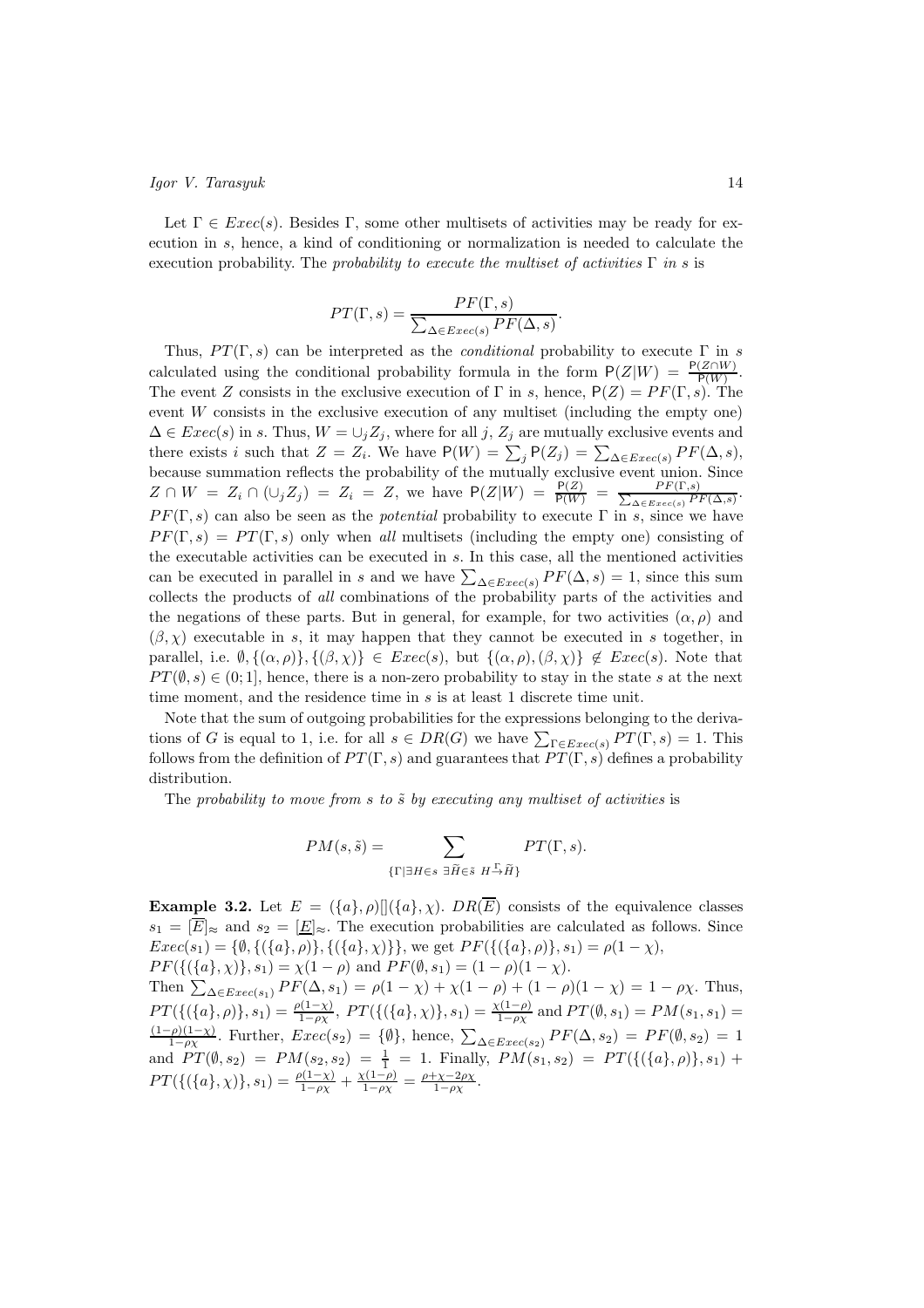Definition 3.5. Let G be a dynamic expression. The (labeled probabilistic) transition system of G is a quadruple  $TS(G) = (S_G, L_G, \mathcal{T}_G, s_G)$ , where

- the set of *states* is  $S_G = DR(G)$ ;
- the set of *labels* is  $L_G = N_f^{\mathcal{SL}} \times (0, 1];$
- the set of transitions is  $\mathcal{T}_G = \{(s, (\Gamma, PT(\Gamma, s)), \tilde{s}) \mid s, \tilde{s} \in DR(G), \exists H \in s \exists \tilde{H} \in \tilde{s} \}$  $H \stackrel{\Gamma}{\rightarrow} \widetilde{H}$ ;
- the *initial state* is  $s_G = [G]_{\approx}$ .

The definition of  $TS(G)$  is correct, i.e. for every state, the sum of the probabilities of all the transitions starting from it is 1. This is guaranteed by the note after the definition of  $PT(\Gamma, s)$ . Thus, we have defined a *generative* model of probabilistic processes (Jou and Smolka 1990), according to the classification from (van Glabbeek *et al.* 1995). The reason is that the sum of the probabilities of the transitions with all possible labels should be equal to 1, not only of those with the same labels (up to enumeration of activities they include) as in the reactive models (Larsen and Skou 1991), and we do not have the nested probabilistic choice as in the stratified models (van Glabbeek et al. 1995).

The transition system  $TS(G)$  of a dynamic expression G describes all steps that occur at discrete time moments with some (one-step) probability and that consist of multisets of activities. Every step occurs instantly after one discrete time unit delay, the step can change the current state to another one. The states are the structural equivalence classes of dynamic expressions obtained by application of action rules starting from the expressions belonging to  $[G]_{\approx}$ . A transition  $(s, (\Gamma, \mathcal{P}), \tilde{s}) \in \mathcal{T}_G$  is written as  $s \stackrel{\Gamma}{\rightarrow} \rho \tilde{s}$  and interpreted as follows: the probability to change the state s to  $\tilde{s}$  by executing  $\Gamma$  is  $\mathcal{P}$ .

Note that Γ can be the empty multiset, and its execution does not change the current state (the equivalence class), since we have a loop transition  $s \stackrel{\emptyset}{\rightarrow} \rho s$  from a state s to itself as a result of executing the empty multiset. This corresponds to application of the empty loop rule to expressions from the equivalence class. We have to keep track of such executions, called empty loops, because they have nonzero probabilities. This follows from the definition of  $PF(\emptyset, s)$  and the fact that multiaction probabilities cannot be equal to 1 as they belong to the interval  $(0, 1)$ . The step probabilities belong to the interval  $(0, 1]$ . The step probability is 1 when we cannot leave a state  $s$ , hence, there exists only one transition from it, namely, the empty loop transition  $s \xrightarrow{\emptyset} s$ .

We write  $s \stackrel{\Gamma}{\to} \tilde{s}$  if there exists  $P$  such that  $s \stackrel{\Gamma}{\to} \tilde{s}$  and  $s \to \tilde{s}$  if there exists  $\Gamma$  such that  $s \stackrel{\Gamma}{\to} \tilde{s}$ . For a one-element multiset of activities  $\Gamma = \{(\alpha, \rho)\}\$ , we write  $s \stackrel{(\alpha, \rho)}{\longrightarrow} \tilde{\rho}$  and  $s \stackrel{(\alpha,\rho)}{\longrightarrow} \tilde{s}.$ 

Isomorphism is a coincidence of systems up to renaming of their components. Let  $\simeq$ denote isomorphism between transition systems that binds their initial states.

**Definition 3.6.** Dynamic expressions  $G$  and  $G'$  are equivalent w.r.t. transition systems, denoted by  $G =_{ts} G'$ , if  $TS(G) \simeq TS(G')$ .

**Definition 3.7.** Let  $G$  be a dynamic expression. The underlying discrete time Markov *chain (DTMC)* of G, denoted by  $DTMC(G)$ , has the state space  $DR(G)$ , the initial state  $[G]_{\approx}$  and the transitions  $s \to_{\mathcal{P}} \tilde{s}$ , if  $s \to \tilde{s}$  and  $\mathcal{P} = PM(s, \tilde{s})$ .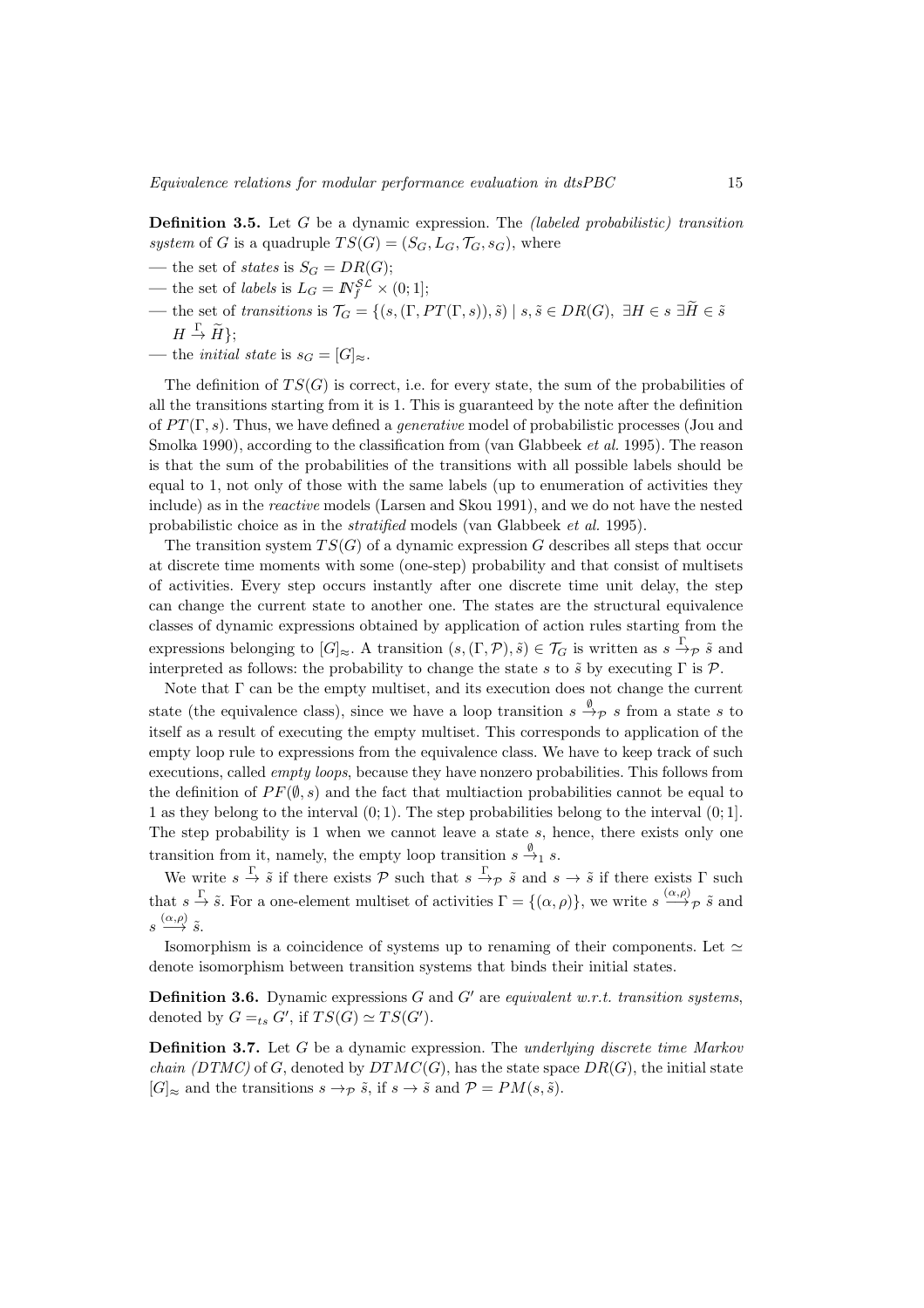For a dynamic expression  $G$ , a discrete random variable is associated with every state of  $DTMC(G)$ . The variable captures a residence time in the state. One can interpret staying in a state at the next discrete time moment as a failure and leaving it as a success of some trial series. It is easy to see that the random variables are geometrically distributed with the parameter  $1-PM(s, s)$ , since the probability to stay in the state  $s \in DR(G)$  for k – 1 time moments and leave it at the moment  $k \geq 1$  is  $PM(s, s)^{k-1}(1 - PM(s, s))$  (the residence time is  $k$  in this case). The mean value formula for the geometrical distribution allows us to calculate the *average sojourn time in the state s* as  $SJ(s) = \frac{1}{1 - PM(s,s)}$ . The average sojourn time vector of G, denoted by SJ, has the elements  $SJ(s), s \in DR(G)$ . Analogously, the *sojourn time variance in the state s* is  $VAR(s) = \frac{PM(s,s)}{(1 - PM(s,s))^2}$ . The sojourn time variance vector of G, denoted by VAR, has the elements  $VAR(s), s \in$  $DR(G)$ .

**Example 3.3.** Let  $E_1 = (\{a\}, \rho) [](\{a\}, \rho), E_2 = (\{b\}, \chi), E_3 = (\{c\}, \theta)$  and  $E =$  $[E_1 * E_2 * E_3]$ . The identical activities of the composite static expression are enumerated as follows:  $E = [((\{a\}, \rho)_1 | (\{a\}, \rho)_2) * (\{b\}, \chi) * (\{c\}, \theta)].$  In Figure 2, the transition system  $TS(\overline{E})$  and the underlying DTMC  $DTMC(\overline{E})$  are presented. For simplicity, the states are labeled by expressions belonging to the corresponding equivalence classes, and singleton multisets of activities are written without braces.

 $DR(\overline{E})$  consists of the equivalence classes  $s_1 = [[E_1 * E_2 * E_3]]_{\approx}$ ,  $s_2 = [[E_1 * \overline{E_2} * E_3]]_{\approx}$  $E_3\|_{\approx}$ ,  $s_3 = [[E_1 * E_2 * E_3]]_{\approx}$ . Let us demonstrate how the transition probabilities are calculated. For instance, we have  $PF(\{(a), \rho_1\}, s_1) = PF(\{(\{a\}, \rho_2\}, s_1) = \rho(1 - \rho)$ and  $PF(\emptyset, s_1) = (1 - \rho)^2$ . Hence,  $\sum_{\Delta \in E \text{tree}(s_1)} PF(\Delta, s_1) = 2\rho(1 - \rho) + (1 - \rho)^2 =$ 1 -  $\rho^2$ . Thus,  $PT(\{(\{a\}, \rho)_1\}, s_1) = PT(\{(\{a\}, \rho)_2\}, s_1) = \frac{\rho(1-\rho)}{1-\rho^2} = \frac{\rho(1-\rho)}{(1-\rho)(1+\rho)} = \frac{\rho}{1+\rho}$ and  $PT(\emptyset, s_1) = \frac{(1-\rho)^2}{1-\rho^2} = \frac{(1-\rho)^2}{(1-\rho)(1+\rho)} = \frac{1-\rho}{1+\rho}$ . Other probabilities are calculated similarly. The average sojourn time vector of  $\overline{E}$  is  $SJ = \left(\frac{1+\rho}{2\rho}, \frac{1-\chi\theta}{\theta(1-\chi)}, \infty\right)$ . The sojourn time variance vector of  $\overline{E}$  is  $VAR = \left(\frac{1-\rho^2}{4\rho^2}, \frac{(1-\theta)(1-\chi\theta)}{\theta^2(1-\chi)^2}\right)$  $\frac{(-\theta)(1-\chi\theta)}{\theta^2(1-\chi)^2},\infty$ .

#### 4. Denotational semantics

In this section, we define the denotational semantics in terms of a subclass of LDTSPNs, called discrete time stochastic Petri boxes (dts-boxes). An illustrating example will be given at the end of the section.

# 4.1. Labeled DTSPNs

We introduce a class of labeled discrete time stochastic PNs (LDTSPNs), a subclass of DTSPNs (Molloy 1985) (we do not allow the transition probabilities to be equal to 1) with transition labeling. LDTSPNs are somewhat similar to labeled weighted DTSPNs (LWDTSPNs) from (Buchholz and Tarasyuk 2001), but in LWDTSPNs all transitions have weights, the transition probabilities may be equal to 1 and only maximal fireable subsets of the enabled transitions are fired.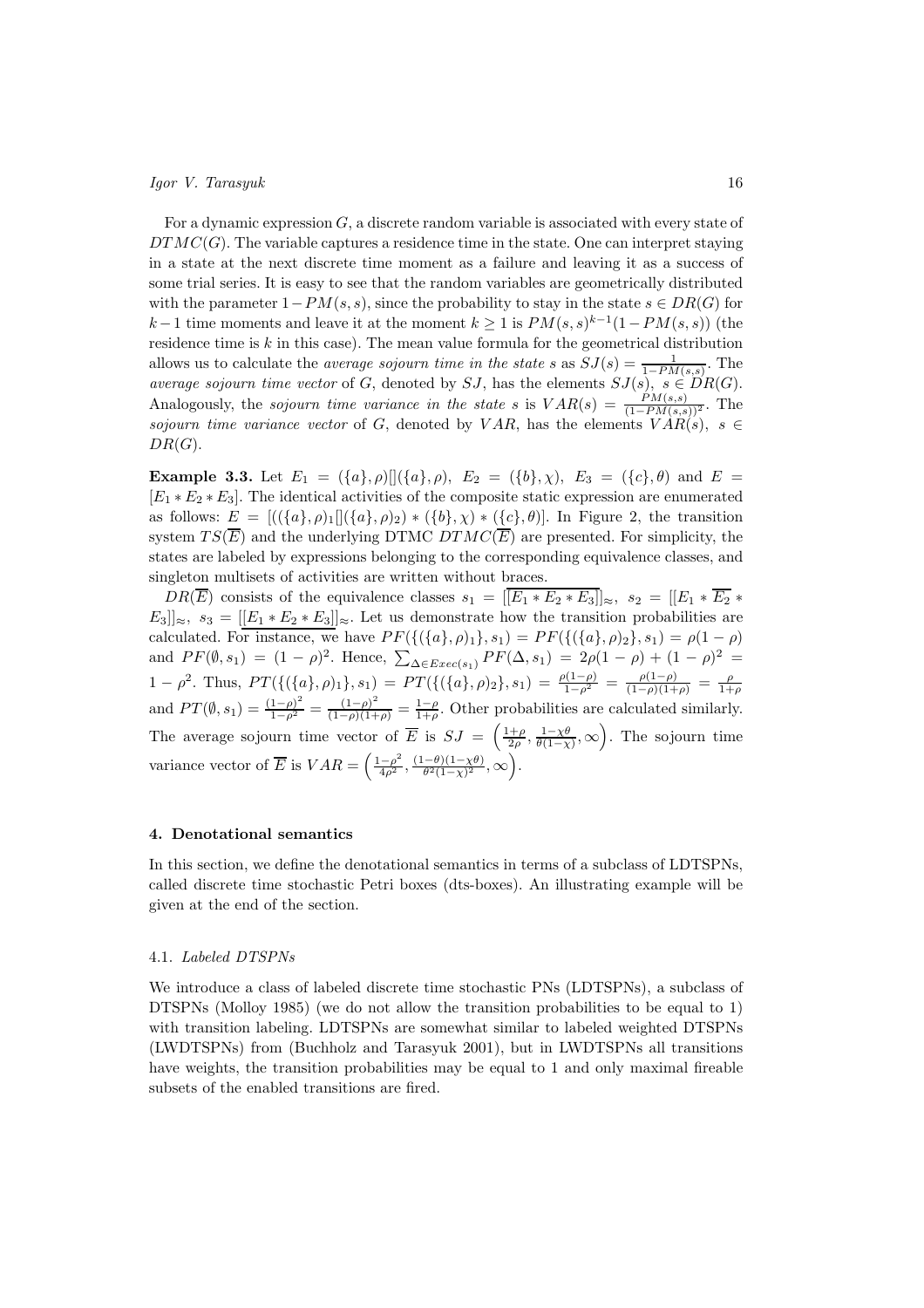

Fig. 2. The transition system and the underlying DTMC of  $\overline{E}$  for  $E = [((\lbrace a \rbrace, \rho)_1]$  $({a}, \rho)_2) * ({b}, \chi) * ({c}, \theta)$ ]

# Definition 4.1. A *labeled DTSPN* (LDTSPN) is a tuple  $N = (P_N, T_N, W_N, \Omega_N, L_N, M_N)$ , where

- $P_N$  and  $T_N$  are finite sets of places and transitions, respectively, such that  $P_N \cup T_N \neq \emptyset$ and  $P_N \cap T_N = \emptyset$ ;
- $W_N : (P_N \times T_N) \cup (T_N \times P_N) \to \mathbb{N}$  is a function providing the *weights of arcs* between places and transitions;
- $-\Omega_N : T_N \to (0,1)$  is the transition probability function associating transitions with probabilities;
- $L_N: T_N \to \mathcal{L}$  is the *transition labeling* function assigning multiactions to transitions;
- $-M_N \in \mathbb{N}_f^{P_N}$  is the *initial marking*.

A graphical representation of LDTSPNs is like that for standard labeled PNs, but with probabilities written near the corresponding transitions. In the case the probabilities are not given in the picture, they are considered to be of no importance. The weights of arcs are depicted near them. The names of places and transitions are depicted near them when needed.

Let N be an LDTSPN and  $t \in T_N$ ,  $U \in \mathbb{N}_{f}^{T_N}$ . The precondition  $\cdot t$  and the postcondition  $t^{\bullet}$  of t are the multisets of places defined as  $({^{\bullet}t})(p) = W_N(p, t)$  and  $(t^{\bullet})(p) =$  $W_N(t,p)$ . The precondition  $\bullet U$  and the postcondition  $U^{\bullet}$  of U are the multisets of places defined as  $\bullet U = \sum_{t \in U} \bullet t$  and  $U^{\bullet} = \sum_{t \in U} t^{\bullet}$ . Note that for  $U = \emptyset$  we have  $\bullet \emptyset = \emptyset = \emptyset^{\bullet}$ .

A transition  $t \in T_N$  is enabled in a marking  $M \in \mathbb{N}_f^{P_N}$  of LDTSPN N if  $\bullet t \subseteq$ M. Let  $Ena(M)$  be the set of all transitions (such that each of them is) enabled in a marking M. A set of transitions  $U \subseteq Ena(M)$  is enabled in a marking M if  $\bullet U \subseteq M$ . Firings of transitions are atomic operations, and transitions may fire concurrently in steps. We assume that all transitions participating in a step should differ, hence, only the sets (not multisets) of transitions may fire. Thus, we do not allow self-concurrency, i.e. firing of transitions concurrently to themselves. This restriction is introduced because we would like to avoid technical difficulties while calculating probabilities for multisets of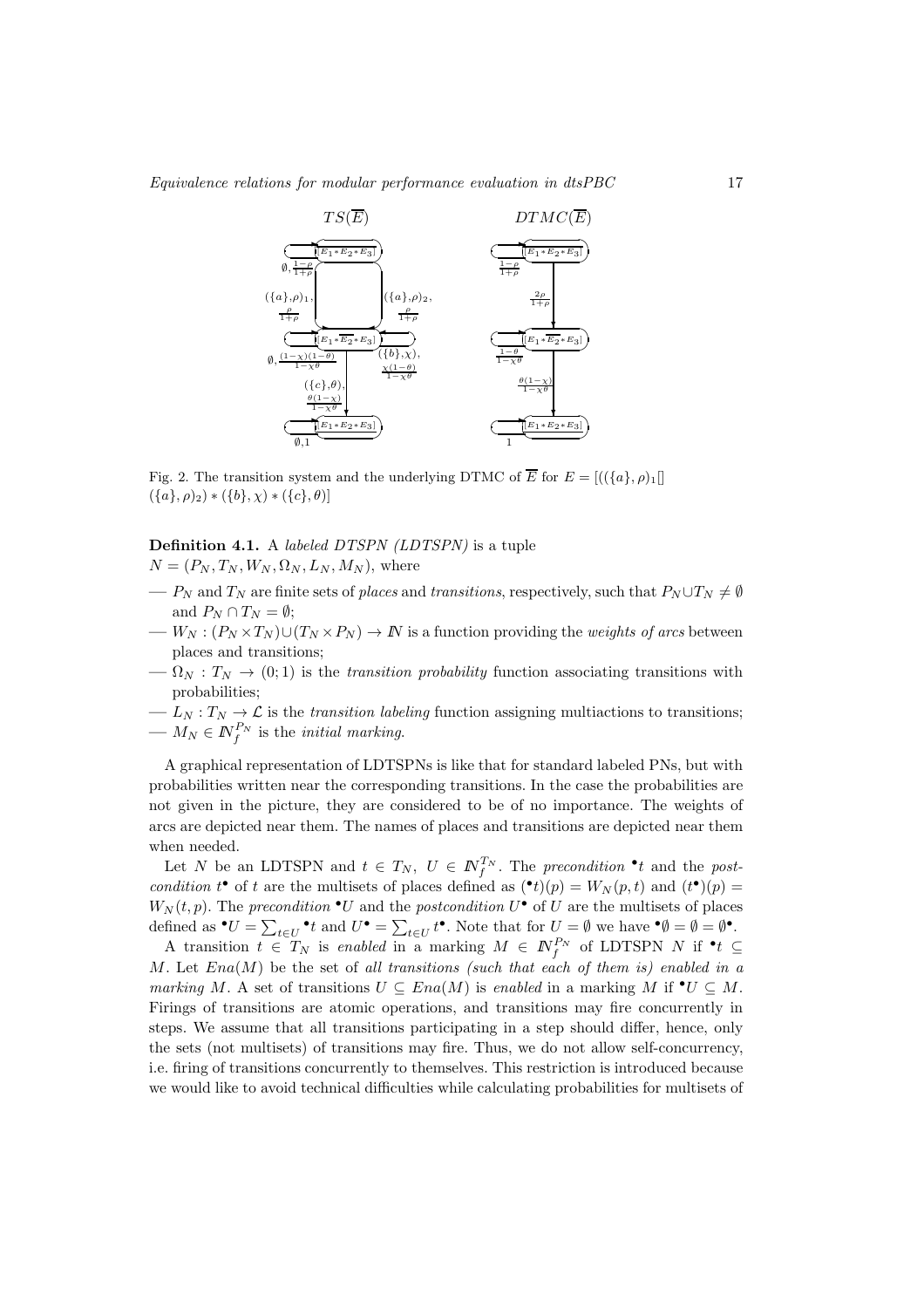transitions as we shall see after the following formal definitions. Moreover, we do not need to consider self-concurrency, since denotational semantics of expressions will be defined via dts-boxes which are safe LDTSPNs (hence, no self-concurrency is possible).

Let M be a marking of an LDTSPN N. A transition  $t \in Ena(M)$  fires with probability  $\Omega_N(t)$  when no other transitions conflicting with it are enabled.

Let  $U \subseteq Ena(M)$ ,  $U \neq \emptyset$  and  $\bullet U \subseteq M$ . The probability that the set of transitions U is ready for firing in M is

$$
PF(U, M) = \prod_{t \in U} \Omega_N(t) \cdot \prod_{u \in Ena(M) \setminus U} (1 - \Omega_N(u)).
$$

In the case  $U = \emptyset$  we define

$$
PF(\emptyset, M) = \begin{cases} \prod_{u \in Ena(M)} (1 - \Omega_N(u)), & \text{if } Ena(M) \neq \emptyset; \\ 1, & \text{otherwise.} \end{cases}
$$

Let  $U \subseteq Ena(M)$  and  $\bullet U \subseteq M$ . Besides U, some other sets of transitions may be ready for firing in  $M$ , hence, a kind of conditioning or normalization is needed to calculate the firing probability. The concurrent firing of the transitions from  $U$  changes the marking M to  $\widetilde{M} = M - {}^{\bullet}U + U^{\bullet}$ , denoted by  $M \xrightarrow{U} \widetilde{M}$ , where  $\mathcal{P} = PT(U, M)$  is the probability that the set of transitions  $U$  fires in  $M$  defined as

$$
PT(U, M) = \frac{PF(U, M)}{\sum_{\{V \subseteq Ena(M)|\bullet V \subseteq M\}} PF(V, M)}.
$$

Note that in the case  $U = \emptyset$  we have  $M = \widetilde{M}$ .

Let  $Ena(M) = \{t_1, \ldots, t_n\}$  be a mutually exclusive set of transitions (i.e. firing of any transition from the set results in a marking in which no other transition from the set is enabled) and  $\rho_i = \Omega_N(t_i)$  ( $1 \leq i \leq n$ ). Then  $PT(\lbrace t_i \rbrace, M)$  resembles the probabilistic function  $P[E_i]$  from (Molloy 1985), which defines the probability of the event  $E_i$ , that transition  $t_i$  in a mutually exclusive set of transitions  $\{t_1, \ldots, t_n\}$  will fire in the marking M. We have  $P[E_i] = \frac{\frac{\rho_i}{1-\rho_i}}{1+\sum_{j=1}^n \frac{\rho_j}{1-\rho_j}} = \frac{\frac{\rho_i(1-\rho_1)\cdots(1-\rho_n)}{1-\rho_i}}{(1-\rho_1)\cdots(1-\rho_n)+\sum_{j=1}^n \frac{\rho_j(1-\rho_1)\cdots(1-\rho_n)}{1-\rho_j}}$ , where  $\rho_i(1-\rho_1)\cdots(1-\rho_n)$  $\frac{p_1,\ldots,p_n}{1-\rho_i}$  corresponds to  $PF(\{t_i\},M)$  in our setting. Further,  $PT(\emptyset,M)$  resembles the probabilistic function  $P[E_0]$ , which defines the probability of the event  $E_0$ , that no transitions from the mutually exclusive set of transitions  $\{t_1, \ldots, t_n\}$  will fire in the marking M. We have  $P[E_0] = \frac{1}{1 + \sum_{j=1}^n \frac{\rho_j}{1 - \rho_j}} = \frac{(1 - \rho_1) \cdots (1 - \rho_n)}{(1 - \rho_1) \cdots (1 - \rho_n) + \sum_{j=1}^n \frac{\rho_j (1 - \rho_1)}{(1 - \rho_1) \cdots (1 - \rho_n)}}$  $(1-\rho_1)\cdots(1-\rho_n)+\sum_{j=1}^n \frac{\rho_j(1-\rho_1)\cdots(1-\rho_n)}{1-\rho_j}$ , where  $(1-\rho_1)\cdots(1-\rho_n)$  corresponds to  $PF(\emptyset, M)$  in our setting. If  $Ena(M)$  is not a mutually exclusive set of transitions, our way to define  $PT(U, M)$  for  $U \subseteq Ena(M)$ ,  $U \neq \emptyset$ , also extends the approach of (Molloy 1985; Molloy 1981). The advantage of our two-stage definition of  $PT(U, M)$  is that it has a closed form and we do not need to consider which sets of transitions are exclusive, instead, we just consider the probability that  $U$  fires in M under condition that only particular subsets of  $Ena(M)$  can fire in M.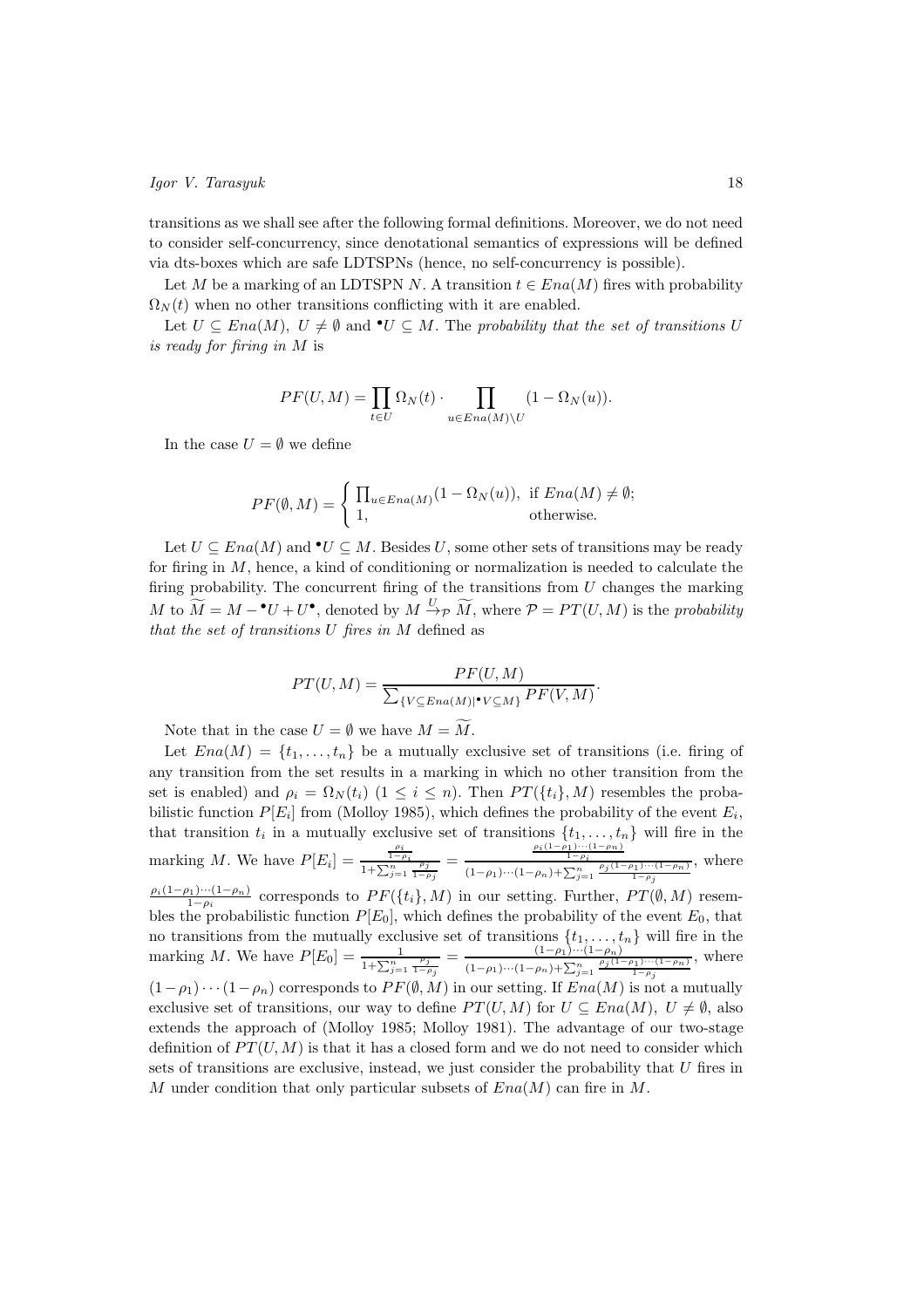Note that for all markings of an LDTSPN  $N$  the sum of outgoing probabilities is equal to 1, i.e. for all  $M \in \mathbb{N}_{f}^{P_N}$  we have  $PT(\emptyset, M) + \sum_{\{U \subseteq Ena(M)|\bullet U \subseteq M\}} PT(U, M) = 1$ . This follows from the definition of  $PT(U, M)$  and guarantees that it defines a probability distribution.

We write  $M \stackrel{U}{\rightarrow} \widetilde{M}$  if there exists  $\mathcal P$  such that  $M \stackrel{U}{\rightarrow} \mathcal P$   $\widetilde{M}$  and  $M \rightarrow \widetilde{M}$  if there exists U such that  $M \stackrel{U}{\rightarrow} \widetilde{M}$ .

Definition 4.2. Let N be an LDTSPN.

- The reachability set  $RS(N)$  of N is the minimal set of markings such that
	- $M_N \in RS(N);$
	- if  $M \in RS(N)$  and  $M \to \widetilde{M}$  then  $\widetilde{M} \in RS(N)$ .
- The reachability graph  $RG(N)$  of N is a directed labeled graph with the set of nodes  $RS(N)$  and an arc labeled with  $(U, \mathcal{P})$  from node M to  $\widetilde{M}$  if  $M \xrightarrow{U} \widetilde{M}$ .
- The underlying discrete time Markov chain (DTMC) DTMC(N) of N has the state space  $RS(N)$ , the initial state  $M_N$  and the transitions  $M \to \widetilde{M}$ , if  $M \to \widetilde{M}$ , where  $\mathcal{P} = PM(M, \tilde{M})$  is the probability to move from M to  $\tilde{M}$  by firing any set of transitions defined as

$$
PM(M, \widetilde{M}) = \sum_{\{U \mid M \stackrel{U}{\to} \widetilde{M}\}} PT(U, M).
$$

Let N be an LDTSPN and  $M \in RS(N)$ . The average sojourn time in the marking M is  $SJ(M) = \frac{1}{1 - PM(M,M)}$ . The average sojourn time vector of N, denoted by SJ, has the elements  $SJ(M)$ ,  $M \in RS(N)$ . The sojourn time variance in the marking M is  $VAR(M) = \frac{PM(M,M)}{(1 - PM(M,M))^2}$ . The sojourn time variance vector of N, denoted by VAR, has the elements  $V \overset{\sim}{A} R(\overset{\sim}{M}), M \in RS(N)$ .

**Example 4.1.** In Figure 3, an LDTSPN N with two visible transitions  $t_1$  (labeled by  $\{a\}$ ,  $t_2$  (labeled by  $\{b\}$ ) and one invisible transition  $t_3$  (labeled by  $\emptyset$ ) is presented. Transition probabilities of N are denoted by  $\rho = \Omega_N(t_1), \chi = \Omega_N(t_2), \theta = \Omega_N(t_3)$ . In the figure one can see the reachability graph  $RG(N)$  and the underlying DTMC  $DTMC(N)$  as well.  $RS(N)$  consists of the markings  $M_1 = (1, 1, 0), M_2 = (0, 1, 1), M_3 =$  $(1,0,1), M_4 = (0,0,2).$  The average sojourn time vector of N is  $SJ = \left(\frac{1}{\rho + \chi - \rho \chi}, \frac{1}{\chi}, \frac{1}{\rho}, \frac{1}{\theta}\right)$  . The sojourn time variance vector of N is  $VAR = \left( \frac{1-\rho-\chi+\rho\chi}{(\rho+\chi-\rho\chi)^2}, \frac{1-\chi}{\chi^2}, \frac{1-\rho}{\rho^2}, \frac{1-\theta}{\theta^2} \right)$ .

# 4.2. Algebra of dts-boxes

Now we propose discrete time stochastic Petri boxes and associated algebraic operations to define a net representation of dtsPBC expressions.

**Definition 4.3.** A *discrete time stochastic Petri box (dts-box)* is a tuple  $N = (P_N, T_N, W_N, \Lambda_N)$ , where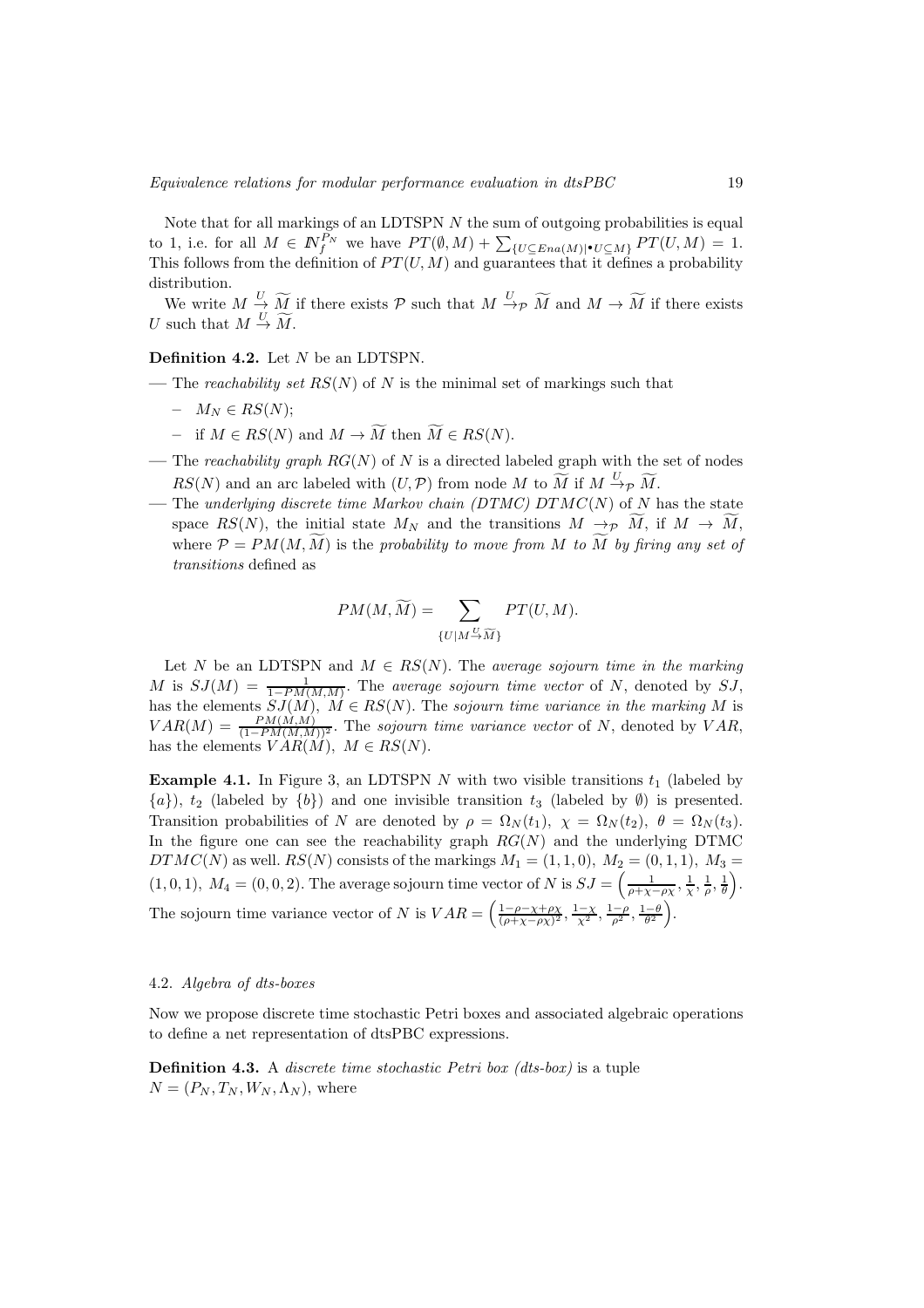

Fig. 3. LDTSPN, its reachability graph and the underlying DTMC

- $-P_N$  and  $T_N$  are finite sets of places and transitions, respectively, such that  $P_N \cup T_N \neq \emptyset$ and  $P_N \cap T_N = \emptyset;$
- $W_N$ :  $(P_N \times T_N) \cup (T_N \times P_N) \to N$  is a function providing the *weights of arcs* between places and transitions;
- $-\Lambda_N$  is the place and transition labeling function such that
	- $\Lambda_N |_{P_N} : P_N \to \{e, i, x\}$  (it specifies entry, internal and exit places, respectively);
	- $\Lambda_N |_{T_N}: T_N \to \{ \varrho \mid \varrho \subseteq \mathbb{N}^{\mathcal{SL}}_f \times \mathcal{SL} \}$  (it associates transitions with the *relabeling* relations on activities).

We require that for all  $t \in T_N$  we have  $\mathbf{e} \cdot t \neq \emptyset \neq t^{\bullet}$ . In addition, for the set of *entry* places of N defined as  $\mathcal{O}N = \{p \in P_N \mid \Lambda_N(p) = e\}$  and the set of *exit* places of N defined as  $N^{\circ} = \{p \in P_N \mid \Lambda_N(p) = x\},\$ it holds:  ${}^{\circ}N \neq \emptyset \neq N^{\circ}, \bullet({}^{\circ}N) = \emptyset = (N^{\circ})^{\bullet}.$ 

A dts-box is plain if for all  $t \in T_N$  we have  $\Lambda_N(t) \in \mathcal{SL}$ , i.e.  $\Lambda_N(t)$  is a constant relabeling that will be defined later. In case of the constant relabeling, the shorthand notation (by an activity) for  $\Lambda_N(t)$  will be used. A marked plain dts-box is a pair  $(N, M_N)$ , where N is a plain dts-box and  $M_N \in \mathbb{N}_{f}^{P_N}$  is its marking. We use the following notation:  $\overline{N} = (N, \degree N)$  and  $\underline{N} = (N, N^{\degree})$ . A marked plain dts-box  $(P_N, T_N, W_N, \Lambda_N, M_N)$  could be interpreted as the LDTSPN  $(P_N, T_N, W_N, \Omega_N, L_N, M_N)$ , where functions  $\Omega_N$  and  $L_N$ are defined as follows: for all  $t \in T_N$  we have  $\Omega_N(t) = \Omega(\Lambda_N(t))$  and  $L_N(t) = \mathcal{L}(\Lambda_N(t))$ . Behaviour of the marked dts-boxes follows from the firing rule of LDTSPNs. A plain dts-box N is n-bounded ( $n \in \mathbb{N}$ ) if  $\overline{N}$  is so, i.e. for all  $M \in RS(\overline{N})$  and for all  $p \in P_N$ we have  $M(p) \leq n$ , and it is safe if it is 1-bounded. A plain dts-box N is clean if for all  $M \in RS(\overline{N})$  we have °N  $\subseteq M$  implies  $M = \text{°}N$  and  $N^{\circ} \subseteq M$  implies  $M = N^{\circ}$  i.e. if there are tokens in all its entry (exit) places then no other places have tokens.

The structure of the plain dts-box corresponding to a static expression is constructed like in PBC (Best and Koutny 1995; Best *et al.* 2001), i.e. we use a simultaneous refinement and relabeling meta-operator (net refinement) in addition to the operator dts-boxes corresponding to the algebraic operations of dtsPBC and featuring transformational transition relabelings. Thus, the resulting plain dts-boxes are safe and clean. In the definition of the denotational semantics, we shall apply standard constructions used for PBC. Let Θ denote an operator box and u denote a transition name from PBC setting.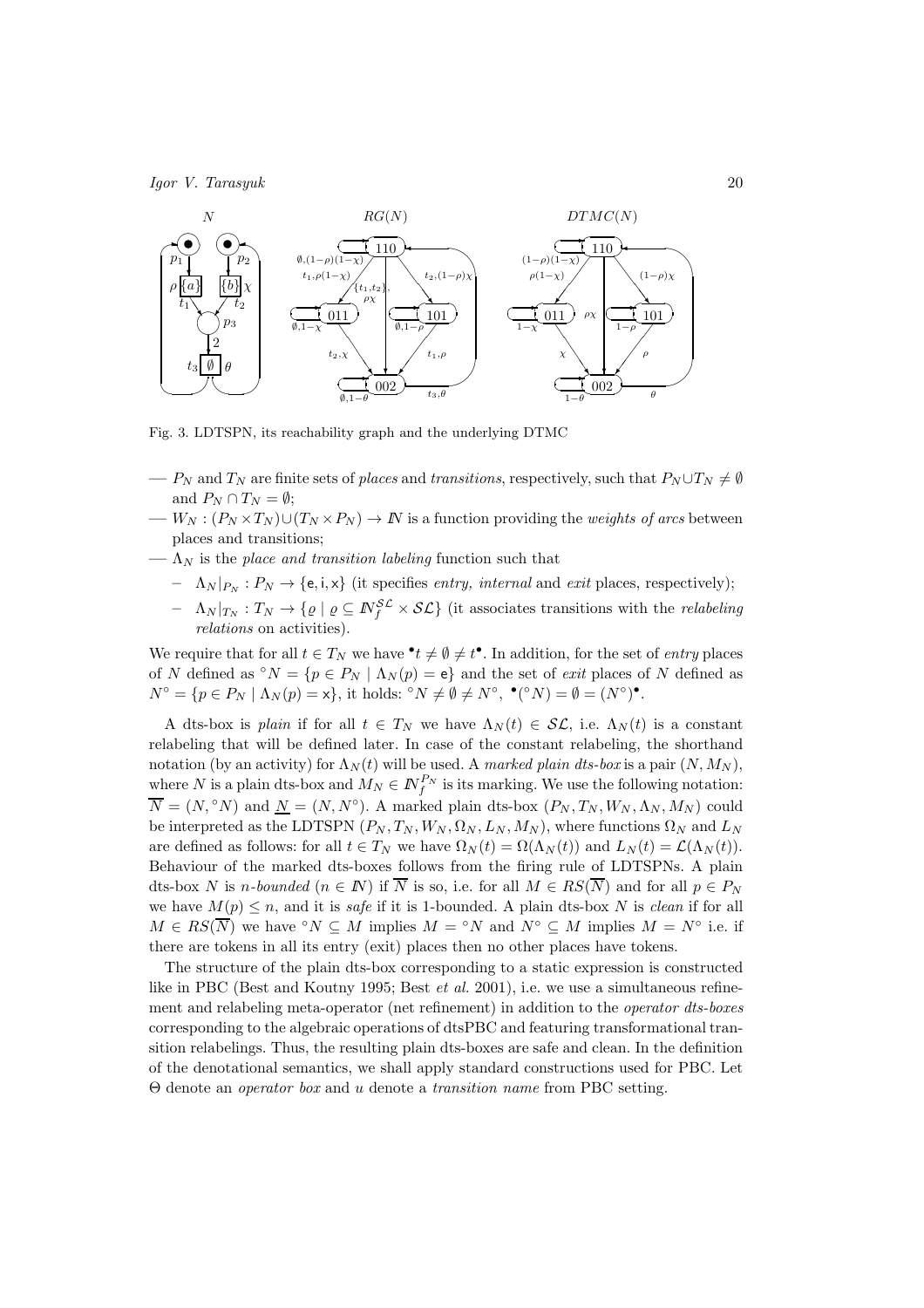

Fig. 4. The plain and operator dts-boxes

The relabeling relations  $\rho \subseteq N_f^{\mathcal{SL}} \times \mathcal{SL}$  are defined as follows:

- $-\varrho_{id} = \{(\{(\alpha, \rho)\}, (\alpha, \rho)) \mid (\alpha, \rho) \in \mathcal{SL}\}\$ is the *identity relabeling* keeping the interface;
- $-\varrho_{(\alpha,\rho)} = \{(\emptyset,(\alpha,\rho))\}$  is the *constant relabeling* identified with  $(\alpha,\rho) \in \mathcal{SL}$  itself;
- $-\varrho_{[f]} = \{(\{(\alpha,\rho)\},(f(\alpha),\rho)) \mid (\alpha,\rho) \in \mathcal{SL}\};$
- $-\varrho_{rs a} = \{ (\{(\alpha, \rho)\}, (\alpha, \rho)) \mid (\alpha, \rho) \in \mathcal{SL}, a, \hat{a} \notin \alpha \};$
- $\varrho_{\text{sy }a}$  is the least relabeling relation containing  $\varrho_{id}$  such that if  $(\Gamma,(\alpha,\rho)),(\Delta,(\beta,\chi))\in$  $\varrho_{\mathsf{sy}\, a}$  and  $a \in \alpha$ ,  $\hat{a} \in \beta$ , then  $(\Gamma + \Delta, (\alpha \oplus_a \beta, \rho \cdot \chi)) \in \varrho_{\mathsf{sy}\, a}$ .

The plain and operator dts-boxes are presented in Figure 4. The symbol i is often omitted.

To construct a semantic function associating a plain dts-box with every static expression of dtsPBC, we need to propose the *enumeration* function  $Env : T \rightarrow Num$ . It associates numberings with transitions of the plain dts-box  $N = (P, T, W, \Lambda)$  according to those of activities. In the case of synchronization, the function associates concatenation of the parenthesized numberings of the synchronized transitions with a resulting new transition.

Now we define the enumeration function Enu for every operator of dtsPBC. Let  $Box_{dts}(E) = (P_E, T_E, W_E, \Lambda_E)$  be the plain dts-box corresponding to a static expression E, and  $Enu_E : T_E \to Num$  be the enumeration function for  $Box_{dts}(E)$ . We shall use the analogous notation for static expressions  $F$  and  $K$ .

—  $Box_{dts}(E \circ F) = \Theta_{\circ}(Box_{dts}(E),Box_{dts}(F)), \circ \in \{; , \|, \| \}.$  Since we do not introduce any new transitions, we preserve the initial numbering:

$$
Enu(t) = \begin{cases} Enu_E(t), & \text{if } t \in T_E; \\ Enu_F(t), & \text{if } t \in T_F. \end{cases}
$$

 $\longrightarrow Box_{cts}(E[f]) = \Theta_{[f]}(Box_{tds}(E)).$  Since we only replace the labels of some multiactions by a bijection, we preserve the initial numbering: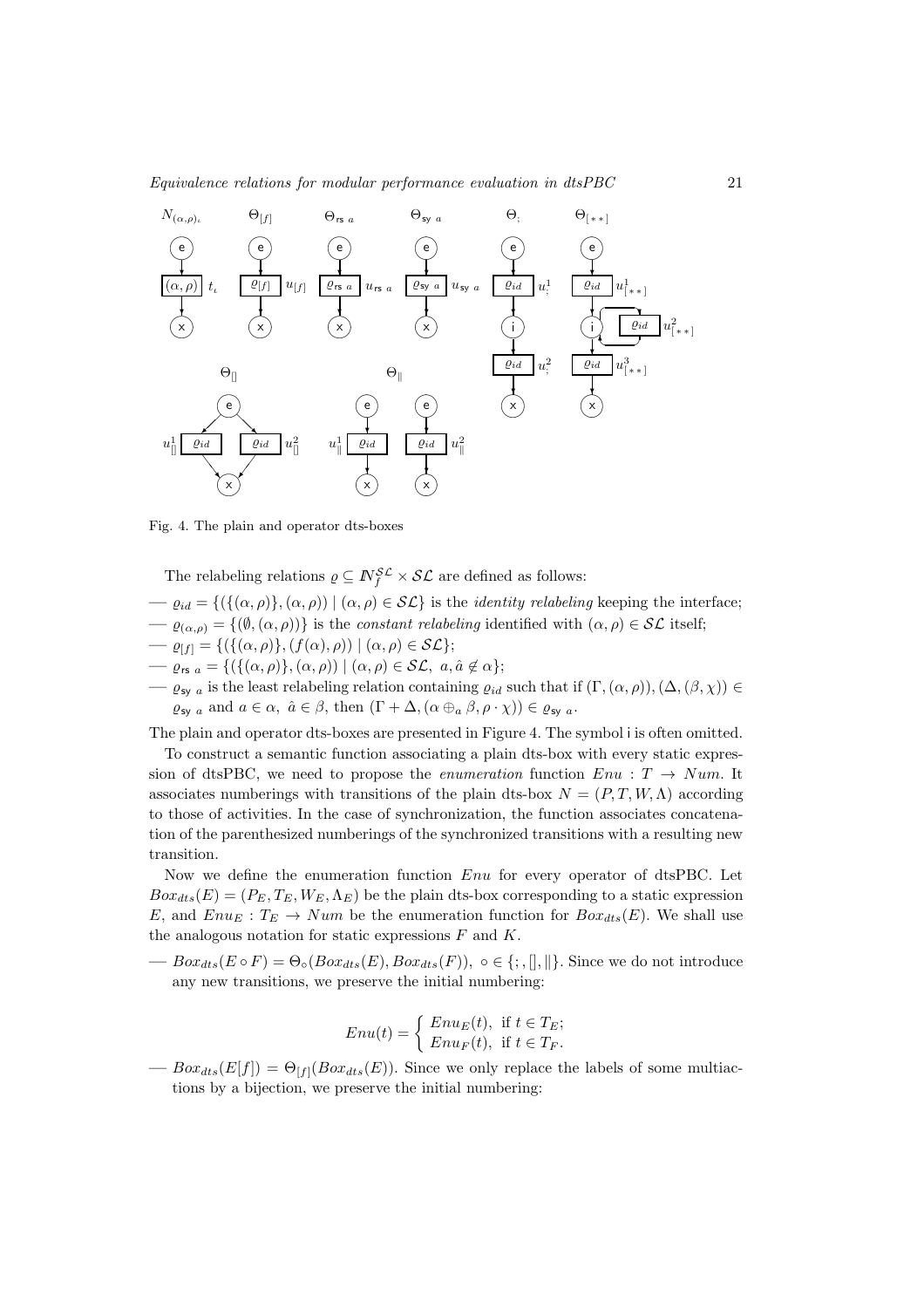$$
Enu(t) = EnuE(t), t \in TE.
$$

 $-$  Box<sub>dts</sub>(E rs a) =  $\Theta_{rs}$  (Box<sub>dts</sub>(E)). Since we remove all transitions labeled with multiactions containing  $a$  or  $\hat{a}$ , this does not change the numbering of the remaining transitions:

$$
Enu(t) = EnuE(t), t \in TE, a, \hat{a} \notin \mathcal{L}(\Lambda_E(t)).
$$

—  $Box_{dts}(E \text{ sy } a) = \Theta_{\text{sy } a}(Box_{dts}(E))$ . Note that for all  $v, w \in T_E$  such that  $\Lambda_E(v)$  $(\alpha, \rho)$ ,  $\Lambda_E(w) = (\beta, \chi)$  and  $a \in \alpha$ ,  $\hat{a} \in \beta$ , the new transition t resulting from synchronization of v and w has the label  $\Lambda(t) = (\alpha \oplus_a \beta, \rho \cdot \chi)$  and the numbering  $Env(t) = (Env<sub>E</sub>(v))(Env(w))$ . The enumeration function is

$$
Enu(t) = \begin{cases} Enu_E(t), & \text{if } t \in T_E; \\ (Enu_E(v))(Enu_E(w)), & \text{if } t \text{ results from synchronization of } v \text{ and } w. \end{cases}
$$

When we synchronize the same set of transitions in different orders, we get several resulting transitions with the same label and probability, but with different numberings having the same content. Then we shall consider only a single transition from the resulting ones in the plain dts-box to avoid introducing redundant ones.

 $Box_{dts}([E * F * K]) = \Theta_{(**]}(Box_{dts}(E), Box_{dts}(F), Box_{dts}(K)).$  Since we do not introduce any new transitions, we preserve the initial numbering:

$$
Enu(t) = \begin{cases} Enu_E(t), & \text{if } t \in T_E; \\ Enu_F(t), & \text{if } t \in T_F; \\ Enu_K(t), & \text{if } t \in T_K. \end{cases}
$$

**Definition 4.4.** Let  $(\alpha, \rho) \in \mathcal{SL}$ ,  $a \in Act$  and  $E, F, K \in RegStatExpr$ . The *denota*tional semantics of dtsPBC is a mapping  $Box_{dts}$  from  $RegStatExpr$  into the area of plain dts-boxes defined as follows:

- 1  $Box_{dts}((\alpha, \rho)_\iota) = N_{(\alpha, \rho)_\iota};$
- 2  $Box_{dts}(E \circ F) = \Theta_{\circ}(Box_{dts}(E),Box_{dts}(F)), \circ \in \{; , \|, \| \};$
- 3  $Box_{dts}(E[f]) = \Theta_{[f]}(Box_{dts}(E));$
- 4  $Box_{dts}(E \circ a) = \Theta_{oa}(Box_{dts}(E)), o \in \{rs, sy\};$
- 5  $Box_{dts}([E * F * K]) = \Theta_{[**]}(Box_{dts}(E), Box_{dts}(F), Box_{dts}(K)).$

For  $E \in RegStatexpr$ , let  $Box_{dts}(\overline{E}) = \overline{Box_{dts}(E)}$  and  $Box_{dts}(E) = Box_{dts}(E)$ . This definition is compositional in the sense that, for any dynamic expression, we may decompose it in some inner dynamic and static expressions, for which we may apply the definition, thus obtaining the corresponding plain dts-boxes, which can be joined according to the term structure (by definition of  $Box_{dts}$ ), the resulting plain box being marked in the places that were marked in the argument nets.

Let  $\simeq$  denote the isomorphism between transition systems and reachability graphs or between DTMCs that binds their initial states. The names of transitions of the dts-box corresponding to a static expression could be identified with the enumerated activities of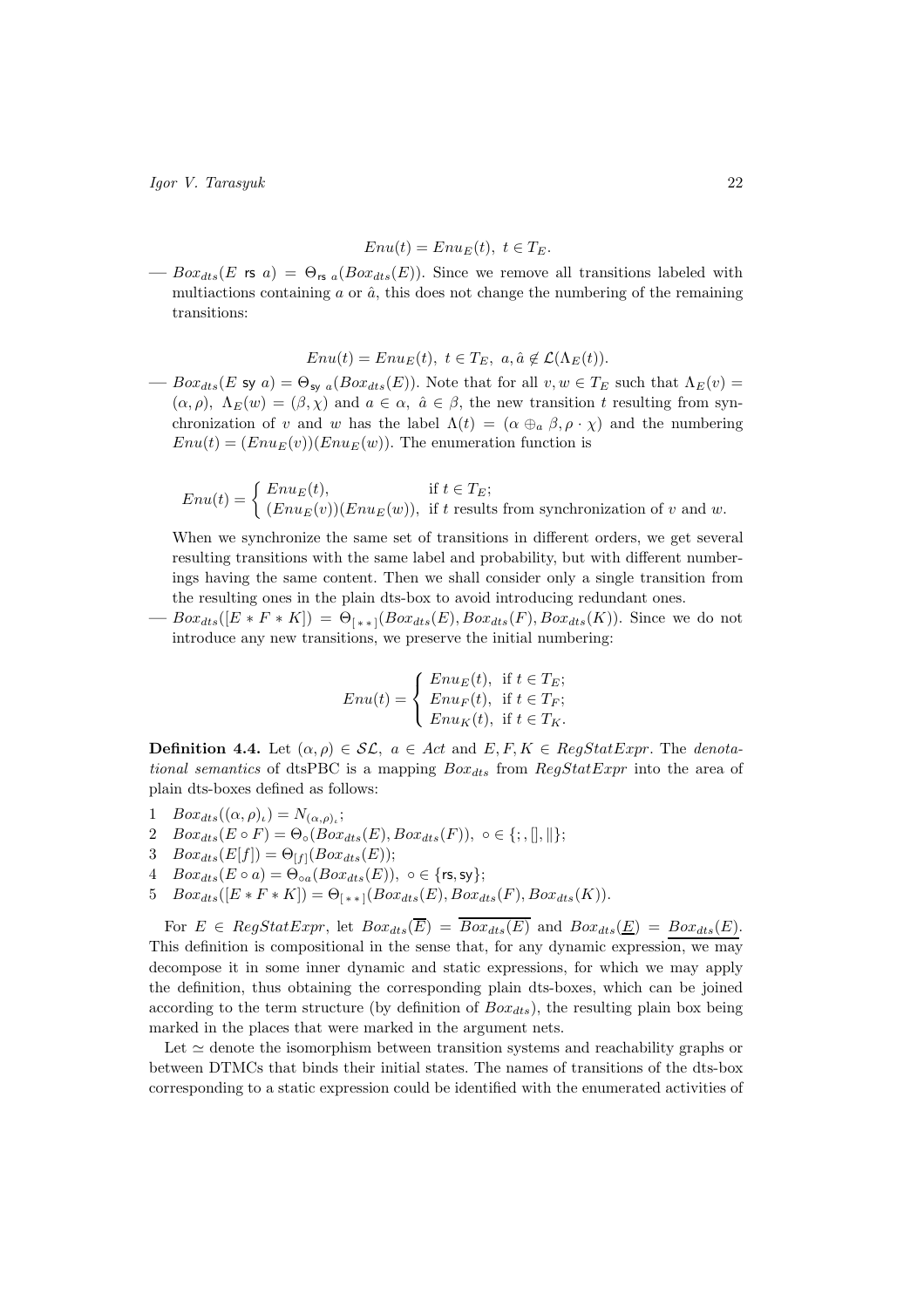

Fig. 5. The marked dts-box  $N = Box_{dts}(\overline{E})$  for  $E = [(({a}, \rho)_1][({a}, \rho)_2) * ({b}, \chi)*$  $({c}, \theta)$ , its reachability graph and the underlying DTMC

the latter. For a dts-box N, we denote its reachability graph by  $RG(N)$  and its underlying  $DTMC$  by  $DTMC(N)$ .

**Theorem 4.1.** (Tarasyuk 2006) For any static expression  $E$ 

$$
TS(\overline{E}) \simeq RG(Box_{dts}(\overline{E})).
$$

Proof. As for the qualitative behaviour, we have the same isomorphism as in PBC. The quantitative behaviour is the same, since the activities of an expression have probability parts coinciding with the probabilities of the transitions belonging to the corresponding dts-box and, both in stochastic processes specified by expressions and dts-boxes, conflicts are resolved via analogous probability functions.  $\Box$ 

**Proposition 4.1.** (Tarasyuk 2006) For any static expression  $E$ 

$$
DTMC(\overline{E}) \simeq DTMC(Box_{dts}(\overline{E})).
$$

Proof. By Theorem 4.1 and definitions of underlying DTMCs for dynamic expressions and LDTSPNs, since transition probabilities of the associated DTMCs are the sums of those belonging to transition systems or reachability graphs.

**Example 4.2.** Let E be from Example 3.3. In Figure 5, the marked dts-box  $N =$  $Box_{dts}(\overline{E})$ , its reachability graph  $RG(N)$  and the underlying DTMC DTMC(N) are presented. It is easy to see that  $TS(\overline{E})$  and  $RG(N)$  are isomorphic, as well as  $DTMC(\overline{E})$ and  $DTMC(N)$ .

The following example shows that without the syntactic restriction on regularity of expressions the corresponding marked dts-boxes may be not safe.

 $\Box$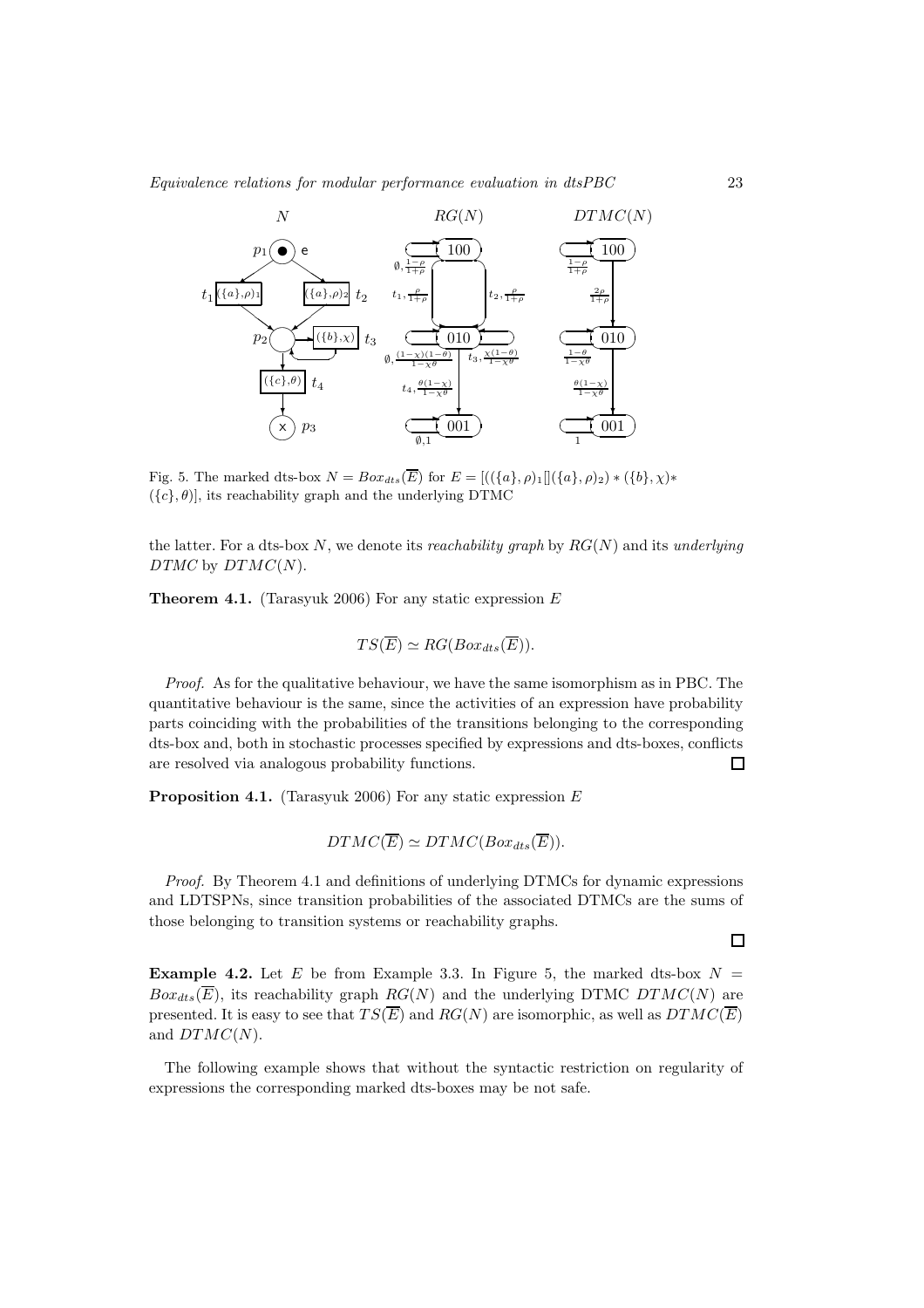

Fig. 6. The marked dts-box  $N = Box_{dts}(\overline{E})$  for  $E = [((\{a\}, \frac{1}{2}) * ((\{b\}, \frac{1}{2}) || (\{c\}, \frac{1}{2})) *$  $(\lbrace d \rbrace, \frac{1}{2})$ ] and its reachability graph

**Example 4.3.** Let  $E = [((\{a\}, \frac{1}{2}) * ((\{b\}, \frac{1}{2}) || (\{c\}, \frac{1}{2})) * (\{d\}, \frac{1}{2})].$  In Figure 6, the marked dts-box  $N = Box_{ds}(\overline{E})$  and its reachability graph  $RG(N)$  are presented. In the marking  $(0, 1, 1, 2, 0, 0)$  there are 2 tokens in the place  $p_4$ . Symmetrically, in the marking  $(0, 1, 1, 0, 2, 0)$  there are 2 tokens in the place  $p_5$ . Thus, allowing concurrency in the second argument of iteration in the expression  $\overline{E}$  can lead to non-safeness of the corresponding marked dts-box  $N$ , though, it is 2-bounded in the worst case (Best et al.  $2001$ ). The origin of the problem is that N has as a self-loop with two subnets which can function independently. Therefore, we have decided to consider regular expressions only, since the alternative, which is a safe version of the iteration operator with six arguments in the corresponding dts-box, like that from (Best *et al.* 2001), is rather cumbersome and has too intricate Petri net interpretation. Our motivation was to keep the algebraic and Petri net specifications as simple as possible.

## 5. Stochastic equivalences

Consider the expressions  $E = (\{a\}, \frac{1}{2})$  and  $E' = (\{a\}, \frac{1}{3})_1 [](\{a\}, \frac{1}{3})_2$ , for which  $\overline{E} \neq_{ts} \overline{E'}$ , since  $TS(\overline{E})$  has only one transition from the initial to the final state (with probability  $\frac{1}{2}$ ) while  $TS(\overline{E'})$  has two such ones (with probabilities  $\frac{1}{4}$ ). On the other hand, all the mentioned transitions are labeled by activities with the same multiaction part  $\{a\}$ . Moreover, the overall probabilities of the mentioned transitions of  $TS(\overline{E})$  and  $TS(\overline{E'})$ coincide:  $\frac{1}{2} = \frac{1}{4} + \frac{1}{4}$ . Further,  $TS(\overline{E})$  (as well as  $TS(\overline{E'})$ ) has one empty loop transition from the initial state to itself with probability  $\frac{1}{2}$  and one empty loop transition from the final state to itself with probability 1. The empty loop transitions are labeled by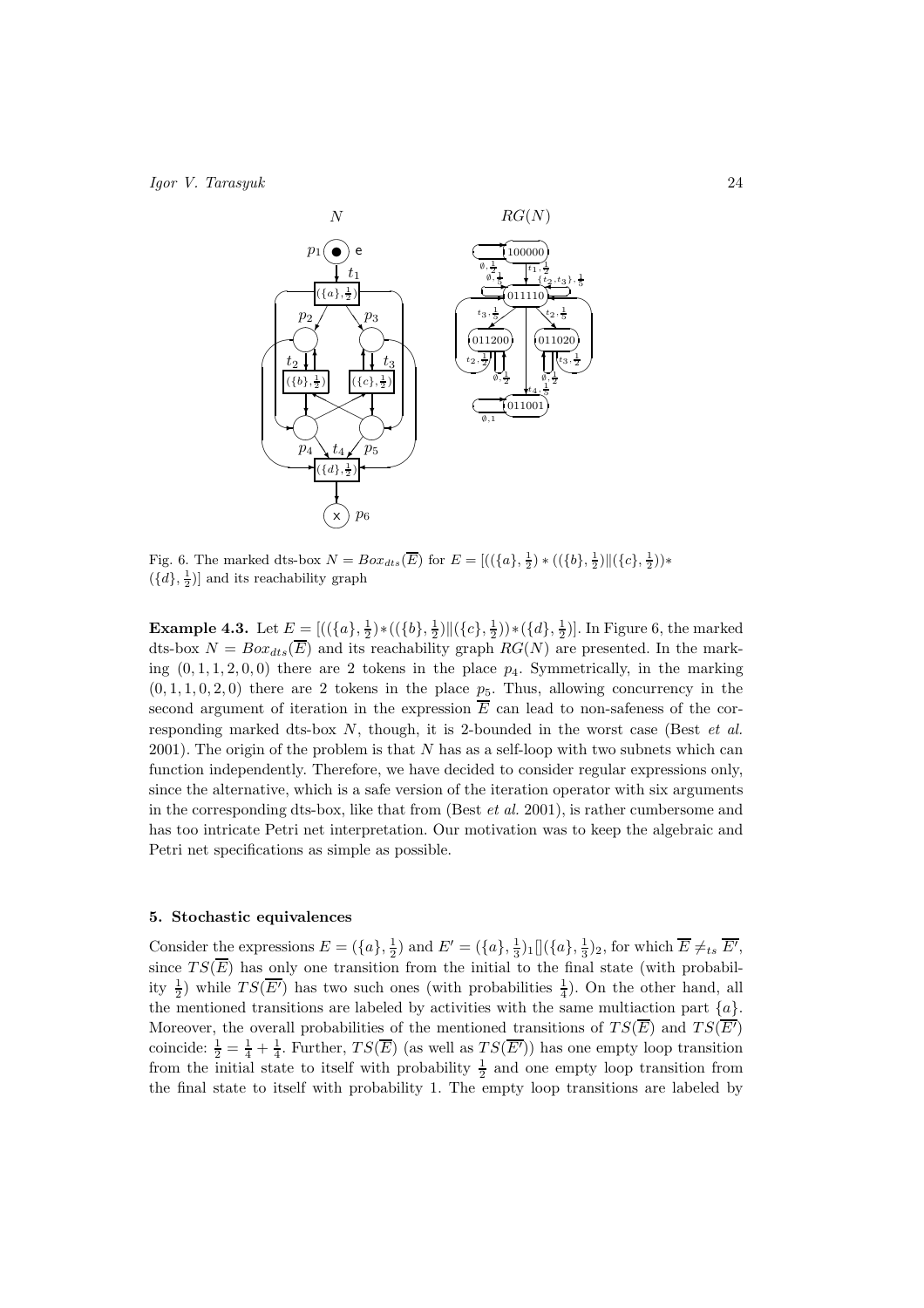the empty multiset of activities. For calculating the transition probabilities of  $TS(\overline{E'})$ , take  $\rho = \chi = \frac{1}{3}$  in Example 3.2. Unlike  $=_{ts}$ , most of the probabilistic and stochastic equivalences proposed in the literature do not differentiate between the processes such as those specified by  $E$  and  $E'$ .

Since the semantic equivalence  $=t_s$  is too discriminating in many cases, we need weaker equivalence notions. These equivalences should possess the following necessary properties. First, any two equivalent processes must have the same sequences of multisets of multiactions, which are the multiaction parts of the activities executed in steps starting from the initial states of the processes. Second, for every such sequence, its execution probabilities within both processes must coincide. Third, the desired equivalence should preserve the branching structure of computations, i.e. the points of choice of an external observer between several extensions of a particular computation should be taken into account. In this section, we define two such notions: step stochastic bisimulation equivalence and stochastic isomorphism.

# 5.1. Step stochastic bisimulation equivalence

Bisimulation equivalences respect the particular points of choice in the behavior of a system. To define stochastic bisimulation equivalences, we have to consider a bisimulation as an equivalence relation that partitions the states of the union of the transition systems  $TS(G)$  and  $TS(G')$  of two dynamic expressions G and G' to be compared. For G and G' to be bisimulation equivalent, the initial states of their transition systems,  $[G]_{\approx}$  and  $[G']_{\approx}$ , are to be related by a bisimulation having the following transfer property: two states are related if in each of them the same multisets of multiactions can occur, and the resulting states belong to the same equivalence class. In addition, the sums of probabilities for all such occurrences should be the same for both states.

Thus, we follow the approaches of (Jou and Smolka 1990; Larsen and Skou 1991; Hermanns and Rettelbach 1994; Hillston 1996; Bernardo and Gorrieri 1998; Bernardo 2007), but we implement step semantics instead of interleaving one considered in these papers. Recall also that we use the generative probabilistic transition systems, like in (Jou and Smolka 1990), in contrast to the reactive model, treated in (Larsen and Skou 1991), and we take transition probabilities instead of transition rates from (Hermanns and Rettelbach 1994; Hillston 1996; Bernardo and Gorrieri 1998; Bernardo 2007). Thus, step stochastic bisimulation equivalence that we define further is (in the probabilistic sense) comparable only with interleaving probabilistic bisimulation equivalence from (Jou and Smolka 1990), and our equivalence is obviously stronger.

In the definition below, we consider  $\mathcal{L}(\Gamma) \in \mathbb{N}_f^{\mathcal{L}}$  for  $\Gamma \in \mathbb{N}_f^{S\mathcal{L}}$ , i.e. (possibly empty) multisets of multiactions. The multiactions can be empty, then  $\mathcal{L}(\Gamma)$  contains the elements  $\emptyset$ , and it is not empty itself.

Let G be a dynamic expression and  $\mathcal{H} \subseteq DR(G)$ . Then, for any  $s \in DR(G)$  and  $A \in \mathbb{N}_f^{\mathcal{L}}$ , we write  $s \stackrel{A}{\rightarrow}_{\mathcal{P}} \mathcal{H}$ , where  $\mathcal{P} = PM_A(s, \mathcal{H})$  is the *overall probability to move* from  $s$  into the set of states  $H$  via steps with the multiaction part  $A$  defined as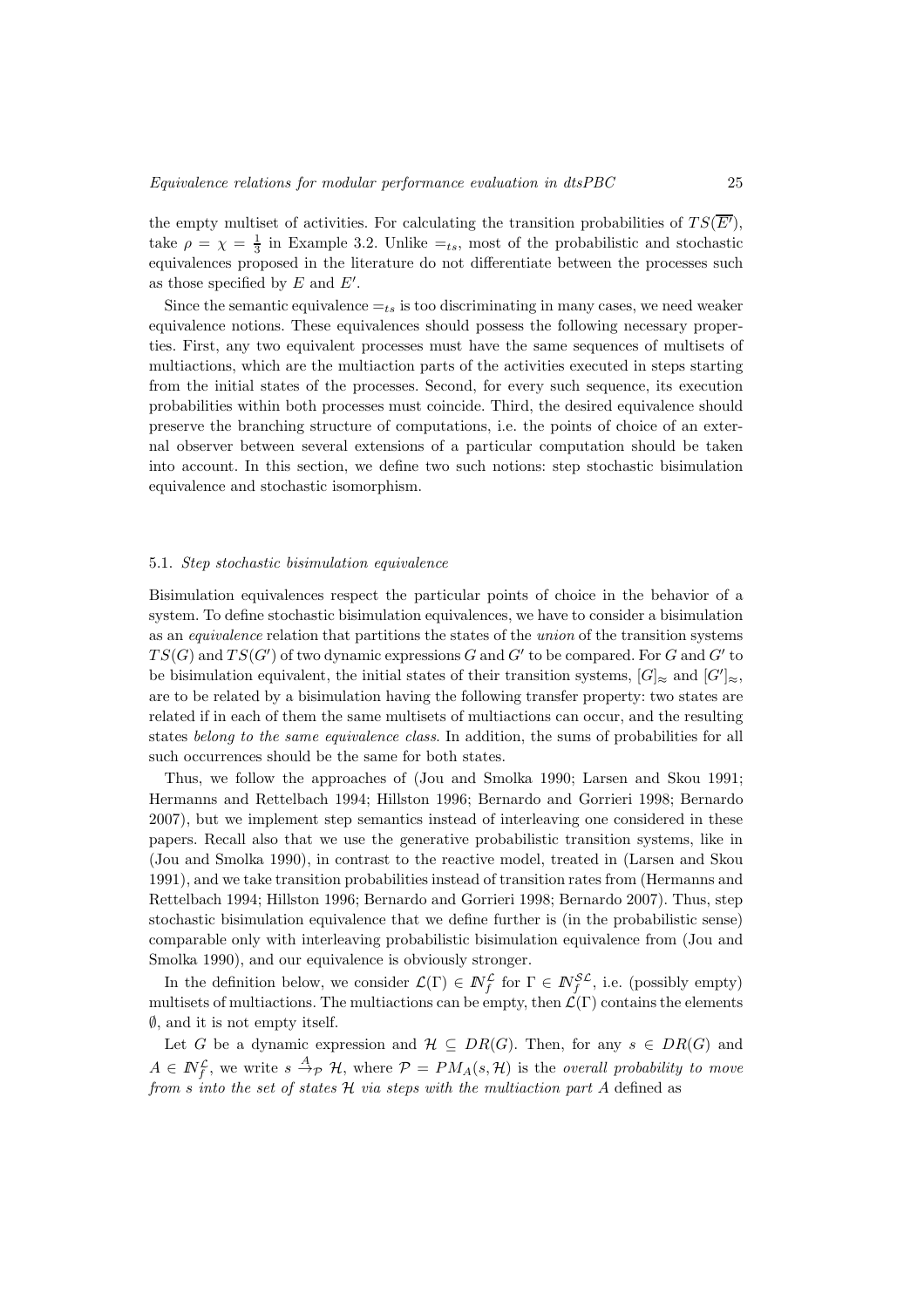$$
PM_A(s, \mathcal{H}) = \sum_{\{\Gamma \mid \exists \tilde{s} \in \mathcal{H} \ s \stackrel{\Gamma}{\rightarrow} \tilde{s}, \ \mathcal{L}(\Gamma) = A\}} PT(\Gamma, s).
$$

We write  $s \stackrel{A}{\to} H$  if there exists  $P$  such that  $s \stackrel{A}{\to} P$  H. Further, we write  $s \to_P H$  if there exists A such that  $s \stackrel{A}{\rightarrow} H$ , where  $P = PM(s, H)$  is the *overall probability to move* from s into the set of states  $H$  via any steps defined as

$$
PM(s, \mathcal{H}) = \sum_{\{\Gamma \mid \exists \tilde{s} \in \mathcal{H} \ s \stackrel{\Gamma}{\rightarrow} \tilde{s}\}} PT(\Gamma, s).
$$

To introduce a stochastic bisimulation between dynamic expressions  $G$  and  $G'$ , we should consider the "composite" set of states  $DR(G) \cup DR(G')$ , since we have to identify the probabilities to come from any two equivalent states into the same "composite" equivalence class (w.r.t. the stochastic bisimulation). Note that, for  $G \neq G'$ , transitions starting from the states of  $DR(G)$  (or  $DR(G')$ ) always lead to those from the same set, since  $DR(G) \cap DR(G') = \emptyset$ , and this allows us to "mix" the sets of states in the definition of stochastic bisimulation.

**Definition 5.1.** Let G and G' be dynamic expressions. An *equivalence* relation  $\mathcal{R} \subseteq$  $(DR(G) \cup DR(G'))^2$  is a step stochastic bisimulation between G and G', denoted by  $\mathcal{R}: G_{\underbrace{\leftrightarrow}_{ss} G'}$ , if:

1 
$$
([G]_{\approx}, [G']_{\approx}) \in \mathcal{R}.
$$
  
2 
$$
(s_1, s_2) \in \mathcal{R} \Rightarrow \forall \mathcal{H} \in (DR(G) \cup DR(G'))/\mathcal{R} \ \forall A \in \mathbb{N}_f^{\mathcal{L}}
$$

$$
s_1 \stackrel{A}{\rightarrow} p \mathcal{H} \Leftrightarrow s_2 \stackrel{A}{\rightarrow} p \mathcal{H}.
$$

Dynamic expressions  $G$  and  $G'$  are step stochastic bisimulation equivalent, denoted by  $G_{\underbrace{\leftrightarrow}_{ss}G'}$ , if there exists  $\mathcal{R}: G_{\underbrace{\leftrightarrow}_{ss}G'}$ .

Let  $\mathcal{R}_{ss}(G,G') = \bigcup \{ \mathcal{R} \mid \mathcal{R} : G \rightarrow_{ss} G' \}$  be the union of all step stochastic bisimulations between G and G'. The following proposition proves that  $\mathcal{R}_{ss}(G, G')$  is also an *equivalence* and  $\mathcal{R}_{ss}(G, G') : G \underline{\leftrightarrow}_{ss} G'$ .

**Proposition 5.1.** Let G and G' be dynamic expressions and  $G \rightarrow S_{ss}G'$ . Then  $\mathcal{R}_{ss}(G, G')$ is the largest step stochastic bisimulation between  $G$  and  $G'$ .

Proof. See Appendix A.1.

The algorithm for determining bisimulation of transition systems from (Paige and Tarjan 1987) can be adapted for our framework. This algorithm has time complexity  $O(m \log n)$ , where n is the number of states and m is the number of transitions.

 $\Box$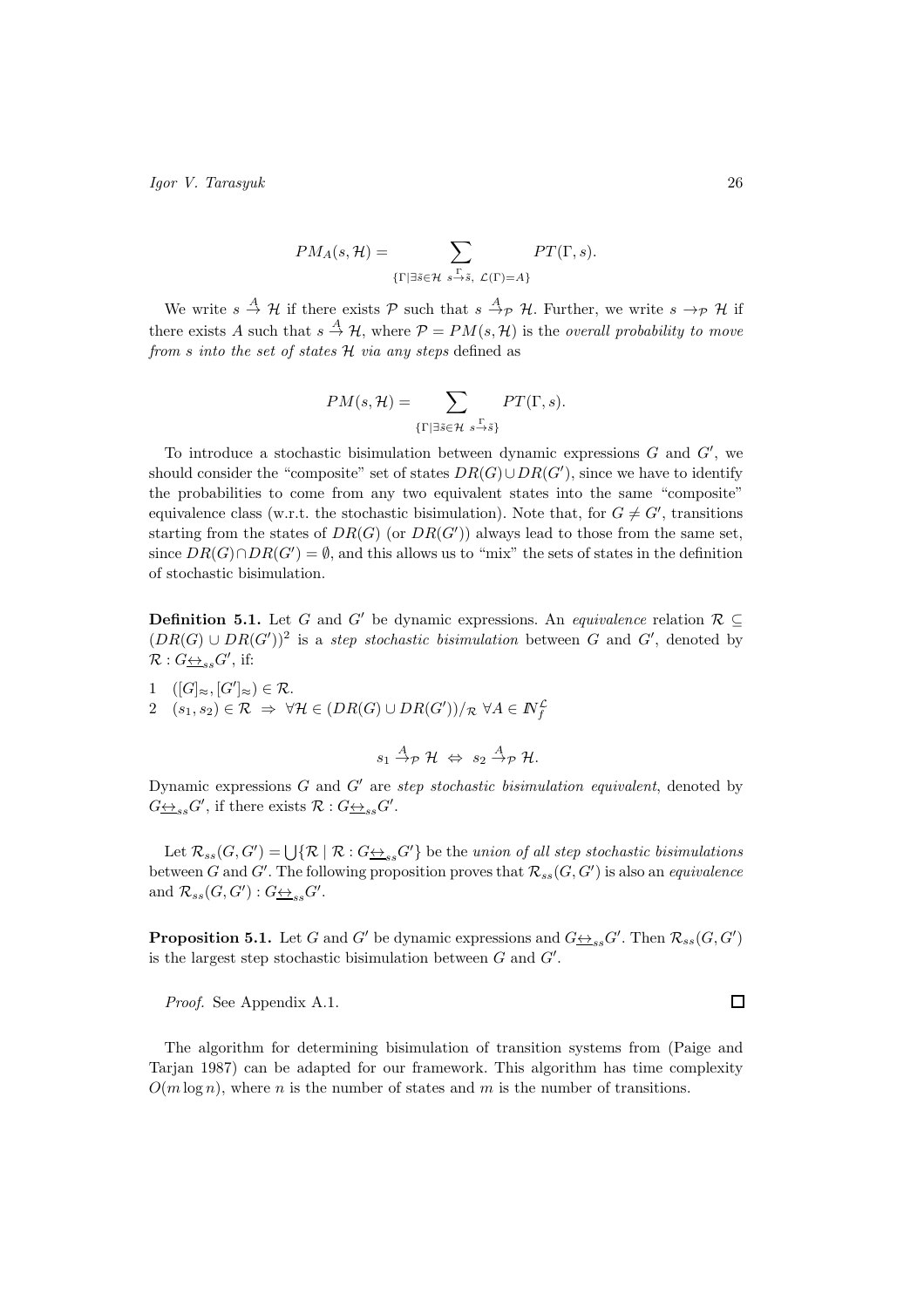# 5.2. Stochastic isomorphism

Stochastic isomorphism is weaker than  $=_{ts}$ . The main idea is to collect the probabilities of all transitions between the same pair of states such that the transition labels have the same multiaction parts.

For a dynamic expression G, let  $s, \tilde{s} \in DR(G)$  and  $s \stackrel{A}{\rightarrow}_{\mathcal{P}} \{\tilde{s}\}\)$ . Then we write  $s \stackrel{A}{\rightarrow}_{\mathcal{P}} \tilde{s}$ .

**Definition 5.2.** Let G and G' be dynamic expressions. A mapping  $\beta$  : DR(G)  $\rightarrow$  $DR(G')$  is a stochastic isomorphism between G and G', denoted by  $\beta: G =_{sto} G'$ , if

1 β is a bijection such that  $\beta([G]_{\approx}) = [G']_{\approx};$ 

 $2 \quad \forall s, \tilde{s} \in DR(G) \ \forall A \in \mathbb{N}_{f}^{\mathcal{L}} \ s \stackrel{A}{\rightarrow}_{\mathcal{P}} \tilde{s} \ \Leftrightarrow \ \beta(s) \stackrel{A}{\rightarrow}_{\mathcal{P}} \beta(\tilde{s}).$ 

Dynamic expressions G and G' are stochastically isomorphic, denoted by  $G =_{sto} G'$ , if there exists  $\beta$  :  $G =_{sto} G'$ .

# 5.3. Interrelations of the stochastic equivalences

Now we compare the discrimination power of the stochastic equivalences.

**Theorem 5.1.** For dynamic expressions  $G$  and  $G'$  the following *strict* implications hold:

$$
G \approx G' \Rightarrow G =_{ts} G' \Rightarrow G =_{sto} G' \Rightarrow G \underline{\leftrightarrow}_{ss} G'.
$$

Proof. Let us check the validity of the forward implications.

- The implication  $=_{sto} \rightarrow \underline{\leftrightarrow}_{ss}$  is proved as follows. Let  $\beta : G =_{sto} G'$ . Then it is easy to see that  $\mathcal{R}: G \rightarrow_{ss} G'$ , where  $\mathcal{R} = \{(s, \beta(s)) \mid s \in DR(G)\}.$
- The implication  $=_{ts} \rightarrow =_{sto}$  is valid, since stochastic isomorphism is that of transition systems up to merging of transitions with labels having identical multiaction parts. — The implication  $\approx \rightarrow =_{ts}$  is valid, since the transition system of a dynamic formula is

defined based on its structural equivalence class.

Let us see that that the implications are strict, i.e. the reverse ones do not work, by the following counterexamples.

- (a) Let  $E = (\{a\}, \frac{1}{2}); (\{b\}, \frac{1}{2})$  and  $E' = (\{a\}, \frac{1}{3}); (\{b\}, \frac{1}{2}) \[(a\}, \frac{1}{3}); (\{b\}, \frac{1}{2})$ . Then  $\overline{E} \underline{\leftrightarrow}_{ss} \overline{E'}$ , but  $\overline{E} \neq_{sto} \overline{E'}$ , since  $TS(\overline{E'})$  has more states than  $TS(\overline{E})$ .
- (b) Let  $\underline{E} = (\{a\}, \frac{1}{2})$  and  $E' = (\{a\}, \frac{1}{3})_1 [(\{a\}, \frac{1}{3})_2]$ . Then  $\overline{E} =_{sto} \overline{E'}$ , but  $\overline{E} \neq_{ts} \overline{E'}$ , since  $TS(\overline{E})$  has only one transition from the initial to the final state while  $TS(\overline{E'})$  has two such ones.
- (c) Let  $E = (\{a\}, \frac{1}{2}); (\{\hat{a}\}, \frac{1}{2})$  and  $E' = ((\{a\}, \frac{1}{2}); (\{\hat{a}\}, \frac{1}{2}))$  sy a. Then  $\overline{E} =_{ts} \overline{E'}$ , but  $\overline{E} \not\approx \overline{E'}$ , since  $\overline{E}$  and  $\overline{E'}$  cannot be reached from each other by inaction rules.

Example 5.1. In Figure 7, the marked dts-boxes corresponding to the dynamic expressions from equivalence examples of Theorem 5.1 are presented, i.e.  $N = Box_{ds}(\overline{E})$  and  $N' = Box_{dts}(\overline{E'})$  for each picture (a)–(c).

 $\Box$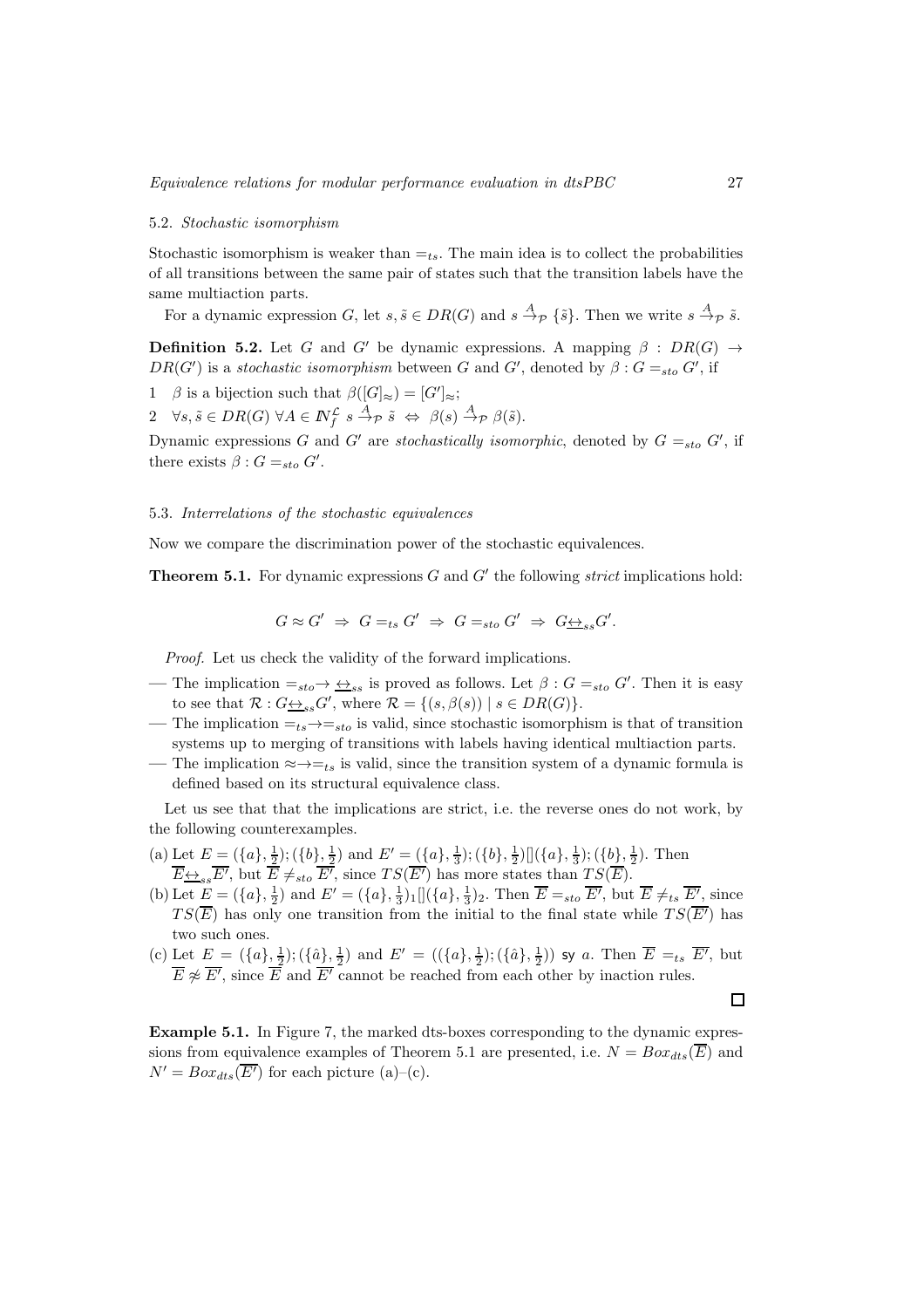

Fig. 7. Dts-boxes of the dynamic expressions from equivalence examples of Theorem 5.1

# 6. Reduction modulo equivalences

The equivalences which we proposed can be used to reduce transition systems and DTMCs of expressions (reachability graphs and DTMCs of dts-boxes). Reductions of graph-based models, like transition systems, reachability graphs and DTMCs, result in those with less states (the graph nodes). The goal of the reduction is to decrease the number of states in the semantic representation of the modeled system while preserving its important qualitative and quantitative properties. Thus, the reduction allows one to simplify the behaviour and performance analysis of systems.

An autobisimulation is a bisimulation between an expression and itself. For a dynamic expression G and a step stochastic autobisimulation on it  $\mathcal{R}: G \leftrightarrow_{ss} G$ , let  $\mathcal{K} \in DR(G)/\mathcal{R}$ and  $s_1, s_2 \in \mathcal{K}$ . We have for all  $\hat{\mathcal{K}} \in DR(G)/_{\mathcal{R}}$  and for all  $A \in \mathbb{N}_{f}^{\mathcal{L}}$  the following holds:  $s_1 \stackrel{A}{\rightarrow} p \widetilde{K}$  iff  $s_2 \stackrel{A}{\rightarrow} p \widetilde{K}$ . The previous statement is valid for all  $s_1, s_2 \in \mathcal{K}$ , hence, we can rewrite it as  $K \stackrel{A}{\to} p \widetilde{K}$ , where  $P = PM_A(\mathcal{K}, \widetilde{\mathcal{K}}) = PM_A(s_1, \widetilde{\mathcal{K}}) = PM_A(s_2, \widetilde{\mathcal{K}})$ .

We write  $\mathcal{K} \stackrel{A}{\to} \widetilde{\mathcal{K}}$  if there exists  $\mathcal{P}$  such that  $\mathcal{K} \stackrel{A}{\to} \widetilde{\mathcal{F}}$  and  $\mathcal{K} \to \widetilde{\mathcal{K}}$  if there exists A such that  $\mathcal{K} \stackrel{A}{\rightarrow} \widetilde{\mathcal{K}}$  The similar arguments allow us to write  $\mathcal{K} \rightarrow_{\mathcal{P}} \widetilde{\mathcal{K}}$ , where  $\mathcal{P} = PM(\mathcal{K}, \widetilde{\mathcal{K}}) =$  $PM(s_1, \widetilde{\mathcal{K}}) = PM(s_2, \widetilde{\mathcal{K}}).$ 

The average sojourn time in the equivalence class (w.r.t. R) of states K is  $SJ_{\mathcal{R}}(\mathcal{K}) =$  $\frac{1}{1-PM(\mathcal{K},\mathcal{K})}$ . The average sojourn time vector for the equivalence classes (w.r.t. R) of states of G, denoted by  $SJ_{\mathcal{R}}$ , has the elements  $SJ_{\mathcal{R}}(\mathcal{K})$ ,  $\mathcal{K} \in DR(G)/_{\mathcal{R}}$ . The sojourn time variance in the equivalence class (w.r.t. R) of states K is  $VAR_{\mathcal{R}}(\mathcal{K}) = \frac{PM(\mathcal{K},\mathcal{K})}{(1-PM(\mathcal{K},\mathcal{K}))^2}$ . The sojourn time variance vector for the equivalence classes (w.r.t.  $\mathcal{R}$ ) of states of  $G$ , denoted by  $VAR_{\mathcal{R}}$ , has the elements  $VAR_{\mathcal{R}}(\mathcal{K})$ ,  $\mathcal{K} \in DR(G)/_{\mathcal{R}}$ .

Let  $\mathcal{R}_{ss}(G) = \bigcup \{ \mathcal{R} \mid \mathcal{R} : G \underline{\leftrightarrow}_{ss} G \}$  be the union of all step stochastic autobisimulations on G. By Proposition 5.1,  $\mathcal{R}_{ss}(G)$  is the largest step stochastic autobisimulation on G. Based on the equivalence classes w.r.t.  $\mathcal{R}_{ss}(G)$ , the quotient (by  $\leq_{ss}$ ) transition systems and the quotient (by  $\leftrightarrow_{ss}$ ) underlying DTMCs of expressions can be defined. The mentioned equivalence classes become the quotient states. Every quotient transition between two such composite states represents all steps (having the same multiaction part in case of the transition system quotient) from the first state to the second one.

**Definition 6.1.** Let G be a dynamic expression. The quotient (by  $\leftrightarrow_{ss}$ ) (labeled prob-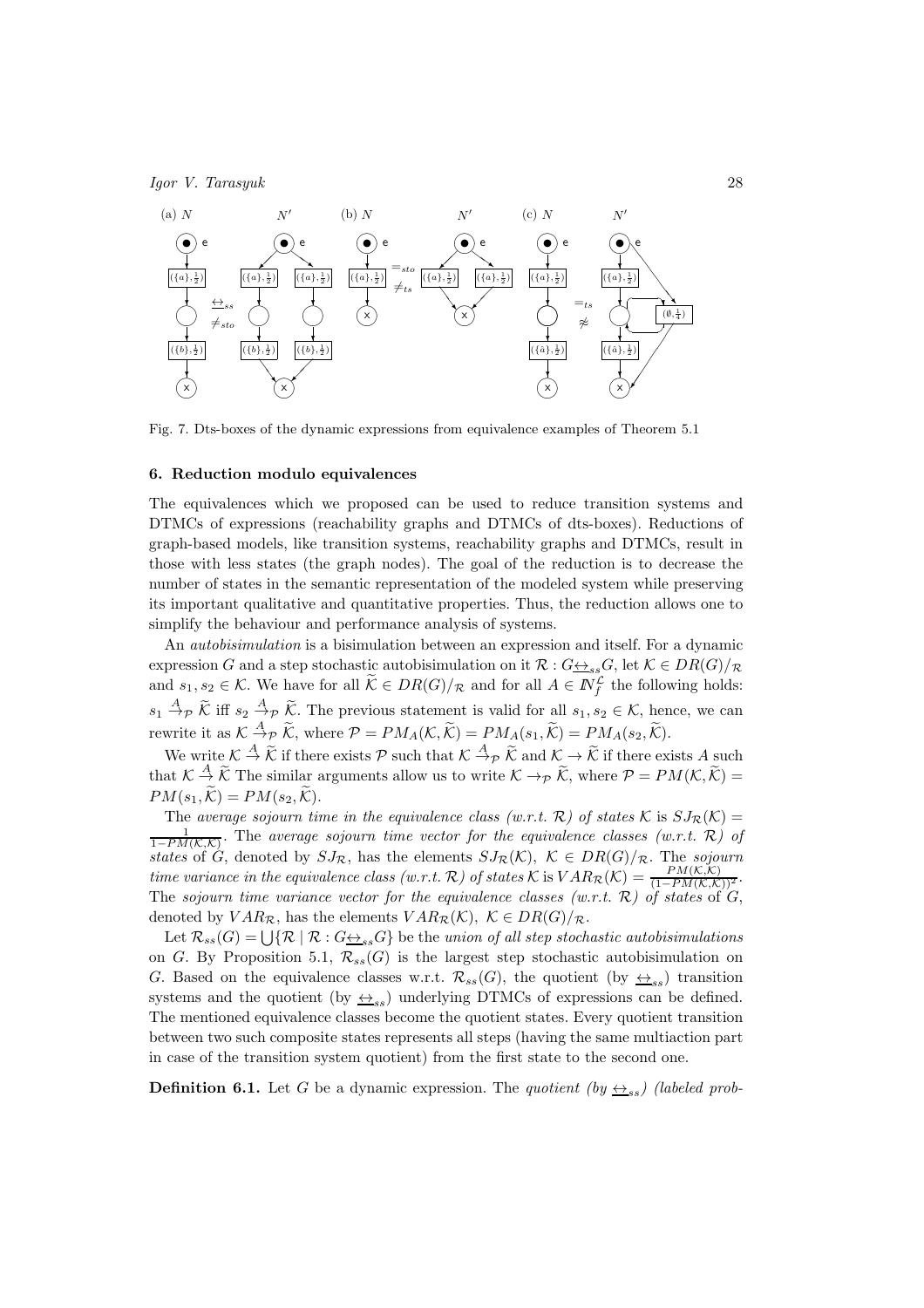*abilistic*) transition system of G is a quadruple  $TS_{\frac{\Delta}{\Delta s}}(G) = (S_{\frac{\Delta}{\Delta s}s}, L_{\frac{\Delta}{\Delta s}s}, \mathcal{T}_{\frac{\Delta}{\Delta s}s}, s_{\frac{\Delta s}{\Delta s}})$ , where

$$
- S_{\underline{\leftrightarrow}_{ss}} = DR(G)/_{\mathcal{R}_{ss}(G)};
$$
  
\n
$$
- L_{\underline{\leftrightarrow}_{ss}} \subseteq N_f^{\mathcal{L}} \times (0; 1];
$$
  
\n
$$
- \mathcal{T}_{\underline{\leftrightarrow}_{ss}} = \{ (\mathcal{K}, (A, PM_A(\mathcal{K}, \widetilde{\mathcal{K}})), \widetilde{\mathcal{K}}) \mid \mathcal{K}, \widetilde{\mathcal{K}} \in DR(G)/_{\mathcal{R}_{ss}(G)}, \mathcal{K} \stackrel{A}{\to} \widetilde{\mathcal{K}} \};
$$
  
\n
$$
- s_{\underline{\leftrightarrow}_{ss}} = [[G]_{\approx} ]_{\mathcal{R}_{ss}(G)}.
$$

The transition  $(\mathcal{K}, (A, \mathcal{P}), \widetilde{\mathcal{K}}) \in \mathcal{T}_{\underline{\leftrightarrow}_{ss}}$  will be written as  $\mathcal{K} \stackrel{A}{\rightarrow} \mathcal{P} \widetilde{\mathcal{K}}$ .

**Definition 6.2.** Let G be a dynamic expression. The quotient (by  $\leftrightarrow_{ss}$ ) underlying DTMC of G, denoted by  $DTMC_{\frac{\leftrightarrow}{2}}(G)$ , has the state space  $DR(G)/_{\mathcal{R}_{ss}(G)}$ , the initial state  $[[G]_{\approx}]_{\mathcal{R}_{ss}(G)}$  and the transitions  $\mathcal{K} \to_{\mathcal{P}} \widetilde{\mathcal{K}}$ , where  $\mathcal{P} = PM(\mathcal{K}, \widetilde{\mathcal{K}})$ .

The quotient (by  $\leftrightarrow_{ss}$ ) average sojourn time vector of G is  $SJ_{\leftrightarrow_{ss}} = SJ_{\mathcal{R}_{ss}(G)}$ . The quotient (by  $\leftrightarrow_{ss}$ ) sojourn time variance vector of G is  $VAR_{\leftrightarrow_{ss}} = VAR_{\mathcal{R}_{ss}(G)}$ .

The quotients of both transition systems and underlying DTMCs are the minimal reductions of the mentioned objects modulo  $\leftrightarrow_{ss}$ . The quotients can be used to simplify analysis of system properties preserved by  $\leftrightarrow_{ss}$ , since less states should be examined for it. Such reduction method resembles that from (Autant and Schnoebelen 1992) based on place bisimulation equivalence for PNs, excepting that the former method merges states, while the latter one merges places.

The algorithms which can be adapted for our framework exist for constructing the quotients of transition systems by bisimulation (Paige and Tarjan 1987) and those of (discrete or continuous time) Markov chains by ordinary lumping (Derisavi et al. 2003). The algorithms have time complexity  $O(m \log n)$  and space complexity  $O(m + n)$  (the case of Markov chains), where  $n$  is the number of states and  $m$  is the number of transitions. As mentioned in (Wimmer et al. 2010), the algorithm from (Derisavi et al. 2003) can be easily adjusted to produce quotients of labeled probabilistic transition systems by the probabilistic bisimulation equivalence. In (Wimmer et al. 2010), the symbolic partition refinement algorithm on state space of CTMCs was proposed. The algorithm can be straightforwardly accommodated to DTMCs and other Markovian models, Kripke structures and labeled probabilistic transition systems. Such a symbolic lumping uses memory efficiently due to compact representation of the state space partition. The symbolic lumping is time efficient, since fast algorithm of the partition representation and refinement is applied.

The comprehensive quotient example will be presented in Section 8.

# 7. Stationary behaviour

Let us examine how the proposed equivalences can be used to compare the behaviour of stochastic processes in their steady states. We shall consider only formulas specifying stochastic processes with infinite behavior, i.e. expressions with the iteration operator. Note that the iteration operator does not guarantee infiniteness of behaviour, since there can exist a deadlock within the body (the second argument) of iteration when the corresponding subprocess does not reach its final state by some reasons. Let us define the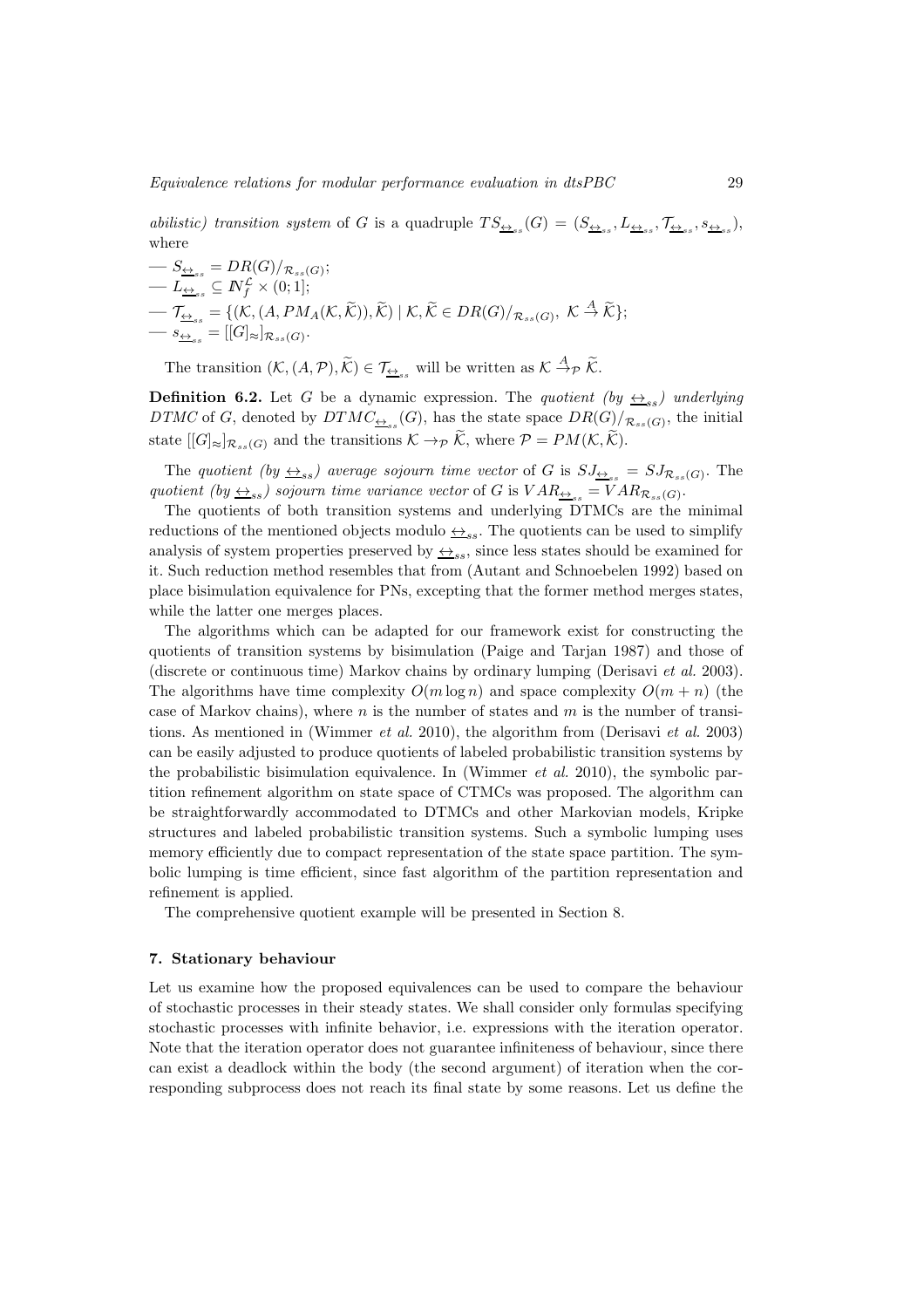expression  $\textsf{Stop} = (\{g\}, \frac{1}{2})$  is g specifying the non-terminating process that performs only empty loops with probability 1. In particular, if the body of iteration contains the Stop expression, then the iteration will be "broken". On the other hand, the iteration body can be left after a finite number of its repeated executions and then the iteration termination is started. To avoid executing any activities after the iteration body, we take Stop as the termination argument of iteration.

Like in the framework of DTMCs, in DTSPNs the most common systems for performance analysis are ergodic (recurrent non-null, aperiodic and irreducible) ones. For ergodic DTSPNs, the steady-state marking probabilities exist and can be determined. In (Molloy 1985), the following sufficient (but not necessary) conditions for ergodicity of DTSPNs are stated: liveness (for each transition and any reachable marking there exists a sequence of markings from it leading to the marking enabling that transition), boundedness (the number of tokens in every place is not greater than some fixed number for any reachable marking) and *nondeterminism* (the transition probabilities are strictly less than 1). Let the dts-box of a dynamic expression has no deadlocks in the body of some iteration operator it contains and Stop is the termination argument of this operator. Then the three ergodicity conditions are satisfied: the subnet corresponding to such an iteration body is live, safe (1-bounded) and nondeterministic (since all markings of the live subnet are non-terminal, the probabilities of transitions from them are strictly less than 1). Hence, its DTMC restricted to the states between the initial and final states of this iteration body is ergodic. The isomorphism between DTMCs of expressions and those of the corresponding dts-boxes which is stated by Proposition 4.1 guarantees that the underlying DTMC of an expression with infinite behaviour is ergodic if restricted to the states in which such an iteration body is executed.

In this section, we consider the expressions such that their underlying DTMCs contain one ergodic subset of states to guarantee that a single steady state exists.

# 7.1. Theoretical background

Let G be a dynamic expression. The elements  $\mathcal{P}_{ij}$   $(1 \leq i, j \leq n = |DR(G)|)$  of the (one-step) transition probability matrix (TPM) **P** for  $DTMC(G)$  are defined as

$$
\mathcal{P}_{ij} = \begin{cases} PM(s_i, s_j), & \text{if } s_i \to s_j; \\ 0, & \text{otherwise.} \end{cases}
$$

The transient (k-step,  $k \in \mathbb{N}$ ) probability mass function (PMF)  $\psi[k] = (\psi_1[k], \dots, \psi_n[k])$ for  $DTMC(G)$  is calculated as

$$
\psi[k] = \psi[0] \mathbf{P}^k,
$$

where  $\psi[0] = (\psi_1[0], \dots, \psi_n[0])$  is the initial PMF defined as  $\psi_i[0] = \begin{cases} 1, & \text{if } s_i = [G]_{\approx}; \\ 0, & \text{otherwise} \end{cases}$ 0, otherwise.

Note also that  $\psi[k+1] = \psi[k]\mathbf{P}$   $(k \in \mathbb{N})$ .

The steady-state PMF  $\psi = (\psi_1, \ldots, \psi_n)$  for  $DTMC(G)$  is a solution of the equation system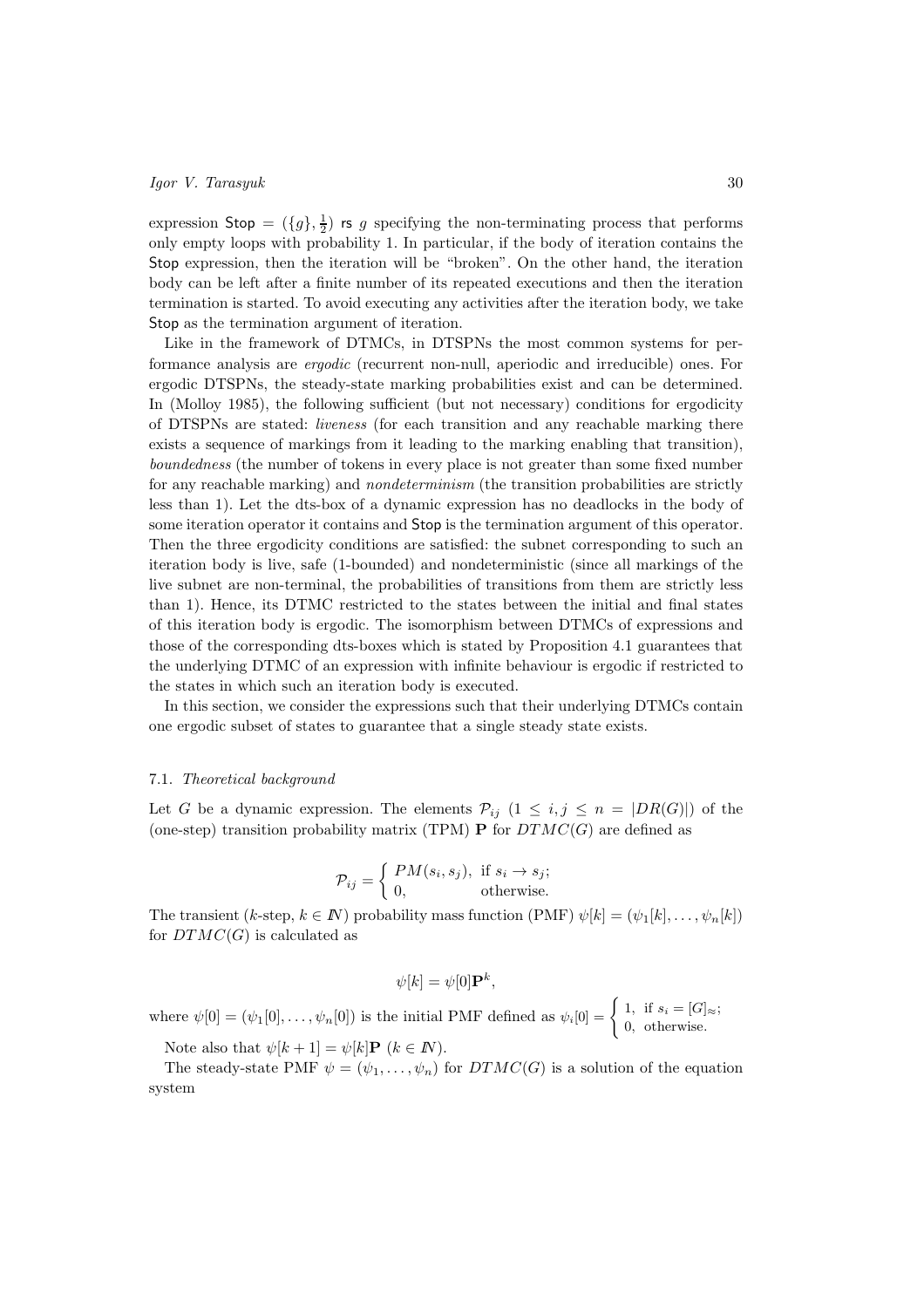$$
\begin{cases} \psi(\mathbf{P} - \mathbf{I}) = \mathbf{0} \\ \psi \mathbf{1}^T = 1 \end{cases}
$$

where I is the identity matrix of size n and 0 is a row vector of n values 0, 1 is that of n values 1.

If  $DTMC(G)$  has a single steady state then  $\psi = \lim_{k \to \infty} \psi[k]$ .

For  $s = s_i \in DR(G)$   $(1 \leq i \leq n)$  let  $\psi[k](s) = \psi_i[k]$   $(k \in \mathbb{N})$  and  $\psi(s) = \psi_i$ .

Let G be a dynamic expression and  $s, \tilde{s} \in DR(G), S, \tilde{S} \subset DR(G)$ . The following performance indices (measures) can be calculated based on the steady-state PMF for  $DTMC(G)$ .

- The average recurrence (return) time in the state s (i.e. the number of discrete time units or steps required for this) is  $\frac{1}{\psi(s)}$ .
- The fraction of residence time in the state s is  $\psi(s)$ .
- The fraction of residence time in the set of states  $S \subseteq DR(G)$  or the probability of the event determined by a condition that is true for all states from S is  $\sum_{s \in S} \psi(s)$ .
- The relative fraction of residence time in the set of states  $S$  w.r.t. that in  $S$  is  $\frac{\sum_{s\in S}\psi(s)}{\sum_{\tilde{s}\in \tilde{S}}\psi(\tilde{s})}.$
- The steady-state probability to perform a step with an activity  $(\alpha, \rho)$  is  $\sum_{s \in DR(G)} \psi(s) \sum_{\{\Gamma \mid (\alpha,\rho) \in \Gamma\}} PT(\Gamma, s).$
- The probability of the event determined by a reward function r is  $\sum_{s \in DR(G)} \psi(s) r(s)$ .

#### 7.2. Steady state and equivalences

The following proposition demonstrates that, for two dynamic expressions related by  $\leftrightarrow_{\varepsilon_{\varepsilon}}$ , the steady-state probabilities to enter into an equivalence class coincide. One can also interpret the result stating that the mean recurrence time for an equivalence class is the same for both expressions.

**Proposition 7.1.** Let  $G, G'$  be dynamic expressions with  $\mathcal{R}: G \leftrightarrow S$  and  $\psi$  be the steady-state PMF for  $DTMC(G)$ ,  $\psi'$  be the steady-state PMF for  $DTMC(G')$ . Then for all  $\mathcal{H} \in (DR(G) \cup DR(G'))/R$  we have

$$
\sum_{s \in \mathcal{H} \cap DR(G)} \psi(s) = \sum_{s' \in \mathcal{H} \cap DR(G')} \psi'(s').
$$

Proof. See Appendix A.2.

Let G be a dynamic expression. The steady-state PMF  $\psi_{\underline{\leftrightarrow}_{ss}}$  for  $DTMC_{\underline{\leftrightarrow}_{ss}}(G)$  is defined like the corresponding notion  $\psi$  for  $DTMC(G)$ . By Proposition 7.1, for all  $\mathcal{H} \in$  $DR(G)/_{\mathcal{R}_{ss}(G)}$  we have  $\psi_{\underline{\leftrightarrow}_{ss}}(\mathcal{H}) = \sum_{s\in\mathcal{H}} \psi(s)$ . Thus, for every equivalence class  $\mathcal{H} \in$  $DR(G)/_{\mathcal{R}_{ss}(G)}$ , the value of  $\psi_{\underline{\leftrightarrow}_{ss}}$  corresponding to H is the sum of all values of  $\psi$ corresponding to the states from  $H$ . Hence, using  $DTMC_{\frac{\leftrightarrow}{\pm s}}(G)$  instead of  $DTMC(G)$ simplifies the analytical solution, since we have less states, but constructing the TPM for  $DTMC_{\underline{\leftrightarrow}_{ss}}(G)$ , denoted by  $\mathbf{P}_{\underline{\leftrightarrow}_{ss}}$ , also requires some efforts, including determining

$$
\qquad \qquad \Box
$$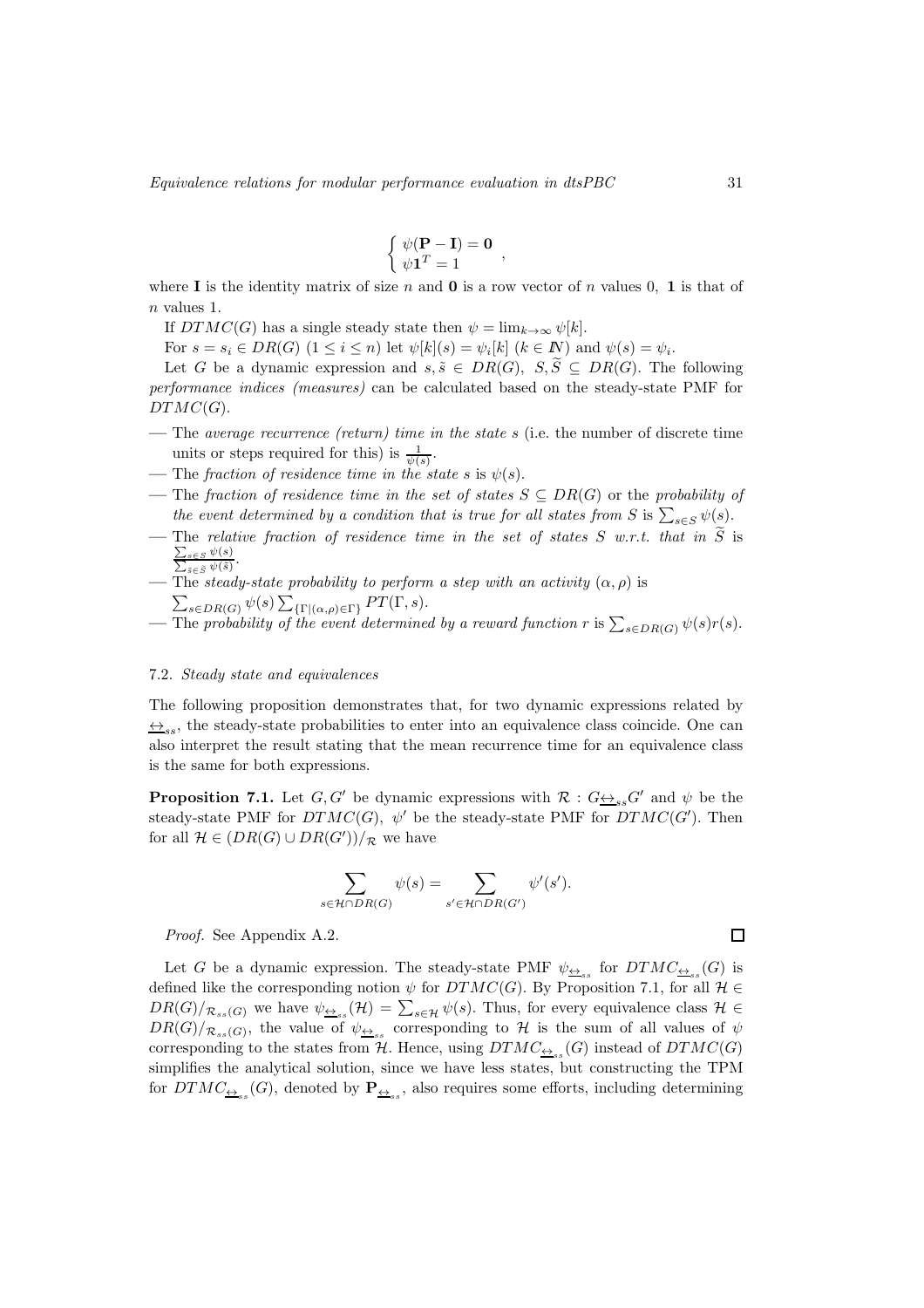$\mathcal{R}_{ss}(G)$  and calculating the probabilities to move from one equivalence class to other. The behaviour of  $DTMC_{\underbrace{\leftrightarrow}_{ss}}(G)$  stabilizes quicker than that of  $DTMC(G)$  (if each of them has a single steady state), since  $P_{\underbrace{\leftrightarrow}_{ss}}$  is denser matrix than P due to the fact that the former matrix is smaller and the transitions between the equivalence classes "include" all the transitions between the states belonging to these equivalence classes.

By Proposition 7.1,  $\leftrightarrow_{ss}$  preserves the quantitative properties of the stationary behaviour. Now we intend to demonstrate that the qualitative properties of the stationary behaviour based on the multiaction labels are preserved as well.

**Definition 7.1.** A *derived step trace* of a dynamic expression  $G$  is a chain  $\Sigma = A_1 \cdots A_n \in (N_f^{\mathcal{L}})^*$ , where there exists  $s \in DR(G)$  such that  $s \stackrel{\Gamma_1}{\rightarrow} s_1 \stackrel{\Gamma_2}{\rightarrow} \cdots \stackrel{\Gamma_n}{\rightarrow} s_n$ and  $\mathcal{L}(\Gamma_i) = A_i$  (1  $\leq i \leq n$ ). Then the probability to execute the derived step trace  $\Sigma$  in s is

$$
PT(\Sigma, s) = \sum_{\{\Gamma_1, \dots, \Gamma_n | s = s_0 \stackrel{\Gamma_1}{\rightarrow} s_1 \stackrel{\Gamma_2}{\rightarrow} \dots \stackrel{\Gamma_n}{\rightarrow} s_n, \ \mathcal{L}(\Gamma_i) = A_i \ (1 \le i \le n)\}} \prod_{i=1}^n PT(\Gamma_i, s_{i-1}).
$$

The following theorem demonstrates that, for two dynamic expressions related by  $\leftrightarrow_{ss}$ , the steady-state probabilities to enter into an equivalence class and start a derived step trace from it coincide.

**Theorem 7.1.** Let  $G, G'$  be dynamic expressions with  $\mathcal{R}: G \leftrightarrow_{ss} G'$  and  $\psi$  be the steadystate PMF for  $DTMC(G)$ ,  $\psi'$  be the steady-state PMF for  $DTMC(G')$  and  $\Sigma$  be a derived step trace of G and G'. Then for all  $\mathcal{H} \in (DR(G) \cup DR(G'))/R$  we have

$$
\sum_{s \in \mathcal{H} \cap DR(G)} \psi(s)PT(\Sigma,s) = \sum_{s' \in \mathcal{H} \cap DR(G')} \psi'(s')PT(\Sigma,s').
$$

Proof. See Appendix A.3.

**Example 7.1.** Let  $E = [(\{a\}, \frac{1}{2}) * ((\{b\}, \frac{1}{2}) ; ((\{c\}, \frac{1}{3}) _{1}]](\{c\}, \frac{1}{3}) _{2})) *$  Stop] and  $E' = [(\{a\}, \frac{1}{2}) * (((\{b\}, \frac{1}{3})_1; (\{c\}, \frac{1}{2})_1) || ((\{b\}, \frac{1}{3})_2; (\{c\}, \frac{1}{2})_2)) * \textsf{Stop}].$ We have  $\overline{E} =_{sto} \overline{E'}, \text{ hence}, \overline{E} \rightarrow_{ss} \overline{E'}.$ 

 $DR(\overline{E})$  consists of the equivalence classes

$$
\begin{array}{l} s_1 = [[\overline{\{a\},\frac{1}{2}\} \ast ((\overline{\{b\},\frac{1}{2}\}};((\{c\},\frac{1}{3})_1 [[\{c\},\frac{1}{3})_2)) \ast \mathsf{Stop}]]_{\approx},\\ s_2 = [[\overline{\{a\},\frac{1}{2}\} \ast ((\overline{\{b\},\frac{1}{2}\}};((\{c\},\frac{1}{3})_1 [[\{c\},\frac{1}{3})_2)) \ast \mathsf{Stop}]]_{\approx},\\ s_3 = [[\overline{\{a\},\frac{1}{2}\} \ast ((\{b\},\frac{1}{2});((\{c\},\frac{1}{3})_1 [[\{c\},\frac{1}{3})_2)) \ast \mathsf{Stop}]]_{\approx}. \end{array}
$$

 $DR(\overline{E'})$  consists of the equivalence classes

|  |  |  |  | $s'_1 = [[(\{a\}, \frac{1}{2}) * (((\{b\}, \frac{1}{3})_1; (\{c\}, \frac{1}{2})_1)]]((\{b\}, \frac{1}{3})_2; (\{c\}, \frac{1}{2})_2)) * Stop]]_{\approx},$                                               |  |
|--|--|--|--|----------------------------------------------------------------------------------------------------------------------------------------------------------------------------------------------------------|--|
|  |  |  |  | $s'_2 = \left[ \left[ (\{a\}, \frac{1}{2}) * (( (\{b\}, \frac{1}{3})_1; (\{c\}, \frac{1}{2})_1) \right] \left( (\{b\}, \frac{1}{3})_2; (\{c\}, \frac{1}{2})_2) \right) * \text{Stop} \right]_{\approx},$ |  |
|  |  |  |  | $s'_3 = [[(\{a\},\frac{1}{2}) * (((\{b\},\frac{1}{3})_1;(\{c\},\frac{1}{2})_1)]]((\{b\},\frac{1}{3})_2;(\{c\},\frac{1}{2})_2)) * Stop]]_{\approx},$                                                      |  |
|  |  |  |  | $s'_4 = \left[ \left[ (\{a\}, \frac{1}{2}) * (( (\{b\}, \frac{1}{3})_1; (\{c\}, \frac{1}{2})_1) \right] \left( (\{b\}, \frac{1}{3})_2; (\{c\}, \frac{1}{2})_2) \right) * \text{Stop} \right]_{\approx}.$ |  |

 $\Box$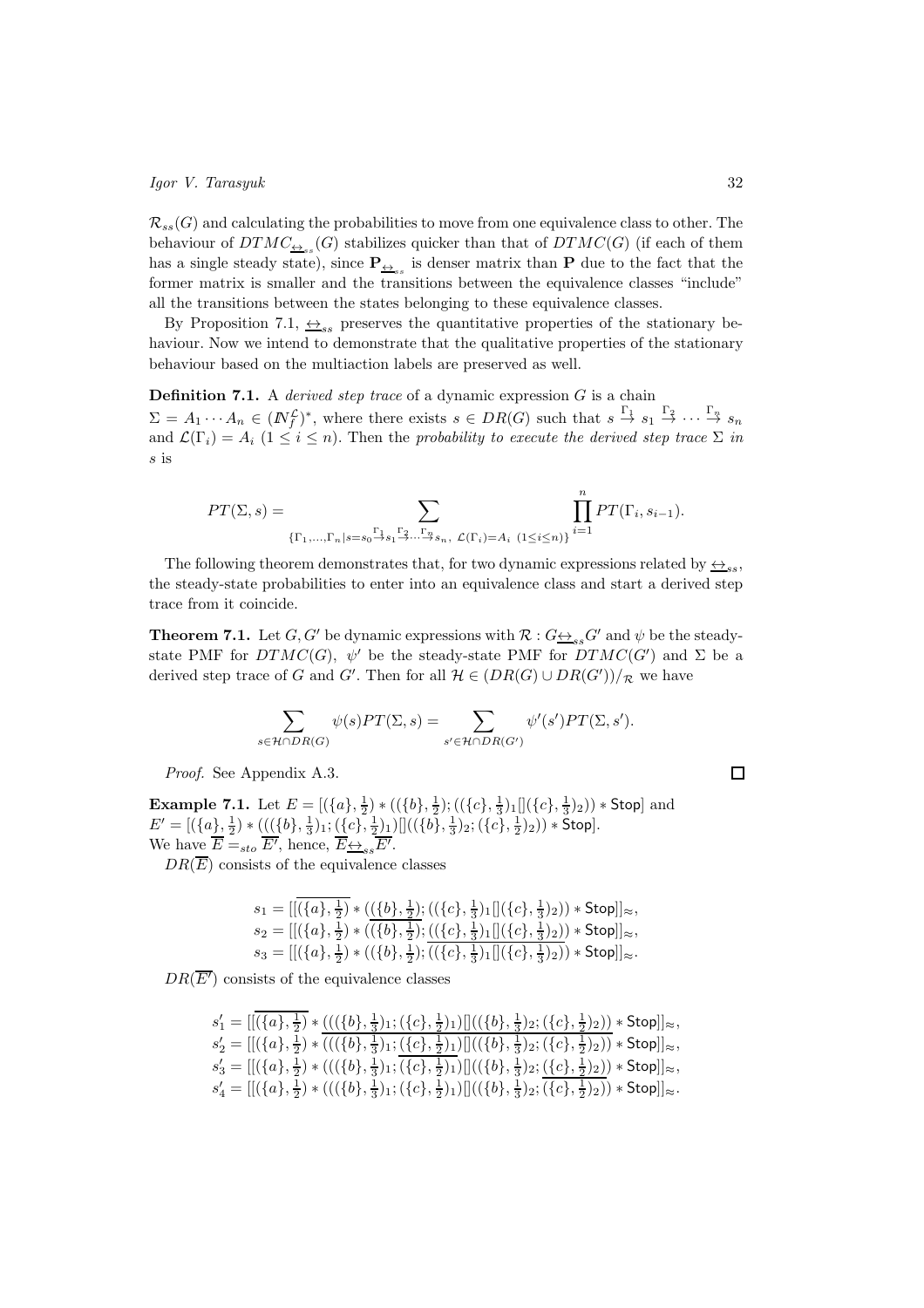

Fig. 8.  $\leftrightarrow$ <sub>ss</sub> implies a coincidence of the steady-state probabilities to enter into an equivalence class and start a derived step trace from it

The steady-state PMFs  $\psi$  for  $DTMC(\overline{E})$  and  $\psi'$  for  $DTMC(\overline{E'})$  are

$$
\psi = \left(0, \frac{1}{2}, \frac{1}{2}\right), \ \psi' = \left(0, \frac{1}{2}, \frac{1}{4}, \frac{1}{4}\right).
$$

Consider the equivalence class (w.r.t.  $\mathcal{R}_{ss}(\overline{E}, \overline{E'})$ )  $\mathcal{H} = \{s_3, s'_3, s'_4\}$ . One can see that the steady-state probabilities for H coincide:  $\sum_{s \in \mathcal{H} \cap DR(\overline{E})} \psi(s) = \psi(s_3) = \frac{1}{2} = \frac{1}{4} + \frac{1}{4} =$  $\psi'(s_3') + \psi'(s_4') = \sum_{s' \in \mathcal{H} \cap DR(\overline{E'})} \psi'(s')$ . Let  $\Sigma = \{\{c\}\}\$ . The steady-state probabilities to enter into the equivalence class  $\mathcal H$  and start the derived step trace  $\Sigma$  from it coincide as well:  $\psi(s_3)(PT(\{(c), \frac{1}{3})_1\}, s_3) + PT(\{(\{c\}, \frac{1}{3})_2\}, s_3)) = \frac{1}{2}(\frac{1}{4} + \frac{1}{4}) = \frac{1}{4} = \frac{1}{4} \cdot \frac{1}{2} + \frac{1}{4} \cdot \frac{1}{2} =$  $\psi'(s'_3)PT(\{(\{c\},\frac{1}{2})_1\},s'_3)+\psi'(s'_4)PT(\{(\{c\},\frac{1}{2})_2\},s'_4).$ 

In Figure 8, the marked dts-boxes corresponding to the dynamic expressions above are presented, i.e.  $N = Box_{dts}(\overline{E})$  and  $N' = Box_{dts}(\overline{E'}).$ 

## 7.3. Preservation of performance and simplification of its analysis

Many performance indices are based on the steady-state probabilities to enter into a set of similar states or, after coming in it, to start a derived step trace from this set. The similarity of states is usually captured by an equivalence relation, hence, the sets are often the equivalence classes. Proposition 7.1 and Theorem 7.1 guarantee a coincidence of the mentioned indices for the expressions related by  $\leftrightarrow_{ss}$ . Thus,  $\leftrightarrow_{ss}$  (hence, all the stronger equivalences we have considered) preserves performance of stochastic systems modeled by expressions of dtsPBC.

In addition, it is easier to evaluate performance using a DTMC with less states, since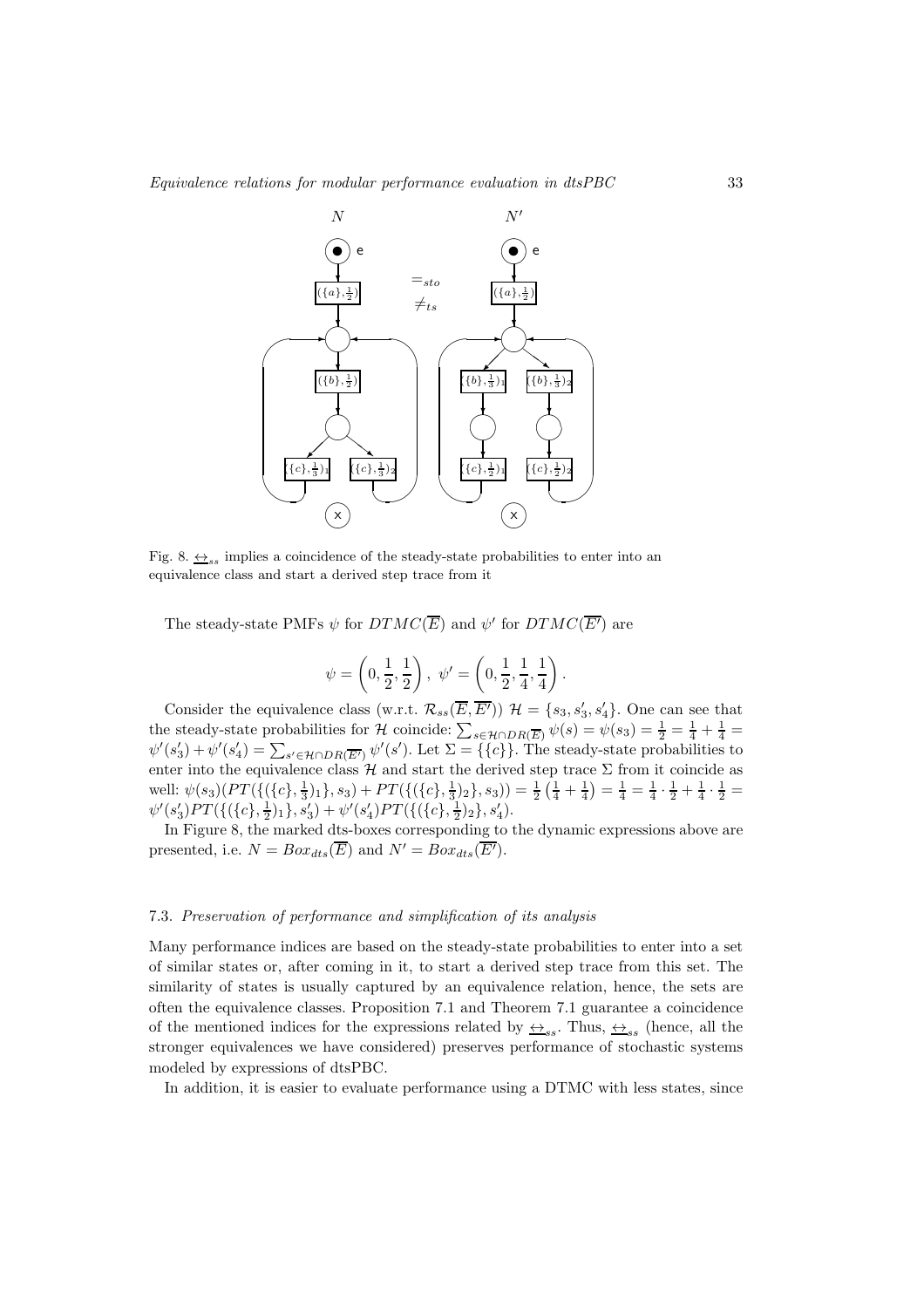in this case the size of the transition probability matrix is smaller, and we solve systems of less equations to calculate steady-state probabilities. The reasoning above validates the following method of performance analysis simplification.

- 1 The investigated system is specified by a static expression of dtsPBC.
- 2 The transition system of the expression is constructed.
- 3 After treating the transition system for self-similarity, a step stochastic autobisimulation equivalence for the expression is determined.
- 4 The quotient underlying DTMC is constructed from the quotient transition system.
- 5 Stationary probabilities and performance indices are calculated via the DTMC.

The limitation of the method above is its applicability only to the expressions such that their corresponding DTMCs contain one irreducible subset of states, i.e. the existence of exactly one stationary state is required. If a DTMC contains several irreducible subsets of states then several steady states may exist which depend on the initial PMF. There is an analytical method to determine the stable states for DTMCs of this kind as well (Kulkarni 2009). Note that, for every expression, the underlying DTMC has by definition only one initial PMF (that at the time moment 0), hence, the stationary state will be only one in this case too. The general steady-state probability will be calculated as a sum of the stationary probabilities of the irreducible subsets of states weighted by the probabilities to enter these subsets starting from the initial state and passing through some transient states. Further, it is worth applying the method only to the systems with similar subprocesses.

For transition systems reduction one can also use an analogue of the approach from (Katoen et al. 2011): first perform the fast symmetry reduction based on the method from (Kwiatkowska et al. 2006), then construct a quotient of the resulting transition system by bisimulation equivalence by applying the time-optimal partition refinement algorithm from (Derisavi et al. 2003) to the state space of this system. As mentioned in (Katoen et al. 2011), for a number of case studies, minimization by bisimulation results in more significant state space reduction than symmetry reduction, but the latter is much faster than the former, since symmetries are determined on a syntactical level. In (Baarir et al. 2011), the effective analysis methods were proposed for partially symmetric models.

# 8. Dining philosophers system

# 8.1. The standard system

Consider a model of five dining philosophers, for which the Petri net interpretation was proposed in (Peterson 1981). We investigate this dining philosophers system in the discrete time stochastic setting of dtsPBC. The philosophers occupy a round table, and there is one fork between every neighboring persons, hence, there are five forks on the table. A philosopher needs two forks to eat, namely, his left and right ones. Hence, all five philosophers cannot eat together, since otherwise there will not be enough forks available, but only one of two of them who are not neighbors. The model works as follows. After the activation of the system (the philosophers come in the dining room), five forks are placed on the table. If the left and right forks are available for a philosopher, he takes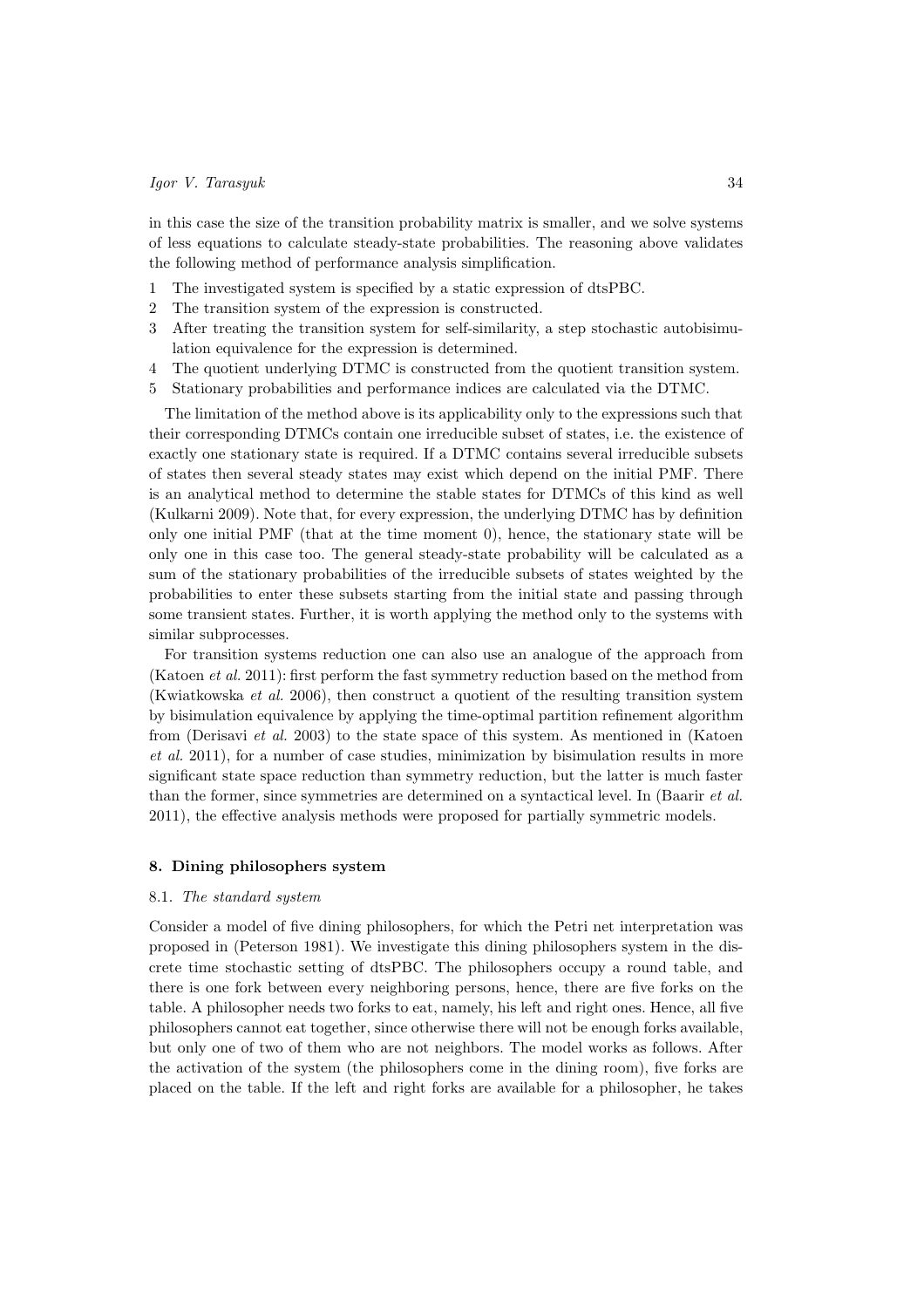

Fig. 9. The diagram of the dining philosophers system

them simultaneously and begins eating. At the end of eating, the philosopher places both his forks simultaneously back on the table. The strategy to pick up and release two forks simultaneously prevents the situation when a philosopher takes one fork but is not able to pick up the second one since their neighbor has already done so. In particular, we avoid a deadlock when all the philosophers take their left (right) forks and wait until their right (left) forks will be available. Figure 9 presents the diagram of the system.

One can explore what happens if there will be another number of philosophers at the table. The most interesting is to find the maximal sets of philosophers which can dine together, since all other combinations of the dining persons will be the subsets of these maximal sets. For the system with 1 philosopher the only maximal set is  $\emptyset$ . For the system with 2 philosophers the maximal sets are  $\{1\}$ ,  $\{2\}$ . For the system with 3 philosophers the maximal sets are {1}, {2}, {3}. For the system with 4 philosophers the maximal sets are  $\{1,3\}, \{2,4\}$ . For the system with 5 philosophers the maximal sets are  $\{1, 3\}, \{1, 4\}, \{2, 4\}, \{2, 5\}, \{3, 5\}.$  For the system with 6 philosophers the maximal sets are  $\{1, 4\}$ ,  $\{2, 5\}$ ,  $\{3, 6\}$ ,  $\{1, 3, 5\}$ ,  $\{2, 4, 6\}$ . For the system with 7 philosophers the maximal sets are {1, 3, 5}, {1, 3, 6}, {1, 4, 6}, {2, 4, 6}, {2, 4, 7}, {2, 5, 7}, {3, 5, 7}. Thus, the system demonstrates a nontrivial behaviour when there are at least 5 philosophers.

Since the neighbors cannot dine together, the maximal number of the dining persons for the system with n philosophers will be  $\lfloor \frac{n}{2} \rfloor$ , i.e. the maximal natural number that is not greater than  $\frac{n}{2}$ . If the philosopher *i* belongs to some maximal set then the philosopher  $i(\text{mod } n) + 1$  will belong to the next one. Let us calculate how many such maximal sets consisting of the maximal number of the philosophers  $(\lfloor \frac{n}{2} \rfloor)$  are there. If n is an even number then there will be only 2 such maximal sets of  $\frac{n}{2}$  dining persons, namely, the philosophers numbered with all odd natural numbers which are not greater than n and those numbered with all even natural numbers which are not greater than  $n$ . If  $n$  is an odd number then there will be n such maximal sets of  $\frac{n-1}{2}$  dining persons, since, starting from some maximal set one can "shift" clockwise  $n - 1$  times by one element modulo n until the next maximal set will coincide with the initial one.

We proceed with the 5 dining philosophers system. Let us explain the meaning of actions from the syntax of dtsPBC expressions which will specify the system modules. The action a corresponds to the system activation. The actions  $b_i$  and  $e_i$  correspond to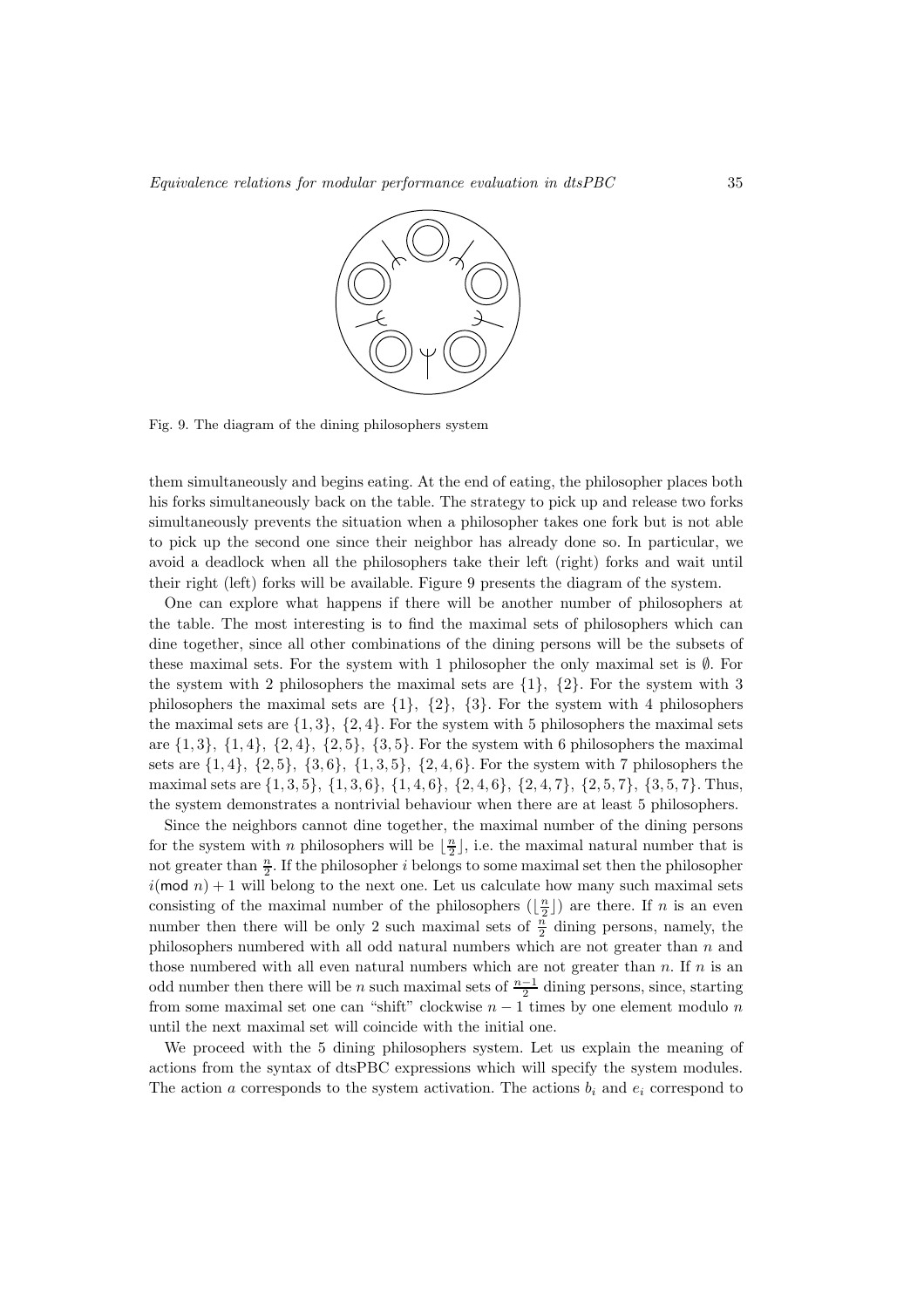the beginning and the end, respectively, of eating of philosopher  $i$  ( $1 \le i \le 5$ ). The other actions are used for communication purposes only via synchronization, and we abstract from them later using restriction. Note that the expression of each philosopher includes two alternative subexpressions such that the second one specifies a resource (fork) sharing with the right neighbor.

The static expression of the philosopher  $i$   $(1 \leq i \leq 4)$  is  $E_i = [(\{x_i\}, \frac{1}{2}) * (((\{b_i, \hat{y_i}\}, \frac{1}{2}); (\{e_i, \hat{z_i}\}, \frac{1}{2}))]]((\{y_{i+1}\}, \frac{1}{2}); (\{z_{i+1}\}, \frac{1}{2}))) * Stop].$ The static expression of the philosopher 5 is

 $E_5 = [(\{a,\widehat{x_1},\widehat{x_2},\widehat{x_2},\widehat{x_4}\},\frac{1}{2}) * (((\{b_5,\widehat{y_5}\},\frac{1}{2});(\{e_5,\widehat{z_5}\},\frac{1}{2}))]]((\{y_1\},\frac{1}{2});(\{z_1\},\frac{1}{2}))) * Stop].$ 

For  $a_1, \ldots, a_n \in Act$   $(n \in \mathbb{N})$ , we shall abbreviate sy  $a_1 \cdots$  sy  $a_n$  rs  $a_1 \cdots$  rs  $a_n$  to sr  $(a_1, \ldots, a_n)$ . The static expression of the dining philosophers system is  $E = (E_1||E_2||E_3||E_4||E_5)$  sr  $(x_1, x_2, x_3, x_4, y_1, y_2, y_3, y_4, y_5, z_1, z_2, z_3, z_4, z_5).$ 

Let us illustrate an effect of synchronization. In the result of synchronization of the activities  $(\{b_i, y_i\}, \frac{1}{2})$  and  $(\{\hat{y}_i\}, \frac{1}{2})$  we obtain the new activity  $(\{b_i\}, \frac{1}{4})$   $(1 \leq i \leq 5)$ . The synchronization of  $(\{e_i, z_i\}, \frac{1}{2})$  and  $(\{\hat{z}_i\}, \frac{1}{2})$  produces  $(\{e_i\}, \frac{1}{4})$   $(1 \leq i \leq 5)$ . The result of synchronization of  $(\{a, \widehat{x_1}, \widehat{x_2}, \widehat{x_3}, \widehat{x_4}\}, \frac{1}{2})$  and  $(\{x_1\}, \frac{1}{2})$  is  $(\{a, \widehat{x_2}, \widehat{x_3}, \widehat{x_4}\}, \frac{1}{4})$ . The result of synchronization of  $(\lbrace a, \widehat{x_2}, \widehat{x_3}, \widehat{x_4} \rbrace, \frac{1}{4})$  and  $(\lbrace x_2 \rbrace, \frac{1}{2})$  is  $(\lbrace a, \widehat{x_3}, \widehat{x_4} \rbrace, \frac{1}{8})$ . The result of synchronization of  $(\{a, \widehat{x_3}, \widehat{x_4}\}, \frac{1}{5})$  and  $(\{x_3\}, \frac{1}{2})$  is  $(\{a, \widehat{x_4}\}, \frac{1}{16})$ . The result of synchronization of  $(\{a, \widehat{x_4}\}, \frac{1}{16})$  and  $(\{x_4\}, \frac{1}{2})$  is  $(\{a\}, \frac{1}{32})$ .

 $DR(\overline{E})$  has 12 states interpreted as follows:  $s_1$  is the initial state,  $s_2$ : the system is activated and no philosophers dine,  $s_3$ : philosopher 1 dines,  $s_4$ : philosophers 1 and 4 dine,  $s_5$ : philosophers 1 and 3 dine,  $s_6$ : philosopher 4 dines,  $s_7$ : philosopher 3 dines,  $s_8$ : philosophers 2 and 4 dine,  $s_9$ : philosophers 3 and 5 dine,  $s_{10}$ : philosopher 2 dines,  $s_{11}$ : philosopher 5 dines,  $s_{12}$ : philosophers 2 and 5 dine.

In Figure 10, the transition system  $TS(\overline{E})$  is presented.

The average sojourn time vector of  $\overline{E}$  is

$$
SJ = \left(32, \frac{29}{20}, \frac{20}{11}, \frac{16}{7}, \frac{16}{7}, \frac{20}{11}, \frac{20}{11}, \frac{16}{7}, \frac{16}{7}, \frac{20}{11}, \frac{20}{11}, \frac{16}{7}\right).
$$

The sojourn time variance vector of  $\overline{E}$  is

$$
VAR=\left(992,\frac{261}{400},\frac{180}{121},\frac{144}{49},\frac{144}{49},\frac{180}{121},\frac{180}{121},\frac{144}{49},\frac{144}{49},\frac{180}{121},\frac{180}{121},\frac{144}{19}\right).
$$

The transition probability matrix (TPM) for  $DTMC(\overline{E})$  is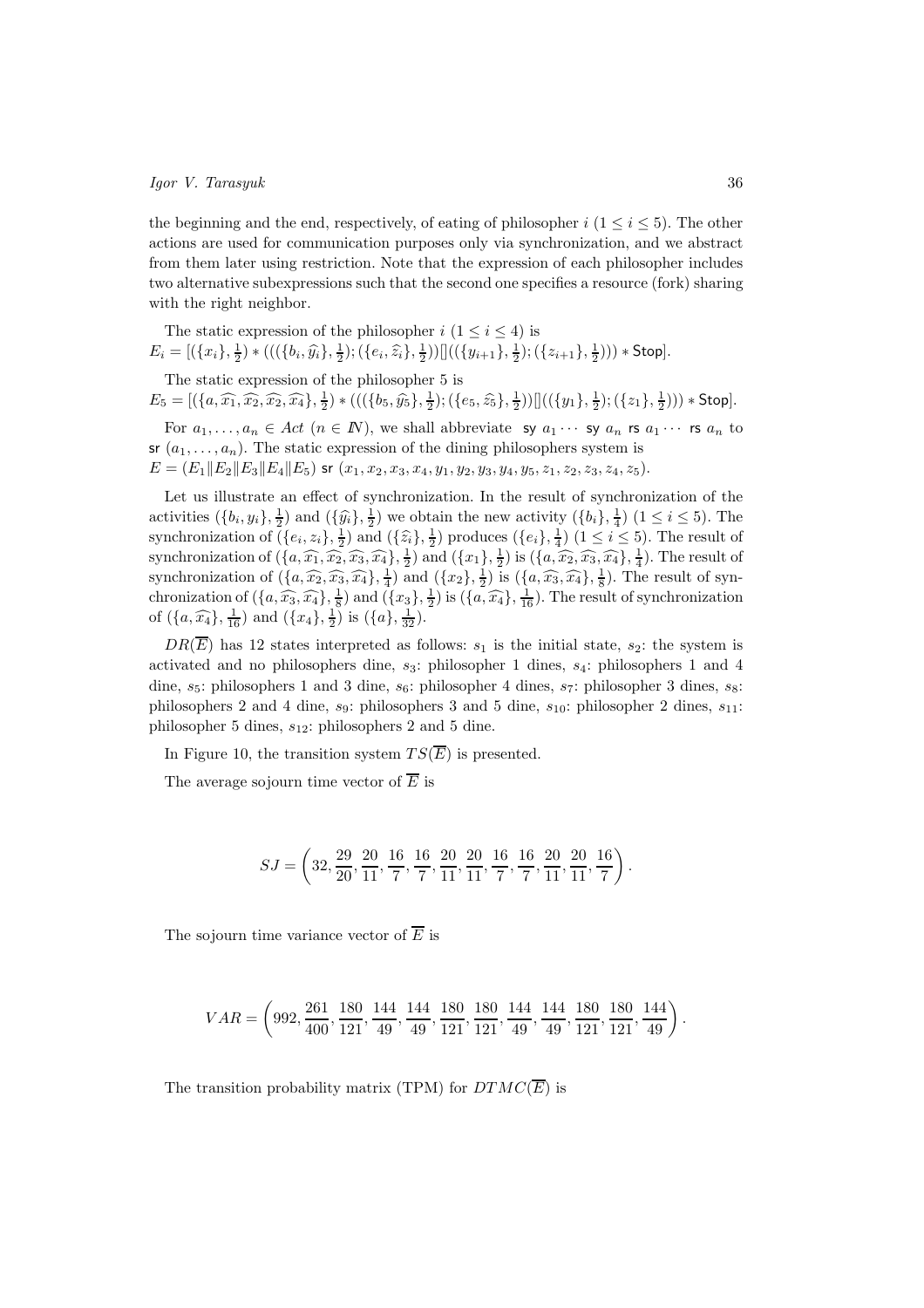ansition  $\frac{1}{\sqrt{2}}$ on system of the dining ph: ✘✘✘✘✘✘✘✘✘✿ Fig. 10. The transition system of the dining philosophers system

$$
\mathbf{P} = \begin{pmatrix}\n\frac{31}{32} & \frac{1}{32} & 0 & 0 & 0 & 0 & 0 & 0 & 0 & 0 & 0 & 0 \\
0 & \frac{9}{29} & \frac{3}{29} & \frac{1}{29} & \frac{3}{29} & \frac{3}{29} & \frac{1}{29} & \frac{3}{29} & \frac{3}{29} & \frac{1}{29} \\
0 & \frac{3}{20} & \frac{9}{20} & \frac{3}{20} & \frac{3}{20} & \frac{1}{20} & 0 & 0 & 0 & 0 \\
0 & \frac{1}{16} & \frac{3}{16} & 0 & \frac{3}{16} & 0 & 0 & 0 & 0 & 0 & 0 \\
0 & \frac{1}{16} & \frac{3}{16} & 0 & \frac{9}{16} & 0 & \frac{3}{16} & 0 & 0 & 0 & 0 & 0 \\
0 & \frac{3}{20} & \frac{1}{20} & \frac{3}{20} & 0 & \frac{3}{20} & 0 & \frac{3}{20} & 0 & \frac{1}{20} & 0 & 0 \\
0 & \frac{3}{20} & \frac{1}{20} & 0 & \frac{3}{20} & 0 & \frac{9}{20} & 0 & \frac{3}{20} & 0 & \frac{1}{20} & 0 \\
0 & \frac{3}{16} & 0 & 0 & 0 & \frac{3}{16} & 0 & \frac{9}{16} & 0 & \frac{3}{16} & 0 & 0 \\
0 & \frac{1}{16} & 0 & 0 & 0 & \frac{3}{16} & 0 & \frac{9}{16} & 0 & \frac{3}{16} & 0 & 0 \\
0 & \frac{3}{20} & 0 & 0 & 0 & \frac{1}{20} & 0 & \frac{3}{20} & 0 & \frac{1}{20} & \frac{3}{20} \\
0 & \frac{3}{20} & 0 & 0 & 0 & 0 & \frac{1}{20} & 0 & \frac{3}{20} & \frac{1}{20} & \frac{3}{20} \\
0 & \frac{1}{16} & 0 & 0 & 0 & 0 & 0 & 0 & 0 & 0 & \frac{3}{16} & \frac{3}{16} \\
0 & \frac{1}{16
$$

In Table 4, the transient and the steady-state probabilities  $\psi_i[k]$  ( $1 \leq i \leq 4$ ) of the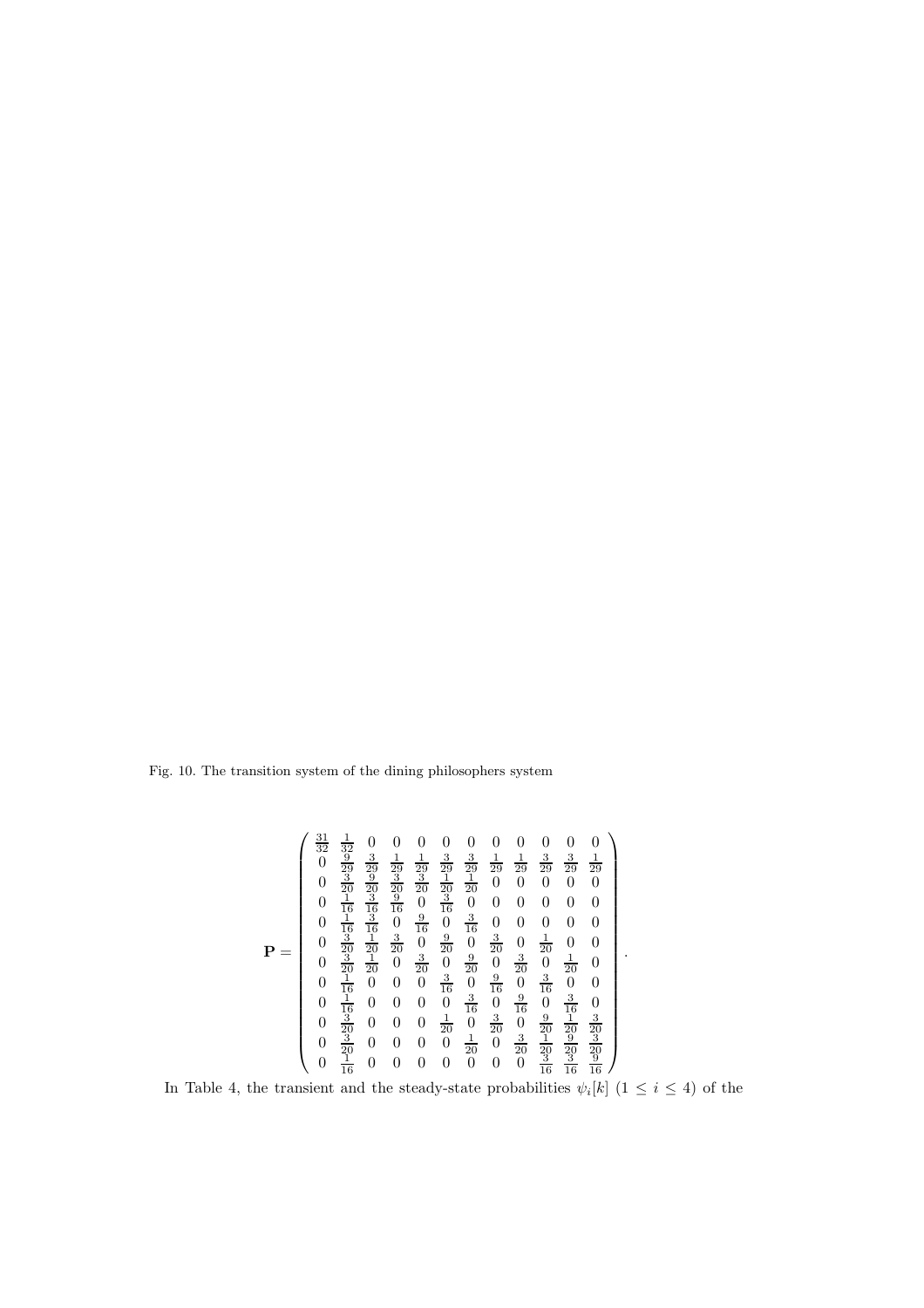Table 4. Transient and steady-state probabilities of the dining philosophers system

| $k=0=20$ |  | 40.                                                                                                                                                                                                    | -60 | -80 - | 100 | -120-                                                                                      | 140 | 160. | -180 | 200 | $\infty$                                                                                   |
|----------|--|--------------------------------------------------------------------------------------------------------------------------------------------------------------------------------------------------------|-----|-------|-----|--------------------------------------------------------------------------------------------|-----|------|------|-----|--------------------------------------------------------------------------------------------|
|          |  | $\psi_1[k]$ 1 0.5299 0.2808 0.1488 0.0789 0.0418 0.0222 0.0117 0.0062 0.0033 0.0017 0                                                                                                                  |     |       |     |                                                                                            |     |      |      |     |                                                                                            |
|          |  | $\psi_2[k] \  \  \, 0 \  \  \, 0.0842 \  \  \, 0.1098 \  \  \, 0.1234 \  \  \, 0.1306 \  \  \, 0.1345 \  \  \, 0.1365 \  \  \, 0.1375 \  \  \, 0.1381 \  \  \, 0.1384 \  \  \, 0.1386 \  \  \, 0.1388$ |     |       |     |                                                                                            |     |      |      |     |                                                                                            |
|          |  |                                                                                                                                                                                                        |     |       |     | $\psi_4[k]$ 0 0.0335 0.0537 0.0645 0.0701 0.0732 0.0748 0.0756 0.0760 0.0763 0.0764 0.0766 |     |      |      |     | $\psi_3[k]$ 0 0.0437 0.0681 0.0811 0.0880 0.0916 0.0935 0.0945 0.0951 0.0954 0.0955 0.0957 |



Fig. 11. Transient probabilities alteration diagram of the dining philosophers system

dining philosophers system at the time moments  $k \in \{0, 20, 40, \ldots, 200\}$  and  $k = \infty$ are presented, and in Figure 11, the alteration diagram (evolution in time) for the transient probabilities is depicted. It is sufficient to consider the probabilities for the states  $s_1, \ldots, s_4$  only, since the corresponding values coincide for  $s_3, s_6, s_7, s_{10}, s_{11}$  as well as for  $s_4, s_5, s_8, s_9, s_{12}.$ 

The steady-state PMF for  $DTMC(\overline{E})$  is

$$
\psi=\left(0, \frac{29}{209}, \frac{20}{209}, \frac{16}{209}, \frac{16}{209}, \frac{20}{209}, \frac{20}{209}, \frac{16}{209}, \frac{16}{209}, \frac{20}{209}, \frac{20}{209}, \frac{16}{209}\right).
$$

We can now calculate the main performance indices.

- The average recurrence time in the state  $s_2$ , where all the forks are available, called the average system run-through, is  $\frac{1}{\psi_2} = \frac{209}{29} = 7\frac{6}{29}$ .
- Nobody eats in the state  $s_2$ . Then, the *fraction of time when no philosophers dine* is  $\psi_2 = \frac{29}{209}.$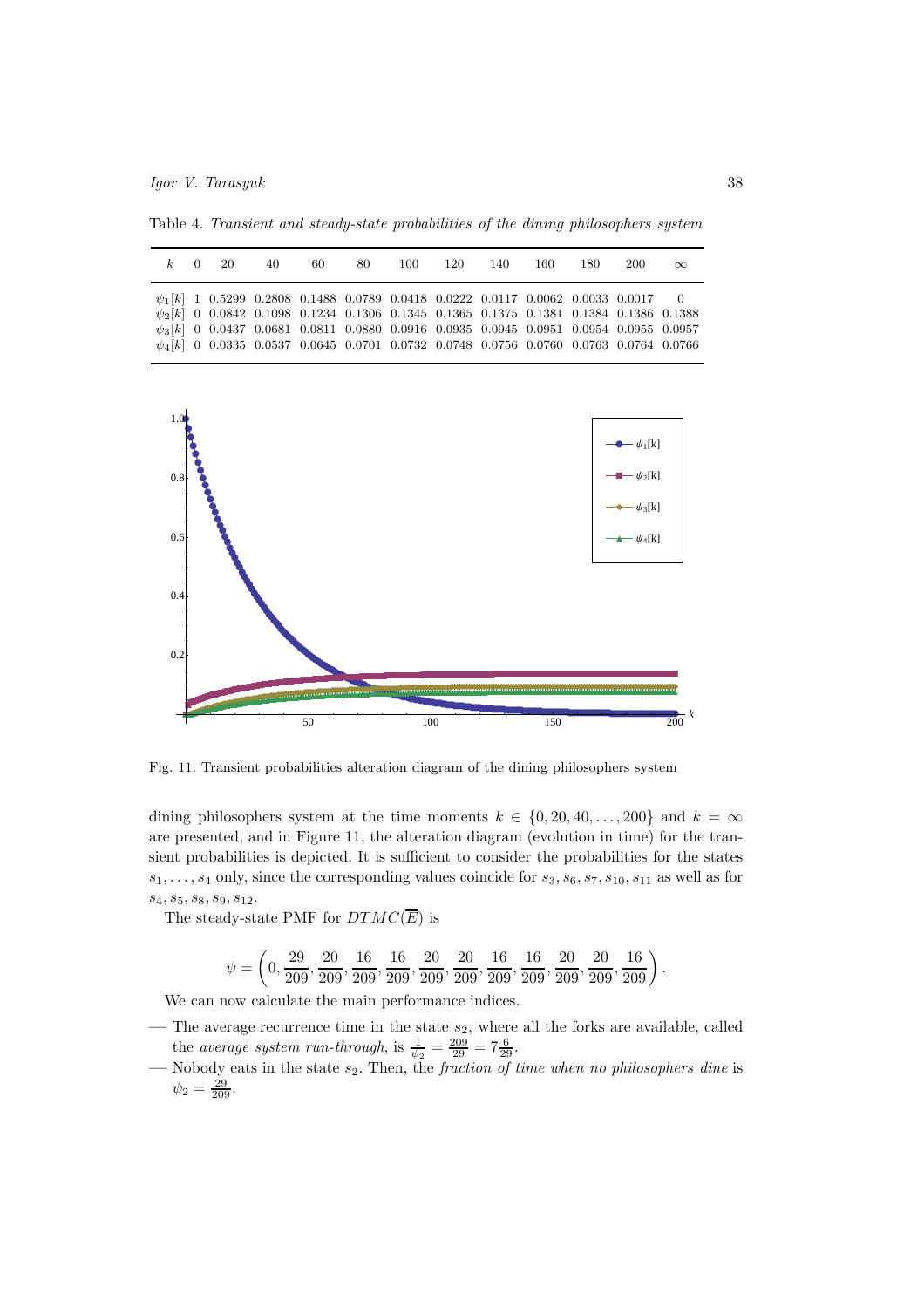

Fig. 12. The marked dts-boxes of the dining philosophers

Only one philosopher eats in the states  $s_3, s_6, s_7, s_{10}, s_{11}$ . Then, the fraction of time when only one philosopher dines is  $\psi_3 + \psi_6 + \psi_7 + \psi_{10} + \psi_{11} = \frac{20}{209} + \frac{20}{209} + \frac{20}{209} + \frac{20}{209} + \frac{20}{209} + \frac{20}{209} + \frac{20}{209} + \frac{20}{209} + \frac{20}{209} + \frac{20}{209} + \frac{20}{209} + \frac{20}{209} + \frac{20}{209} + \frac{20}{209} + \frac$  $\frac{20}{209} = \frac{100}{209}.$ 

Two philosophers eat together in the states  $s_4, s_5, s_8, s_9, s_{12}$ . Then, the *fraction of time* when two philosophers dine is  $\psi_4 + \psi_5 + \psi_8 + \psi_9 + \psi_{12} = \frac{16}{209} + \frac{16}{209} + \frac{16}{209} + \frac{16}{209} + \frac{16}{209} = \frac{80}{209}$ . The relative fraction of time when two philosophers dine  $w.r.t.$  when only one philosopher dines is  $\frac{80}{209} \cdot \frac{209}{100} = \frac{4}{5}$ .

— The beginning of eating of first philosopher  $(\{b_1\}, \frac{1}{4})$  is only possible from the states  $s_2, s_6, s_7$ . In each of the states, the beginning of eating probability is the sum of the execution probabilities for all multisets of activities containing  $({b_1}, \frac{1}{4})$ . Thus, the steady-state probability of the beginning of eating of first philosopher is

$$
\psi_2 \sum_{\{\Gamma \mid (\{b_1\},\frac{1}{4}) \in \Gamma\}} PT(\Gamma, s_2) + \psi_6 \sum_{\{\Gamma \mid (\{b_1\},\frac{1}{4}) \in \Gamma\}} PT(\Gamma, s_6) + \n\psi_7 \sum_{\{\Gamma \mid (\{b_1\},\frac{1}{4}) \in \Gamma\}} PT(\Gamma, s_7) = \frac{29}{209} \left(\frac{3}{29} + \frac{1}{29} + \frac{1}{29}\right) + \frac{20}{209} \left(\frac{3}{20} + \frac{1}{20}\right) + \frac{20}{209} \left(\frac{3}{20} + \frac{1}{20}\right) = \n\frac{13}{209}.
$$

In Figure 12, the marked dts-boxes corresponding to the dynamic expressions of the dining philosophers are presented, i.e.  $N_i = Box_{dts}(\overline{E_i})$  (1  $\leq i \leq 5$ ). In Figure 13, the marked dts-box corresponding to the dynamic expression of the dining philosophers system is depicted, i.e.  $N = Box_{dts}(\overline{E}).$ 

# 8.2. The abstract system and its reduction

Let us consider a modification of the dining philosophers system with abstraction from personalities such that all the philosophers are indistinguishable. For example, we can just see that one or two philosophers dine but cannot observe who they are. We call this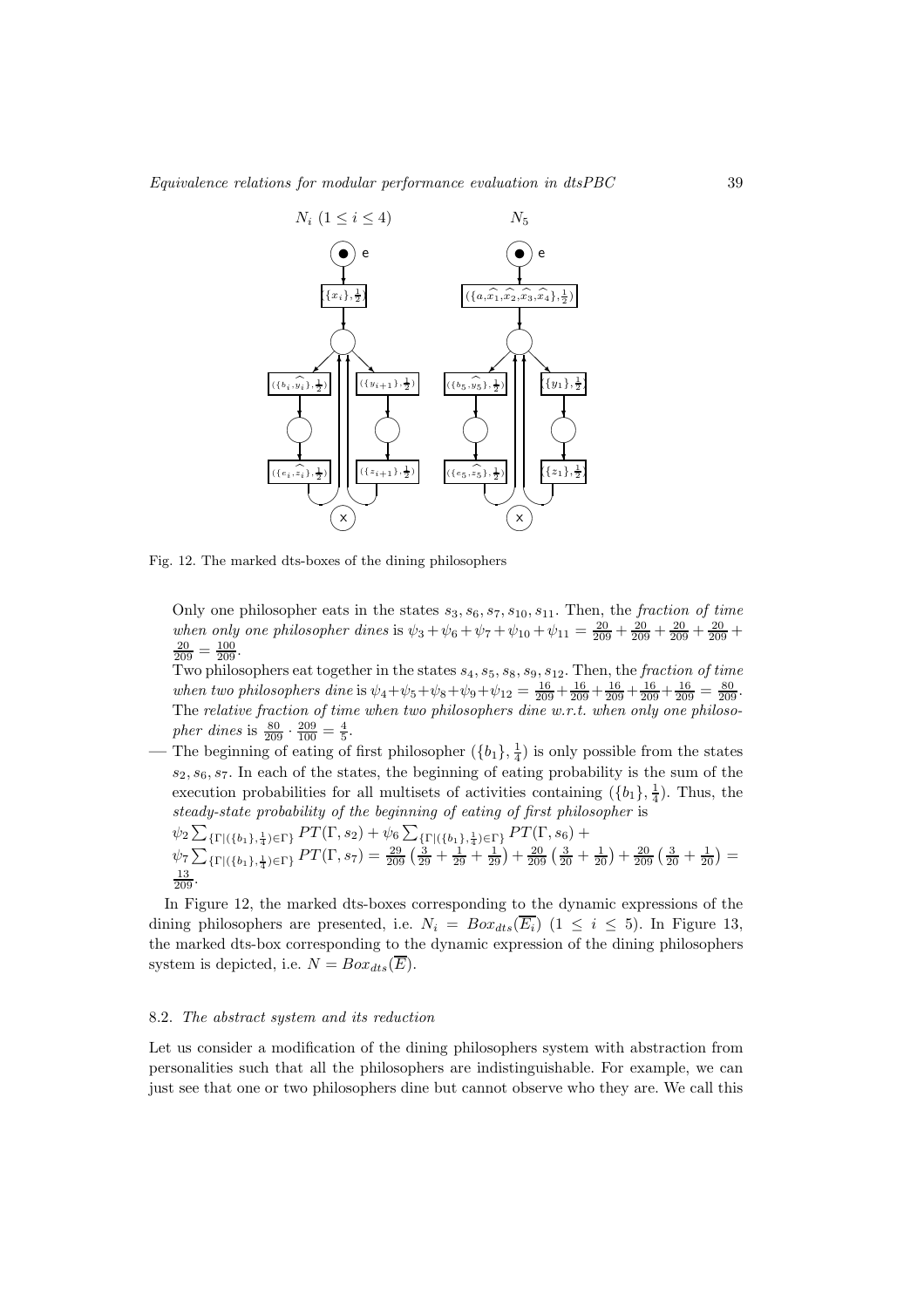

Fig. 13. The marked dts-box of the dining philosophers system

system the abstract dining philosophers one. To implement the abstraction, we replace the actions  $b_i$  and  $e_i$  ( $1 \le i \le 5$ ) in the system specification by b and e, respectively.

The static expression of the philosopher  $i$   $(1 \leq i \leq 4)$  is  $F_i = [(\{x_i\}, \frac{1}{2}) * (((\{b, \hat{y_i}\}, \frac{1}{2}); (\{e, \hat{z_i}\}, \frac{1}{2}))]]((\{y_{i+1}\}, \frac{1}{2}); (\{z_{i+1}\}, \frac{1}{2}))) * Stop].$ The static expression of the philosopher 5 is

 $F_5 = [(\{a, \widehat{x_1}, \widehat{x_2}, \widehat{x_2}, \widehat{x_4}\}, \frac{1}{2}) * (((\{b, \widehat{y_5}\}, \frac{1}{2}); (\{e, \widehat{z_5}\}, \frac{1}{2}))]]((\{y_1\}, \frac{1}{2}); (\{z_1\}, \frac{1}{2}))) * Stop].$ The static expression of the abstract dining philosophers system is

 $F = (F_1||F_2||F_3||F_4||F_5)$  sr  $(x_1, x_2, x_3, x_4, y_1, y_2, y_3, y_4, y_5, z_1, z_2, z_3, z_4, z_5).$  $DR(\overline{F})$  resembles  $DR(\overline{E}), TS(\overline{F})$  is similar to  $TS(\overline{E})$  and  $DTMC(\overline{F}) \simeq DTMC(\overline{E}).$ Thus, the TPM and the steady-state PMF for  $DTMC(\overline{F})$  and  $DTMC(\overline{E})$  coincide.

The first performance index and the second group of them coincide for the standard and the abstract systems. The following performance index is based on non-personalized viewpoint to the philosophers.

— The beginning of eating of a philosopher  $({b}, \frac{1}{4})$  is only possible from the states  $s_2, s_3, s_6, s_7, s_{10}, s_{11}$ . In each of the states, the beginning of eating probability is the sum of the execution probabilities for all multisets of activities containing  $({b}, \frac{1}{4})$ . Thus, the steady-state probability of the beginning of eating of a philosopher is  $\psi_2 \sum_{\{\Gamma \mid (\{b\},\frac{1}{4}) \in \Gamma\}} PT(\Gamma,s_2) + \psi_3 \sum_{\{\Gamma \mid (\{b\},\frac{1}{4}) \in \Gamma\}} PT(\Gamma,s_3) +$  $\psi_6 \sum_{\{\Gamma | (\{b\},\frac{1}{4}) \in \Gamma\}} P T(\Gamma,s_6) + \psi_7 \sum_{\{\Gamma | (\{b\},\frac{1}{4}) \in \Gamma\}} P T(\Gamma,s_7) +$  $\psi_{10} \sum_{\text{f} \to \text{f}} \sum_{\text{f} \to \text{f}} \sum_{\text{f} \to \text{f}}^{\text{f} \to \text{f}} P T(\Gamma, s_{10}) + \psi_{11} \sum_{\text{f} \to \text{f}}^{\text{f} \to \text{f}} \sum_{\text{f} \to \text{f}}^{\text{f} \to \text{f}} P T(\Gamma, s_{11}) = \frac{29}{209} \left( \frac{3}{29} + \frac{1}{29} + \frac{3}{29} + \frac{1}{29} + \frac{3}{29} + \frac{1}{29} + \frac{3}{$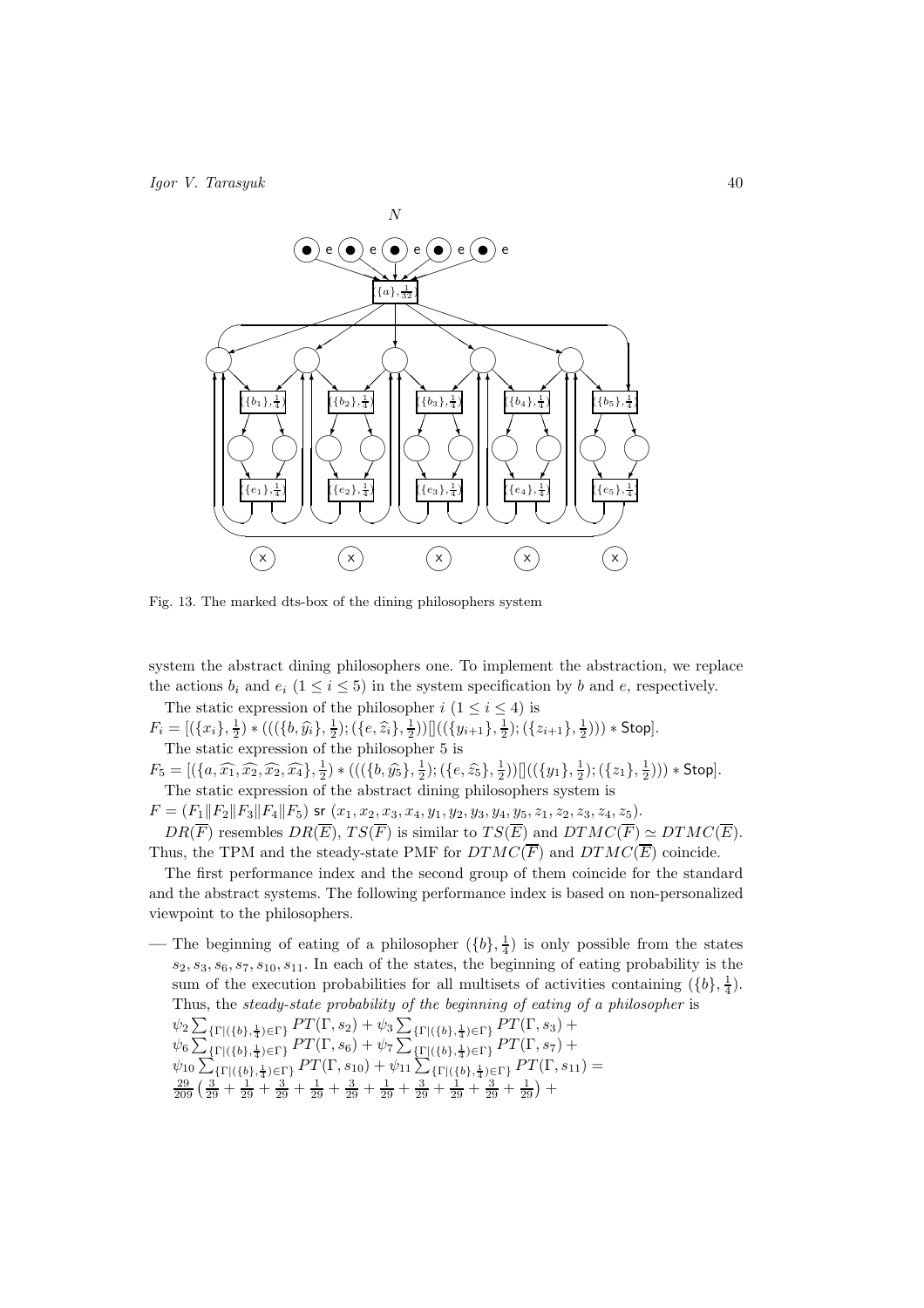

Fig. 14. The quotient transition system of the abstract dining philosophers system

$$
\frac{20}{209} \left( \frac{3}{20} + \frac{1}{20} + \frac{3}{20} + \frac{1}{20} \right) + \frac{20}{209} \left( \frac{3}{20} + \frac{1}{20} + \frac{3}{20} + \frac{1}{20} \right) + \frac{20}{209} \left( \frac{3}{20} + \frac{1}{20} + \frac{3}{20} + \frac{1}{20} \right) + \\ \frac{20}{209} \left( \frac{3}{20} + \frac{1}{20} + \frac{3}{20} + \frac{1}{20} \right) + \frac{20}{209} \left( \frac{3}{20} + \frac{1}{20} + \frac{3}{20} + \frac{1}{20} \right) = \frac{60}{209}.
$$

The marked dts-boxes corresponding to the dynamic expressions of the standard and the abstract dining philosophers are similar as well as the marked dts-boxes corresponding to the dynamic expression of the standard and the abstract dining philosophers systems.

We have  $DR(F)/_{\mathcal{R}_{ss}(\overline{F})} = \{\mathcal{K}_1, \mathcal{K}_2, \mathcal{K}_3, \mathcal{K}_4\}$ , where  $\mathcal{K}_1 = \{s_1\}$  (the initial state),  $\mathcal{K}_2 =$  ${s_2}$  (the system is activated and no philosophers dine),  $\mathcal{K}_3 = {s_3, s_6, s_7, s_{10}, s_{11}}$  (one philosopher dines),  $\mathcal{K}_4 = \{s_4, s_5, s_8, s_9, s_{12}\}$  (two philosophers dine).

In Figure 14, the quotient transition system  $TS_{\underline{\leftrightarrow}_{ss}}(F)$  is presented.

The quotient average sojourn time vector of  $\overline{F}$  is

$$
SJ' = \left(32, \frac{29}{20}, \frac{20}{9}, \frac{16}{7}\right).
$$

The quotient sojourn time variance vector of  $\overline{F}$  is

$$
VAR' = \left(992, \frac{261}{400}, \frac{180}{121}, \frac{144}{49}\right).
$$

The TPM for  $DTMC_{\underline{\leftrightarrow}_{ss}}(F)$  is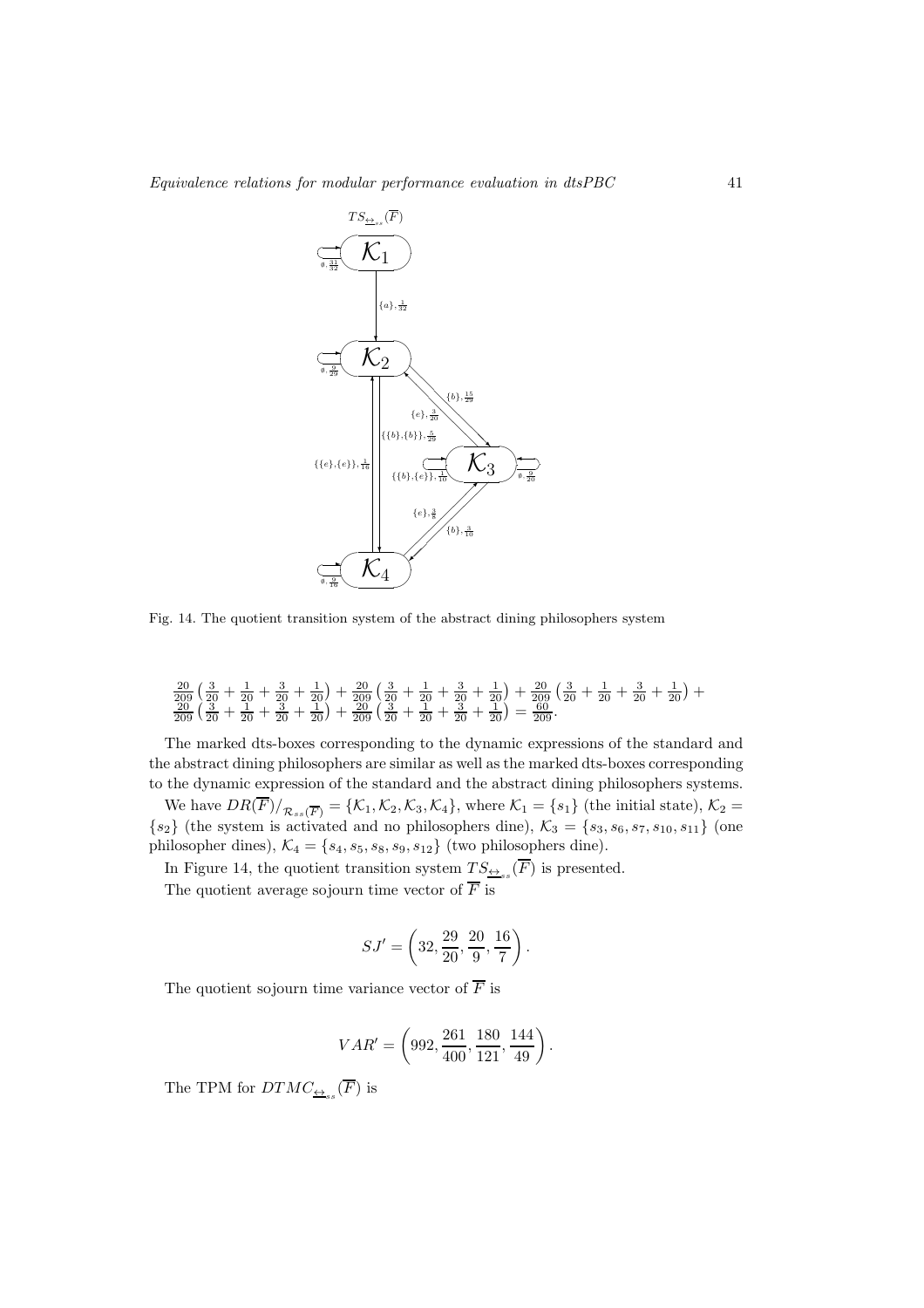Table 5. Transient and steady-state probabilities of the quotient abstract dining philosophers system

|  | $k=0=20$ | 40.                                                                                                                                                                                                                                                                                                                                                                                                                                                          | -60 |  | 100 120 140 | 160. | 180. | -200 | $\infty$ |
|--|----------|--------------------------------------------------------------------------------------------------------------------------------------------------------------------------------------------------------------------------------------------------------------------------------------------------------------------------------------------------------------------------------------------------------------------------------------------------------------|-----|--|-------------|------|------|------|----------|
|  |          | $\psi_1'[k] \quad 1 \quad 0.5299 \quad 0.2808 \quad 0.1488 \quad 0.0789 \quad 0.0418 \quad 0.0222 \quad 0.0117 \quad 0.0062 \quad 0.0033 \quad 0.0017 \qquad 0$<br>$\psi_2'[k]$ 0 0.0842 0.1098 0.1234 0.1306 0.1345 0.1365 0.1375 0.1381 0.1384 0.1386 0.1388<br>$\psi_3'[k]$ 0 0.2183 0.3406 0.4054 0.4398 0.4580 0.4676 0.4727 0.4754 0.4769 0.4776 0.4785<br>$\psi_4'[k]$ 0 0.1675 0.2687 0.3223 0.3507 0.3658 0.3738 0.3780 0.3802 0.3814 0.3821 0.3828 |     |  |             |      |      |      |          |



Fig. 15. Transient probabilities alteration diagram of the quotient abstract dining philosophers system

$$
\mathbf{P}' = \left(\begin{array}{cccc} \frac{31}{32} & \frac{1}{32} & 0 & 0\\ 0 & \frac{9}{29} & \frac{15}{29} & \frac{5}{29} \\ 0 & \frac{3}{20} & \frac{11}{20} & \frac{3}{10} \\ 0 & \frac{1}{16} & \frac{3}{8} & \frac{9}{16} \end{array}\right).
$$

In Table 5, the transient and the steady-state probabilities  $\psi'_{i}[k]$  (1  $\leq i \leq 4$ ) of the quotient abstract dining philosophers system at the time moments  $k \in \{0, 20, 40, \ldots, 200\}$ and  $k = \infty$  are presented, and in Figure 15, the alteration diagram (evolution in time) for the transient probabilities is depicted.

The steady-state PMF for  $DTMC_{\underline{\leftrightarrow}_{ss}}(F)$  is

$$
\psi' = \left(0, \frac{29}{209}, \frac{100}{209}, \frac{80}{209}\right).
$$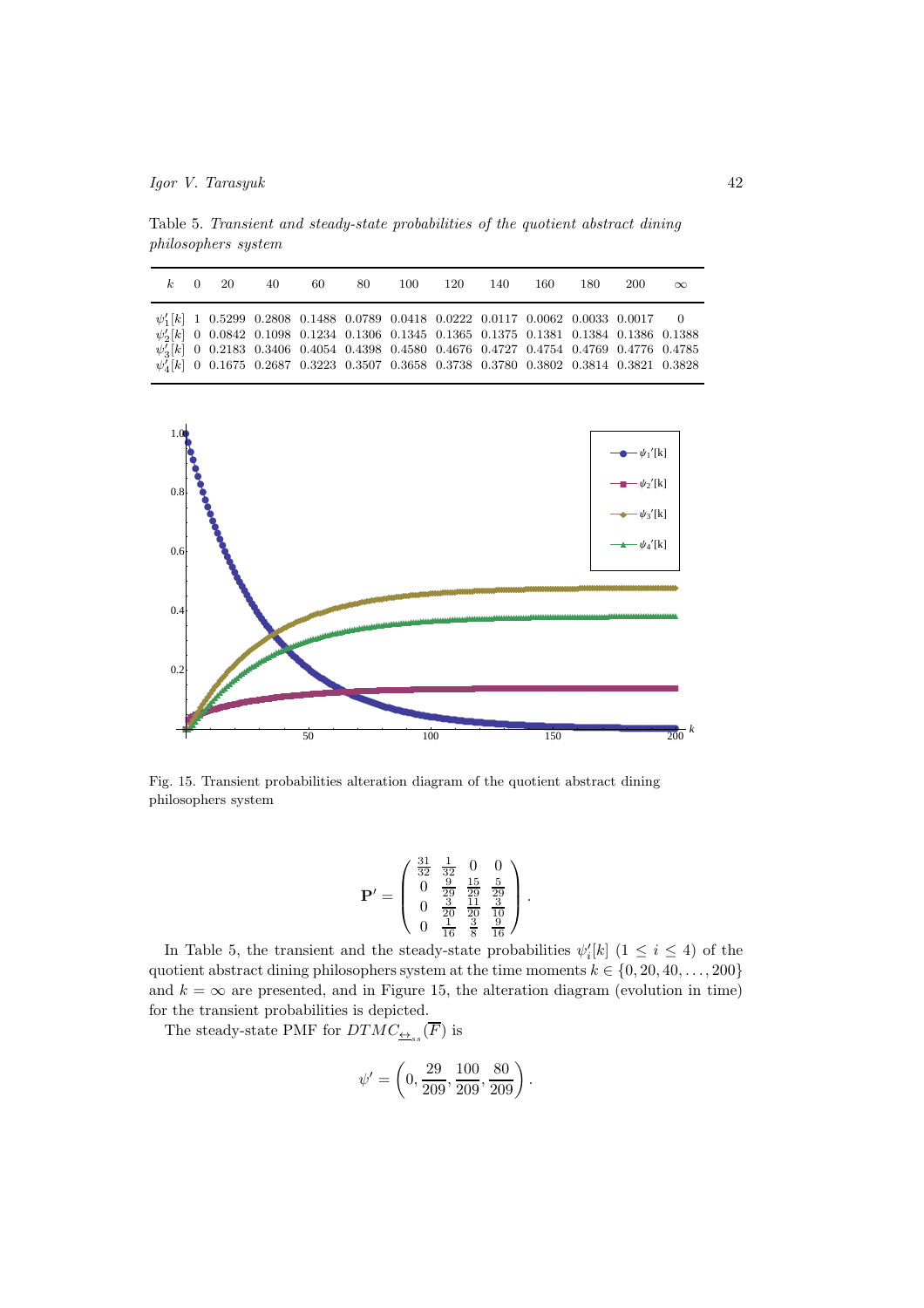We can now calculate the main performance indices.

- The average recurrence time in the state  $\mathcal{K}_2$ , where all the forks are available, called the average system run-through, is  $\frac{1}{\psi_2'} = \frac{209}{29} = 7\frac{6}{29}$ .
- Nobody eats in the state  $K_2$ . The fraction of time when no philosophers dine is  $\psi'_2 = \frac{29}{209}.$ 
	- Only one philosopher eats in the state  $\mathcal{K}_3$ . The fraction of time when only one philoso*pher dines* is  $\psi'_3 = \frac{100}{209}$ .
	- Two philosophers eat together in the state  $\mathcal{K}_4$ . The *fraction of time when two philoso*phers dine is  $\psi_4' = \frac{80}{209}$ .
	- The relative fraction of time when two philosophers dine w.r.t. when only one philosopher dines is  $\frac{80}{209} \cdot \frac{209}{100} = \frac{4}{5}$ .
- The beginning of eating of a philosopher  ${b}$  is only possible from the states  $\mathcal{K}_2, \mathcal{K}_3$ . In each of the states, the beginning of eating probability is the sum of the execution probabilities for all multisets of multiactions containing  ${b}$ . Thus, the *steady-state* probability of the beginning of eating of a philosopher is
	- $\psi_2' \sum_{\{A,\mathcal{K} \mid \{b\} \in A, \ K_2 \stackrel{A}{\to} \mathcal{K} \}} PM_A(\mathcal{K}_2, \mathcal{K}) + \psi_3' \sum_{\{A,\mathcal{K} \mid \{b\} \in A, \ K_3 \stackrel{A}{\to} \mathcal{K} \}} PM_A(\mathcal{K}_3, \mathcal{K}) = \frac{29}{209} \left( \frac{15}{29} + \frac{5}{29} \right) + \frac{100}{209} \left( \frac{3}{10} + \frac{1}{10} \right) = \frac{60}{209}.$

Observe that the performance indices are the same for the complete and the quotient abstract dining philosophers systems. The coincidence of the first performance index as well as the second group of indices obviously illustrates the result of Proposition 7.1. The coincidence of the third performance index is due to Theorem 7.1: one should just apply its result to the derived step traces  $\{\{b\}, \{\{b\}, \{b\}\}, \{\{b\}, \{e\}\}\$  of the expressions  $\overline{F}$ and  $\overline{F'}$ , and then sum the left and right parts of the three resulting equalities.

# 8.3. The generalized system

Let us determine which is the influence of the multiaction probabilities from specification of the dining philosophers system on its performance. Let all these multiactions have the same probability  $\rho$ . The resulting specification K of the generalized dining philosophers system is defined as follows.

The static expression of the philosopher  $i$   $(1 \leq i \leq 4)$  is

 $K_i = [(\{x_i\}, \rho) * (((\{b_i, \widehat{y_i}\}, \rho); (\{e_i, \widehat{z_i}\}, \rho))]]((\{y_{i+1}\}, \rho); (\{z_{i+1}\}, \rho))) * \text{Stop}].$ 

The static expression of the philosopher 5 is

 $K_5 = [(\{a,\widehat{x_1},\widehat{x_2},\widehat{x_2},\widehat{x_4}\},\rho) * (((\{b_5,\widehat{y_5}\},\rho);(\{e_5,\widehat{z_5}\},\rho))]]((\{y_1\},\rho);(\{z_1\},\rho))) * Stop].$ The static expression of the generalized dining philosophers system is

 $K = (K_1||K_2||K_3||K_4||K_5)$  sr  $(x_1, x_2, x_3, x_4, y_1, y_2, y_3, y_4, y_5, z_1, z_2, z_3, z_4, z_5).$ 

 $DR(\overline{K})$  has 12 states interpreted as follows:  $\tilde{s}_1$  is the initial state,  $\tilde{s}_2$ : the system is activated and no philosophers dine,  $\tilde{s}_3$ : philosopher 1 dines,  $\tilde{s}_4$ : philosophers 1 and 4 dine,  $\tilde{s}_5$ : philosophers 1 and 3 dine,  $\tilde{s}_6$ : philosopher 4 dines,  $\tilde{s}_7$ : philosopher 3 dines,  $\tilde{s}_8$ : philosophers 2 and 4 dine,  $\tilde{s}_9$ : philosophers 3 and 5 dine,  $\tilde{s}_{10}$ : philosopher 2 dines,  $\tilde{s}_{11}$ : philosopher 5 dines,  $\tilde{s}_{12}$ : philosophers 2 and 5 dine.

The average sojourn time vector of  $\overline{K}$  is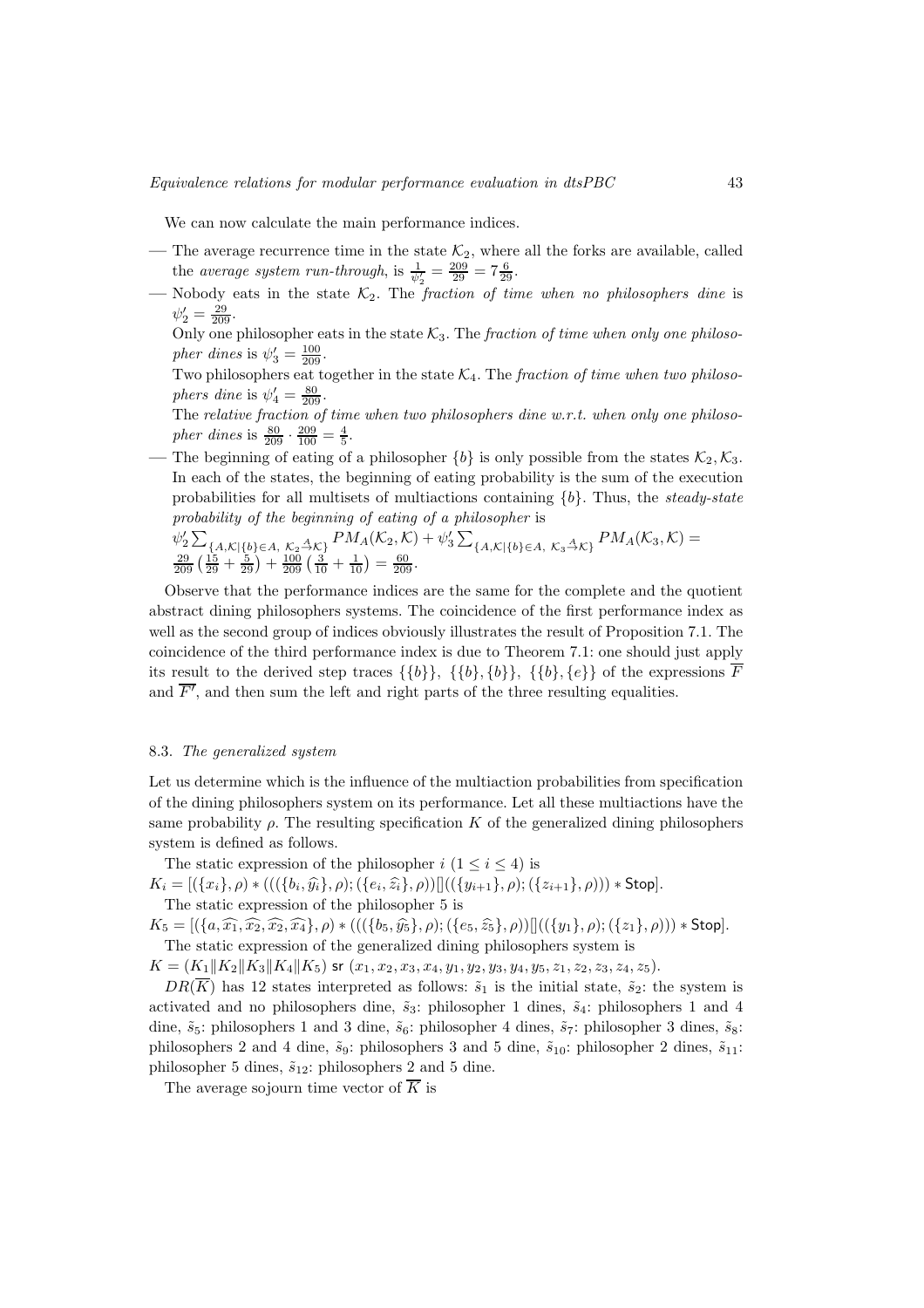$$
\widetilde{SJ}=\left(\frac{1}{\rho^5},\frac{1+3\rho^2+\rho^4}{5\rho^2},\frac{1+\rho^2}{\rho^2(3-\rho^2)},\frac{1}{\rho^2(2-\rho^2)},\frac{1}{\rho^2(2-\rho^2)},\frac{1+\rho^2}{\rho^2(3-\rho^2)},\\\frac{1+\rho^2}{\rho^2(3-\rho^2)},\frac{1}{\rho^2(2-\rho^2)},\frac{1}{\rho^2(2-\rho^2)},\frac{1+\rho^2}{\rho^2(3-\rho^2)},\frac{1+\rho^2}{\rho^2(3-\rho^2)},\frac{1}{\rho^2(2-\rho^2)}\right).
$$

The sojourn time variance vector of  $\overline{K}$  is

$$
\begin{array}{l} \widetilde{VAR}=\left(\frac{1-\rho^5}{\rho^{10}},\frac{(1-\rho^2)^2(1+3\rho^2+\rho^4)}{25\rho^4},\frac{(1-\rho^2)^2(1+\rho^2)}{\rho^4(3-\rho^2)^2},\frac{(1-\rho^2)^2}{\rho^4(2-\rho^2)^2},\frac{(1-\rho^2)^2}{\rho^4(2-\rho^2)^2},\frac{(1-\rho^2)^2(1+\rho^2)}{\rho^4(3-\rho^2)^2},\frac{(1-\rho^2)^2(1+\rho^2)}{\rho^4(3-\rho^2)^2},\frac{(1-\rho^2)^2}{\rho^4(2-\rho^2)^2},\frac{(1-\rho^2)^2}{\rho^4(2-\rho^2)^2},\frac{(1-\rho^2)^2(1+\rho^2)}{\rho^4(3-\rho^2)^2},\frac{(1-\rho^2)^2(1+\rho^2)}{\rho^4(3-\rho^2)^2},\frac{(1-\rho^2)^2}{\rho^4(2-\rho^2)^2}\right). \end{array}
$$

Let us denote  $\chi = 1 - \rho^2$  and  $\theta = 1 + 3\rho^2 + \rho^4$ . The TPM for  $DTMC(\overline{K})$  is

$$
\widetilde{\mathbf{P}} = \left(\begin{array}{cccccccccccc} 1-\rho^5 & \rho^5 & 0 & 0 & 0 & 0 & 0 & 0 & 0 & 0 & 0 & 0 & 0 \\ 0 & \frac{\chi^2}{2} & \frac{\rho^2 \chi}{2} & \frac{\rho^4}{2} & \frac{\rho^2}{2} & \frac{\rho^2 \chi}{2} & \frac{\rho^2 \chi}{2} & \frac{\rho^4}{2} & \frac{\rho^2 \chi}{2} & \frac{\rho^2 \chi}{2} & \frac{\rho^2 \chi}{2} & \frac{\rho^2 \chi}{2} \\ 0 & \frac{\rho^2 \chi}{1+\rho^2} & \frac{\chi^2}{1+\rho^2} & \frac{\rho^2 \chi}{1+\rho^2} & \frac{\rho^2 \chi}{1+\rho^2} & \frac{\rho^4}{1+\rho^2} & 0 & 0 & 0 & 0 & 0 \\ 0 & \rho^4 & \rho^2 \chi & 0 & \chi^2 & 0 & \rho^2 \chi & 0 & 0 & 0 & 0 & 0 \\ 0 & \rho^4 & \rho^2 \chi & 0 & \chi^2 & 0 & \rho^2 \chi & 0 & 0 & 0 & 0 & 0 \\ 0 & \frac{\rho^2 \chi}{1+\rho^2} & \frac{\rho^4}{1+\rho^2} & \frac{\rho^2 \chi}{1+\rho^2} & 0 & \frac{\chi^2}{1+\rho^2} & 0 & \frac{\rho^2 \chi}{1+\rho^2} & 0 & \frac{\rho^4}{1+\rho^2} & 0 & 0 \\ 0 & \frac{\rho^2 \chi}{1+\rho^2} & \frac{\rho^4}{1+\rho^2} & 0 & \frac{\chi^2}{1+\rho^2} & 0 & \frac{\rho^2 \chi}{1+\rho^2} & 0 & \frac{\rho^4}{1+\rho^2} & 0 & \frac{\rho^4}{1+\rho^2} & 0 \\ 0 & \rho^4 & 0 & 0 & 0 & \rho^2 \chi & 0 & \chi^2 & 0 & \rho^2 \chi & 0 \\ 0 & \rho^4 & 0 & 0 & 0 & 0 & \rho^2 \chi & 0 & \chi^2 & 0 & \rho^2 \chi & 0 \\ 0 & \frac{\rho^2 \chi}{1+\rho^2} & 0 & 0 & 0 & \frac{\rho^4}{1+\rho^2} & 0 & \frac{\rho^2 \chi}{1+\rho^2} & \frac{\rho^2 \chi
$$

The steady-state PMF for  $DTMC(\overline{K})$  is

$$
\tilde{\psi} = \frac{1}{11 + 8\rho^2 + \rho^4} (0, 1 + 3\rho^2 + \rho^4, 1 + \rho^2, 1, 1, 1 + \rho^2, 1 + \rho^2, 1, 1, 1 + \rho^2, 1 + \rho^2, 1).
$$

We can now calculate the main performance indices.

- The average recurrence time in the state  $\tilde{s}_2$ , where all the forks are available, called the average system run-through, is  $\frac{1}{\psi_2} = \frac{11+8\rho^2+\rho^4}{1+3\rho^2+\rho^4}$ .
- Nobody eats in the state  $\tilde{s}_2$ . The *fraction of time when no philosophers dine* is  $\tilde{\psi}_2 = \frac{1+3\rho^2+\rho^4}{11+8\rho^2+\rho^4}$ .
	- Only one philosopher eats in the states  $\tilde{s}_3, \tilde{s}_6, \tilde{s}_7, \tilde{s}_{10}, \tilde{s}_{11}$ . The fraction of time when only one philosopher dines is  $\tilde{\psi}_3 + \tilde{\psi}_6 + \tilde{\psi}_7 + \tilde{\psi}_{10} + \tilde{\psi}_{11} = \frac{1+\rho^2}{11+8\rho^2+\rho^4} + \frac{1+\rho^2}{11+8\rho^2+\rho^4} + \frac{1+\rho^2}{11+8\rho^2+\rho^4}$  $\frac{1+\rho^2}{11+8\rho^2+\rho^4}+\frac{1+\rho^2}{11+8\rho^2+\rho^4}+\frac{1+\rho^2}{11+8\rho^2+\rho^4}=\frac{5(1+\rho^2)}{11+8\rho^2+\rho^4}.$

Two philosophers eat together in the states  $\tilde{s}_4, \tilde{s}_5, \tilde{s}_8, \tilde{s}_9, \tilde{s}_{12}$ . The fraction of time when two philosophers dine is  $\tilde{\psi}_4 + \tilde{\psi}_5 + \tilde{\psi}_8 + \tilde{\psi}_9 + \tilde{\psi}_{12} = \frac{1}{11+8\rho^2+\rho^4} + \frac{1}{11+8\rho^2+\rho^4} +$  $\frac{1}{11+8\rho^2+\rho^4}+\frac{1}{11+8\rho^2+\rho^4}+\frac{1}{11+8\rho^2+\rho^4}=\frac{5}{11+8\rho^2+\rho^4}.$ 

The relative fraction of time when two philosophers dine  $w.r.t.$  when only one philosopher dines is  $\frac{5}{11+8\rho^2+\rho^4} \cdot \frac{11+8\rho^2+\rho^4}{5(1+\rho^2)} = \frac{1}{1+\rho^2}$ .

— The beginning of eating of first philosopher  $({b_1}, \rho^2)$  is only possible from the states  $\tilde{s}_2, \tilde{s}_6, \tilde{s}_7$ . In each of the states, the beginning of eating probability is the sum of the execution probabilities for all multisets of activities containing  $({b_1}, \rho^2)$ . Thus, the steady-state probability of the beginning of eating of first philosopher is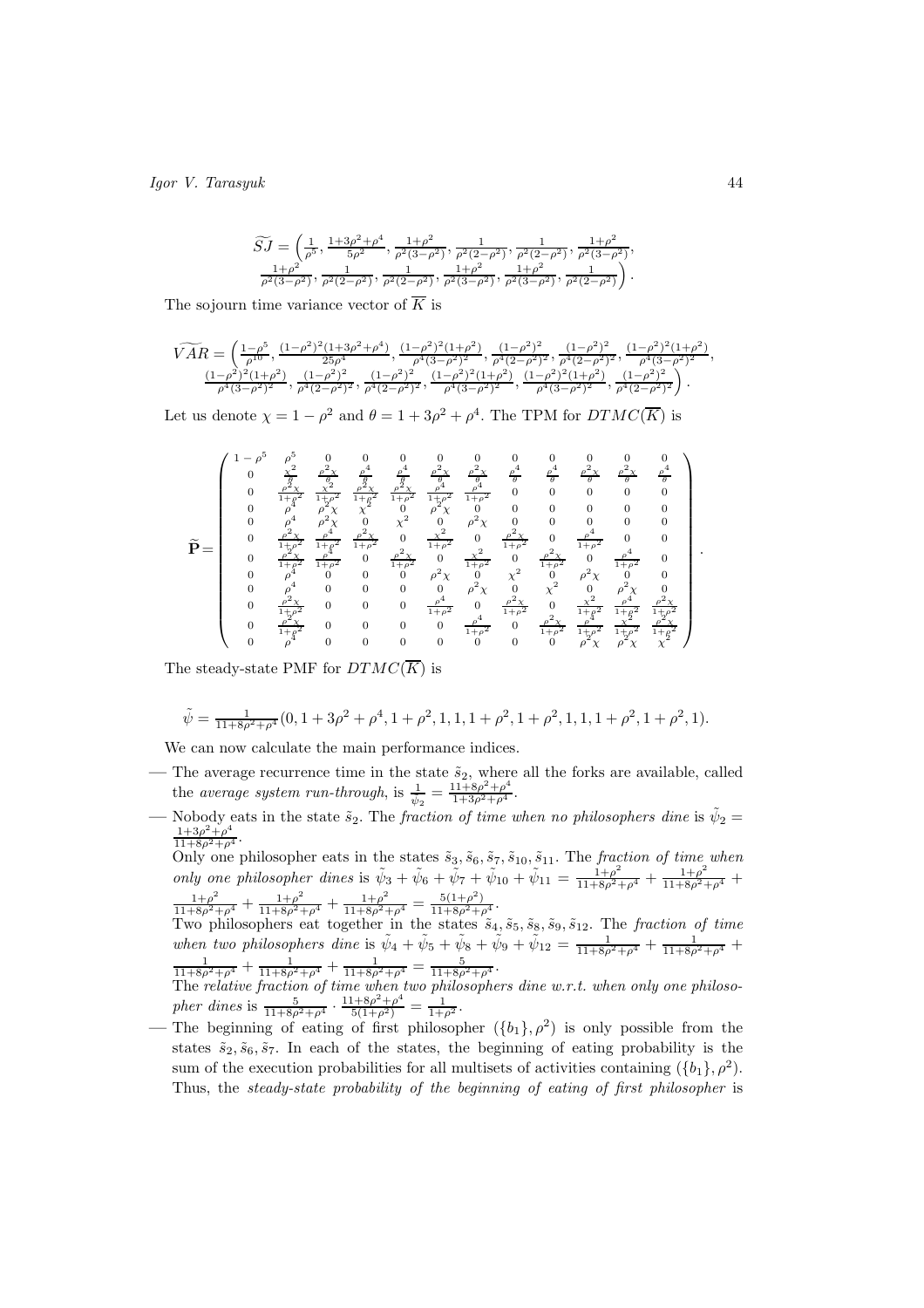Equivalence relations for modular performance evaluation in dtsPBC 45

$$
\tilde{\psi}_2 \sum_{\{\Gamma | (\{b_1\}, \rho^2) \in \Gamma\}} PT(\Gamma, \tilde{s}_2) + \tilde{\psi}_6 \sum_{\{\Gamma | (\{b_1\}, \rho^2) \in \Gamma\}} PT(\Gamma, \tilde{s}_6) + \n\tilde{\psi}_7 \sum_{\{\Gamma | (\{b_1\}, \rho^2) \in \Gamma\}} PT(\Gamma, \tilde{s}_7) = \frac{1+3\rho^2+\rho^4}{11+8\rho^2+\rho^4} \left( \frac{\rho^2(1-\rho^2)}{1+3\rho^2+\rho^4} + \frac{\rho^4}{1+3\rho^2+\rho^4} + \frac{\rho^4}{1+3\rho^2+\rho^4} \right) + \n\frac{1+\rho^2}{11+8\rho^2+\rho^4} \left( \frac{\rho^2(1-\rho^2)}{1+\rho^2} + \frac{\rho^4}{1+\rho^2} \right) + \frac{1+\rho^2}{11+8\rho^2+\rho^4} \left( \frac{\rho^2(1-\rho^2)}{1+\rho^2} + \frac{\rho^4}{1+\rho^2} \right) = \frac{\rho^2(3+\rho^2)}{11+8\rho^2+\rho^4}.
$$

#### 8.4. The abstract generalized system and its reduction

Consider a modification of the generalized dining philosophers system with abstraction from personalities. We call this system the abstract generalized dining philosophers one. The static expression of the philosopher  $i$   $(1 \leq i \leq 4)$  is

 $L_i = [(\{x_i\}, \rho) * (((\{b, \hat{y_i}\}, \rho); (\{e, \hat{z_i}\}, \rho))]] ((\{y_{i+1}\}, \rho); (\{z_{i+1}\}, \rho))) * Stop].$ The static expression of the philosopher 5 is

 $L_5 = [(\{a, \widehat{x_1}, \widehat{x_2}, \widehat{x_2}, \widehat{x_4}\}, \rho) * (((\{b, \widehat{y_5}\}, \rho); (\{e, \widehat{z_5}\}, \rho))]]((\{y_1\}, \rho); (\{z_1\}, \rho))) * Stop].$ The static expression of the abstract generalized dining philosophers system is

 $L = (L_1||L_2||L_3||L_4||L_5)$  sr  $(x_1, x_2, x_3, x_4, y_1, y_2, y_3, y_4, y_5, z_1, z_2, z_3, z_4, z_5).$ 

 $DR(\overline{L})$  resembles  $DR(\overline{K})$ , and  $TS(\overline{L})$  is similar to  $TS(\overline{K})$ . We have  $DTMC(\overline{L}) \simeq$  $DTMC(\overline{K})$ . Thus, the TPM and the steady-state PMF for  $DTMC(\overline{L})$  and  $DTMC(\overline{K})$ coincide.

The first performance index and the second group of the indices coincide for the standard and the abstract generalized systems. The following performance index is based on non-personalized viewpoint to the philosophers.

— The beginning of eating of a philosopher  $({b}, \rho^2)$  is only possible from the states  $\tilde{s}_2, \tilde{s}_3, \tilde{s}_6, \tilde{s}_7, \tilde{s}_{10}, \tilde{s}_{11}$ . In each of the states, the beginning of eating probability is the sum of the execution probabilities for all multisets of activities containing  $({b}, \rho^2)$ . Thus, the steady-state probability of the beginning of eating of a philosopher is

$$
\begin{array}{l} \tilde{\psi}_2 \sum_{\{\Gamma|(\{b\}, \rho^2) \in \Gamma\}} PT(\Gamma, \tilde{s}_2) + \tilde{\psi}_3 \sum_{\{\Gamma|(\{b\}, \rho^2) \in \Gamma\}} PT(\Gamma, \tilde{s}_3) + \\ \tilde{\psi}_6 \sum_{\{\Gamma|(\{b\}, \rho^2) \in \Gamma\}} PT(\Gamma, \tilde{s}_6) + \tilde{\psi}_7 \sum_{\{\Gamma|(\{b\}, \rho^2) \in \Gamma\}} PT(\Gamma, \tilde{s}_7) + \\ \tilde{\psi}_{10} \sum_{\{\Gamma|(\{b\}, \rho^2) \in \Gamma\}} PT(\Gamma, \tilde{s}_{10}) + \tilde{\psi}_{11} \sum_{\{\Gamma|(\{b\}, \rho^2) \in \Gamma\}} PT(\Gamma, \tilde{s}_{11}) = \\ \frac{1 + 3\rho^2 + \rho^4}{11 + 8\rho^2 + \rho^4} \left( \frac{\rho^2(1-\rho^2)}{1 + 3\rho^2 + \rho^4} + \frac{\rho^4}{1 + 3\rho^2 + \rho^4} + \frac{\rho^2(1-\rho^2)}{1 + 3\rho^2 + \rho^4} + \frac{\rho^4}{1 + 3\rho^2 + \rho^4} + \frac{\rho^2(1-\rho^2)}{1 + 3\rho^2 + \rho^4} + \frac{\rho^4}{1 + 3\rho^2 + \rho^4} + \frac{\rho^2(1-\rho^2)}{1 + 3\rho^2 + \rho^4} + \frac{\rho^4}{1 + 3\rho^2 + \rho^4} \right) + \\ \frac{1 + \rho^2}{11 + 8\rho^2 + \rho^4} \left( \frac{\rho^2(1-\rho^2)}{1 + \rho^2} + \frac{\rho^4}{1 + \rho^2} + \frac{\rho^2(1-\rho^2)}{1 + \rho^2} + \frac{\rho^4}{1 + \rho^2} \right) + \\ \frac{1 + \rho^2}{11 + 8\rho^2 + \rho^4} \left( \frac{\rho^2(1-\rho^2)}{1 + \rho^2} + \frac{\rho^4}{1 + \rho^2} + \frac{\rho^2(1-\rho^2)}{1 + \rho^2} + \frac{\rho^4}{1 + \rho^2} \right) + \\ \frac{1 + \rho^2}{11 + 8\rho^2 + \rho^4} \left( \frac{\rho^2(1-\
$$

We have  $DR(\overline{L})/_{\mathcal{R}_{ss}(\overline{L})} = {\{\widetilde{\mathcal{K}}_1,\widetilde{\mathcal{K}}_2,\widetilde{\mathcal{K}}_3,\widetilde{\mathcal{K}}_4\}},$  where  $\widetilde{\mathcal{K}}_1 = {\{\widetilde{s}_1\}}$  (the initial state),  $\widetilde{\mathcal{K}}_2 =$  $\{\tilde{s}_2\}$  (the system is activated and no philosophers dine),  $\tilde{\mathcal{K}}_3 = \{\tilde{s}_3, \tilde{s}_6, \tilde{s}_7, \tilde{s}_{10}, \tilde{s}_{11}\}$  (one philosopher dines),  $\tilde{\mathcal{K}}_4 = \{\tilde{s}_4, \tilde{s}_5, \tilde{s}_8, \tilde{s}_9, \tilde{s}_{12}\}\$  (two philosophers dine).

The quotient average sojourn time vector of  $\overline{L}$  is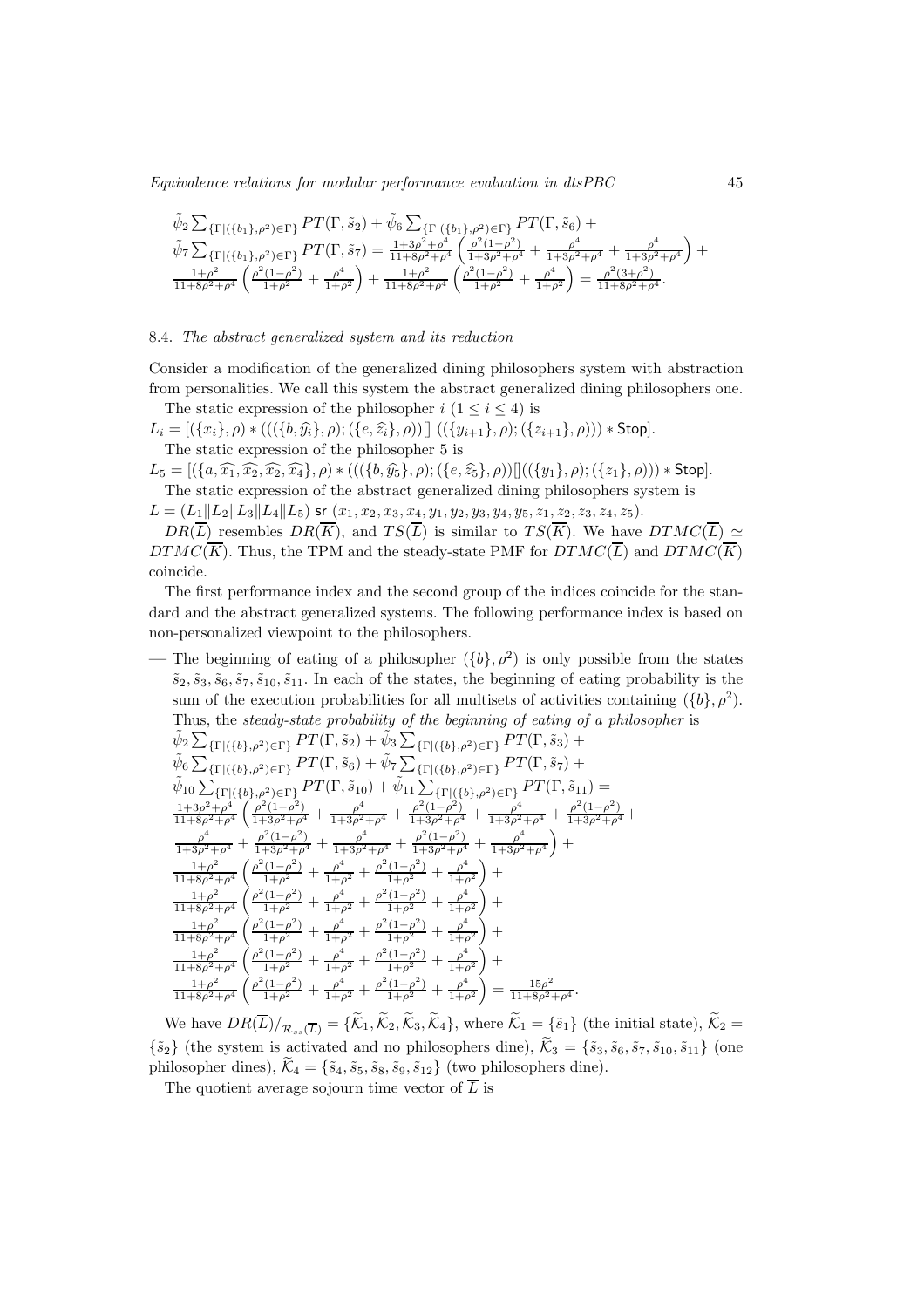$$
\widetilde{SJ}' = \left(\frac{1}{\rho^5}, \frac{1 + 3\rho^2 + \rho^4}{5\rho^2}, \frac{1 + \rho^2}{\rho^2(3 - \rho^2)}, \frac{1}{\rho^2(2 - \rho^2)}\right).
$$

The quotient sojourn time variance vector of  $\overline{L}$  is

$$
\widetilde{VAR}' = \left(\frac{1-\rho^5}{\rho^{10}}, \frac{(1-\rho^2)^2(1+3\rho^2+\rho^4)}{25\rho^4}, \frac{(1-\rho^2)^2(1+\rho^2)}{\rho^4(3-\rho^2)^2}, \frac{(1-\rho^2)^2}{\rho^4(2-\rho^2)^2}\right).
$$

The TPM for  $DTMC_{\underline{\leftrightarrow}_{ss}}(L)$  is

$$
\widetilde{\mathbf{P}}' = \begin{pmatrix}\n1 - \rho^5 & \rho^5 & 0 & 0 \\
0 & \frac{(1 - \rho^2)^2}{1 + 3\rho^2 + \rho^4} & \frac{5\rho^2 (1 - \rho^2)}{1 + 3\rho^2 + \rho^4} & \frac{5\rho^4}{1 + 3\rho^2 + \rho^4} \\
0 & \frac{\rho^2 (1 - \rho^2)}{1 + \rho^2} & \frac{1 - 2\rho^2 + 3\rho^4}{1 + \rho^2} & \frac{2\rho^2 (1 - \rho^2)}{1 + \rho^2} \\
0 & \rho^4 & 2\rho^2 (1 - \rho^2) & (1 - \rho^2)^2\n\end{pmatrix}
$$

.

.

The steady-state PMF for  $DTMC_{\underline{\leftrightarrow}_{ss}}(L)$  is

$$
\tilde{\psi}' = \left(0, \frac{1 + 3\rho^2 + \rho^4}{11 + 8\rho^2 + \rho^4}, \frac{5(1 + \rho^2)}{11 + 8\rho^2 + \rho^4}, \frac{5}{11 + 8\rho^2 + \rho^4}\right)
$$

We can now calculate the main performance indices.

- The average recurrence time in the state  $\mathcal{K}_2$ , where all the forks are available, called the average system run-through, is  $\frac{1}{\psi_2'} = \frac{11+8\rho^2+\rho^4}{1+3\rho^2+\rho^4}$ .
- Nobody eats in the state  $\mathcal{K}_2$ . The fraction of time when no philosophers dine is  $\tilde{\psi}'_2 = \frac{1+3\rho^2+\rho^4}{11+8\rho^2+\rho^4}.$

Only one philosopher eats in the state  $\mathcal{K}_3$ . The *fraction of time when only one philoso*pher dines is  $\tilde{\psi}'_3 = \frac{5(1+\rho^2)}{11+8\rho^2+\rho^4}$ .

Two philosophers eat together in the state  $\widetilde{K}_4$ . The *fraction of time when two philoso*phers dine is  $\tilde{\psi}'_4 = \frac{5}{11 + 8\rho^2 + \rho^4}$ .

The relative fraction of time when two philosophers dine  $w.r.t.$  when only one philosopher dines is  $\frac{5}{11+8\rho^2+\rho^4} \cdot \frac{11+8\rho^2+\rho^4}{5(1+\rho^2)} = \frac{1}{1+\rho^2}$ .

The beginning of eating of a philosopher  $\{b\}$  is only possible from the states  $\widetilde{\mathcal{K}}_2$ ,  $\widetilde{\mathcal{K}}_3$ . In each of the states, the beginning of eating probability is the sum of the execution probabilities for all multisets of multiactions containing  ${b}$ . Thus, the *steady-state* probability of the beginning of eating of a philosopher is

$$
\tilde{\psi}_{2}^{\prime} \sum_{\{A,\widetilde{K}\mid\{b\}\in A, \ \widetilde{K}_{2} \stackrel{\Delta}{\to} \widetilde{K}\}} P M_{A}(\widetilde{K}_{2}, \widetilde{K}) + \tilde{\psi}_{3}^{\prime} \sum_{\{A,\widetilde{K}\mid\{b\}\in A, \ \widetilde{K}_{3} \stackrel{\Delta}{\to} \widetilde{K}\}} P M_{A}(\widetilde{K}_{3}, \widetilde{K}) = \n\frac{1+3\rho^{2}+\rho^{4}}{11+8\rho^{2}+\rho^{4}} \left( \frac{5\rho^{2}(1-\rho^{2})}{1+3\rho^{2}+\rho^{4}} + \frac{5\rho^{4}}{1+3\rho^{2}+\rho^{4}} \right) + \frac{5(1+\rho^{2})}{11+8\rho^{2}+\rho^{4}} \left( \frac{2\rho^{2}(1-\rho^{2})}{1+\rho^{2}} + \frac{2\rho^{4}}{1+\rho^{2}} \right) = \frac{15\rho^{4}}{11+8\rho^{2}+\rho^{4}}.
$$

Observe again that the performance indices are the same for the complete and the quotient abstract generalized dining philosophers systems. The explanation of this fact is just the same as that presented earlier for the complete and the quotient abstract dining philosophers systems.

Let us consider what is the effect of quantitative changes of the parameter  $\rho$  upon performance of the quotient abstract generalized dining philosophers system in its steady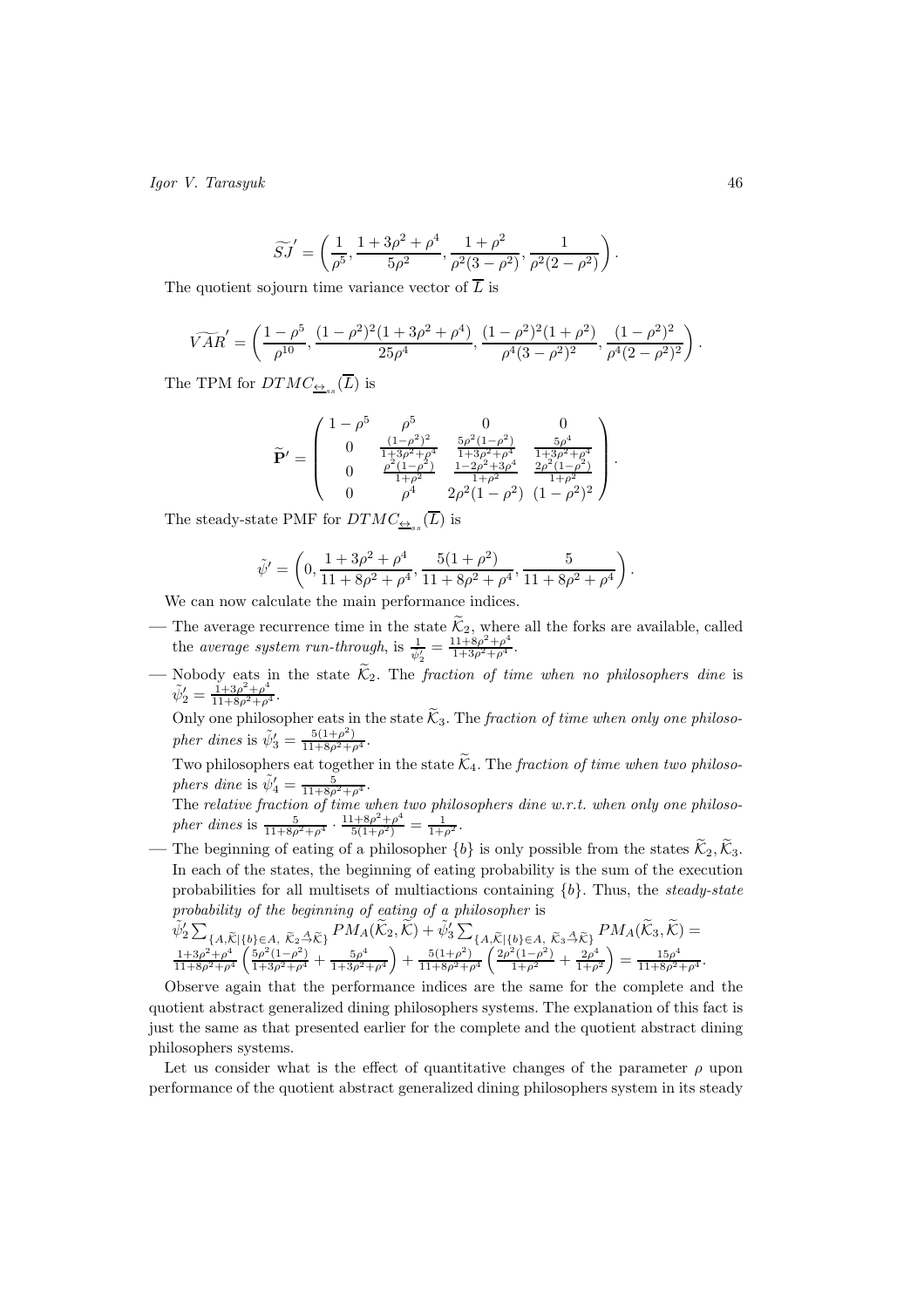

Fig. 16. Steady-state probabilities  $\tilde{\psi}'_2$ ,  $\tilde{\psi}'_3$ ,  $\tilde{\psi}'_4$  as functions of the parameter  $\rho$ 

state. Remember that  $\rho \in (0, 1)$  is the probability of every multiaction of the system. The closer is  $\rho$  to 0, the less is the probability to execute some activities at every discrete time step, hence, the system will most probably *stand idle*. The closer is  $\rho$  to 1, the greater is the probability to execute some activities at every discrete time step, hence, the system will most probably *operate*.

Since  $\tilde{\psi}'_1 = 0$ , only  $\tilde{\psi}'_2 = \frac{1+3\rho^2+\rho^4}{11+8\rho^2+\rho^4}$ ,  $\tilde{\psi}'_3 = \frac{5(1+\rho^2)}{11+8\rho^2+\rho^4}$ ,  $\tilde{\psi}'_4 = \frac{5}{11+8\rho^2+\rho^4}$  depend on  $\rho$ . In Figure 16, the graphs of  $\tilde{\psi}'_2$ ,  $\tilde{\psi}'_3$ ,  $\tilde{\psi}'_4$  as functions of  $\rho$  are depicted. The diagrams for  $\tilde{\psi}'_2$ and  $\tilde{\psi}'_4$  are symmetric w.r.t. the constant probability  $\frac{1}{4}$ . One can see that, the more is value of  $\rho$ , the less is difference between  $\tilde{\psi}'_2$  and  $\tilde{\psi}'_4$  and the more is difference between  $\tilde{\psi}'_3$  and  $\tilde{\psi}'_4$ . Notice that, however, we do not allow  $\rho = 0$  or  $\rho = 1$ .

In Figure 17, the plot of the average system run-through, calculated as  $\frac{1}{\psi_2'}$ , as a function of  $\rho$  is depicted. One can see that the run-through tends to 11 when  $\rho^{\nu_2}$  approaches 0, whereas it tends to 4 when  $\rho$  approaches 1. To speed up the operation of the system, one should take the parameter  $\rho$  closer to 1.

The fraction of time when no philosophers dine, calculated as  $\tilde{\psi}'_2$ , tends to  $\frac{1}{11}$  when  $\rho$ approaches 0, whereas it tends to  $\frac{1}{4}$  when  $\rho$  approaches 1. The fraction of time when only one philosopher dines, calculated as  $\tilde{\psi}'_3$ , tends to  $\frac{5}{11}$  when  $\rho$  approaches 0, whereas it tends to  $\frac{1}{2}$  when  $\rho$  approaches 1. The fraction of time when two philosophers dine, calculated as  $\tilde{\psi}'_4$ , tends to  $\frac{5}{11}$  when  $\rho$  approaches 0, whereas it tends to  $\frac{1}{4}$  when  $\rho$  approaches 1.

The first plot in Figure 18 represents the relative fraction of time when two philosophers dine w.r.t. when only one philosopher dines, calculated as  $\frac{\tilde{\psi}'_4}{\tilde{\psi}'_3}$ , as a function of  $\rho$ . One can see that the relative fraction tends to 1 when  $\rho$  approaches 0, whereas it tends to  $\frac{1}{2}$ when  $\rho$  approaches 1. To increase the mentioned relative fraction, one should take the parameter  $\rho$  closer to 0.

The second plot in Figure 18 represents the steady-state probability of the beginning of eating of a philosopher, calculated as  $\tilde{\psi}'_2 \tilde{\Sigma}'_2 + \tilde{\psi}'_3 \tilde{\Sigma}'_3$ , where

 $\widetilde{\Sigma}'_i = \sum_{\{A,\widetilde{\mathcal{K}}\mid \{b\} \in A, \ \widetilde{\mathcal{K}}_i \stackrel{\Delta}{\to} \widetilde{\mathcal{K}}\}} PM_A(\widetilde{\mathcal{K}}_i, \widetilde{\mathcal{K}}), i \in \{2,3\},$  as a function of  $\rho$ . One can see that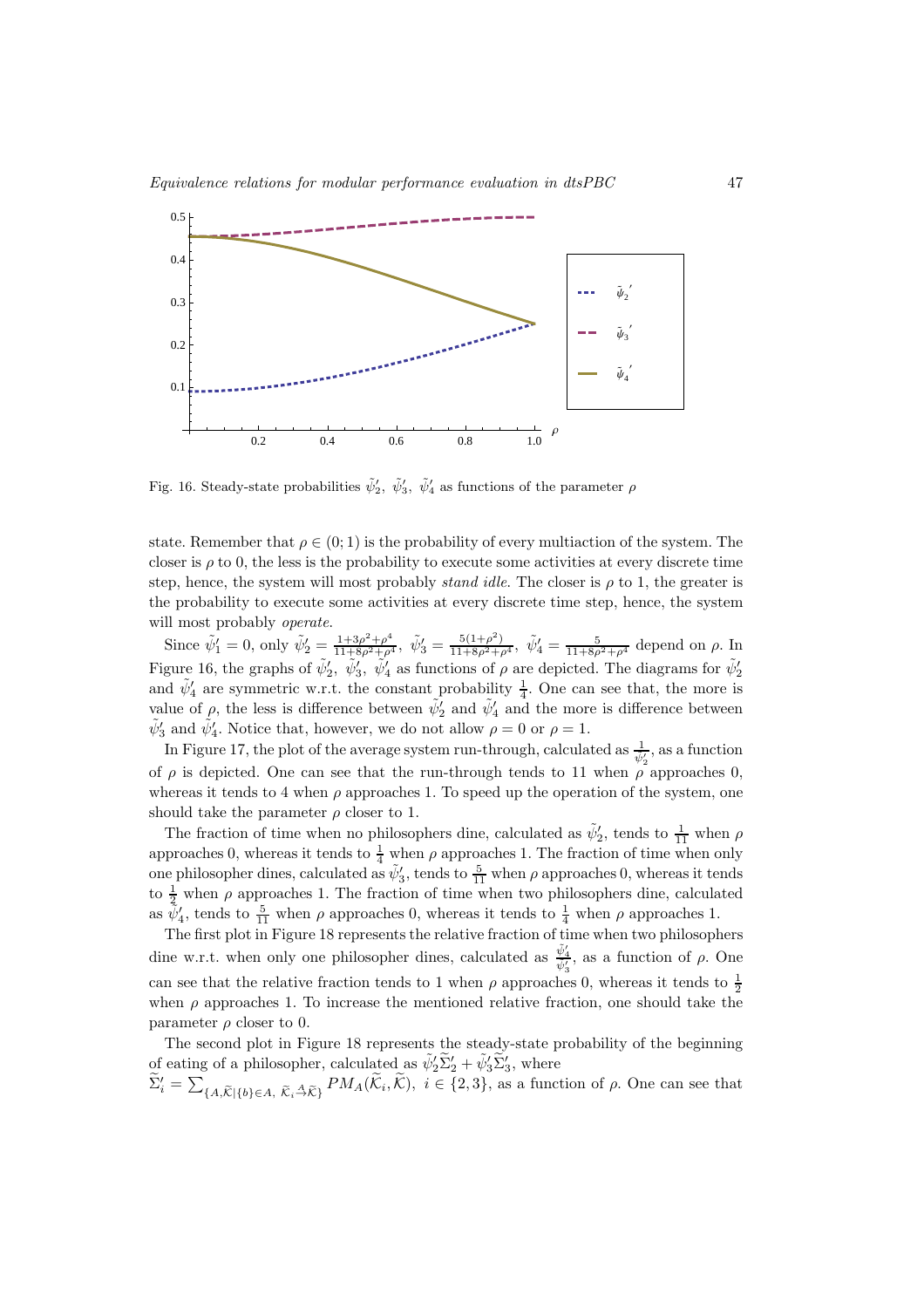



Fig. 17. Average system run-through  $\frac{1}{\psi'_2}$  as a function of the parameter  $\rho$ 



Fig. 18. Some performance indices as functions of the parameter  $\rho$ 

the probability tends to 0 when  $\rho$  approaches 0 and it tends to  $\frac{3}{4}$ , when  $\rho$  approaches 1. To increase the mentioned probability, one should take the parameter  $\rho$  closer to 1.

Since  $\tilde{\psi}'_4 - \tilde{\psi}'_2 = \frac{4-3\rho^2-\rho^4}{11+8\rho^2+\rho^4}$ , the difference tends to  $\frac{4}{11}$  when  $\rho$  approaches 0, whereas it tends to 0 when  $\rho$  approaches 1. The difference can be treated as that between the fractions of time when two and when no philosophers dine. Since  $\tilde{\psi}'_3 - \tilde{\psi}'_4 = \frac{5\rho^2}{11+8\rho^2+\rho^4}$ , the difference tends to 0 when  $\rho$  approaches 0, whereas it tends to  $\frac{1}{4}$  when  $\rho$  approaches 1. The difference can be treated as the that between the fractions of time when one and when two philosophers dine.

From the performance viewpoint, it is more interesting is to consider the expression  $\tilde{\psi}'_3 + \tilde{\psi}'_4 - \tilde{\psi}'_2 = \frac{9+2\rho^2-\rho^4}{11+8\rho^2+\rho^4}$ . In Figure 19, the graph of  $\tilde{\psi}'_3 + \tilde{\psi}'_4 - \tilde{\psi}'_2$  as a function of  $\rho$  is depicted. The value of the expression tends to  $\frac{9}{11}$  when  $\rho$  approaches 0, whereas it tends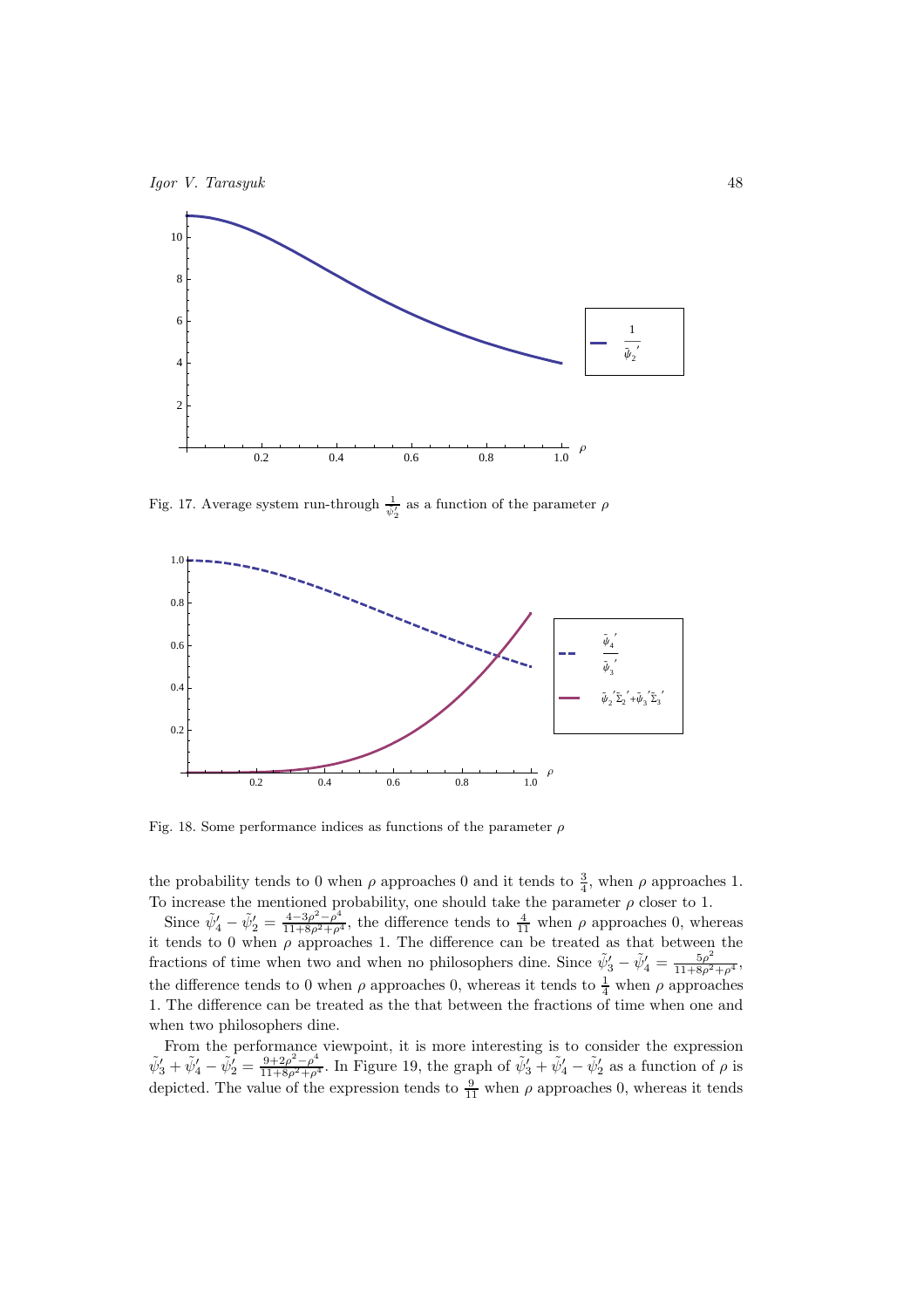

Fig. 19. Expression  $\tilde{\psi}'_3 + \tilde{\psi}'_4 - \tilde{\psi}'_2$  as a function of the parameter  $\rho$ 

to  $\frac{1}{2}$  when  $\rho$  approaches 1. The value can be interpreted as the difference between the fractions of time when some (one or two) and when no philosophers dine.

Thus, when  $\rho$  is closer to 0, more time is spent for eating and less time remains for thinking, i.e. dining is preferred. In this case, the dining time fractions for one and two philosophers approach the same value  $\frac{5}{11}$  (the relative time fraction tends to 1). When  $\rho$  is closer to 1, the situation is symmetric, i.e. *thinking is preferred*. In this case, the dining time fraction of one philosopher approaches its maximum  $\frac{1}{2}$ , whereas the dining time fraction of two philosophers approaches its minimum  $\frac{1}{4}$  (the relative time fraction tends to  $\frac{1}{2}$ ).

# 9. Related work

In this section, we consider in detail differences and similarities between dtsPBC and other well-known or similar SPAs for the purpose of subsequent determining the specific advantages of dtsPBC.

#### 9.1. Continuous time and interleaving semantics

Let us compare dtsPBC with classical SPAs: Markovian Timed Processes for Performance Evaluation (MTIPP) (Hermanns and Rettelbach 1994), Performance Evaluation Process Algebra (PEPA) (Hillston 1996) and Extended Markovian Process Algebra (EMPA) (Bernardo and Gorrieri 1998).

In MTIPP, every activity is a pair consisting of the action name (including the symbol  $\tau$  for the *internal*, invisible action) and the parameter of exponential distribution of the activity duration (the rate). The operations are prefix, choice, parallel composition including synchronization on the specified action set and recursion. It is possible to specify processes by recursive equations as well. The interleaving semantics is defined on the basis of Markovian (i.e. extended with the specification of rates) labeled transition systems. Note that we have the interleaving behaviour here because the exponential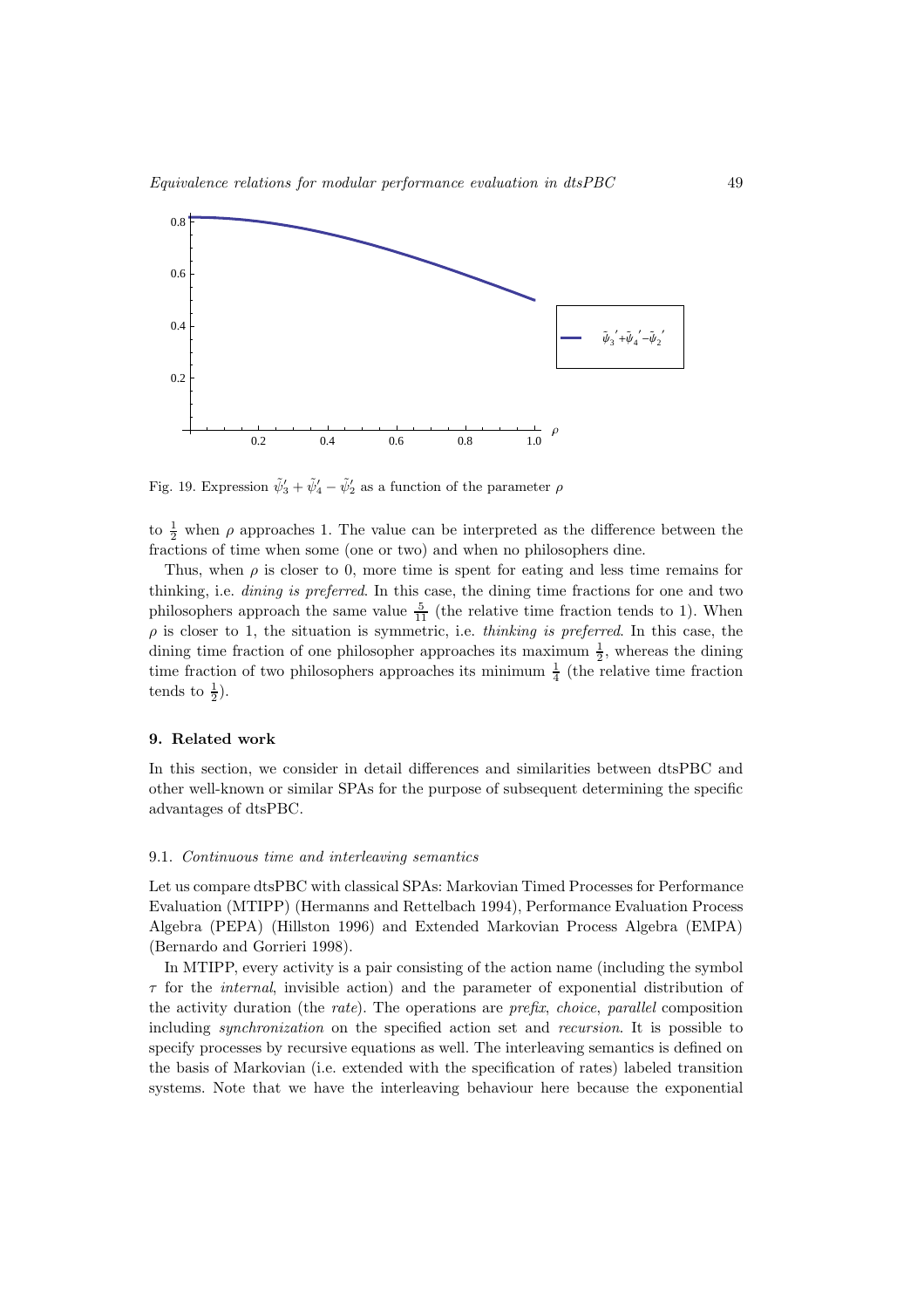probability distribution function is a continuous one, and a simultaneous firing of any two activities has zero probability according to the properties of continuous distributions. The continuous time Markov chains (CTMCs) can be derived from the mentioned transition systems to analyze the performance.

In PEPA, activities are the pairs consisting of action types (including the unknown, unimportant type  $\tau$ ) and activity rates. The rate is either the parameter of exponential distribution of the activity duration or it is unspecified, denoted by ⊤. An activity with unspecified rate is *passive* by its action type. The set of operations includes *prefix, choice,* cooperation, hiding and constants whose meaning is given by the defining equations including the recursive ones. The cooperation is accomplished on the set of action types (the cooperation set) on which the components must synchronize or cooperate. If the cooperation set is empty, the cooperation operator turns into the parallel combinator. The semantics is interleaving, it is defined via the extension of labeled transition systems with a possibility to specify activity rates. Based on the transition systems, the continuous time Markov processes (CTMPs) are generated which are used for performance evaluation with the help of the embedded continuous time Markov chains (ECTMCs).

In EMPA, each action is a pair consisting of its type and rate. Actions can be external or internal (denoted by  $\tau$ ) according to types. There are three kinds of actions according to rates: timed ones with exponentially distributed durations (essentially, the actions from MTIPP and PEPA), immediate ones with priorities and weights (the actions analogous to immediate transitions of generalized SPNs, GSPNs) and passive ones (similar to passive actions of PEPA). Timed actions specify activities that are relevant for performance analysis. Immediate actions model logical events and the activities that are irrelevant from the performance viewpoint or much faster than others. Passive actions model activities waiting for the synchronization with timed or immediate ones, and express nondeterministic choice. The set of operators consist of prefix, functional abstraction, functional relabeling, alternative composition and parallel composition ones. Parallel composition includes *synchronization* on the set of action types. The syntax also includes recursive definitions given by means of constants. The semantics is interleaving and based on the labeled transition systems enriched with the information on action rates. For the exponentially timed kernel of the algebra (the sublanguage including only exponentially timed and passive actions), it is possible to construct CTMCs from the transition systems of the process terms to analyze the performance.

In dtsPBC, every activity is a pair consisting of the multiaction (not just an action, as in the classical SPAs) and its probability (not the rate, as in the classical SPAs) to be executed independently. dtsPBC has the sequence operation in contrast to the prefix one in the classical SPAs. One can combine arbitrary expressions with the sequence operator, i.e. it is more flexible than the prefix one, where the first argument should be a single activity. The choice operation in dtsPBC is similar to that in MTIPP, PEPA and to the alternative composition in EMPA, in the sense that the choice is probabilistic, but a discrete probability function is used in dtsPBC, unlike continuous ones in the classical calculi. Concurrency and synchronization in dtsPBC are different operations (this feature is inherited from PBC) in contrast to the classical SPAs, where parallel composition (combinator) has a synchronization capability. Relabeling in dtsPBC is analogous to that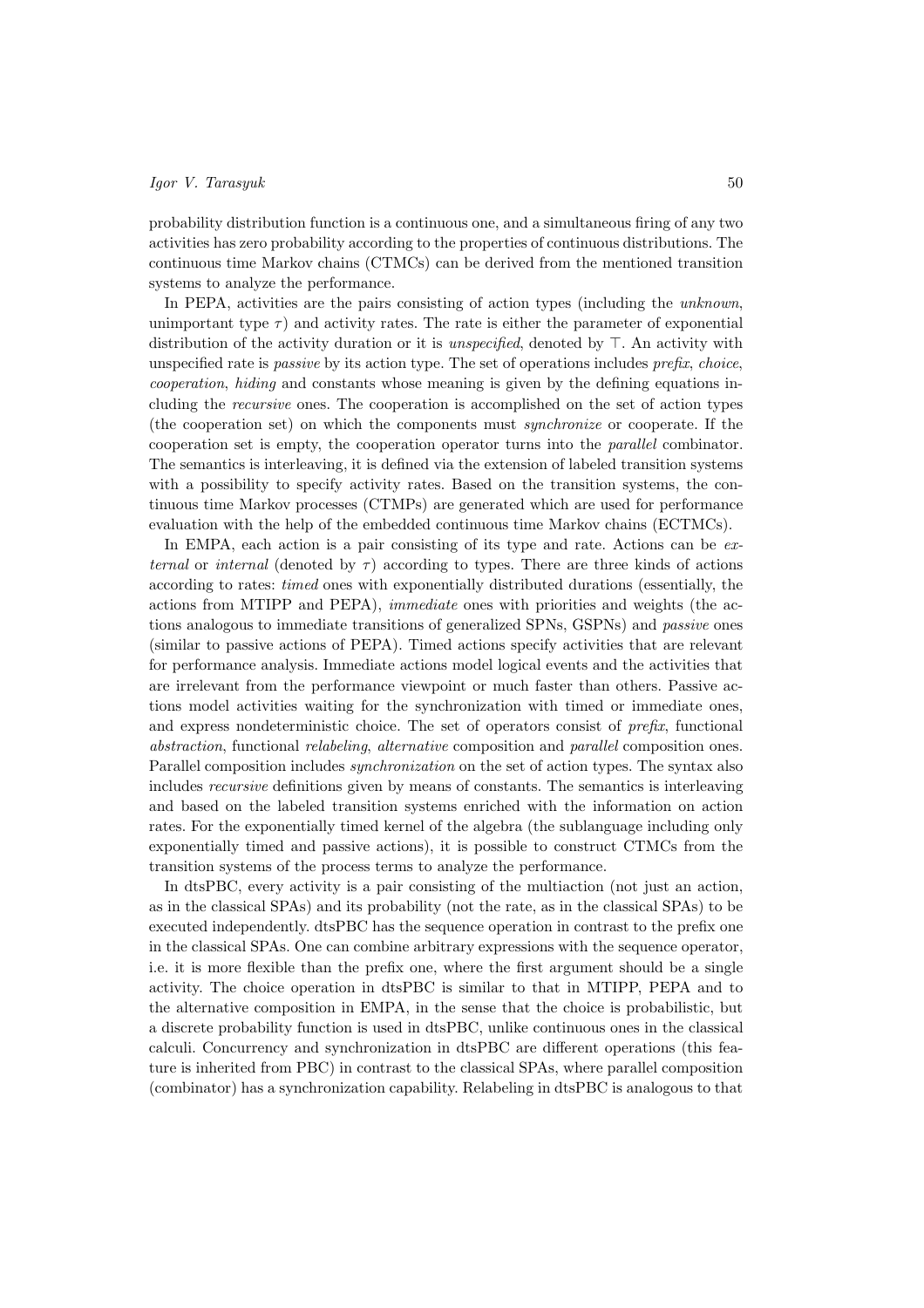in EMPA, but it is additionally extended to conjugated actions. The restriction operation in dtsPBC differs from hiding in PEPA and functional abstraction in EMPA, where the hidden actions are labeled with a symbol of "silent" action  $\tau$ . In dtsPBC, restriction by an action means that, for a given expression, any process behaviour containing the action or its conjugate is not allowed. The synchronization on an elementary action in dtsPBC collects all the pairs consisting of this elementary action and its conjugate which are contained in the multiactions from the synchronized activities. The operation produces new activities such that the first element of every resulting activity is the union of the multiactions from which all the mentioned pairs of conjugated actions are removed, and the second element is the product of the probabilities of the activities involved in the synchronization. This differs from the way synchronization is applied in the classical SPAs where it is accomplished over identical action names, and every resulting activity consists of the same action name and the rate calculated via some expression (including sums, minimums and products) on the rates of the initial activities, such as the apparent rate in PEPA. dtsPBC has no recursion operation or recursive definitions, but it includes the iteration operation to specify infinite looping behaviour with the explicit start and termination. dtsPBC has a discrete time semantics, and residence time in the states is geometrically distributed, unlike the classical SPAs with continuous time semantics and exponentially distributed activity delays. As a consequence, the semantics of dtsPBC is the step one in contrast to the interleaving semantics of the classical SPAs. The performance can be investigated based on the discrete time Markov chain (DTMC) extracted from the labeled probabilistic transition system associated with each expression of dtsPBC. In the classical SPAs, continuous time Markov chains (CTMCs) are used for performance evaluation. In (Bernardo et al. 1998), a denotational semantics of EMPA based on GSPNs has been defined, from which one can also extract the underlying SMCs and CTMCs (when both immediate and timed transitions are present) or discrete time Markov chains (DTMCs) (but when there are only immediate transitions). dtsPBC has a denotational semantics in terms of LDTSPNs from which the corresponding DTMCs can be derived as well.

#### 9.2. Continuous time and non-interleaving semantics

Only a few non-interleaving SPAs were proposed among non-Markovian ones (Katoen and D'Argenio 2001). The semantics of all Markovian calculi is interleaving and their action delays have exponential distribution, which is the only continuous probability distribution with memoryless (Markovian) property. In (Brinksma et al. 1995), Generalized Stochastic Process Algebra (GSPA) was introduced. It has a true-concurrent denotational semantics in terms of generalized stochastic event structures (GSESs) with non-Markovian stochastic delays of events. In that paper, no operational semantics or performance evaluation methods for GSPA were presented. Later, in (Katoen et al. 1996), generalized semi-Markov processes (GSMPs) were extracted from GSESs to analyze performance. In (Priami 1996), Stochastic  $\pi$ -calculus (S $\pi$ ) with general continuous distributions of activity delays was defined. It has a proved operational semantics with transitions labeled by encodings of their deduction trees. No well-established underlying performance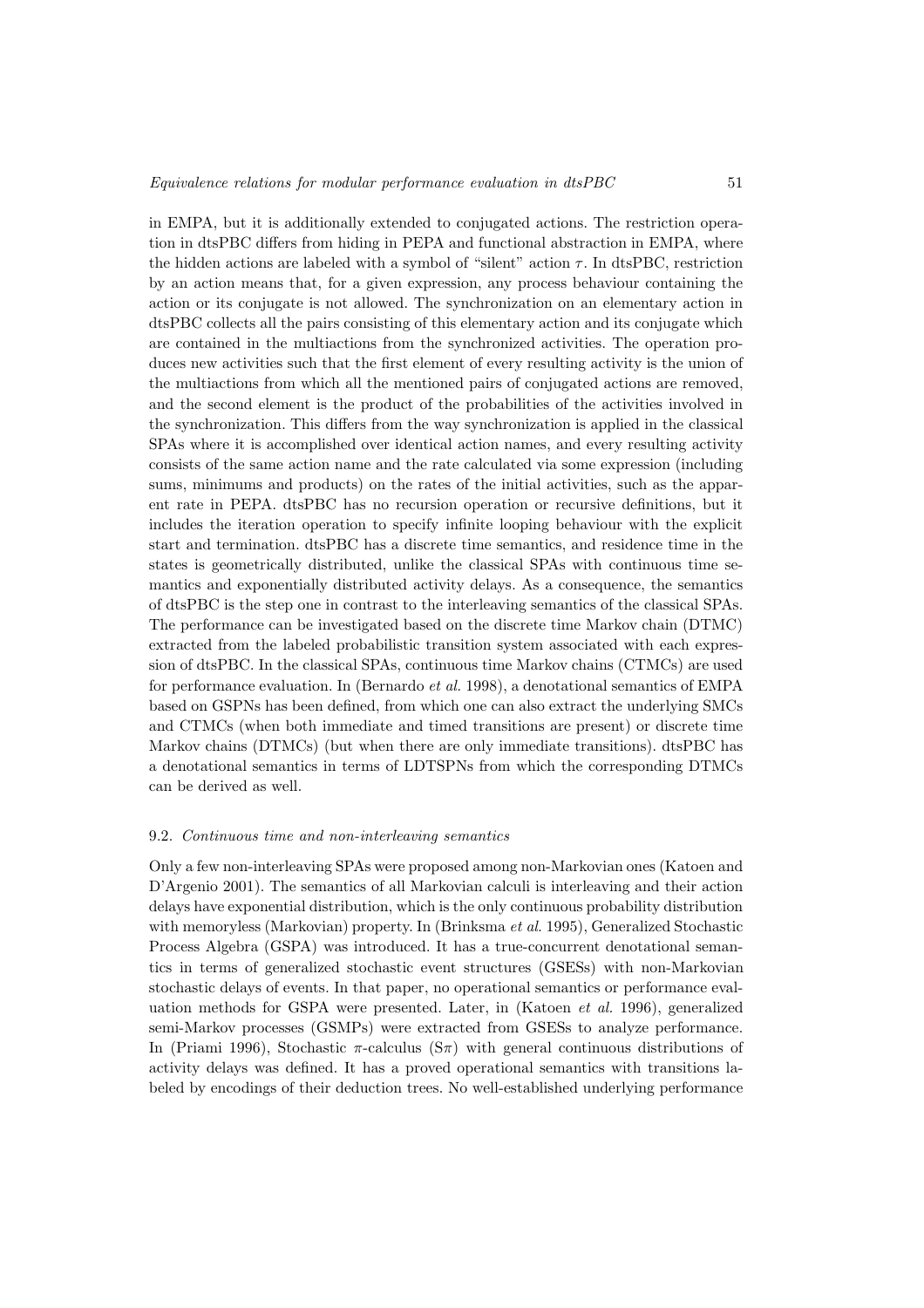model for this version of  $S_{\pi}$  was described. In (Bravetti *et al.* 1998), Generalized Semi-Markovian Process Algebra (GSMPA) was developed with ST-operational semantics and non-Markovian action delays. The performance analysis in GSMPA is accomplished via GSMPs.

Again, the first fundamental difference between dtsPBC and the calculi GSPA,  $S_{\pi}$  and GSMPA is that dtsPBC is based on PBC, whereas GSPA is an extension of Process Algebra (PA) from (Brinksma *et al.* 1995),  $S\pi$  extends  $\pi$ -calculus (Milner *et al.* 1992) and GSMPA is an enrichment of EMPA. Therefore, both GSPA and GSMPA have prefixing, choice (alternative composition), parallel composition, renaming (relabeling) and hiding (abstraction) operations, but only GSMPA permits constants. Unlike dtsPBC, GSPA has neither iteration or recursion, GSMPA allows only recursive definitions, whereas  $S_{\pi}$  additionally has operations to specify mobility. The second significant difference is that geometrically distributed delays are associated with process states in dtsPBC, unlike generally distributed delays assigned to events in GSPA or to activities in  $S_{\pi}$  and GSMPA. As a consequence, dtsPBC has a discrete time operational semantics allowing for concurrent execution of activities in steps. GSPA has no operational semantics while  $S_{\pi}$  and GSMPA have continuous time ones. In continuous time semantics, concurrency is simulated by interleaving, since simultaneous occurrence of any two events has zero probability according to the properties of continuous probability distributions. Therefore, interleaving transitions are often annotated with an additional information to keep concurrency data. The transition labels in the operational semantics of  $S_{\pi}$  encode the action causality information and allow one to derive the enabling relations and the firing distributions of concurrent transitions from the transition sequences. At the same time, abstracting from stochastic delays leads to the classical early interleaving semantics of  $\pi$ -calculus. ST-operational semantics of GSMPA is based on decorated transition systems governed by transition rules with rather complex preconditions. There are two types of transitions: the choice (action beginning) and the termination (action ending) ones. The choice transitions are labeled by weights of single actions chosen for execution while the termination transitions have no labels. Only single actions can begin, but several actions can end in parallel. Thus, the choice transitions are the interleaving ones while the termination transitions are the step ones. As a result, the decorated interleaving / step transition systems are obtained. dtsPBC has an SPNs-based denotational semantics. In comparison with event structures, PNs are more expressive and visually tractable formalism capable of finitely specifying an infinite behaviour. Recursion in GSPA produces infinite GSESs while dtsPBC has iteration operation with a finite SPN semantics. An identification of infinite GSESs that can be finitely represented in GSPA was left for a future research.

# 9.3. Discrete time

In (van der Aalst et al. 2000), a class of compositional DTSPNs with generally distributed discrete time transition delays was proposed, called dts-nets. The denotational semantics of a stochastic extension (we call it stochastic ACP) of (a subset of) Algebra of Communicating Processes (ACP) (Bergstra and Klop 1985) can be constructed via dts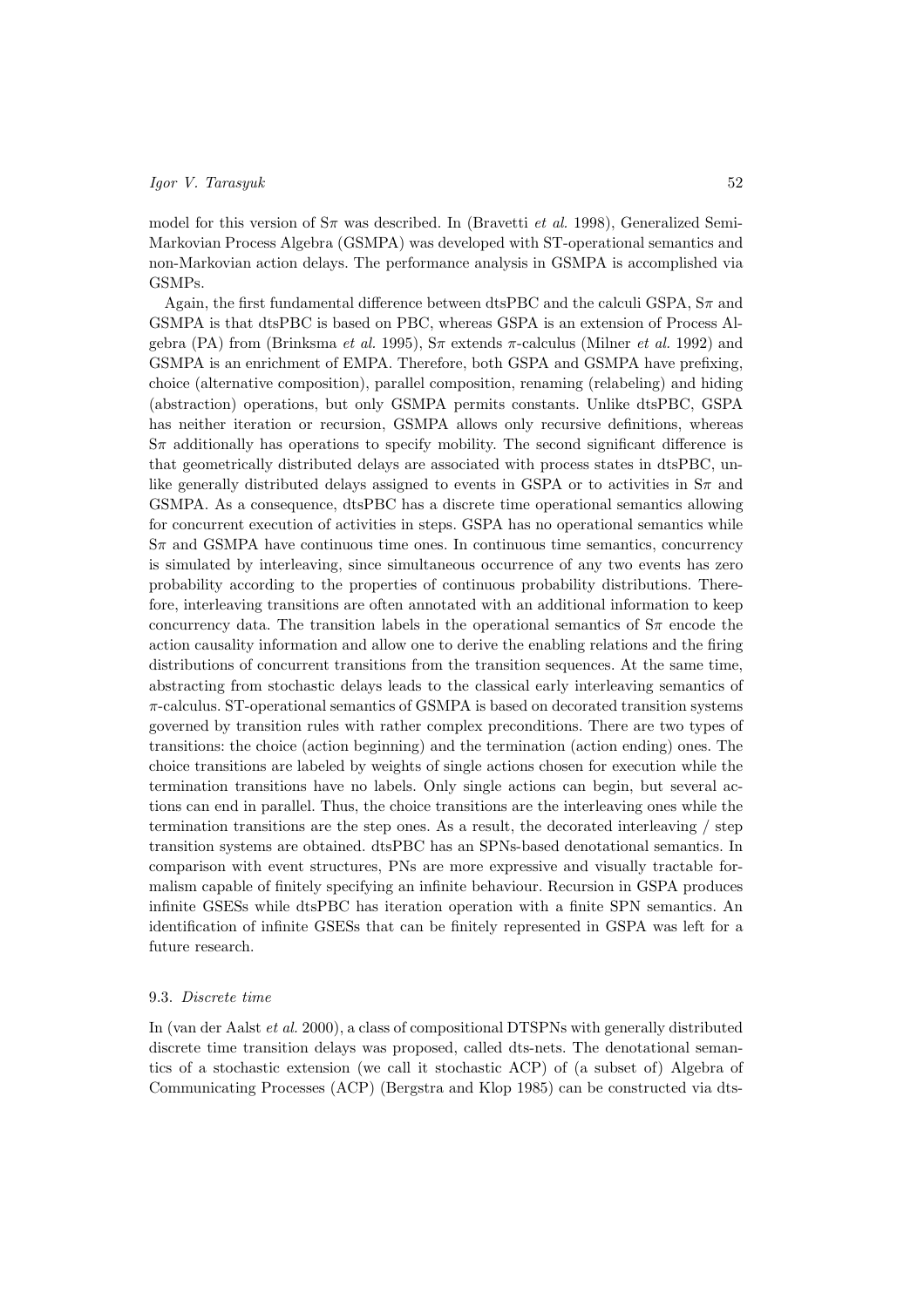nets. There are two types of transitions in dts-nets: immediate (timeless) ones with zero delays and time ones, whose delays are random values having general discrete distributions. The top-down synthesis of dts-nets consists in the substitution of their transitions by blocks (dts-subnets) corresponding to the sequence, choice, parallelism and iteration operators. It was explained how to calculate the throughput time of dts-nets using the service time (defined as holding time or delay) of their transitions. For this, the notions of service distribution for the transitions and throughput distribution for the building blocks were defined. Since the throughput time of the parallelism block was calculated as the maximal service time for its two constituting transitions, the analogue of the step semantics approach was implemented. In (Markovski and de Vink 2008; Markovski and de Vink 2009), an SPA called Theory of Communicating Processes with discrete stochastic time  $(TCP^{dst})$  was introduced. Its actions have a (deterministic) discrete real time delays (including zero time delays) or stochastic time delays. The algebra generalizes real-time processes to discrete stochastic time ones by applying real-time properties to stochastic time and imposing race condition to real time semantics.  $TCP^{dst}$  has an interleaving operational semantics in terms of stochastic transition systems. The performance is analyzed via discrete time probabilistic reward graphs which are essentially the reward transition systems with probabilistic states having finite number of outgoing probabilistic transitions and timed states having a single outgoing timed transition. The mentioned graphs can be transformed by unfolding or geometrization into discrete time Markov reward chains (DTMRCs) appropriate for transient or long-run (stationary) analysis.

The first difference between dtsPBC and the algebras stochastic ACP and  $TCP^{dst}$  is that dtsPBC is based on PBC, but stochastic ACP and  $TCP^{dst}$  are the extensions of ACP. Stochastic ACP has taken from ACP only sequence, choice, parallelism and iteration operations, whereas dtsPBC has additionally relabeling, restriction and synchronization ones, inherited from PBC. In  $TCP^{dst}$ , besides standard action prefixing, alternative, parallel composition, encapsulation (similar to restriction) and recursive variables, there are also timed delay prefixing, dependent delays scope and the maximal time progress operators, which are new both for ACP and dtsPBC. The second difference is that geometrically distributed delays are associated with process states in dtsPBC, unlike zero or generally distributed discrete time delays of actions in stochastic ACP and deterministic or generally distributed stochastic delays of actions in  $TCP^{dst}$ . Neither formal syntax nor operational semantics for stochastic ACP are defined and it is not explained how to derive Markov chains from the algebraic expressions or the corresponding dts-nets to analyze performance. It is not stated explicitly, which type of semantics (interleaving or step) is accommodated in stochastic ACP. In spite of the discrete time approach, operational semantics of  $TCP^{dst}$  is still interleaving, unlike that of dtsPBC. In addition, no denotational semantics was defined for  $TCP^{dst}$ .

Table 6 summarizes the SPAs comparison above and that from Section 1, by classifying the SPAs according to the concept of time and the type of operational semantics. The names of SPAs, whose denotational semantics is based on SPNs, are printed in bold font. The underlying stochastic process (if defined) is specified in parentheses near the name of the corresponding SPA.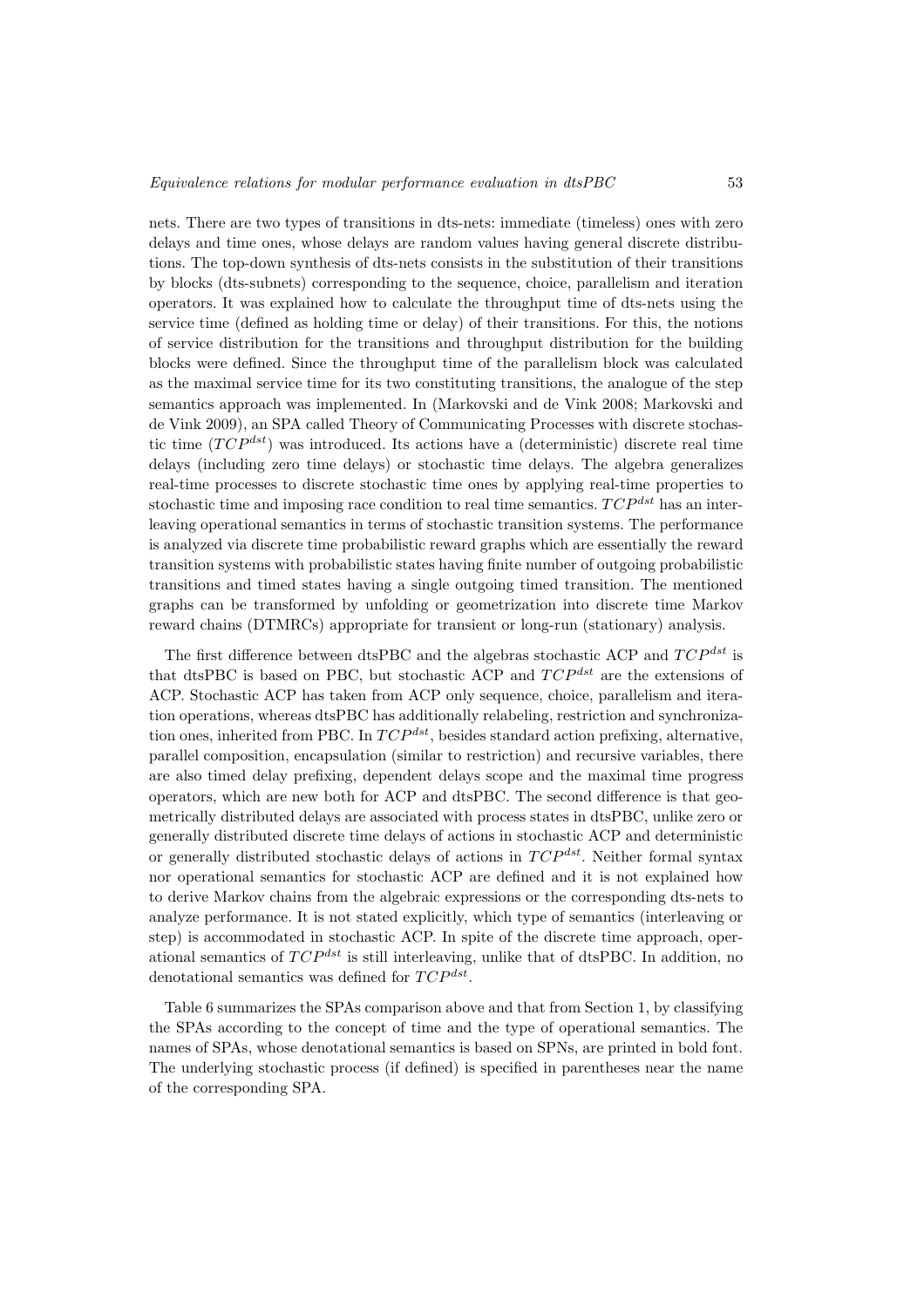| Time       | Interleaving semantics                                                      | Non-interleaving semantics                            |
|------------|-----------------------------------------------------------------------------|-------------------------------------------------------|
| Continuous | MTIPP (CTMC), PEPA (CTMP),<br>EMPA (SMC, CTMC),<br>sPBC (CTMC), gsPBC (SMC) | GSPA (GSMP), $S_{\pi}$ ,<br>GSMPA (GSMP)              |
| Discrete   | $TCP^{dst}$ (DTMRC)                                                         | stochastic ACP, dtsPBC (DTMC),<br>dtsiPBC (SMC, DTMC) |

Table 6. Classification of stochastic process algebras

# 10. Discussion

Let us now discuss which advantages has dtsPBC in comparison with the SPAs described in Section 9.

An important aspect is the analytical tractability of the underlying stochastic process, used for performance analysis within SPAs. The underlying CTMCs in MTIPP and PEPA, as well as SMCs in EMPA, are treated analytically, but these continuous time SPAs have just an interleaving semantics. GSPA,  $S_{\pi}$  and GSMPA are the continuous time models, for which a non-interleaving semantics is constructed, but for the underlying GSMPs in GSPA and GSMPA, only simulation and numerical methods are applied, whereas no performance model for  $S_{\pi}$  is defined. Stochastic ACP and  $TCP^{dst}$  are the discrete time models with the associated analytical methods for the throughput calculation in stochastic ACP or for the performance evaluation based on the underlying DTMRCs in  $TCP^{dst}$ , but both models have only an interleaving semantics. dtsPBC is a discrete time model with a non-interleaving semantics, where analytical methods are applied to the underlying DTMCs. Hence, if an interleaving model is appropriate as a framework for the analytical solution towards performance evaluation then one has a choice between the continuous time SPAs MTIPP, PEPA, EMPA and the discrete time ones stochastic ACP,  $TCP^{dst}$ . Otherwise, if one needs a non-interleaving model with the associated analytical methods for performance evaluation and the discrete time approach is feasible then dtsPBC is the right choice.

From the application viewpoint, one considers what kind of systems are more appropriate to be modeled and analyzed within SPAs. MTIPP and PEPA are well-suited for the interleaving continuous time systems such that the activity rates or the average sojourn time in the states are known in advance and exponential distribution approximates well the activity delay distributions, whereas EMPA can be used to model the mentioned systems with the activity delays of different duration order or the extended systems, in which purely probabilistic choices or urgent activities must be implemented. GSPA and GSMPA fit well for modeling the continuous time systems with a capability to keep the activity causality information, and with the known activity delay distributions, which cannot be approximated accurately by exponential distribution, while  $S_{\pi}$  can additionally model mobility in such systems.  $TCP^{dst}$  is a good choice for interleaving discrete time systems with deterministic (fixed) and generalized stochastic delays, whereas stochastic ACP is capable to model non-interleaving systems as well, but it offers not enough performance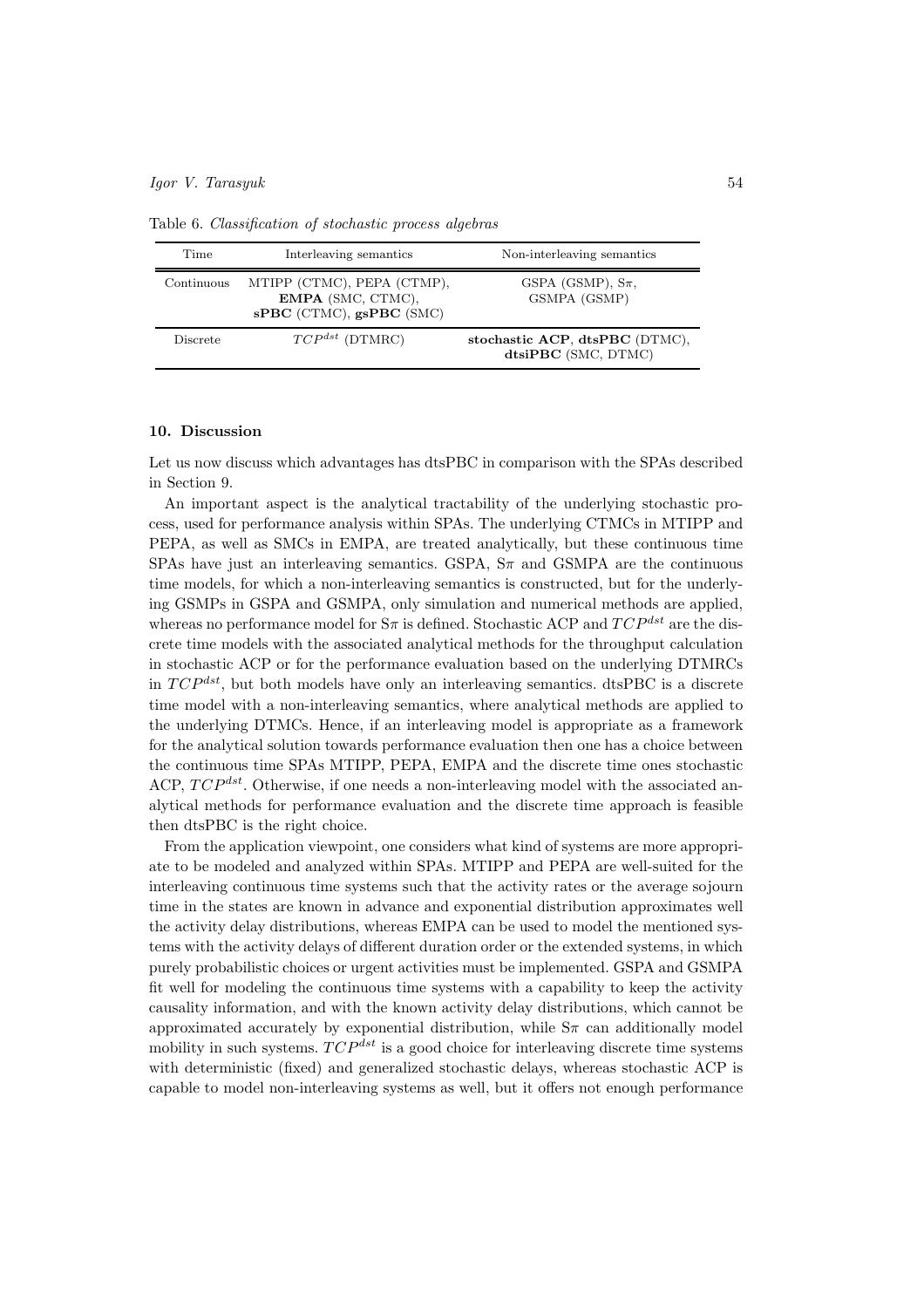analysis methods. dtsPBC is consistent for the step discrete time systems such that the independent execution probabilities of activities are known and geometrical distribution approximates well the state residence time distributions.

One can see that the stochastic process calculi proposed in the literature are based on interleaving, as a rule, and parallelism is simulated by synchronous or asynchronous execution. As their semantic domain, the interleaving formalism of transition systems is often used. Therefore, investigation of stochastic extensions for more expressive and powerful algebraic calculi is an important issue. The development of step or "true concurrency" (such that parallelism is considered as a causal independence) SPAs is an interesting and nontrivial problem, which has attracted special attention last years. Nevertheless, not so many formal stochastic models were defined whose underlying stochastic processes are DTMCs. As mentioned in (Fourneau 2010), such models are more difficult to analyze, since a lot of events can occur simultaneously in discrete time systems (the models have a step semantics) and the probability of a set of events can be not easily related to the probability of the single ones. As observed in (Horváth et al. 2012), even for stochastic models with generally distributed time delays, some restrictions on the concurrency degree were imposed to simplify their analysis techniques. In particular, the enabling restriction requires that no two generally distributed transitions are enabled in any reachable marking. Hence, their activity periods do not intersect and no two such transitions can fire simultaneously, this results in interleaving semantics of the model.

Stochastic models with discrete time and step semantics have the following important advantage in comparison with those having just interleaving semantics. The underlying Markov chains of parallel stochastic processes have the additional transitions corresponding to the simultaneous execution of concurrent (i.e. non-synchronized) activities. The transitions of that kind allow one to bypass a lot of intermediate states, which otherwise should be visited when interleaving semantics is accommodated. When step semantics is used, the intermediate states can also be visited with some probability (this is an advantage, since some alternative system's behaviour may start from these states), but this probability is not greater than the corresponding one in case of interleaving semantics. While in interleaving semantics, only the empty or singleton (multi)sets of activities can be executed, in step semantics, generally, the (multi)sets of activities with more than one element can be executed as well. Hence, in step semantics, there are more variants of execution from each state than in the interleaving case and the executions probabilities, whose sum should be equal to 1, are distributed among more possibilities. Therefore, the systems with parallel stochastic processes usually have smaller average run-through. In case the underlying Markov chains of the processes are ergodic, they will take less discrete time units to stabilize the behaviour, since their TPMs will be denser because of additional non-zero elements outside the main diagonal. Hence, both the first passage-time performance indices based on the transient probabilities and the steady-state performance indices based on the stationary probabilities can be computed quicker, resulting in faster quantitative analysis of the systems. On the other hand, step semantics, induced by simultaneous firing several transitions at each step, is natural for Petri nets and allows one to exploit full power of the model.

Thus, the main advantages of dtsPBC are the flexible multiaction labels and the set of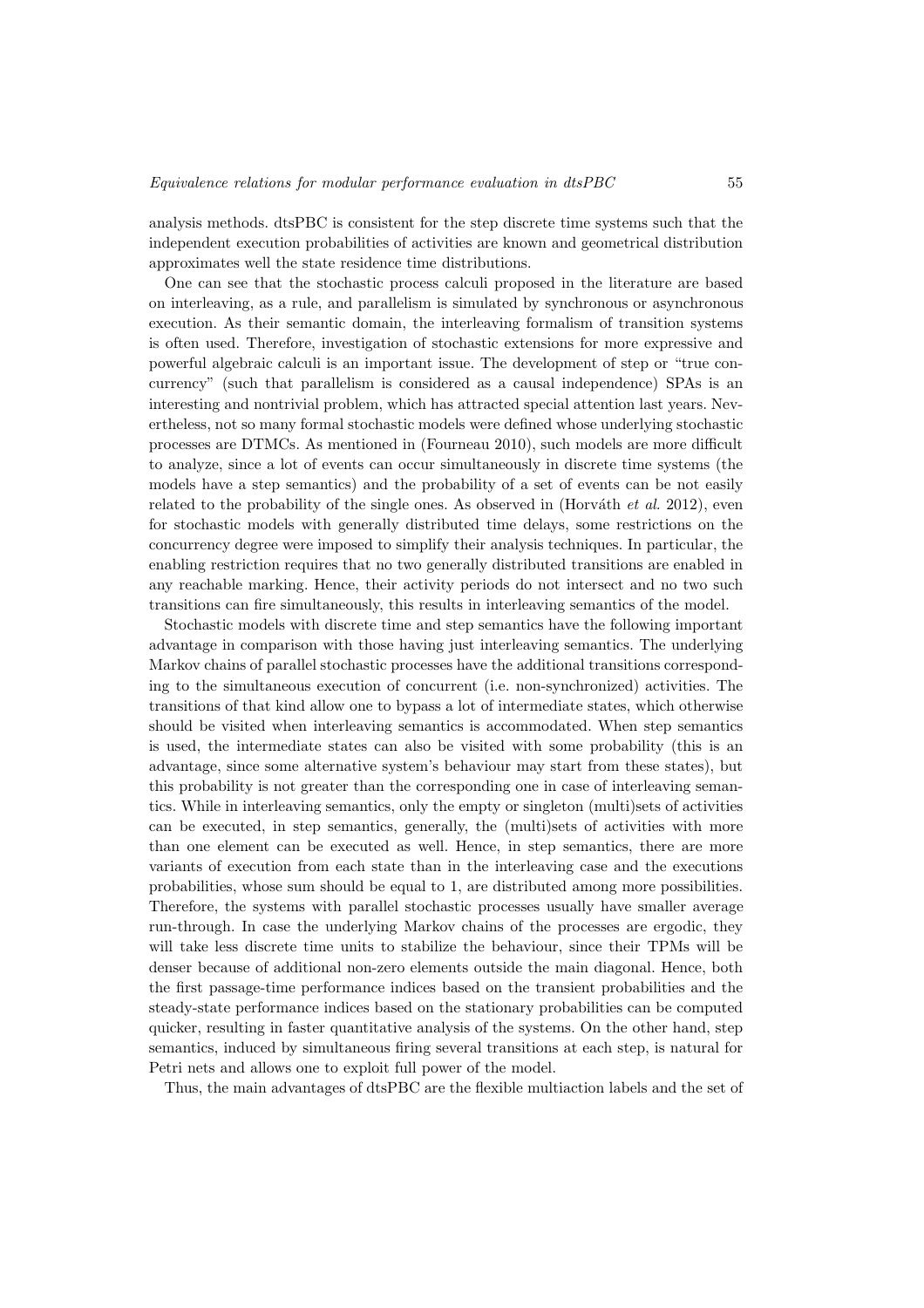powerful operations, as well as a step operational and a Petri net denotational semantics allowing for concurrent execution of activities (transitions), together with an ability for analytical performance evaluation.

# 11. Conclusion

In this paper, within the context of dtsPBC with iteration, we have defined the stochastic algebraic equivalences having natural net analogues on LDTSPNs. The diagram of interrelations for the algebraic equivalences has been constructed. We have explained how one can reduce transition systems and DTMCs as well as expressions and dts-boxes modulo the stochastic equivalences. We have investigated which of the equivalences we proposed guarantee identity of the stationary behaviour. We have proved that the weakest among the relations we have considered, step stochastic bisimulation equivalence, has this property. A case study of the dining philosophers system has been presented as an example of modeling, performance evaluation and performance preserving reduction in the framework of the calculus.

The advantage of our framework is twofold. First, one can specify in it concurrent composition and synchronization of (multi)actions, whereas this is not possible in classical Markov chains. Second, algebraic formulas represent processes in a more compact way than PNs and allow one to apply syntactic transformations and comparisons. Process algebras are compositional by definition and their operations naturally correspond to operators of programming languages. Hence, it is much easier to construct a complex model in the algebraic setting than in PNs. The complexity of PNs generated for practical models in the literature demonstrates that it is not straightforward to construct such PNs directly from the system specifications. dtsPBC is well suited for the discrete time applications, such as business processes, neural and transportation networks, computer and communication systems, whose discrete states change with a global time tick, as well as for those, in which the distributed architecture or the concurrency level should be preserved while modeling and analysis (remember that, in step semantics, we have additional transitions due to concurrent executions).

In the future, we plan to provide the stochastic equivalences with a logical characterization via probabilistic modal logics. Abstracting from the silent activities in the definitions of the equivalences, i.e. from the activities with empty multiaction part, is the next research direction. The main point here is that we should collect probabilities during such abstractions from an internal activity. Moreover, we plan to extend dtsPBC with recursion to enhance the specification power of the calculus.

# Appendix A. Proofs

# A.1. Proof of Proposition 5.1

Like it has been done for strong equivalence in Proposition 8.2.1 from (Hillston 1996), we shall prove the following fact about step stochastic bisimulation. Let us have for all  $j \in \mathcal{J}$  it holds that  $\mathcal{R}_j$ :  $G \leftrightarrow_{ss} G'$  for some index set  $\mathcal{J}$ . Then the transitive closure of the union of all relations  $\mathcal{R} = (\cup_{j \in \mathcal{J}} \mathcal{R}_j)^*$  is also an equivalence and  $\mathcal{R} : G \rightarrow S} G'.$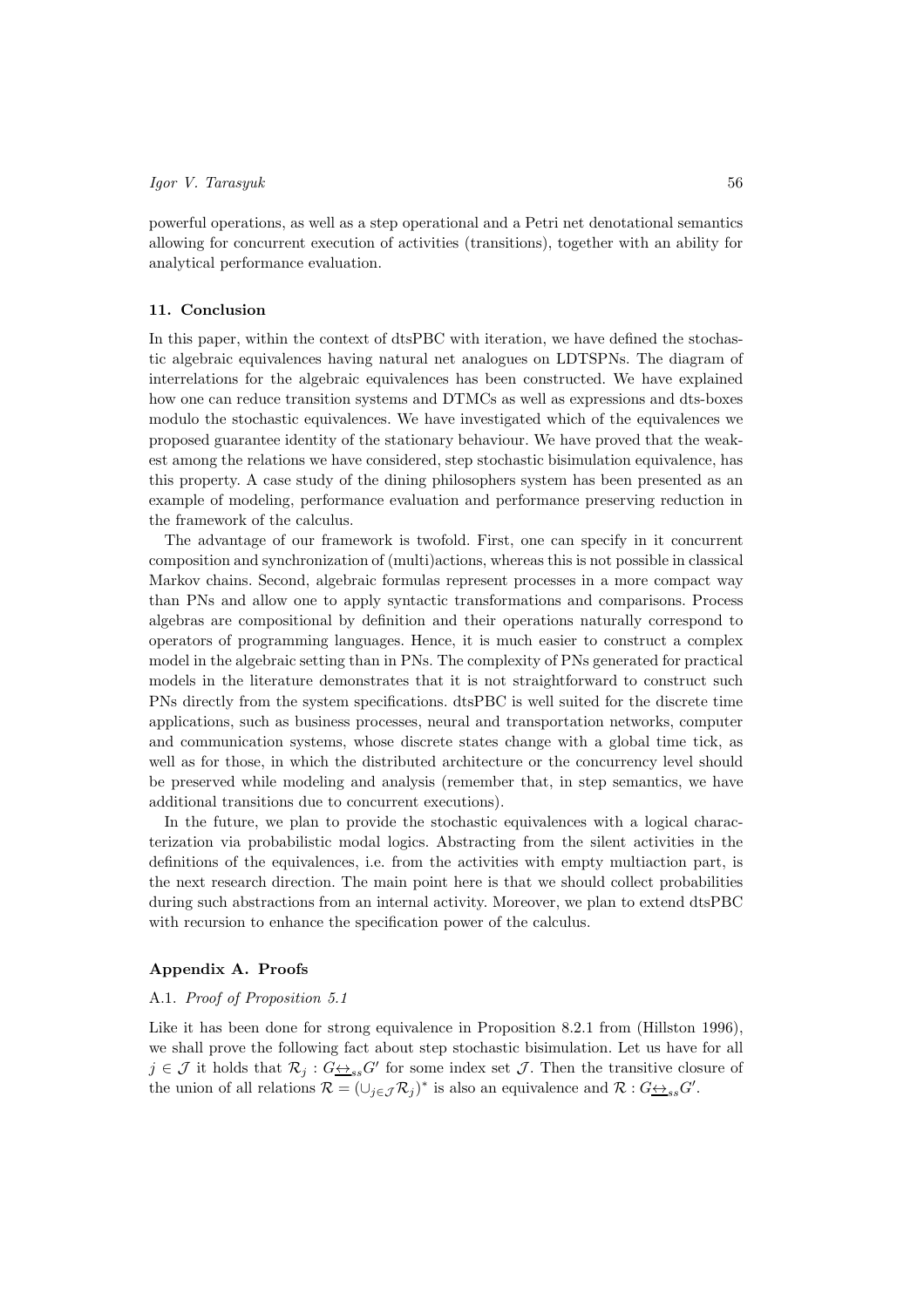Since for all  $j \in \mathcal{J}$  we have that  $\mathcal{R}_j$  is an equivalence, by definition of  $\mathcal{R}$ , we get that  $\mathcal R$  is also an equivalence.

Let  $j \in \mathcal{J}$ , then, by definition of  $\mathcal{R}$ ,  $(s_1, s_2) \in \mathcal{R}_j$  implies  $(s_1, s_2) \in \mathcal{R}$ . Hence, for all  $\mathcal{H}_{jk} \in (DR(G) \cup DR(G'))_{\mathcal{R}_j}$  there exists  $\mathcal{H} \in (DR(G) \cup DR(G'))_{\mathcal{R}}$  such that  $\mathcal{H}_{jk} \subseteq \mathcal{H}$ . Moreover, there exists  $\mathcal{J}'$  such that  $\mathcal{H} = \bigcup_{k \in \mathcal{J}'} \mathcal{H}_{jk}$ .

We denote  $\mathcal{R}(n) = (\cup_{j \in \mathcal{J}} \mathcal{R}_j)^n$ . Let  $(s_1, s_2) \in \mathcal{R}$ , then, by definition of  $\mathcal{R}$ , there exists  $n > 0$  such that  $(s_1, s_2) \in \mathcal{R}(n)$ . We shall prove that  $\mathcal{R}: G \rightarrow s s G'$  by induction on n.

It is clear that for all  $j \in \mathcal{J}$  the fact  $\mathcal{R}_j : G \rightarrow S} G'$  implies that for all  $j \in \mathcal{J}$  it holds that  $([G]_{\approx}, [G']_{\approx}) \in \mathcal{R}_j$  and we have  $([G]_{\approx}, [G']_{\approx}) \in \mathcal{R}$  by definition of  $\mathcal{R}$ .

It remains to prove that  $(s_1, s_2) \in \mathcal{R}$  implies the following: for all  $\mathcal{H} \in (DR(G) \cup$  $DR(G'))/R$  and for all  $A \in \mathbb{N}_f^{\mathcal{L}}$  we have  $PM_A(s_1, \mathcal{H}) = PM_A(s_2, \mathcal{H})$ .

—  $n = 1$ 

In this case,  $(s_1, s_2) \in \mathcal{R}$  implies that there exists  $j \in \mathcal{J}$  such that  $(s_1, s_2) \in \mathcal{R}_j$ . Since  $\mathcal{R}_j: G \rightarrow S_S G'$ , we get for all  $\mathcal{H} \in (DR(G) \cup DR(G'))/R$  and for all  $A \in \mathbb{N}_f^{\mathcal{L}}$  we have

$$
PM_A(s_1, \mathcal{H}) = \sum_{k \in \mathcal{J}'} PM_A(s_1, \mathcal{H}_{jk}) = \sum_{k \in \mathcal{J}'} PM_A(s_2, \mathcal{H}_{jk}) = PM_A(s_2, \mathcal{H}).
$$

 $- n \rightarrow n + 1$ 

Suppose that for all  $m \leq n$  the fact that  $(s_1, s_2) \in \mathcal{R}(m)$  implies that for all  $\mathcal{H} \in$  $(DR(G) \cup DR(G'))/R$  and for all  $A \in \mathbb{N}_f^{\mathcal{L}}$  it holds that  $PM_A(s_1, \mathcal{H}) = PM_A(s_2, \mathcal{H})$ . Then  $(s_1, s_2) \in \mathcal{R}(n+1)$  implies that there exists  $j \in \mathcal{J}$  such that  $(s_1, s_2) \in \mathcal{R}_i \circ \mathcal{R}(n)$ , i.e. there exists  $s_3 \in (DR(G) \cup DR(G'))$  such that  $(s_1, s_3) \in \mathcal{R}_j$  and  $(s_3, s_2) \in \mathcal{R}(n)$ . Then, like for the case  $n = 1$ , we get  $PM_A(s_1, \mathcal{H}) = PM_A(s_3, \mathcal{H})$ . By the induction hypothesis,  $PM_A(s_3, \mathcal{H}) = PM_A(s_2, \mathcal{H})$ . Thus, for all  $\mathcal{H} \in (DR(G) \cup DR(G'))/R$  and for all  $A \in \mathbb{N}_f^{\mathcal{L}}$  we have

$$
PM_A(s_1, \mathcal{H}) = PM_A(s_3, \mathcal{H}) = PM_A(s_2, \mathcal{H}).
$$

By definition,  $\mathcal{R}_{ss}(G, G')$  is at least as large as the largest step stochastic bisimulation between G and G'. It follows from the proved above that  $\mathcal{R}_{ss}(G, G')$  is an equivalence and  $\mathcal{R}_{ss}(G, G') : G \rightarrow S_{ss} G'$ , hence, it is the largest step stochastic bisimulation between  $G$  and  $G'$ .  $\Box$ 

# A.2. Proof of Proposition 7.1

It is sufficient to prove the statement of the proposition for transient PMFs only, since  $\psi = \lim_{k \to \infty} \psi[k]$  and  $\psi' = \lim_{k \to \infty} \psi'[k]$ . We proceed by induction on k.

—  $k = 0$ 

Note that the only nonzero values of the initial PMFs of  $DTMC(G)$  and  $DTMC(G')$ are  $\psi[0]([G]_{\approx})$  and  $\psi[0]([G']_{\approx})$ . Let  $\mathcal{H}_0$  be the equivalence class containing  $[G]_{\approx}$  and  $[G']_{\approx}$ . Then  $\sum_{s \in \mathcal{H}_0 \cap DR(G)} \psi[0](s) = \psi[0]([G]_{\approx}) = 1 = \psi'[0]([G']_{\approx}) =$  $\sum_{s' \in \mathcal{H}_0 \cap DR(G')} \overline{\psi'[\emptyset]}(s').$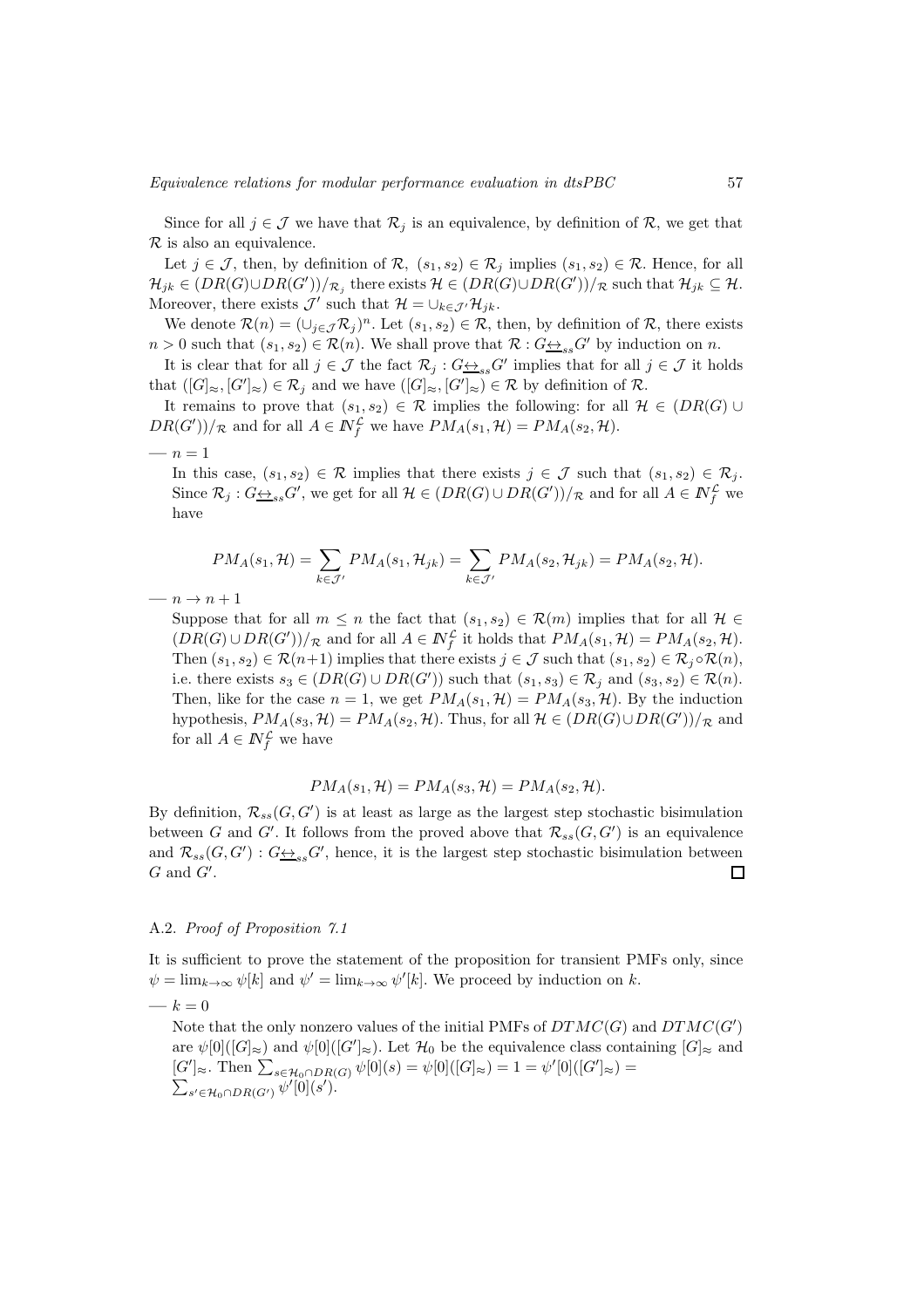As for other equivalence classes, for all  $\mathcal{H} \in ((DR(G) \cup DR(G'))/R) \setminus \mathcal{H}_0$  we have  $\sum_{s \in \mathcal{H} \cap DR(G)} \psi[0](s) = 0 = \sum_{s' \in \mathcal{H} \cap DR(G')} \psi'[0](s').$  $\longrightarrow k \rightarrow k+1$ Let  $\mathcal{H} \in (DR(G) \cup DR(G'))/R$  and  $s_1, s_2 \in \mathcal{H}$ . We have for all  $\mathcal{H} \in (DR(G) \cup$  $DR(G'))/R$  and for all  $A \in \mathbb{N}_f^{\mathcal{L}}$  it holds that  $s_1 \stackrel{A}{\rightarrow} p \mathcal{H}$  iff  $s_2 \stackrel{A}{\rightarrow} p \mathcal{H}$ . Therefore,  $PM(s_1, \widetilde{\mathcal{H}}) = \sum_{\{\Gamma \mid \exists \widetilde{s}_1 \in \widetilde{\mathcal{H}} \ s_1 \xrightarrow{\Gamma} \widetilde{s}_1\}} PT(\Gamma, s_1) =$  $\sum_{A\in I\!\!N_f^{\mathcal{L}}}\sum_{\{\Gamma|\exists \tilde{s}_1\in \tilde{\mathcal{H}}\;s_1\stackrel{\Gamma}{\to} \tilde{s}_1,\;\mathcal{L}(\Gamma)=A\}}PT(\Gamma,s_1)=\sum_{A\in I\!\!N_f^{\mathcal{L}}}PM_A(s_1,\widetilde{\mathcal{H}})=$  $\sum_{A\in I\!\!N_f^{\mathcal{L}}}PM_A(s_2,\widetilde{\mathcal{H}})=\sum_{A\in I\!\!N_f^{\mathcal{L}}}\sum_{\{\Gamma\mid \exists \tilde{s}_2\in \widetilde{\mathcal{H}}} \; s_2\overset{\Gamma}{\to} \tilde{s}_2, \; \mathcal{L}(\Gamma)=A\}}PT(\Gamma,s_2)=$  $\sum_{\{\Gamma|\exists \tilde{s}_2 \in \tilde{\mathcal{H}} \ s_2 \rightarrow \tilde{s}_2\}} PT(\Gamma, s_2) = PM(s_2, \tilde{\mathcal{H}}).$  Since we have the previous equality for all  $s_1, s_2 \in \mathcal{H}$ , we can denote  $PM(\mathcal{H}, \widetilde{\mathcal{H}}) = PM(s_1, \widetilde{\mathcal{H}}) = PM(s_2, \widetilde{\mathcal{H}})$ . Note that transitions from the states of  $DR(G)$  always lead to those from the same set, hence,  $\forall s \in DR(G) \ PM(s, \mathcal{H}) = PM(s, \mathcal{H} \cap DR(G)).$  The same is true for  $DR(G')$ . By induction hypothesis,  $\sum_{s \in \mathcal{H} \cap DR(G)} \psi[k](s) = \sum_{s' \in \mathcal{H} \cap DR(G')} \psi'[k](s')$ . Further,  $\sum_{\tilde{s}\in \tilde{\mathcal{H}}\cap DR(G)}\psi[k+1](\tilde{s})=\sum_{\tilde{s}\in \tilde{\mathcal{H}}\cap DR(G)}\sum_{s\in DR(G)}\psi[k](s)\tilde{PM}(s,\tilde{s})=$  $\sum_{s \in DR(G)} \sum_{\tilde{s} \in \tilde{\mathcal{H}} \cap DR(G)} \psi[k](s)PM(s, \tilde{s}) =$  $\sum_{s\in DR(G)} \psi[k](s) \sum_{\tilde{s}\in \tilde{\mathcal{H}} \cap DR(G)} PM(s,\tilde{s}) =$  $\sum_{\mathcal{H}}\sum_{s\in\mathcal{H}\cap DR(G)}\psi[k](s)\sum_{\tilde{s}\in\tilde{\mathcal{H}}\cap DR(G)}PM(s,\tilde{s})=$  $\sum_{\mathcal{H}}\sum_{s\in\mathcal{H}\cap DR(G)}\psi[k](s)\sum_{\tilde{s}\in\tilde{\mathcal{H}}\cap DR(G)}\sum_{\{\Gamma|s\stackrel{\Gamma}{\rightarrow}\tilde{s}\}}PT(\Gamma,s)=$  $\sum_{\mathcal{H}}\sum_{s\in\mathcal{H}\cap DR(G)}\psi[k](s)\sum_{\{\Gamma\mid\exists\tilde{s}\in\tilde{\mathcal{H}}\cap DR(G)}\sum_{s\stackrel{\Gamma}{\rightarrow}\tilde{s}\}}PT(\Gamma,s)=$  $\sum_{\mathcal{H}}\sum_{s\in\mathcal{H}\cap DR(G)}\psi[k](s)PM(s,\widetilde{\mathcal{H}})=\sum_{\mathcal{H}}\sum_{s\in\mathcal{H}\cap DR(G)}\psi[k](s)PM(\mathcal{H},\widetilde{\mathcal{H}})=$  $\sum_{\mathcal{H}} PM(\mathcal{H}, \widetilde{\mathcal{H}}) \sum_{s \in \mathcal{H} \cap DR(G)} \psi[k](s) = \sum_{\mathcal{H}} PM(\mathcal{H}, \widetilde{\mathcal{H}}) \sum_{s' \in \mathcal{H} \cap DR(G')} \psi'[k](s') =$  $\sum_{\mathcal{H}}\sum_{s'\in\mathcal{H}\cap DR(G')} \psi'[k](s')PM(\mathcal{H},\widetilde{\mathcal{H}})=\sum_{\mathcal{H}}\sum_{s'\in\mathcal{H}'\cap DR(G')} \psi'[k](s')PM(s',\widetilde{\mathcal{H}})=$  $\sum_{\mathcal{H}}\sum_{s'\in\mathcal{H}\cap DR(G')}\psi'[k](s')\sum_{\{\Gamma\vert\exists\tilde{s}'\in\tilde{\mathcal{H}}\cap DR(G')\backslash s'\xrightarrow{ \Gamma} \tilde{s}'\}}PT(\tilde{\Gamma},s')=$  $\sum_{\mathcal{H}}\sum_{s'\in\mathcal{H}\cap DR(G')}\psi'[k](s')\sum_{\tilde{s}'\in\tilde{\mathcal{H}}\cap DR(G')}\sum'_{\{\Gamma\mid\exists \tilde{s}'\setminus s'\xrightarrow{\Gamma}\tilde{s}'\}}PT(\Gamma,s')=$  $\sum_{\mathcal{H}}\sum_{s'\in \mathcal{H}\cap DR(G')} \psi'[k](s') \sum_{\tilde{s}'\in \widetilde{\mathcal{H}}\cap DR(G')} P\tilde{M}(s',\tilde{s}')=$  $\sum_{s'\in DR(G')} \psi'[k](s') \sum_{\tilde{s}'\in \tilde{\mathcal{H}}\cap DR(G')} PM(s',\tilde{s}') = \ \sum_{s'\in DR(G')} \psi'[k](s') \sum_{\tilde{s}'\in \tilde{\mathcal{H}}\cap DR(G')} PM(s',\tilde{s}') =$  $\sum_{s' \in DR(G')} \sum_{\tilde{s}' \in \tilde{\mathcal{H}} \cap DR(G')} \psi'[k](s')PM(s',\tilde{s}') =$  $\sum_{\tilde{s}' \in \tilde{\mathcal{H}} \cap DR(G')} \sum_{s' \in DR(G')} \psi'[k](s')PM(s',\tilde{s}') = \sum_{\tilde{s}' \in \tilde{\mathcal{H}} \cap DR(G')} \psi'[k+1](\tilde{s}')$ .  $\Box$ 

# A.3. Proof of Theorem 7.1

Let  $\mathcal{H} \in (DR(G) \cup DR(G'))/R$  and  $s, \overline{s} \in \mathcal{H}$ . We have for all  $\widetilde{\mathcal{H}} \in (DR(G) \cup DR(G'))/R$ and for all  $A \in \mathbb{N}_f^{\mathcal{L}}$  it holds that  $s \stackrel{A}{\to}_{\mathcal{P}} \widetilde{\mathcal{H}}$  iff  $\overline{s} \stackrel{A}{\to}_{\mathcal{P}} \widetilde{\mathcal{H}}$ . The previous statement is valid for all  $s, \bar{s} \in \mathcal{H}$ , hence, we can rewrite it as  $\mathcal{H} \stackrel{A}{\rightarrow}{}_{\mathcal{P}} \widetilde{\mathcal{H}}$  and denote  $PM_A(\mathcal{H}, \widetilde{\mathcal{H}}) = PM_A(s, \widetilde{\mathcal{H}}) =$  $PM_A(\bar{s}, \tilde{\mathcal{H}})$ . Note that transitions from the states of  $DR(G)$  always lead to those from the same set, hence, for all  $s \in DR(G)$  we have  $PM_A(s, \mathcal{H}) = PM_A(s, \mathcal{H} \cap DR(G))$ . The same is true for  $DR(G')$ .

Let  $\Sigma = A_1 \cdots A_n$  be a derived step trace of G and G'. Then there exist  $\mathcal{H}_0, \ldots, \mathcal{H}_n \in$  $(DR(G) \cup DR(G'))/R$  such that  $\mathcal{H}_0 \stackrel{A_1}{\rightarrow} P_1$   $\mathcal{H}_1 \stackrel{A_2}{\rightarrow} P_2 \cdots \stackrel{A_n}{\rightarrow} P_n$   $\mathcal{H}_n$ . Now we prove that the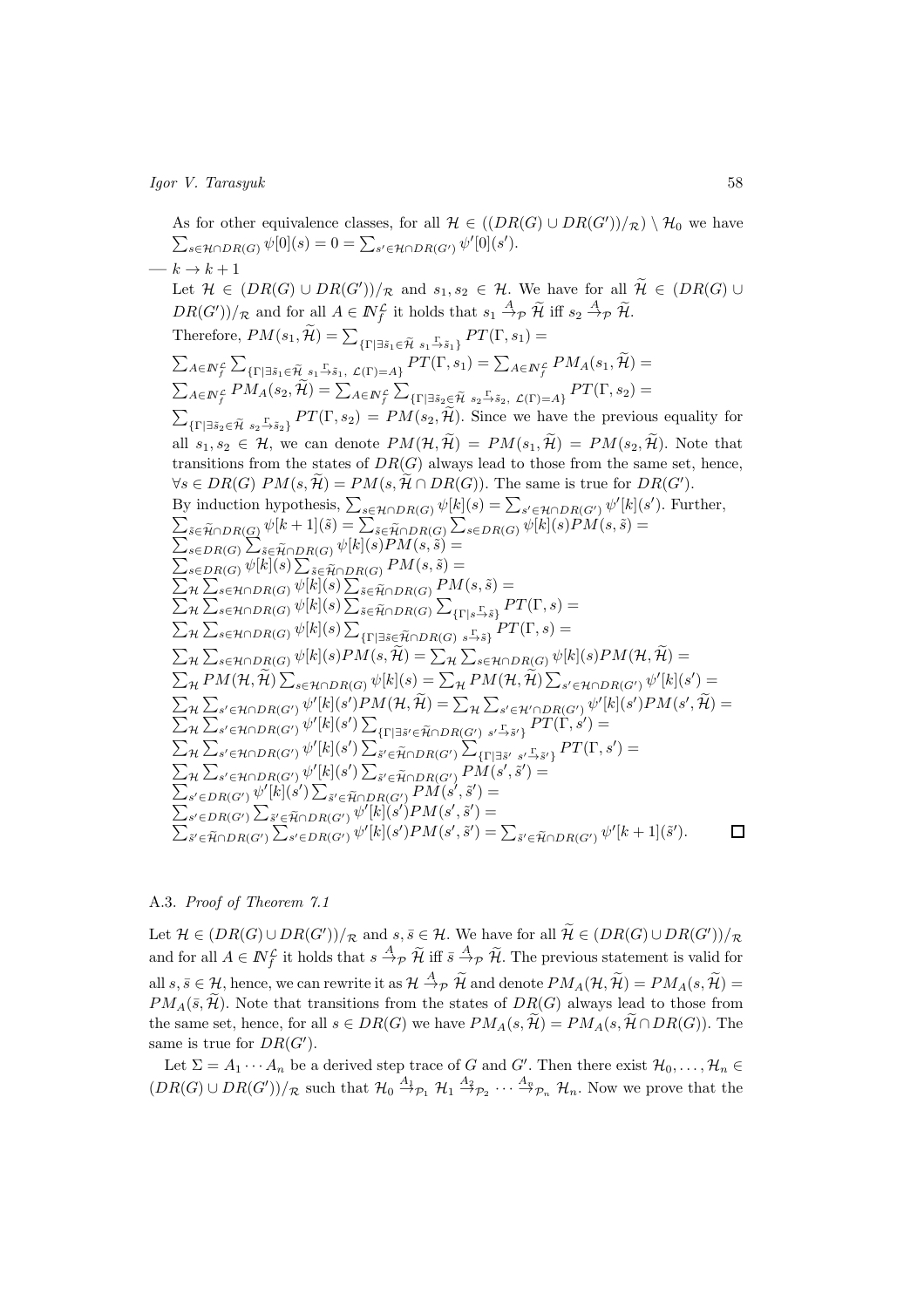sum of probabilities of all the paths starting in every  $s_0 \in \mathcal{H}_0$  and going through the states from  $\mathcal{H}_1, \ldots, \mathcal{H}_n$  is equal to the product of  $\mathcal{P}_1, \ldots, \mathcal{P}_n$ :

$$
\sum_{\{\Gamma_1,\ldots,\Gamma_n\mid s_0\stackrel{\Gamma_1}{\to}\ldots\stackrel{\Gamma_n}{\to} s_n,\ \mathcal{L}(\Gamma_i)=A_i,\ s_i\in\mathcal{H}_i}\prod_{(1\leq i\leq n)\}^nPT(\Gamma_i,s_{i-1})=\prod_{i=1}^nPM_{A_i}(\mathcal{H}_{i-1},\mathcal{H}_i).
$$

We prove this equality by induction on the derived step trace length  $n$ .

$$
n = 1
$$
\n
$$
\sum_{\{ \Gamma_1 \mid s_0 \Gamma_3, \Gamma_4, \mathcal{L}(\Gamma_1) = A_1, s_1 \in \mathcal{H}_1 \}} PT(\Gamma_1, s_0) = PM_{A_1}(s_0, \mathcal{H}_1) = PM_{A_1}(\mathcal{H}_0, \mathcal{H}_1).
$$
\n
$$
-n \to n+1
$$
\n
$$
\sum_{\{ \Gamma_1, \ldots, \Gamma_n, \Gamma_n, \Gamma_n + 1 \mid s_0 \Gamma_2, \ldots, \Gamma_n, \Gamma_n + 1 \leq \Gamma_4, s_i \in \mathcal{H}_i \ (1 \leq i \leq n) \}} \prod_{i=1}^{n+1} PT(\Gamma_i, s_{i-1}) =
$$
\n
$$
\sum_{\{ \Gamma_1, \ldots, \Gamma_n \mid s_0 \Gamma_4, \ldots, \Gamma_n \neq \Gamma_n, \mathcal{L}(\Gamma_i) = A_i, s_i \in \mathcal{H}_i \ (1 \leq i \leq n) \}} \prod_{i=1}^{n+1} PT(\Gamma_i, s_{i-1})PT(\Gamma_{n+1}, s_n) =
$$
\n
$$
T_{\{ \Gamma_1, \ldots, \Gamma_n \mid s_0 \Gamma_4, \ldots, \Gamma_n \neq \Gamma_n, \mathcal{L}(\Gamma_i) = A_i, s_i \in \mathcal{H}_i \ (1 \leq i \leq n) \}} \prod_{i=1}^{n+1} PT(\Gamma_i, s_{i-1})PT(\Gamma_{n+1}, s_n) =
$$
\n
$$
\sum_{\{ \Gamma_1, \ldots, \Gamma_n \mid s_0 \Gamma_4, \ldots, \Gamma_n \neq \Gamma_n, \mathcal{L}(\Gamma_i) = A_i, s_i \in \mathcal{H}_i \ (1 \leq i \leq n) \}} \prod_{i=1}^{n+1} PT(\Gamma_i, s_{i-1})
$$
\n
$$
\prod_{i=1}^{n+1} PT(\Gamma_i, s_{i-1})P M_{A_{n+1}}(s_n, s_n, t_i, s_{i+1} \ (1 \leq i \leq n) \}
$$
\n
$$
\prod_{i=1}^{n+1} PT(\Gamma_i, s_{i-1})P M_{A_{n+1}}(s_n, s_n, t_i, s_{i+1} \ (1 \leq i \leq n) \}
$$
\n

Acknowledgements I would like to thank Eike Best for the encouraging discussions and valuable advices related to the subject of this paper. I am grateful to Peter Buchholz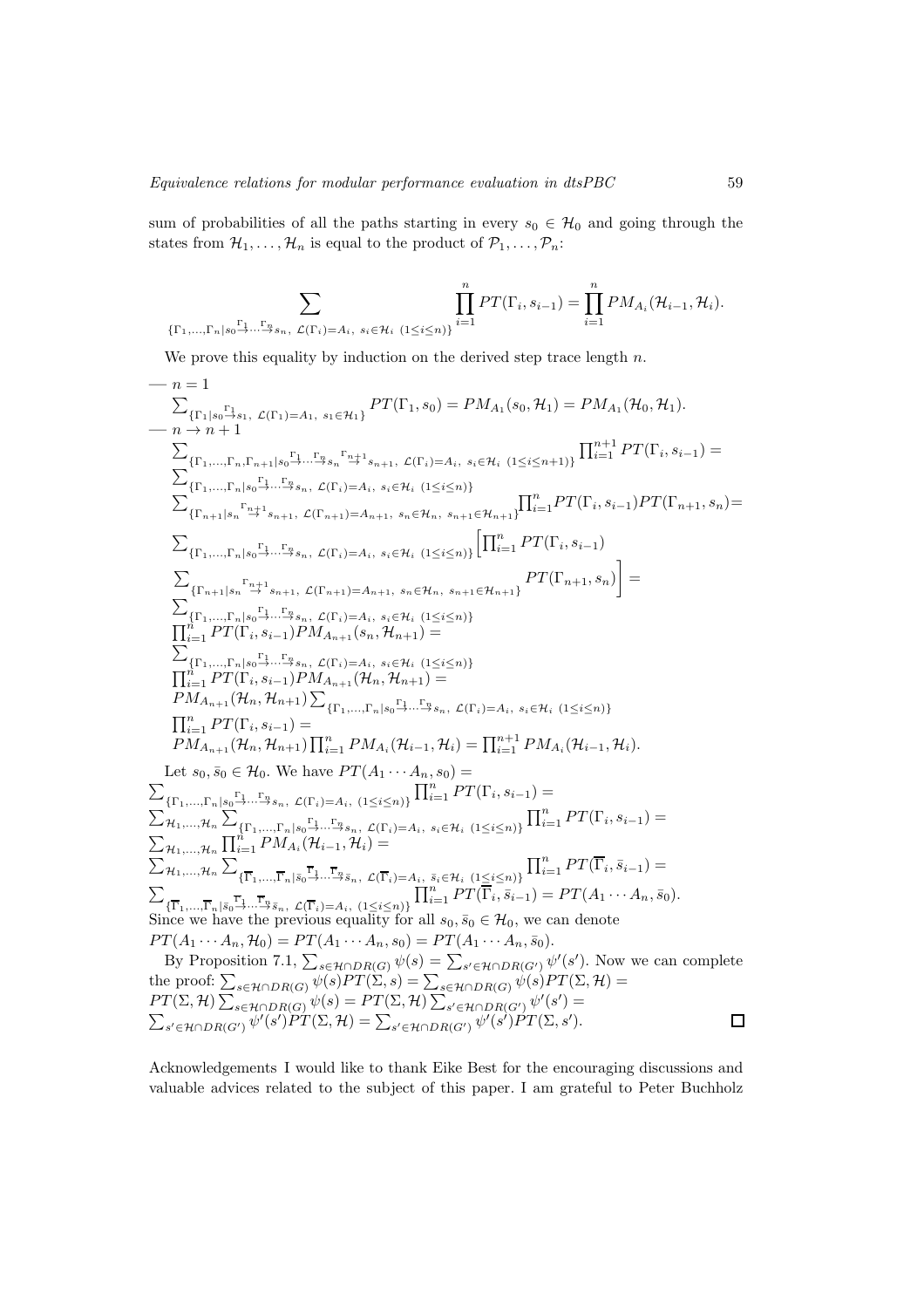and Falko Bause for interest to my work and the qualified consideration. Many thanks to anonymous referees for their helpful suggestions on improvement of the paper.

# References

- van der Aalst, W.M.P., van Hee, K.M. and Reijers, H.A. (2000): Analysis of discrete-time stochastic Petri nets. *Statistica Neerlandica* 54(2), 237–255, http://tmitwww.tm.tue.nl/staff/ hreijers/H.A. Reijers Bestanden/Statistica.pdf.
- Autant, C. and Schnoebelen, Ph. (1992): Place bisimulations in Petri nets. *Proc. of* 13th *ICATPN 1992*, *Lect. Notes Comp. Sci.* 616, 45–61.
- Baarir, S., Beccuti, M., Dutheillet, C., Franceschinis, G. and Haddad, S. (2011): Lumping partially symmetric stochastic models. *Performance Evaluation* 68, 21–44.
- Bergstra, J.A. and Klop, J.W. (1985): Algebra of communicating processes with abstraction. *Theor. Comput. Sci.* 37, 77–121.
- Bernardo, M. (2007): A survey of Markovian behavioral equivalences. *Proc. of*  $7^{th}$  *SFM 2007*, *Lect. Notes Comp. Sci.* 4486, 180–219, http://www.sti.uniurb.it/bernardo/documents/ sfm07pe.pdf.
- Bernardo, M., Donatiello, L. and Gorrieri, R. (1998): A formal approach to the integration of performance aspects in the modeling and analysis of concurrent systems. *Information and Computation* 144(2), 83–154, http://www.sti.uniurb.it/bernardo/documents/ic144.pdf.
- Bernardo, M. and Gorrieri, R. (1998): A tutorial on EMPA: a theory of concurrent processes with nondeterminism, priorities, probabilities and time. *Theor. Comput. Sci.* 202, 1–54.
- Best, E., Devillers, R. and Hall, J.G. (1992): The box calculus: a new causal algebra with multilabel communication. *Advances in Petri Nets 1992*, *Lect. Notes Comp. Sci.* 609, 21–69.
- Best, E., Devillers, R. and Koutny, M. (2001): *Petri net algebra. EATCS Monographs on Theor. Comput. Sci.*, 378 pages, Springer Verlag.
- Best, E. and Koutny, M. (1995): A refined view of the box algebra. *Proc. of*  $16^{th}$  *ICATPN 1995*, *Lect. Notes Comp. Sci.* 935, 1–20.
- Bravetti, M., Bernardo, M. and Gorrieri, R. (2008): Towards performance evaluation with general distributions in process algebras. *Proc. of* 9<sup>th</sup> *CONCUR 1998*, *Lect. Notes Comp. Sci.* **1466**, 405–422, http://www.cs.unibo.it/˜bravetti/papers/concur98.ps.
- Brinksma, E. and Hermanns, H. (2001): Process algebra and Markov chains. *Proc. of* 1 st *EEF/Euro Summer School of Trends in Comp. Sci. 2000*, *Lect. Notes Comp. Sci.* 2090, 183–231.
- Brinksma, E., Katoen, J.-P., Langerak, R. and Latella, D. (1995): A stochastic causality-based process algebra. *The Computer Journal* 38(7), 552–565, http://eprints.eemcs.utwente.nl/ 6387/01/552.pdf.
- Buchholz, P. (1995): A notion of equivalence for stochastic Petri nets. *Proc. of* 16th *ICATPN 1995*, *Lect. Notes Comp. Sci.* 935, 161–180.
- Buchholz, P. (1998): Iterative decomposition and aggregation of labeled GSPNs. *Proc. of* 19th *ICATPN 1998*, *Lect. Notes Comp. Sci.* 1420, 226–245.
- Buchholz, P. and Tarasyuk, I.V. (2001): Net and algebraic approaches to probabilistic modeling. *Joint Novosibirsk Computing Center and Institute of Informatics Systems Bulletin, Series Computer Science* 15, 31–64, Novosibirsk, http://itar.iis.nsk.su/files/itar/pages/ spnpancc.pdf.
- Derisavi, S., Hermanns, H. and Sanders, W.H. (2003): Optimal state-space lumping of Markov chains. *Information Processing Letters* 87(6), 309–315.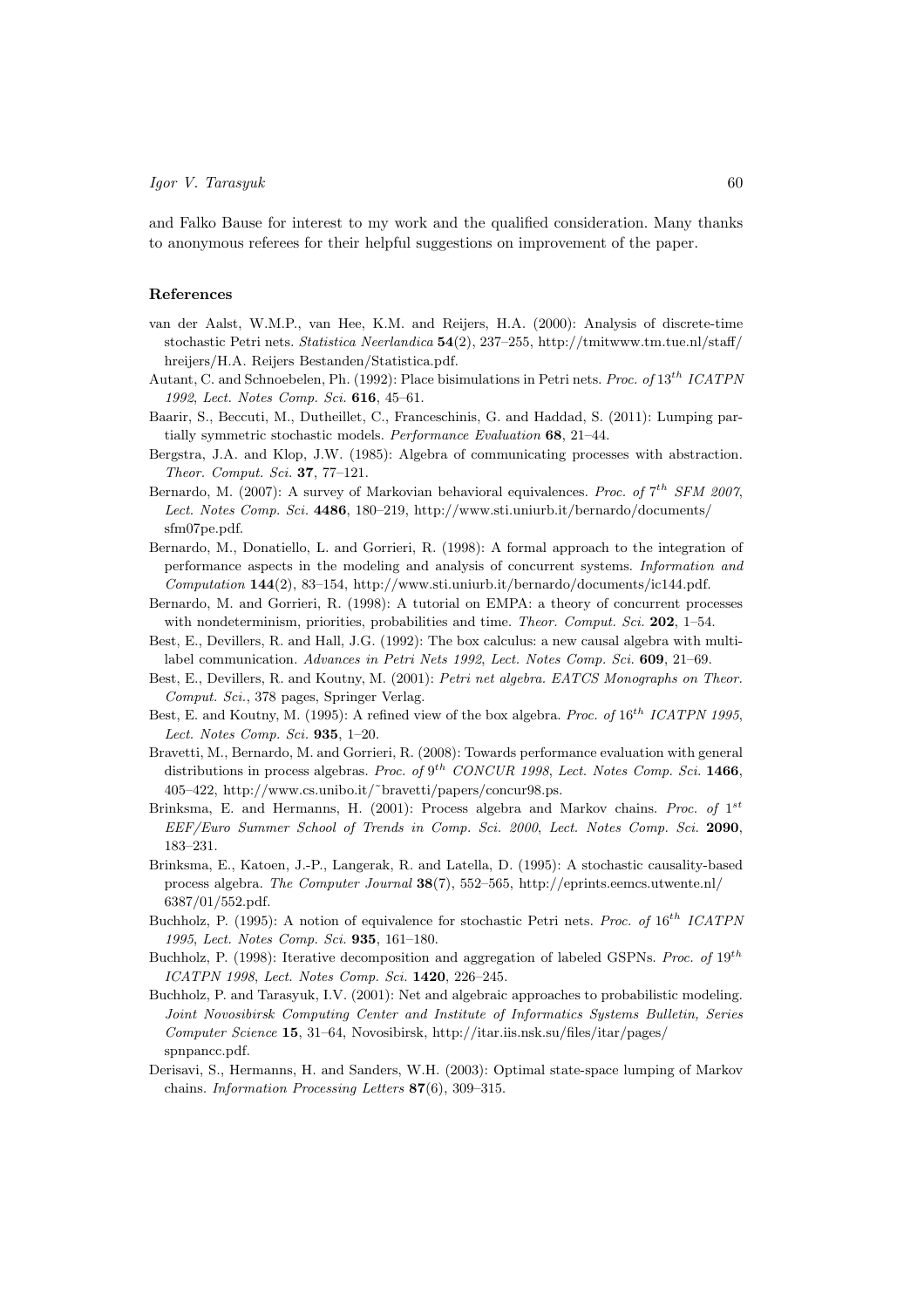- Fourneau, J.M. (2010): Collaboration of discrete-time Markov chains: Tensor and product form. *Performance Evaluation* 67, 779–796.
- van Glabbeek, R.J., Smolka, S.A. and Steffen, B. (1995): Reactive, generative, and stratified models of probabilistic processes. *Information and Computation* 121(1), 59–80, http://boole.stanford.edu/pub/prob.ps.gz.
- Hermanns, H. and Rettelbach, M. (1994): Syntax, semantics, equivalences and axioms for MTIPP. Proc. of  $2^{nd}$  International Workshop on Process Algebras and Performance Mod*elling (PAPM) 1994* (Herzog U., Rettelbach M., eds.), *Arbeitsberichte des IMMD* 27, 71–88, University of Erlangen, Germany.
- Hillston, J. (1994): *The nature of synchronisation. Proc. of*  $2^{nd}$  *International Workshop on Process Algebras and Performance Modelling (PAPM) 1994* (Herzog U., Rettelbach M., eds.), *Arbeitsberichte des IMMD* 27, 51–70, University of Erlangen, Germany, http://www.dcs.ed.ac.uk/pepa/synchronisation.pdf.
- Hillston, J. (1996): *A compositional approach to performance modelling.* Cambridge University Press, UK.
- Horváth, A., Paolieri, M., Ridi, L. and Vicario, E. (2012): Transient analysis of non-Markovian models using stochastic state classes. *Performance Evaluation* 69(7–8), 315–335.
- Jou, C.-C. and Smolka, S.A. (1990): Equivalences, congruences and complete axiomatizations for probabilistic processes. *Proc. of*  $1^{st}$  *CONCUR 1990*, *Lect. Notes Comp. Sci.* **458**, 367–383.
- Katoen, J.-P., Brinksma, E., Latella, D. and Langerak, R. (1996): Stochastic simulation of event structures. *Proc. of* 4 th *International Workshop on Process Algebra and Performance Modelling (PAPM) 1996* (M. Ribaudo, ed.), 21–40, CLUT Press, Torino, Italy, http://eprints.eemcs.utwente.nl/6487/01/263 KLLB96b.pdf.
- Katoen, J.-P. and D'Argenio, P.R. (2001): General distributions in process algebra. *Proc. of* 1 st *EEF/Euro Summer School of Trends in Comp. Sci. 2000*, *Lect. Notes Comp. Sci.* 2090, 375–429.
- Katoen, J.-P., Zapreev, I.S., Hahn, E.M., Hermanns, H. and Jansen, D.N. (2011): The ins and outs of the probabilistic model checker MRMC. *Performance Evaluation* 68, 90–104.
- Koutny, M. (2000): A compositional model of time Petri nets. *Proc. of* 21st *ICATPN 2000*, *Lect. Notes Comp. Sci.* 1825, 303–322.
- Kulkarni, V.G. (2009): Modeling and analysis of stochastic systems. *Texts in Statistical Science*, 563 pages, Chapman and Hall / CRC Press.
- Kwiatkowska, M.Z., Norman, G.J. and Parker, D. (2006): Symmetry reduction for probabilistic model checking. *Proc. of ICIC 2006*, *Lect. Notes Comp. Sci.* 4144, 234–248.
- Larsen, K.G. and Skou, A. (1991): Bisimulation through probabilistic testing. *Information and Computation* 94(1), 1–28.
- Macià, H., Valero, V., Cazorla, D. and Cuartero, F. (2004): Introducing the iteration in sPBC. *Proc. of* 24th *FORTE 2004*, *Lect. Notes Comp. Sci.* 3235, 292–308.
- Macià, H., Valero, V., Cuartero, F. and Ruiz, M.C. (2008): sPBC: a Markovian extension of Petri box calculus with immediate multiactions. *Fundamenta Informaticae* 87(3–4), 367–406, IOS Press, Amsterdam, The Netherlands.
- Macià, H., Valero, V. and de-Frutos, D. (2001): sPBC: a Markovian extension of finite Petri box calculus. *Proc. of*  $9^{th}$  *IEEE Int. Workshop on Petri Nets and Performance Models (PNPM) 2001*, 207–216, Aachen, Germany, IEEE Computer Society Press.
- Markovski, J. and de Vink, E.P. (2008): Extending timed process algebra with discrete stochastic time. *Proc. of*  $12^{th}$  *AMAST 2008*, *Lect. Notes Comp. Sci.* 5140, 268-283.
- Markovski, J. and de Vink, E.P. (2009): Performance evaluation of distributed systems based on